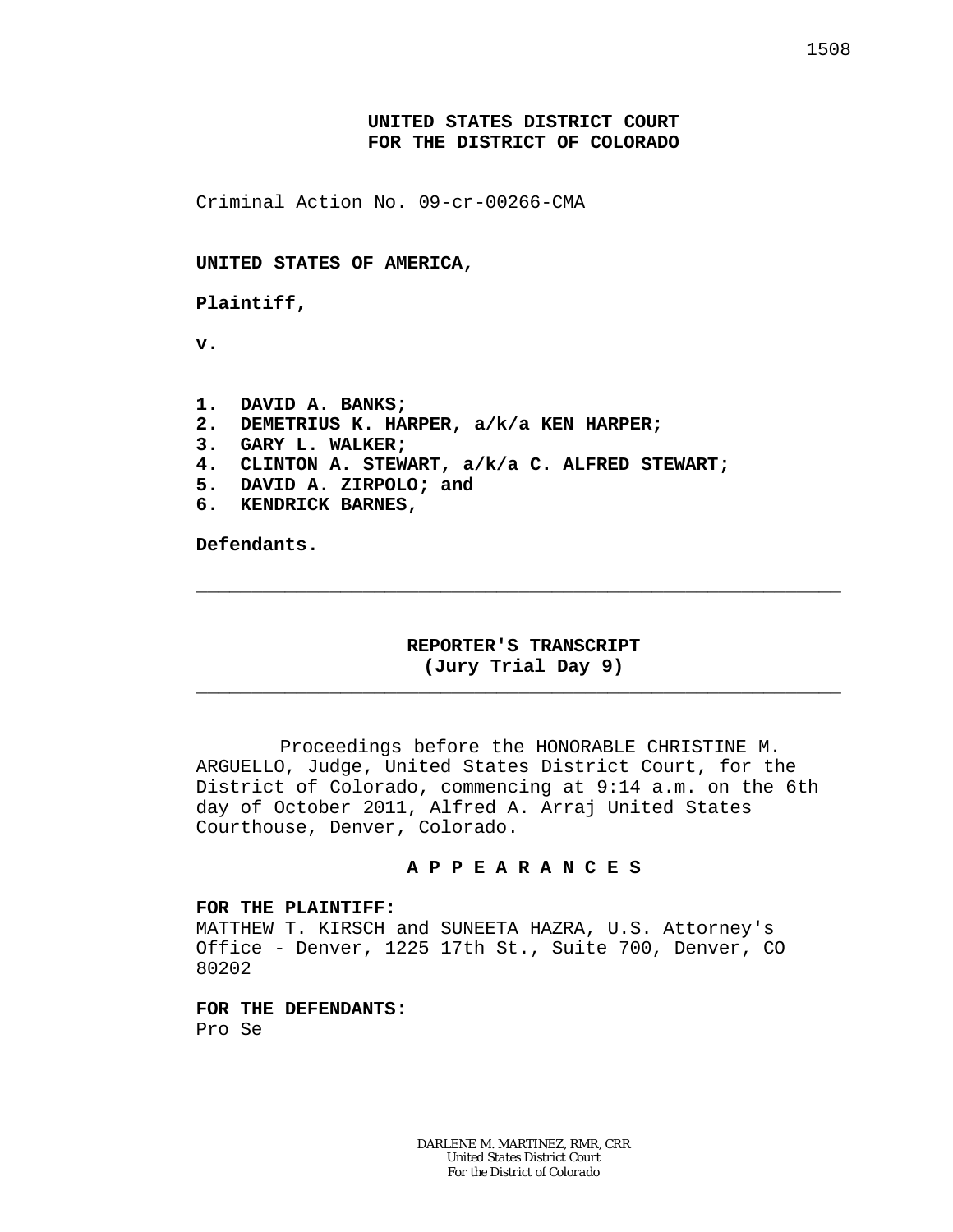# **I N D E X**

#### **WITNESSES: PAGE**

## **DANA CHAMBERLIN**

| CROSS-EXAMINATION BY MR. WALKER    |  | 1511 |
|------------------------------------|--|------|
| CROSS-EXAMINATION BY MR. BANKS     |  | 1512 |
| CROSS-EXAMINATION BY MR. BARNES    |  | 1521 |
| CROSS-EXAMINATION BY MR. ZIRPOLO   |  | 1521 |
| REDIRECT EXAMINATION BY MR. KIRSCH |  | 1522 |

#### **ANDREW ALBARELLE**

| ' EXAMINATION<br>DIRECT<br>BY.<br>MR | WALKER |  |
|--------------------------------------|--------|--|
|--------------------------------------|--------|--|

# **CLIFFORD STEWART**

| DIRECT EXAMINATION BY MR. WALKER  | 1594 |
|-----------------------------------|------|
| DIRECT EXAMINATION BY MR. BARNES  | 1599 |
| CROSS-EXAMINATION BY MR. KIRSCH   | 1600 |
| REDIRECT EXAMINATION BY MR. BANKS | 1610 |

# **E X H I B I T S**

# **NO. ADMITTED**

.........................................

# **No. REFUSED**

.........................................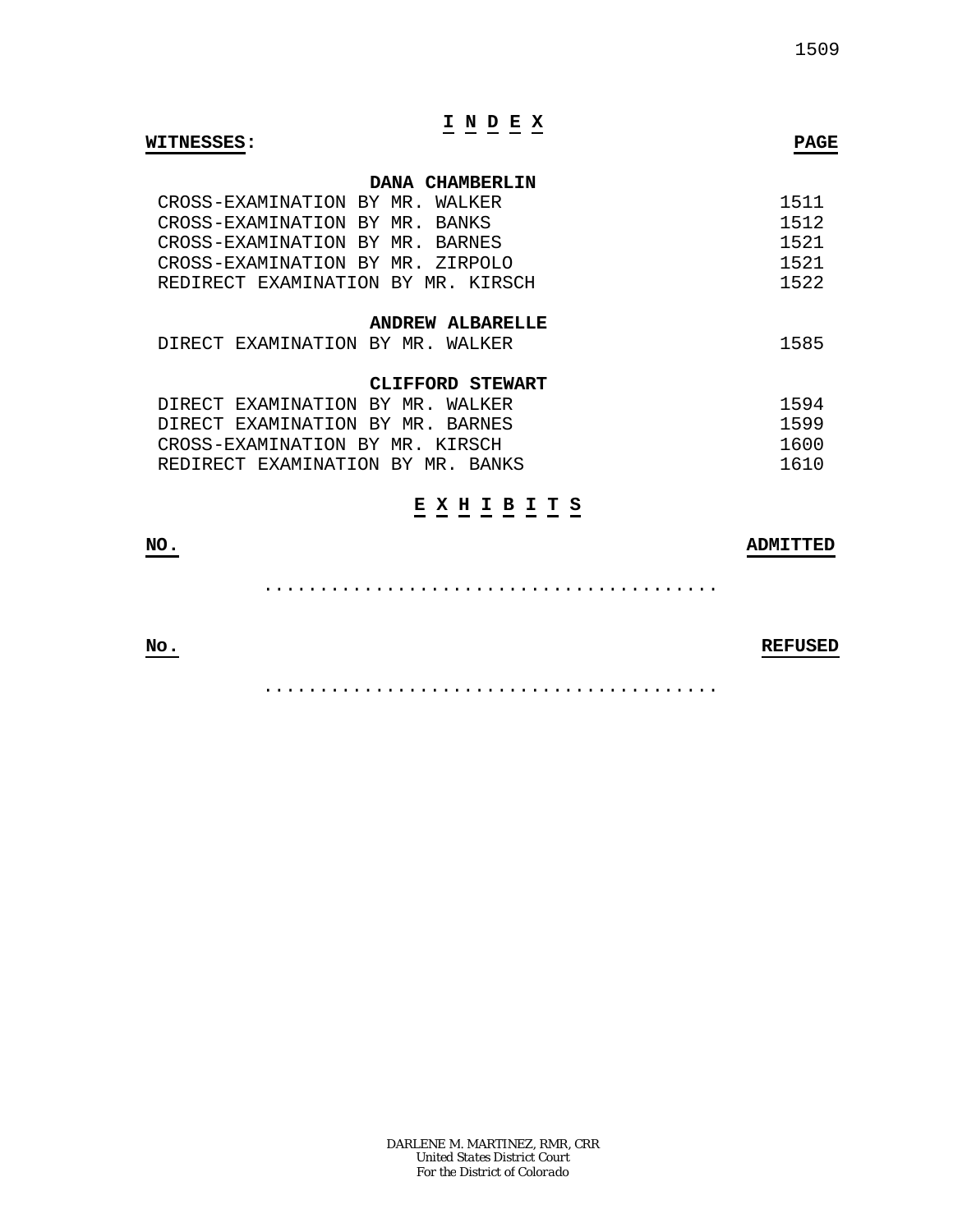| 1  | <b>OCTOBER 6, 2011</b>                                   |
|----|----------------------------------------------------------|
| 2  | (Proceedings commence at 9:14 a.m.)                      |
| 3  | (The following is had in open court, outside the         |
| 4  | hearing and presence of the jury.)                       |
| 5  | THE COURT: You may be seated.                            |
| 6  | All right. Any matters to be raised with the Court       |
| 7  | before we bring in the jury?                             |
| 8  | MR. KIRSCH: No, Your Honor.                              |
| 9  | MR. WALKER: Your Honor, we just had a question.          |
| 10 | We want to verify that this upcoming Monday, the Court   |
| 11 | will not be in session.                                  |
| 12 | THE COURT: We have a holiday?                            |
| 13 | COURTROOM DEPUTY: Monday is Columbus Day.                |
| 14 | THE COURT: I guess we will not be in session.            |
| 15 | MR. BANKS: Your Honor, forgive my clothing today.        |
| 16 | I had a malfunction, so I couldn't get the suit and tie. |
| 17 | THE COURT: That's fine.                                  |
| 18 | All right. Ms. Barnes, would you please bring in         |
| 19 | the jury.                                                |
| 20 | (The following is had in open court, in the hearing      |
| 21 | and presence of the jury.)                               |
| 22 | THE COURT: You may be seated.                            |
| 23 | Good morning. Welcome back. All right, we are            |
| 24 | ready to proceed.                                        |
| 25 | Who is going to conduct the cross? Mr. Banks,            |
|    |                                                          |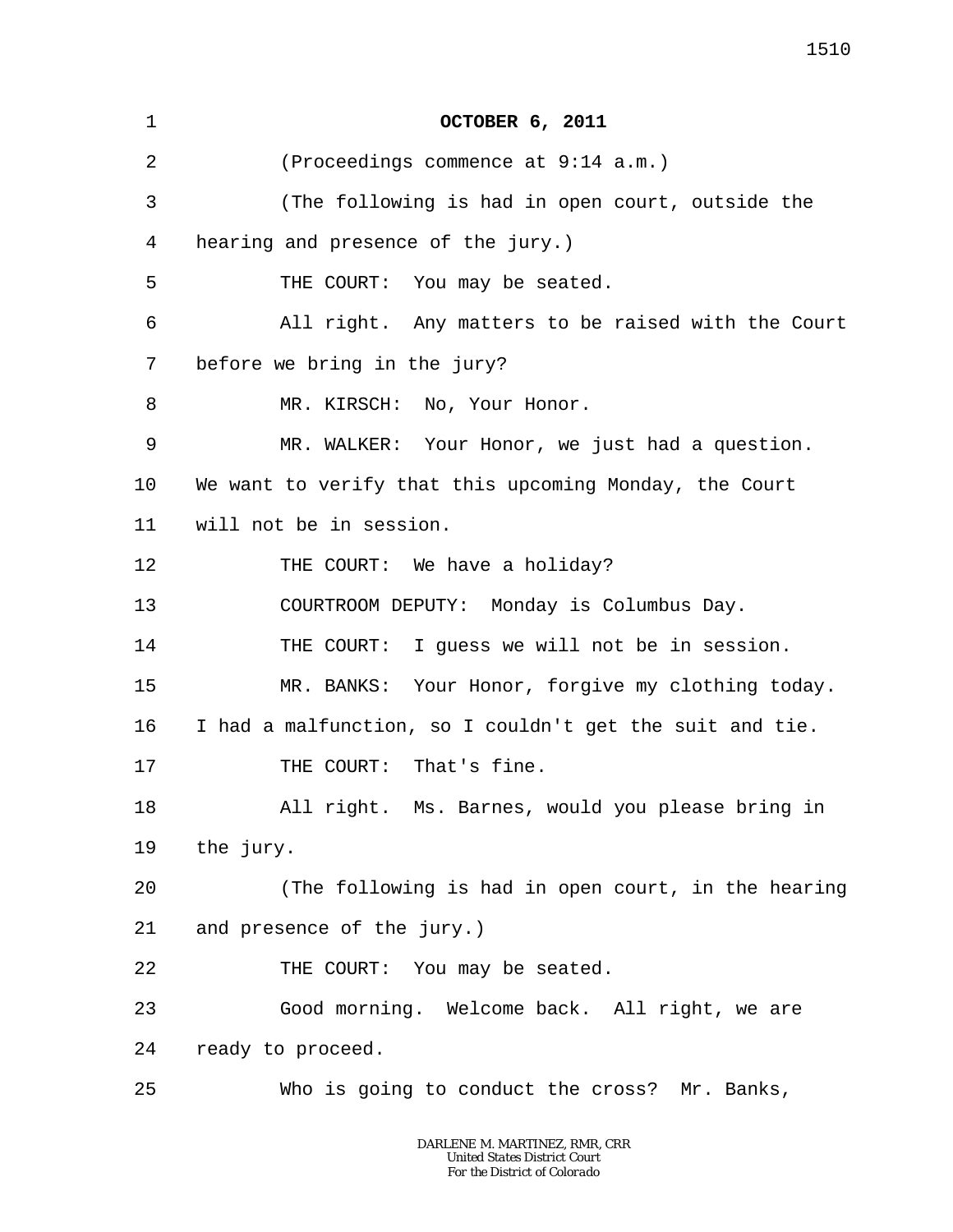- 1 Mr. Walker?
- $\overline{a}$ MR. WALKER: I will be crossing.
- 3 THE COURT: All right, Mr. Walker.
	- **DANA CHAMBERLIN**
- 5 having been previously duly sworn, testified as follows:
- 6

4

## **CROSS-EXAMINATION**

- 7 **BY MR. WALKER**:
- 8 Q. Good morning, Ms. Chamberlin.
- 9 A. Good morning.
- 10 Q. Earlier, you were explaining Exhibit 903.00.

11 12 MR. WALKER: Your Honor, may we republish that? THE COURT: You may.

13 Q. (BY MR. WALKER) And on this exhibit, it lists moneys

14 owed to staffing companies and moneys paid to staffing

- 15 companies; is that correct?
- 16 A. Yes.
- 17 Q. And could you give us a brief overview of how we

18 determine the total payments that were made to each

19 staffing company?

 $2.0$ A. I reviewed not only the bank records for Leading

21 22 Team, IRP or DKH, but I also reviewed whatever documents the staffing company had provided regarding payments that

23 they had received.

24 25 Q. And how would you associate withdrawals to payments to staffing companies?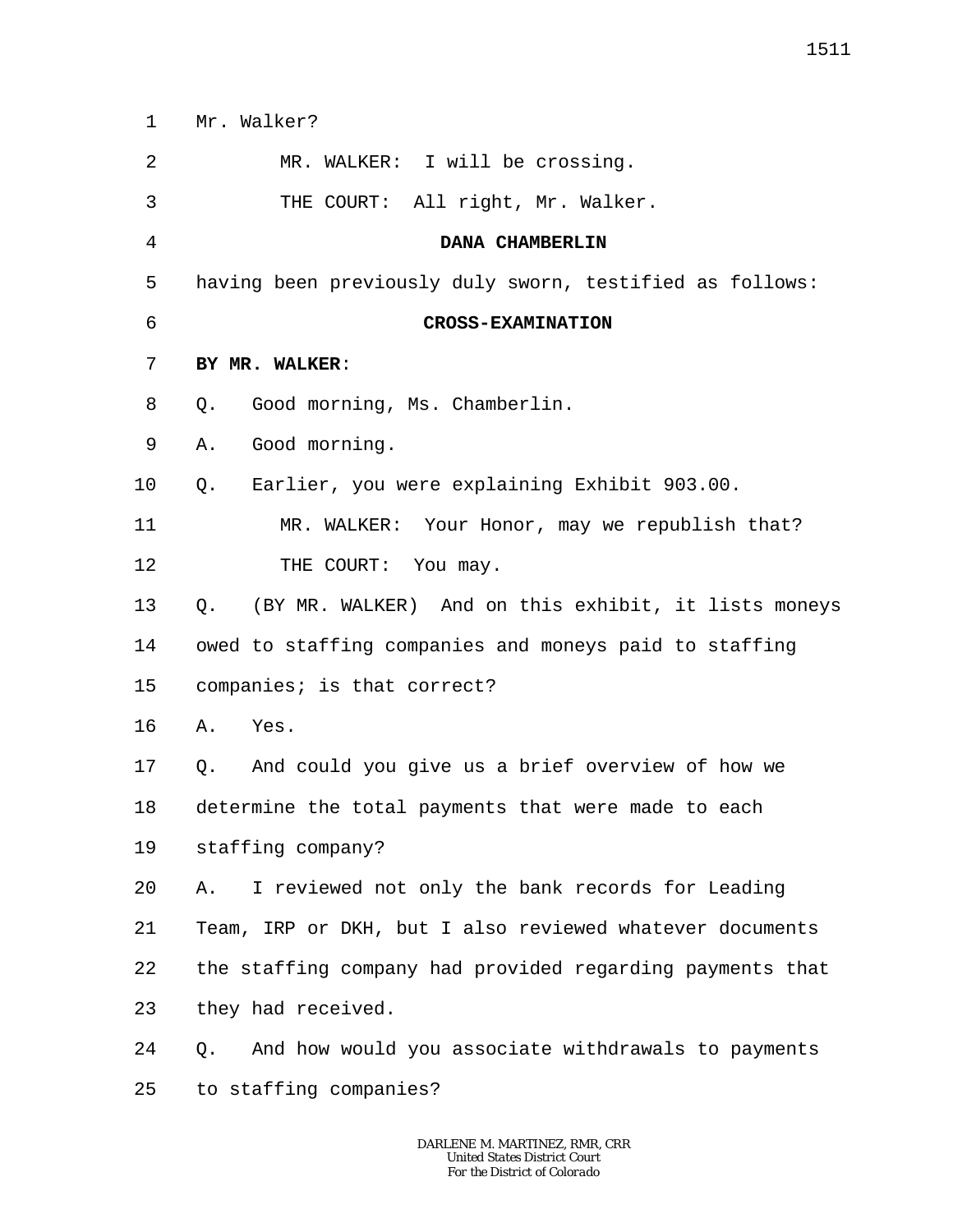1 A. Withdrawals from the four bank accounts?

 $\overline{a}$ Q. Yes.

3 4 5 6 7 8 9 10 11 12 13 14 15 16 17 18 19 20 21 22 23 24 25 A. Unless there was some additional information on the withdrawal slip or information from the staffing company, I would not have identified any withdrawals as being payments to those staffing companies. Q. Okay. So I just want to verify that in the case that a withdrawal was made for cash to buy, for example, a money order or a bank check, that would not have been accounted for in your spreadsheet? A. Unless the staffing company had provided some type of information that they had received a money order or a check -- a cashier's check of some sort. Q. Okay. And, again, re-addressing that situation, if they had not provided you that information, but payment had been made in that form and subsequent to a withdrawal, you would not have a record of that? A. I would not have a record, no. MR. WALKER: Thank you, Your Honor, no further questions. THE COURT: All right. Mr. Banks? MR. BANKS: Just one moment, Your Honor, please. THE COURT: Sure. **CROSS-EXAMINATION BY MR. BANKS**:

1512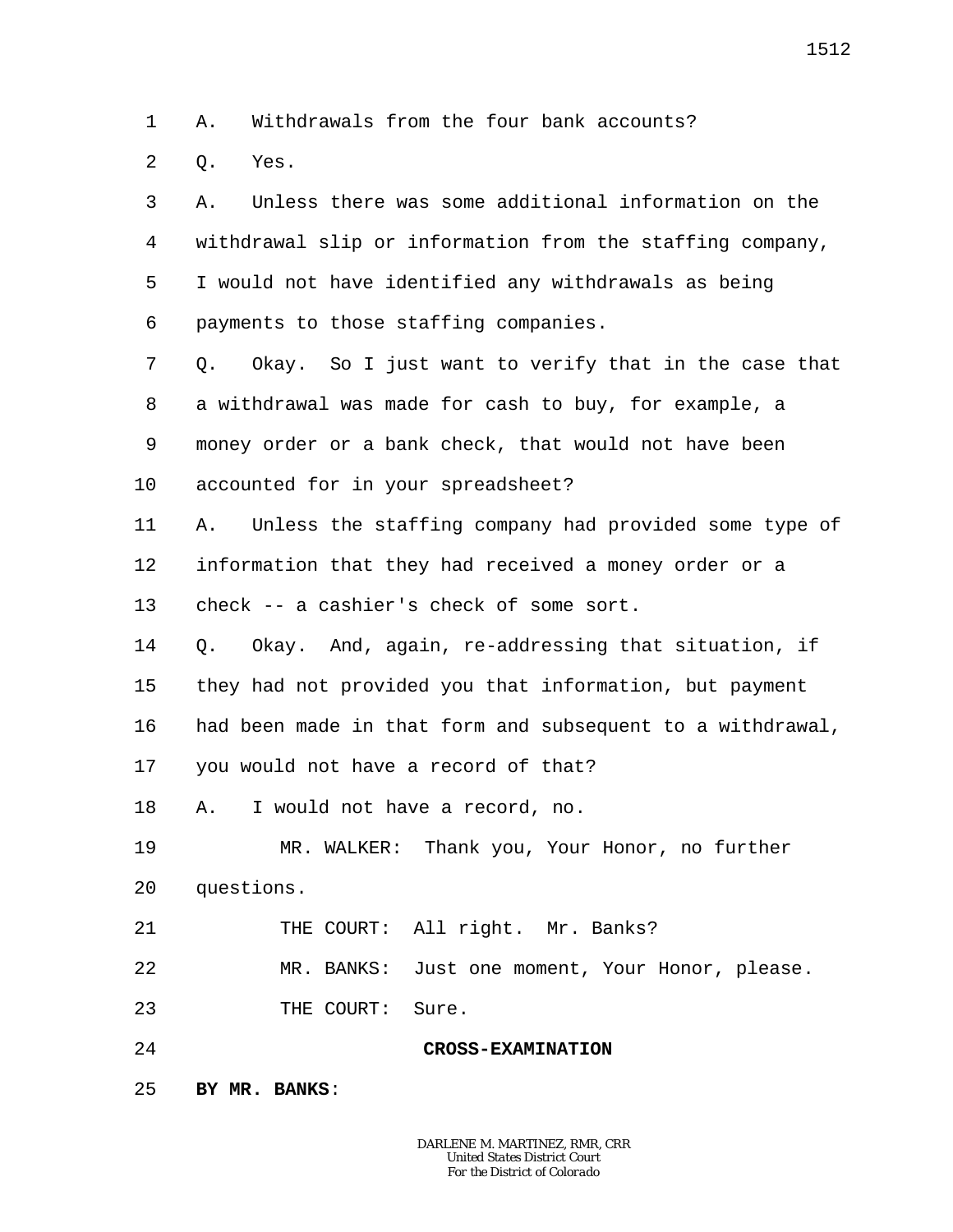1 2 3 4 5 6 7 8 9 10 11 12 13 14 15 16 17 18 19 20 21 Q. Ms. Chamberlin, I would like to take you to two of the staffing companies that you mentioned, both AdvectA/Pro Staff and Analysts International. A. Yes. Q. Now, could you describe the difference in -- as far as how the staffing company paid in those two situations, vice the rest of the staffing situations? A. For Pro Staff and Analysts, that was the other one? Q. Yes, ma'am. A. Those, instead of the staffing companies paying the employees who submitted time directly, they would pay DKH, IRP or Leading Team. In the case of Pro Staff, I believe the checks were made payable to Leading Team. And in the case of Analysts International, the checks were paid to DKH. Q. So would you say in that arrangement, that the staffing companies -- I will use the term "covering" payroll for DKH contractors. Would that be correct? A. I don't know if covering would be the term I would use. Those checks were to be paid the employees that worked for Analysts or Pro Staff.

22 23 24 25 Q. I agree. But the relationship was between AdvectA/Pro Staff and Leading Team as a corp-to-corp relationship. And in the case of -- was that correct? Was that correct as it relates to Ad Staff (sic) and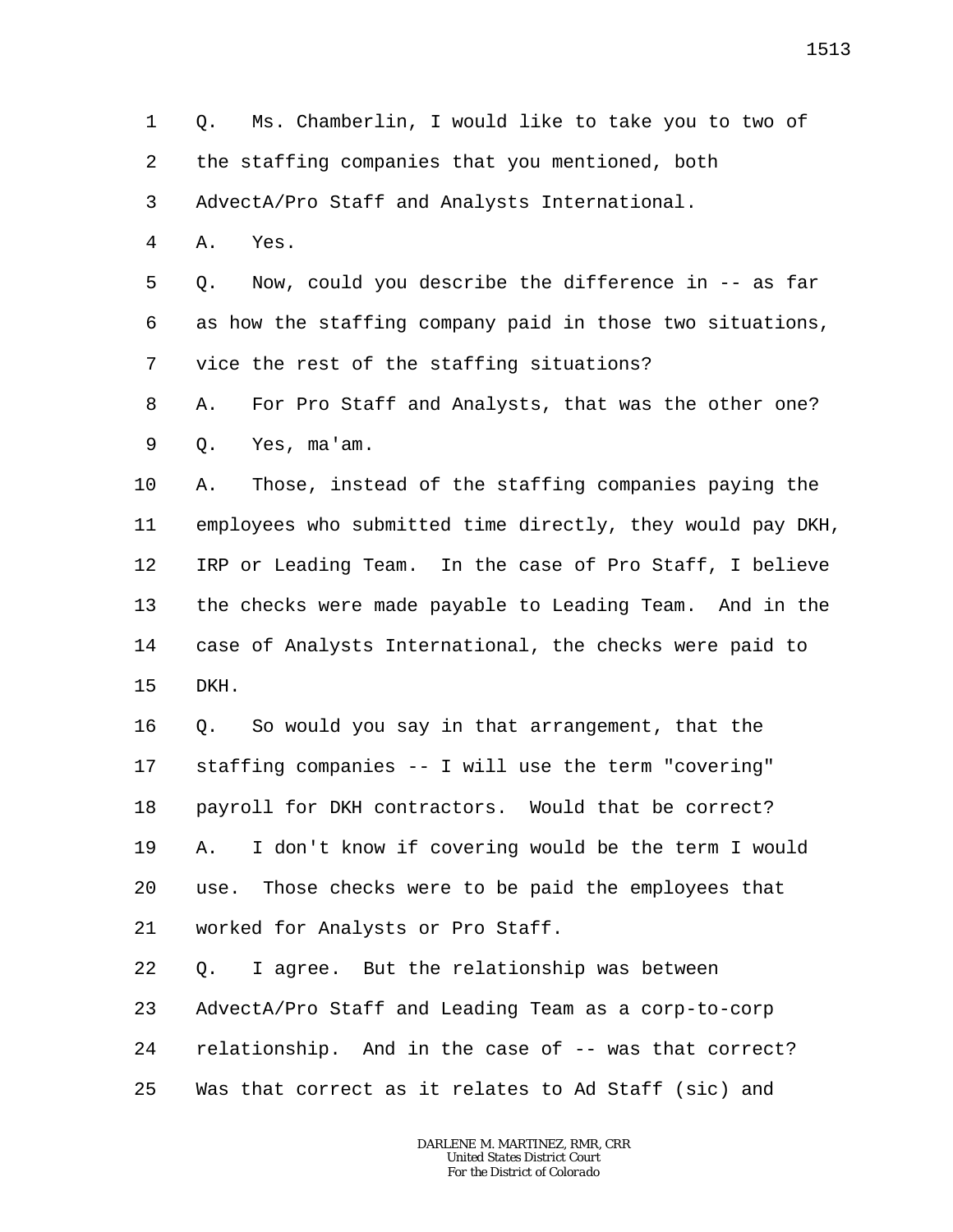1 Leading Team?

| 2  | Without looking at the agreement of Pro Staff and<br>Α.      |
|----|--------------------------------------------------------------|
| 3  | Leading Team, I don't know what the relationship was, off    |
| 4  | the top of my head. I know the checks were payable $-$ - the |
| 5  | Pro Staff checks were payable to Leading Team. And the       |
| 6  | Analysts International checks were payable to DKH.           |
| 7  | And in that relationship, those companies paid -- Ad<br>Q.   |
| 8  | Staff (sic) -- AdvectA, I am sorry, paid Leading Team        |
| 9  | directly; correct?                                           |
| 10 | Yes.<br>Α.                                                   |
| 11 | And Analysts International paid DKH directly?<br>Q.          |
| 12 | Correct.<br>Α.                                               |
| 13 | Now, would you agree that DKH was responsible for<br>Q.      |
| 14 | paying contract employees out of the moneys that             |
| 15 | transferred from Analysts International?                     |
| 16 | MR. KIRSCH: Objection, lack of foundation.                   |
| 17 | THE COURT: If she knows. I'll overrule.                      |
| 18 | THE WITNESS: My understanding is that DKH was                |
| 19 | responsible to pay the employees that worked and submitted   |
| 20 | hours for the Analysts job.                                  |
| 21 | (BY MR. BANKS) Okay. Now, would you agree -- now,<br>Q.      |
| 22 | before I get to that, with regards to the AdvectA/Leading    |
| 23 | Team relationship, would you agree that Leading Team was     |
| 24 | responsible for paying the employees those wages?            |
| 25 | My understanding is Leading Team was responsible to<br>Α.    |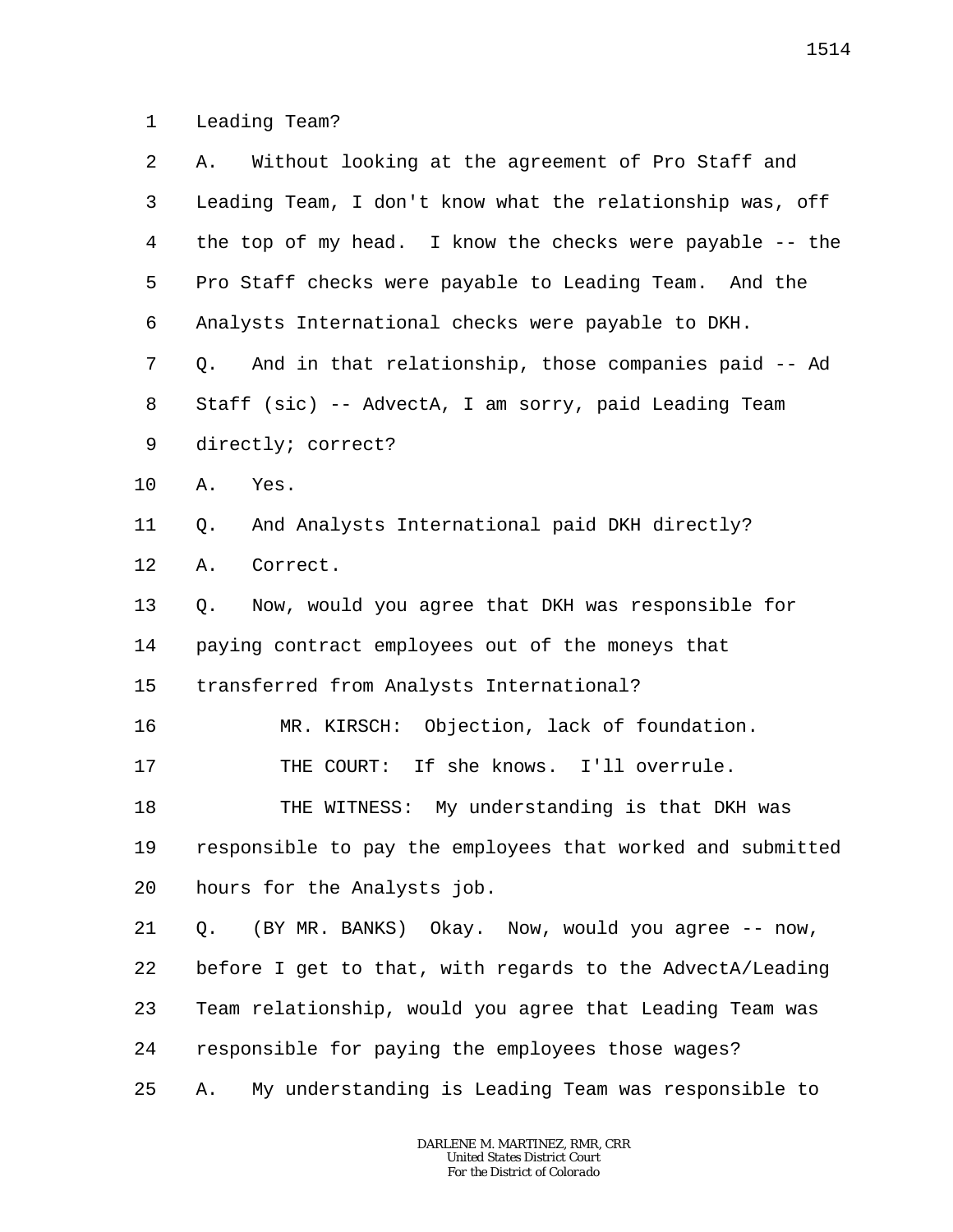1 2 pay the employees who submitted hours for the work done on the Pro Staff contract.

3 4 5 Q. Okay. Now, were you aware of any agreements that existed between the contract employee and Leading Team? A. No.

6 7 8 Q. Were you aware of any agreement between the contract employee and DKH Enterprises as it relates to Analysts International?

9 A. No.

10 Q. Now, would you agree that an independent

11 contractor -- that these individuals were independent

12 contractors? Is that what your analysis showed?

13 A. I don't believe I analyzed what position the

14 employees held, other than they submitted time cards to

15 what staffing company.

16 17 18 Q. Okay. Would you agree that these contract employees, in the case of the AdvectA/Leading Team relationship, were contract employees of DKH -- of Leading Team?

19 MR. KIRSCH: Objection, lack of foundation.

20 THE COURT: Sustained.

21 Q. (BY MR. BANKS) Now, you said a moment ago that you

22 had no idea of the agreement between the contract employee

23 and Leading Team in that relationship?

24 A. Correct.

25 Q. And you had no -- you also had no indication or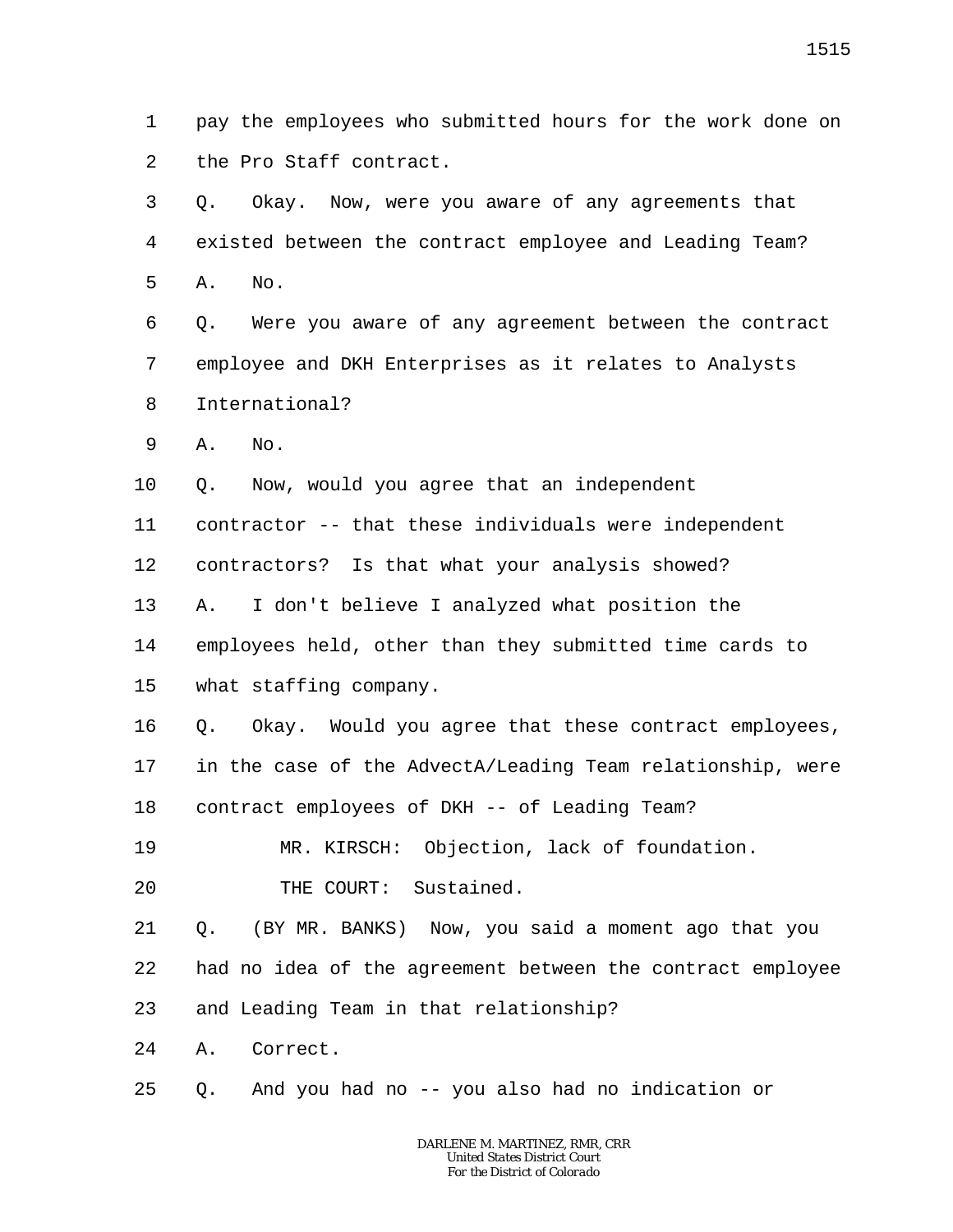1 2 3 4 information concerning whether Mr. Walker or Mr. Banks were engaged in other consulting engagements with DKH? A. I don't know what other relationships they had with DKH.

5 6 7 8 Q. So you would agree that in your analysis, you said that moneys were paid out of the account, in the case of the DKH and Analysts International relationship, to Gary Walker and David Banks?

9 10 A. Analysts International money was paid to Mr. Walker and Mr. Banks.

11 12 13 Q. And you don't have any information on what services they were paid for -- that DKH paid them for at that particular time?

14 A. I don't know what relationship they had with DKH.

15 What I do know is the Analysts' money was paid to them.

16 Q. Analysts' money, when it transfers, would you agree,

17 becomes DKH money; correct?

18 A. It got deposited into the DKH account, yes.

19 Q. So that is DKH's -- from a business-to-business

20 relationship, Analysts fulfilled their obligation to pay

21 DKH; correct?

22 A. They did pay them for the time worked that was

23 submitted, yes.

24 25 Q. And Analysts -- and in the case of AdvectA, AdvectA paid Leading Team based upon the business relationship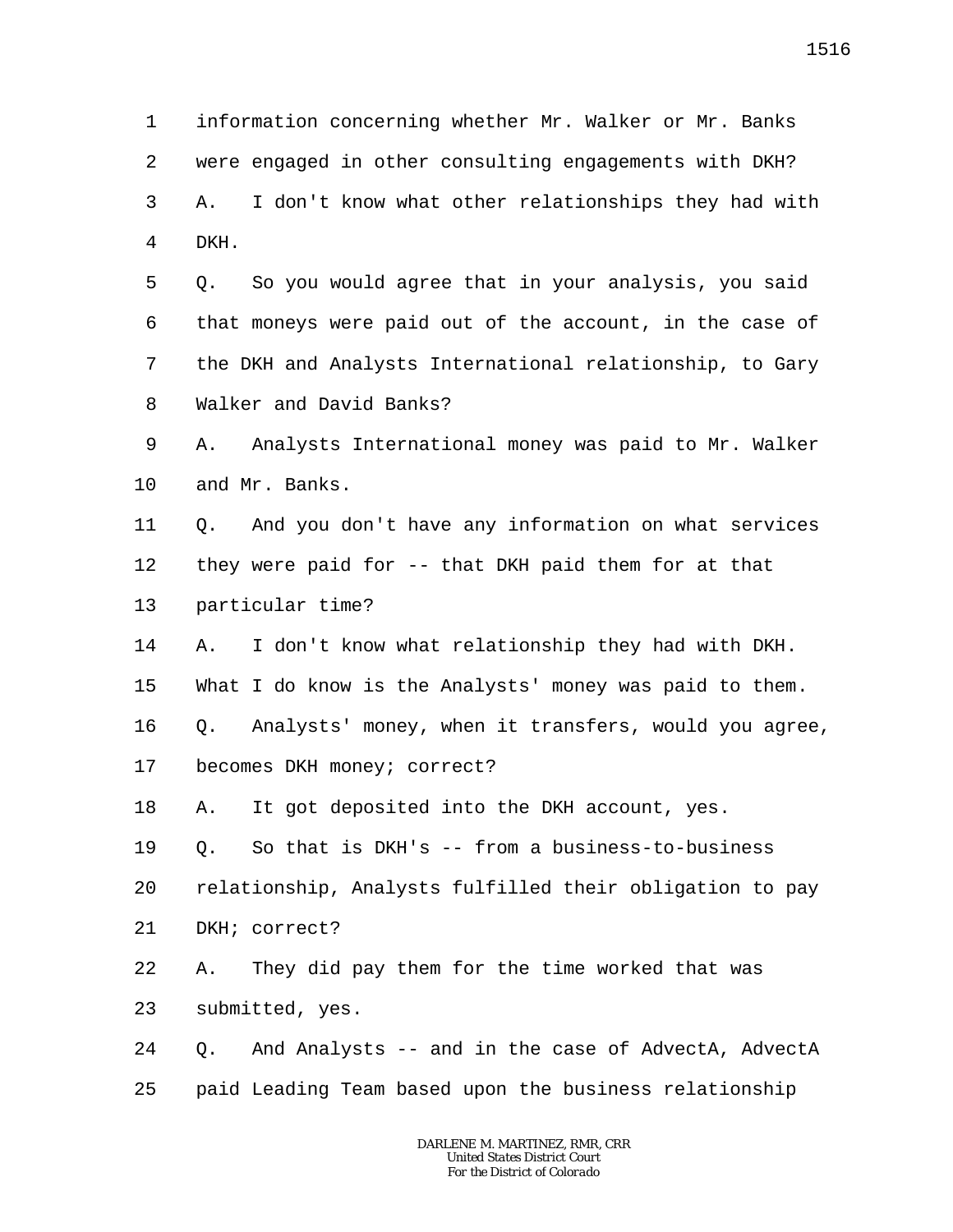1 2 that those two entities had set up between each other; correct?

| 3       | Α. | Based upon the hours that were submitted, yes.            |
|---------|----|-----------------------------------------------------------|
| 4       | Q. | The hours that were submitted, correct. Do you have       |
| 5       |    | any evidence to provide that says the people that worked  |
| 6       |    | for Analysts International -- that worked for DKH did not |
| 7       |    | perform the work that was accounted for in time sheets?   |
| 8       | Α. | Can you repeat the question?                              |
| 9       | Q. | Do you have any evidence -- have you seen any             |
| $10 \,$ |    | evidence, or do you have any evidence that the DKH        |
| 11      |    | contract employees did not perform the work that they     |
| 12      |    | submitted time sheets for?                                |
| 13      | Α. | No.                                                       |
| 14      | Q. | And in the case of the Leading Team/AdvectA               |
| 15      |    | relationship, do you have any evidence that those         |
| 16      |    | employees did not perform the work that they submitted    |
| 17      |    | time sheets for?                                          |
| 18      | Α. | No.                                                       |
| 19      | Q. | So if an employee, for instance, had an agreement         |
| 20      |    | with DKH to be paid in stock, you wouldn't have any       |
| 21      |    | indication of that in your records, would you?            |
| 22      | Α. | I don't know what you mean, "paid in stock." Paid in      |
| 23      |    | shares of stock of DKH?                                   |
| 24      | Q. | Yes. Or Leading Team, for that matter.                    |
| 25      | Α. | I did not see -- I am not aware of any evidence of        |
|         |    |                                                           |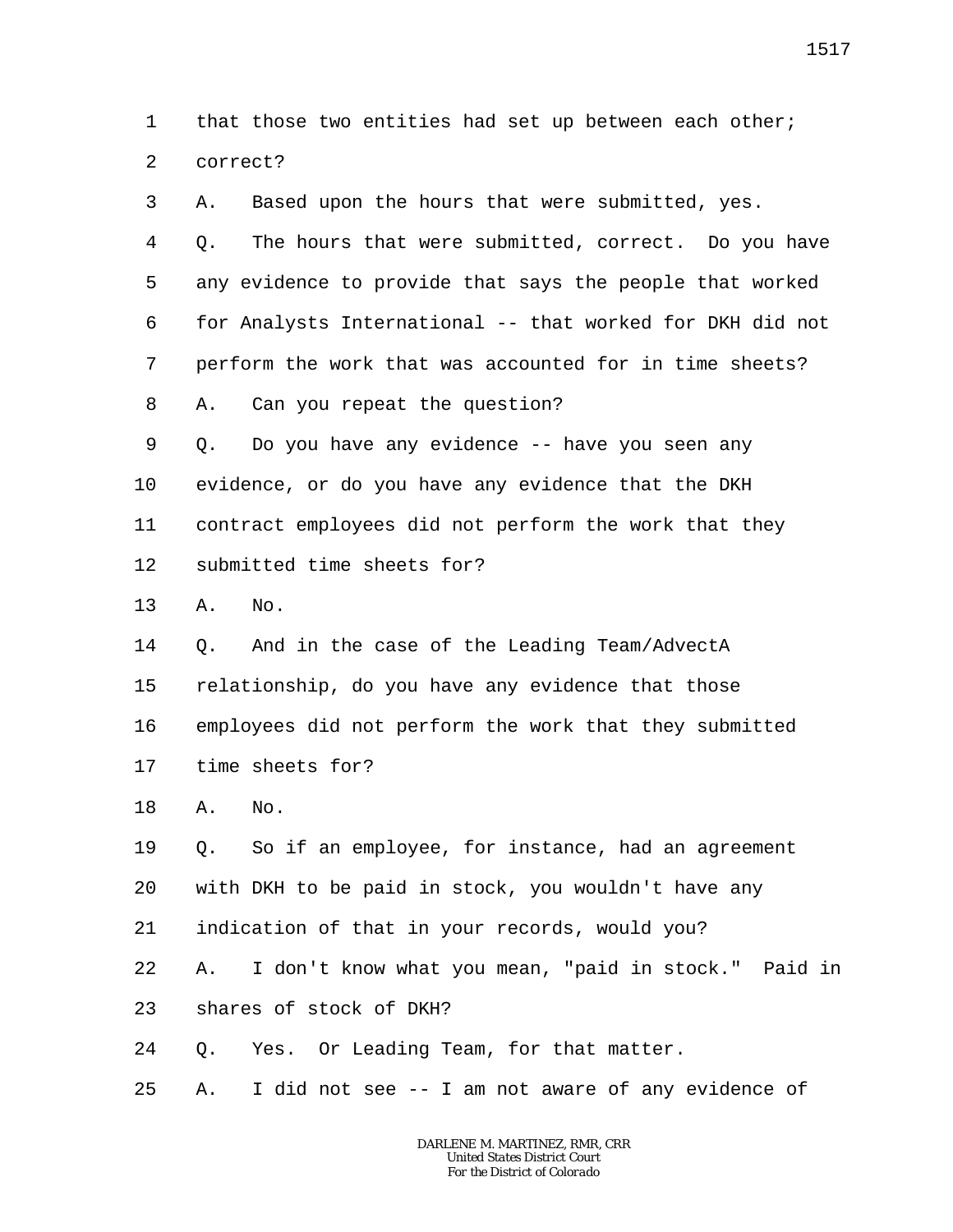1 that.

2

3 4 5 6 7 8 9 10 11 12 13 14 15 16 17 a part of the banking records you analyzed, correct? A. Correct. MR. BANKS: Your Honor, permission to publish 902.00. THE COURT: You may. Q. (BY MR. BANKS) Now, this is the summary of minimum payments made to defendants; correct? A. Correct. Q. And this is the sum of the averages over that, on average, 3-year period, that you were able to analyze, as far as how much the defendants benefited or worked over that 2- to 3-year period? A. These are the sum of the payments made to the defendants between October '02 and December -- pardon me, October 2002 and February of 2005, that I could attribute

Q. And you wouldn't be aware unless -- because it is not

18 to funds provided by the staffing companies, either

19 directly paid to you by the staffing companies or paid

20 indirectly through Leading Team or DKH.

21 22 Q. Okay. Now, what was the total amount of loss that you found between -- as far as all of the staffing

23 companies were concerned?

24 25 A. The amount owed to all of the staffing companies? Q. Yes.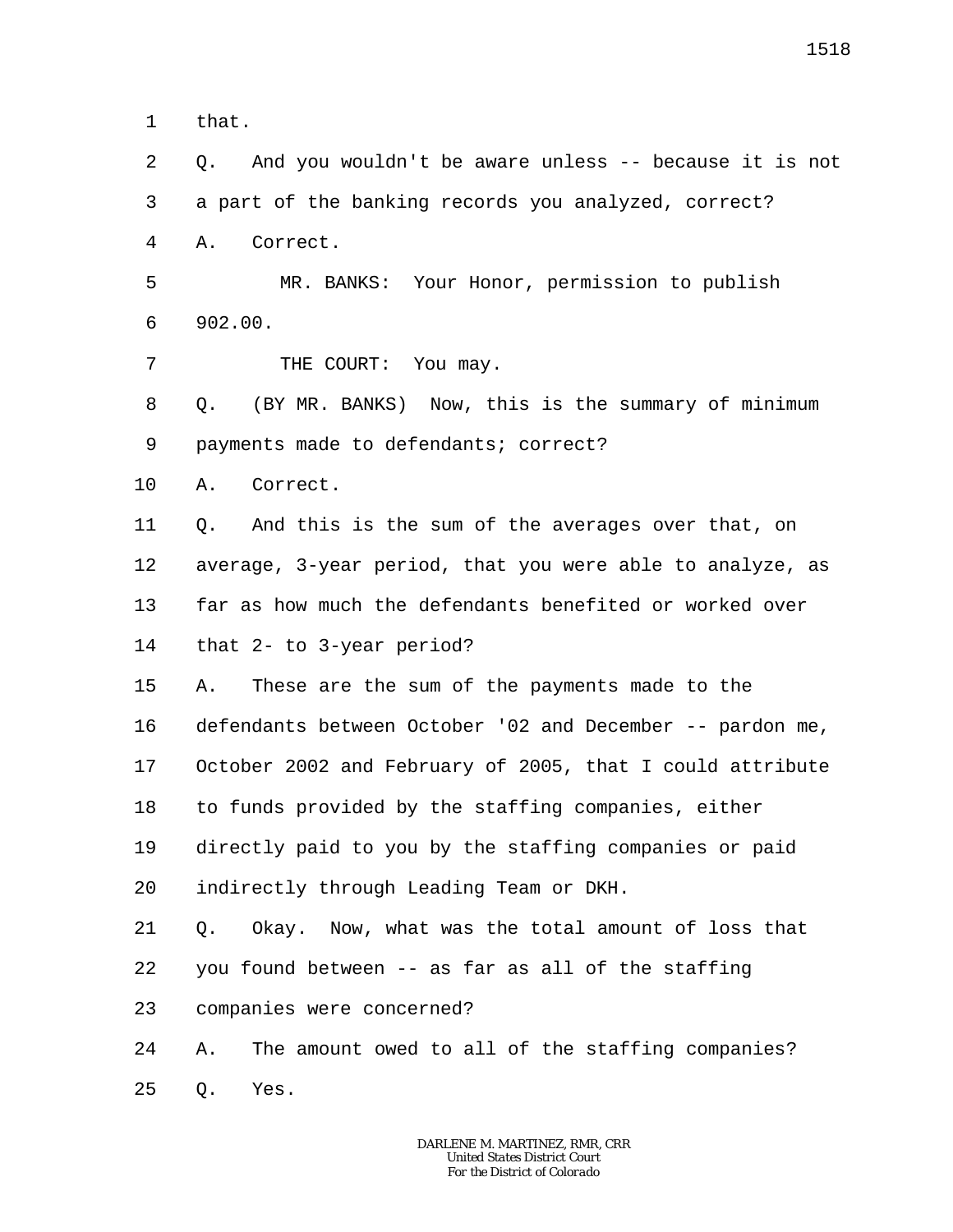1 A. A little over \$5 million.

2 3 4 5 6 7 8 9 10 11 12 13 14 15 16 17 18 19 20 21 22 23 24 Q. Now, would you say if over a roughly 3-year period - that if you divide this out over a 3-year period, that out of \$5 million, Mr. Banks made an average of probably \$60,000 per year over that time period? A. The \$5 million is not what was paid or to be paid to the employees who worked. That was what was owed to the staffing companies. The amounts that were paid to the employees would have been less. Q. Okay. A. So I can't compare apples and oranges. Q. I understand. But would you say, over a 3-year period -- 2- to 3-year period, on average, that Mr. Banks was compensated \$60,000 a year for his work during that period? I know you are probably trying to crunch some numbers. A. No, no, I'm -- this amount shows the minimum amount that each had received based upon the records that I reviewed. It could have been more if there were -- like, I know, for instance, Mr. Harper submitted time sheets for Spherion, one of the staffing companies. I did not find any documents showing the paychecks that Mr. Harper had received from them. So that amount isn't considered in this total.

25

So, based upon the numbers that I have here, over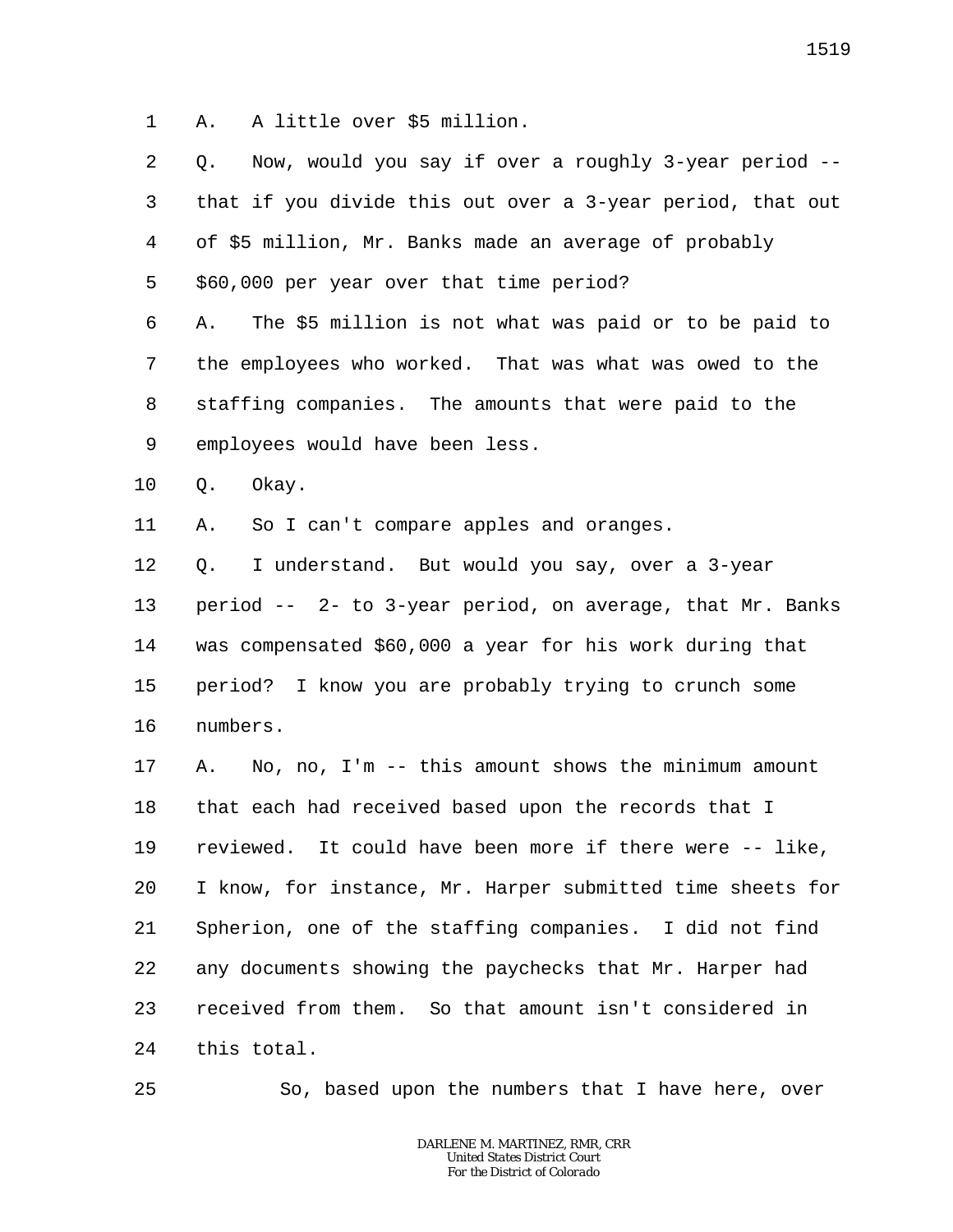1 2 3 4 5 6 7 8 9 10 11 12 13 14 15 16 17 18 19 20 21 22 23 24 25 the roughly 2-and-a-half year time period, you take just divided by 2, Mr. Banks, roughly \$80,000 per year. Q. You said 2-and-a-half years? A. 2-and-a-half. So 172 divided by 2-and-a-half is -- Q. It is a significant difference? A. Roughly 80,000. I have my calculator. Q. I will take your average right now. And would you say that same type of model, based for Demetrius Harper, Mr. Walker, Clint Stewart -- I will go ahead and give it anywhere from 60- to \$90,000 a year, on average, with the exception of Mr. Barnes? A. Well, based upon my figures here, Mr. Stewart and Mr. Zirpolo, if you divide it by 2, would be making roughly 30,000. But, again, this is the minimum amount I can identify. Q. That is all we can deal with is what you can identify in your analysis? A. Correct. Q. And with regards to Mr. Barnes, over a 2-year period -- and I will go ahead and give over a 2-year period, 120,000, roughly? A. Roughly. Q. Have you, in your analysis, or do you have any knowledge of what IT professionals make? A. I do not.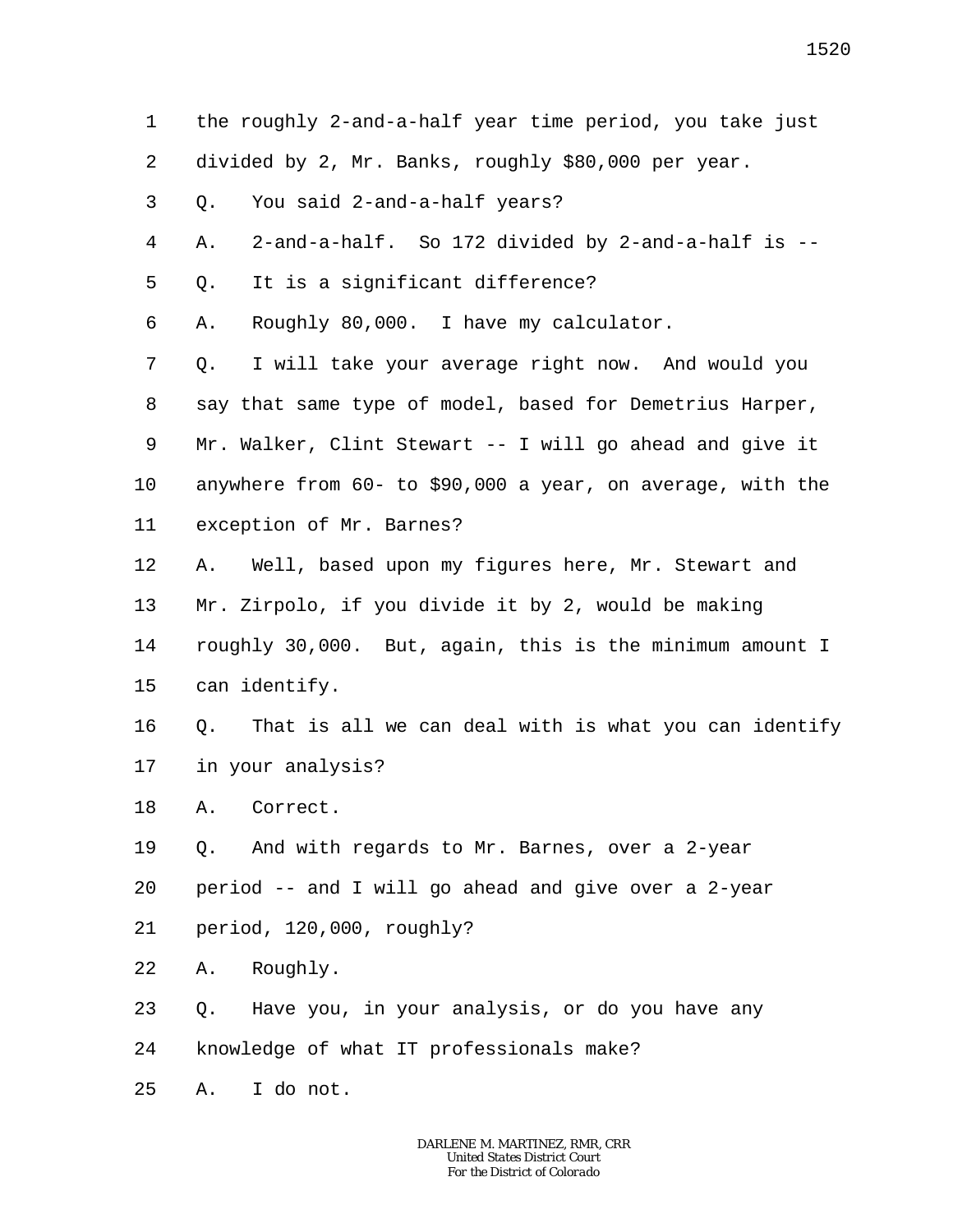1 2 3 4 5 6 7 8 9 10 11 12 13 14 15 16 17 18 19 20 21 22 23 24 25 MR. BANKS: Okay. I have no further questions, Your Honor. THE COURT: All right. Anybody else? Mr. Barnes? **CROSS-EXAMINATION BY MR. BARNES**: Q. Quick question. So you received banking records for Mr. Barnes, myself? A. Yes. Q. Okay. Did you show any indication that any records -- that any check was not deposited into my bank account? A. I don't recall -- Q. Okay. A. -- I don't recall. Q. So did you see any evidence that any money went anywhere else, do you know? A. I don't recall. MR. BARNES: Okay. THE COURT: Anybody else? Mr. Zirpolo? **CROSS-EXAMINATION BY MR. ZIRPOLO**: Q. Regarding banking records, do you have any evidence of how those banking records were obtained? MR. KIRSCH: Objection, relevance. THE COURT: Sustained. I have already ruled on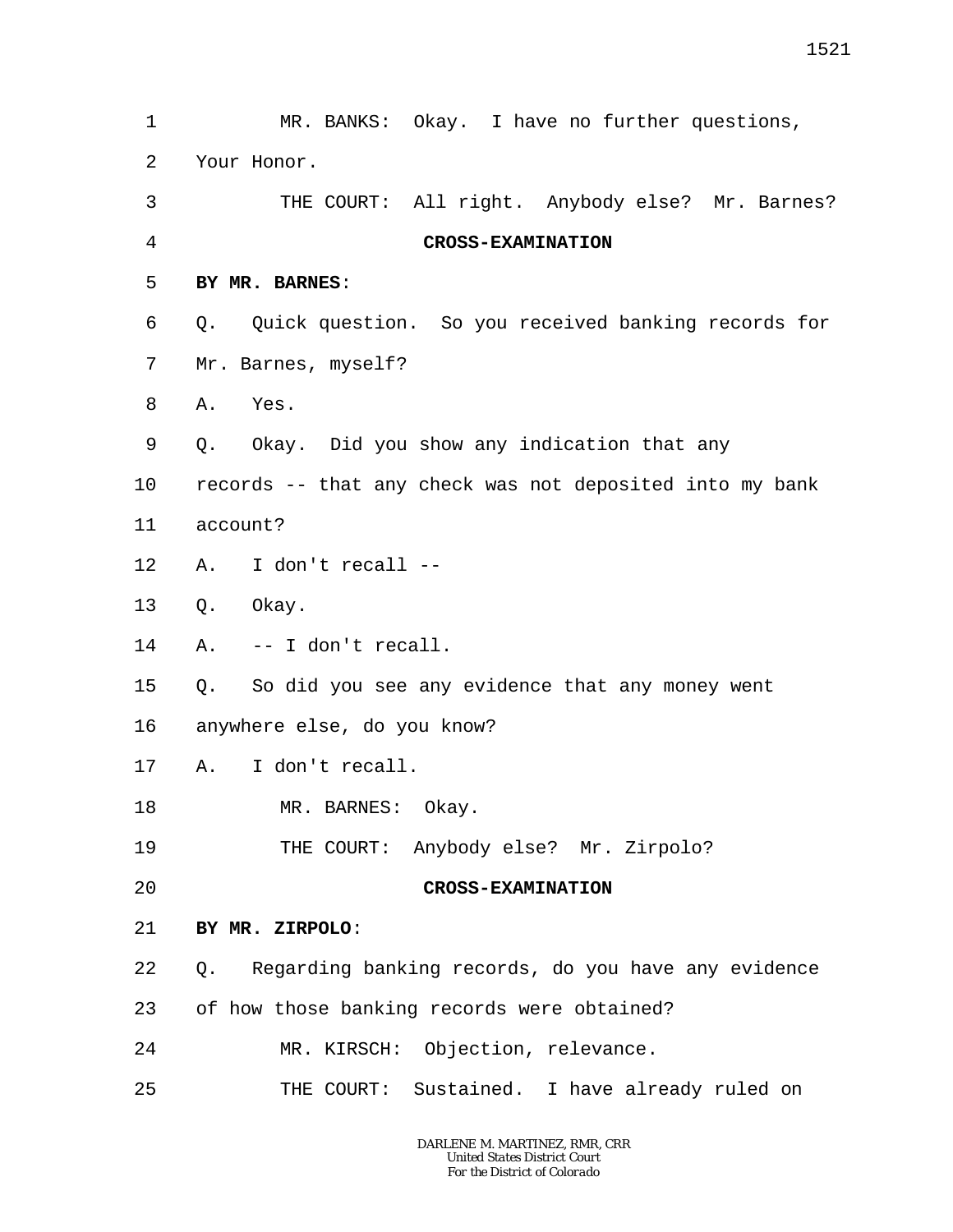1 this.

| 2       | MR. ZIRPOLO: No further questions.                         |
|---------|------------------------------------------------------------|
| 3       | THE COURT: Any redirect?                                   |
| 4       | I am sorry, any other defendants?                          |
| 5       | Any redirect?                                              |
| 6       | MR. KIRSCH: Yes, please, Your Honor.                       |
| 7       | REDIRECT EXAMINATION                                       |
| 8       | BY MR. KIRSCH:                                             |
| 9       | Ms. Chamberlin, I am going to ask you first about<br>Q.    |
| $10 \,$ | your exhibit concerning the payments to the defendants.    |
| 11      | Yes.<br>Α.                                                 |
| 12      | Q. Now, am I correct that you said the only thing that     |
| 13      | you included in that was money that you could tie -- that  |
| 14      | you could say originated with the staffing company and     |
| 15      | finished in the defendant's bank accounts; is that         |
| 16      | correct?                                                   |
| 17      | A. Correct.                                                |
| 18      | So were there payments to the defendants from those<br>Q.  |
| 19      | corporate accounts that you did not include in that total? |
| 20      | Yes.<br>Α.                                                 |
| 21      | And why was that? Why wouldn't those have been<br>Q.       |
| 22      | included?                                                  |
| 23      | Because I could not tie them to funds from the<br>Α.       |
| 24      | staffing company.                                          |
| 25      | Okay. You also said, I believe, that you wouldn't<br>Q.    |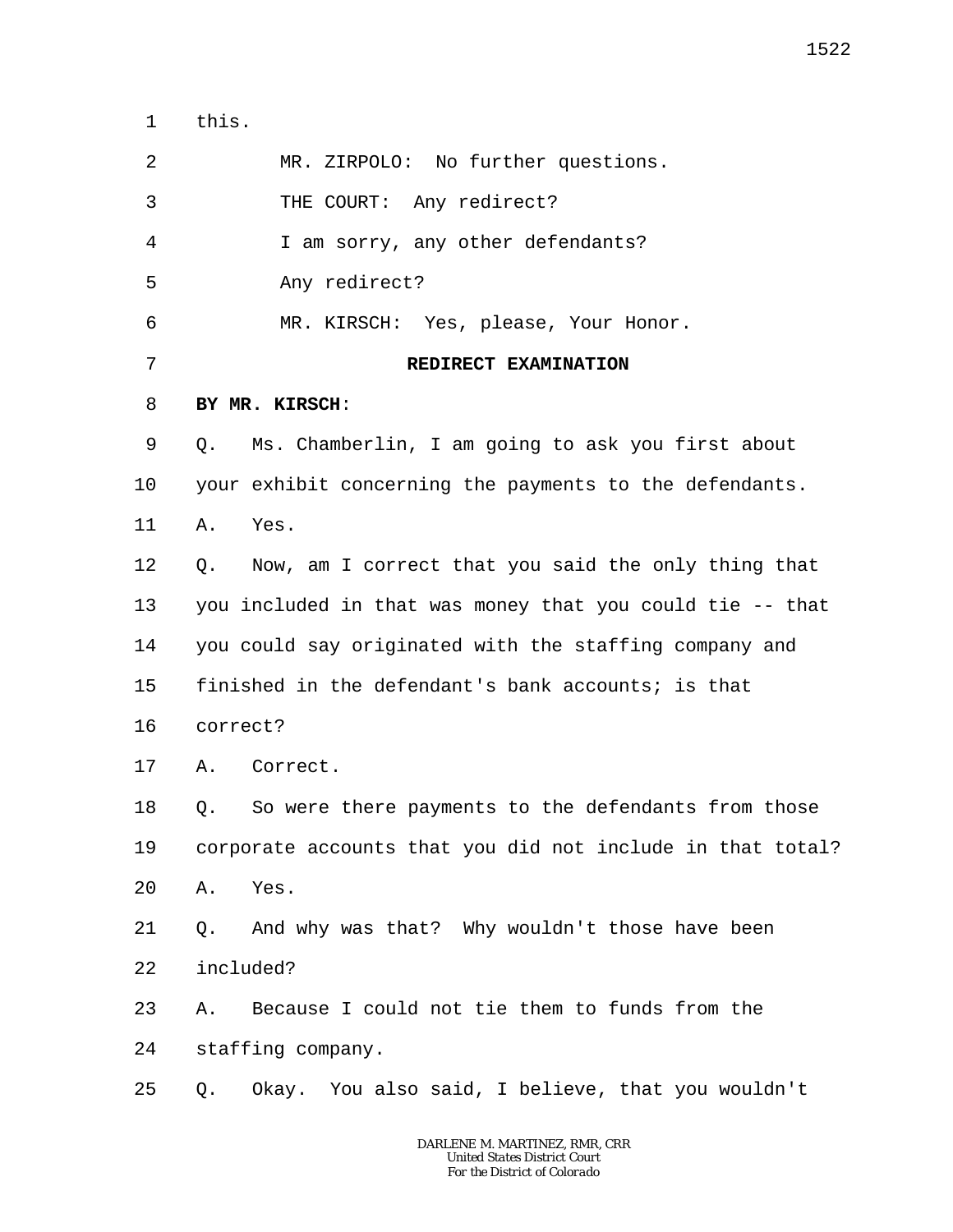1 2 3 4 5 6 7 8 9 10 11 12 13 14 15 16 17 18 19 20 21 22 23 24 25 have included in payments to staffing companies any cash withdrawals, because you didn't know whether or not those cash withdrawals might have been used, for instance, to purchase a money order or to pay a staffing company; is that right? A. I did not include cash withdrawals from the corporate accounts, no. Q. Okay. And am I right that, just as you didn't include cash withdrawals in the payment calculation to the staffing companies, you didn't include any cash withdrawals when you were adding up the payments made to the defendants in this case? A. Say that again? Q. Let me just see if I can make it simpler. Were there cash withdrawals from the accounts of Leading Team, DKH and IRP? A. Yes. Q. Did you attribute any of those cash withdrawals to any of the defendants for the purposes of Exhibit 902.00? A. I did for Mr. Harper. Q. Okay. And why was that? A. He was the sole signor on the account of DKH. Q. Okay. A. Between the time period December of '02 to about middle of March of '03, there were over \$442,000 of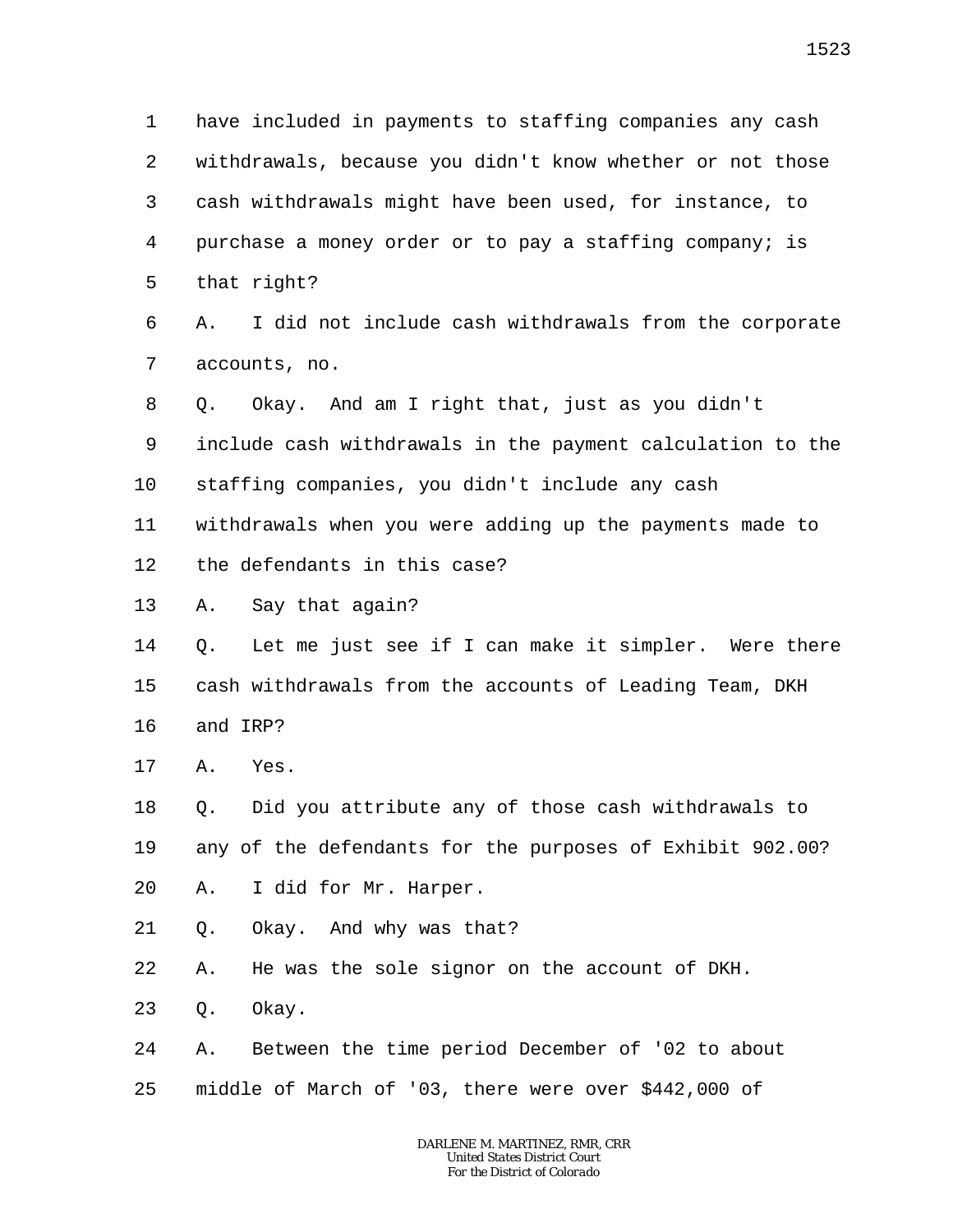1 2 3 4 5 6 deposits into the DKH account. All but 8,000 of that came from either Adecco or Kforce. So when there were withdrawals in that time period, I said that those funds for the withdrawals came from the funds from Adecco or Kforce. So those withdrawals were included under Mr. Harper's total.

7 8 9 10 11 12 13 Q. And you had determined, I believe you said, the person who had signatory authority over that account? A. From the records, that I could tell, that was one of the accounts that the bank did not provide the signature card. But based upon who signed the checks on that account, I assumed it was Mr. Harper who was the signor on the account.

#### 14 15 Q. Did anybody sign checks on that account other than Mr. Harper?

16 A. No.

17 18 Q. Were there cash withdrawals from the Leading Team accounts, do you recall?

19 20 A. I don't recall, but I don't believe I included them in Mr. Walker's total.

21 Q. Why is that?

22 23 24 25 A. I think -- my recollection is the staffing companies whose funds were deposited in the Leading Team account, I could account for checks being written out of that account, and there were no cash withdrawals that I deemed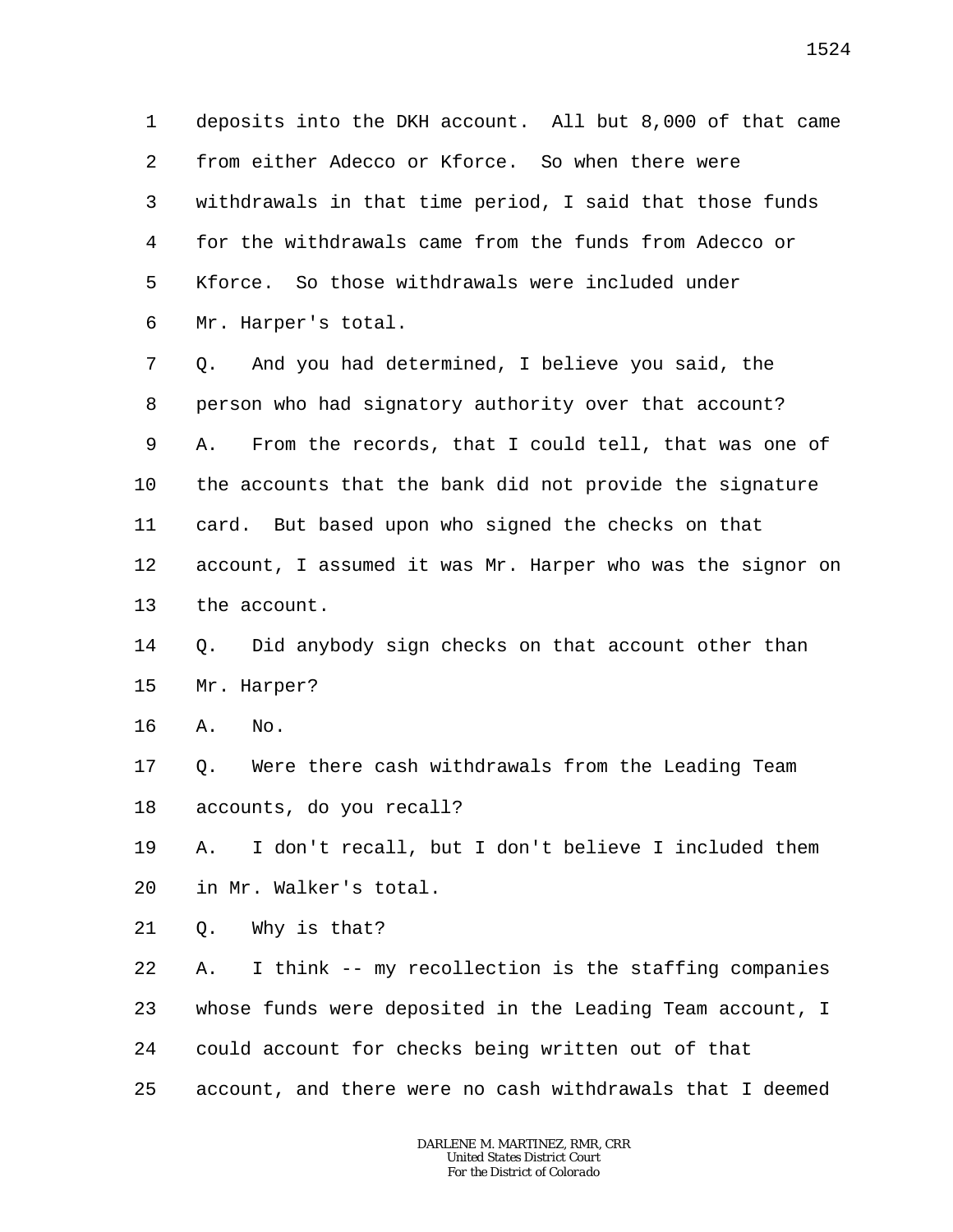1 to associate with Mr. Walker.

| 2       | Let me ask you about that, too. You were asked<br>Q.        |
|---------|-------------------------------------------------------------|
| 3       | whether or not you had any evidence that the employees --   |
| 4       | in the case of Pro Staff and Analysts International, you    |
| 5       | were asked whether you had any evidence that the employees  |
| 6       | didn't perform the work that was reported in the time       |
| 7       | cards.                                                      |
| 8       | Α.<br>Correct.                                              |
| 9       | Taking you back to the Pro Staff/AdvectA case, do you<br>Q. |
| $10 \,$ | recall the names of the employees who reported work?        |
| 11      | Enrico Howard and Shaun Haughton.<br>Α.                     |
| 12      | And do you recall whether or not the records indicate<br>Q. |
| 13      | that Mr. Howard or Mr. Haughton, received any of that       |
| 14      | money?                                                      |
| 15      | I did not see evidence that they received money from<br>Α.  |
| 16      | Pro Staff, indirectly or directly.                          |
| 17      | In other instances that you reviewed where employees<br>Q.  |
| 18      | submitted time cards, did you see evidence that those       |
| 19      | employees were paid?                                        |
| 20      | Yes.<br>Α.                                                  |
| 21      | And with respect to Analysts International, you were<br>Q.  |
| 22      | asked that same question. Did you have any evidence that    |
| 23      | the people in -- who reported time didn't do the work.      |
| 24      | Correct.<br>Α.                                              |
| 25      | So let me take you back to Analysts International.<br>Q.    |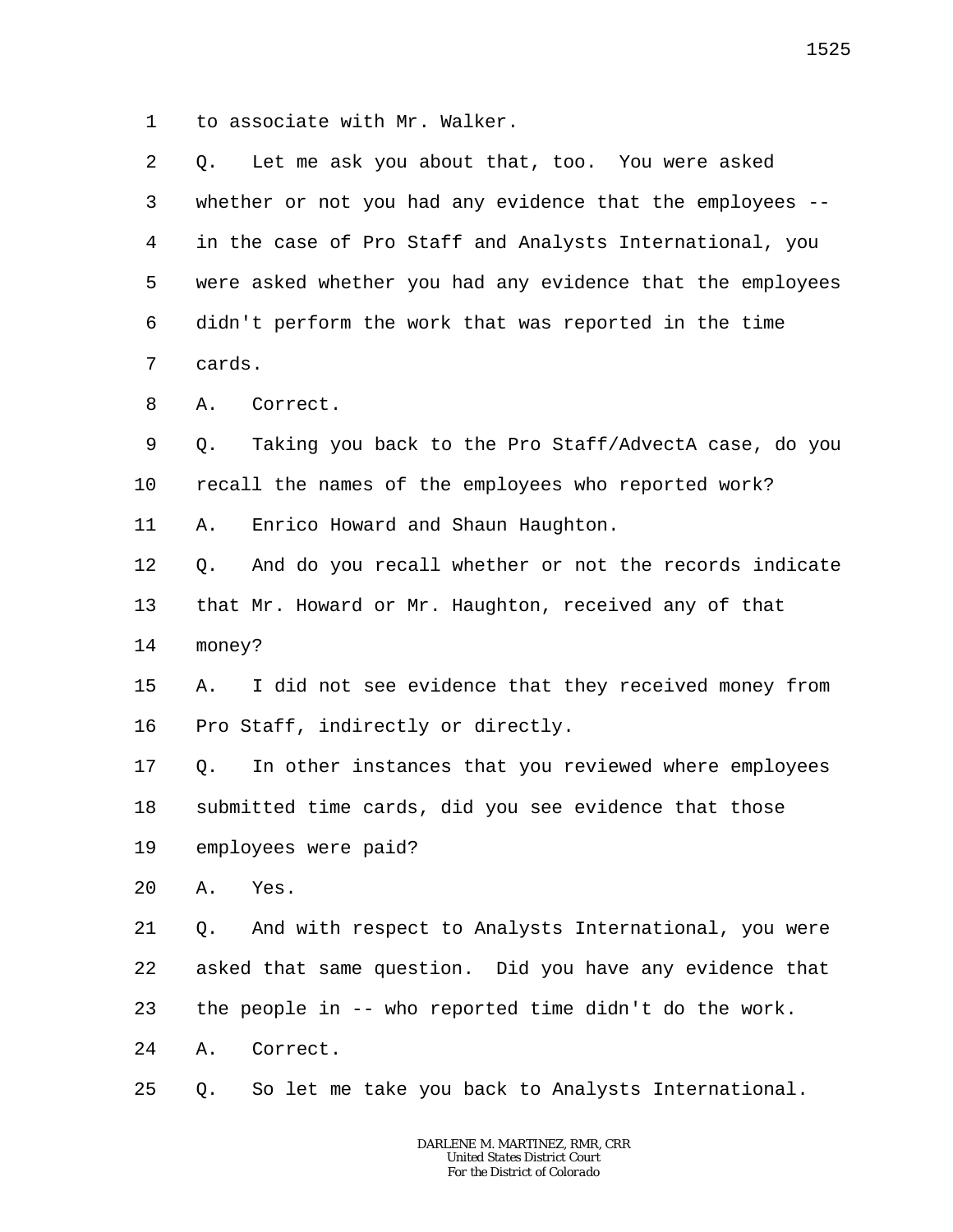1 You looked at time reporting cards --

 $\overline{a}$ A. Yes.

3 4 Q. -- is that right? And I believe you identified a number of employees that reported time.

5 A. Yes.

6 7 8 Q. And then I believe that -- did you say that you also saw evidence that some of those employees were paid from the DKH account?

9 A. Yes.

10 11 12 Q. But did you say that you also saw evidence that some of those employees for whom time was reported were not paid from that account?

13 A. Yes.

14 15 Q. Would you consider that evidence that those employees didn't do that work?

16 17 MR. WALKER: Objection, Your Honor, it calls for speculation.

18 THE COURT: Sustained.

19 20 21 22 23 Q. (BY MR. KIRSCH) When you were calculating the loss, you indicated that you had, for Government Exhibit 903.00, I believe you indicated that you had reviewed records from staffing companies to determine whether payments had been made.

24 A. Yes.

25 Q. And on your chart, I believe there are three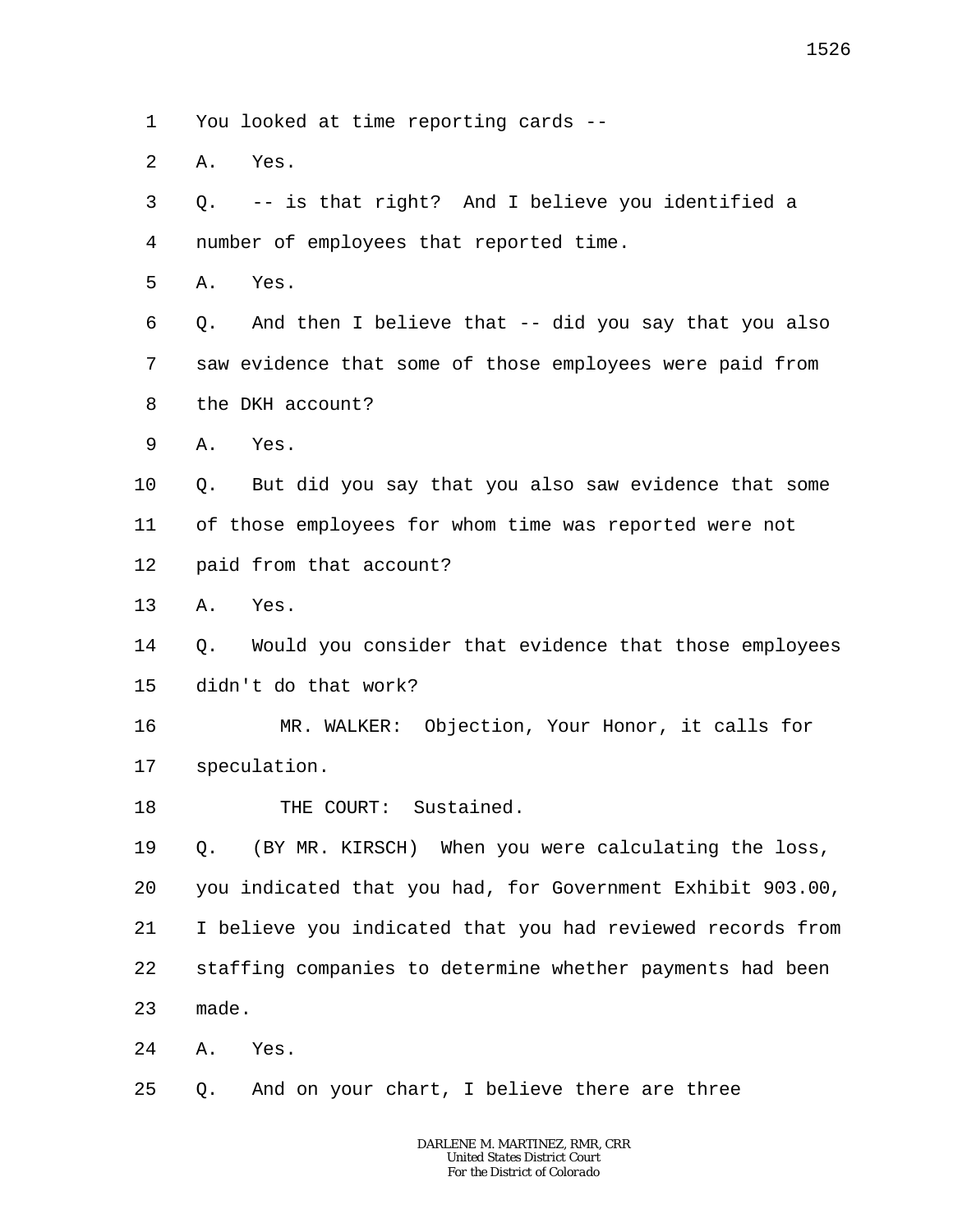1 2 3 4 5 6 7 8 9 10 11 12 13 14 15 16 17 18 19 20 21 22 23 24 25 companies that are identified as having received payments. A. Correct. Q. Did you, in fact, have records from those companies that indicated that they had received those payments, do you remember? A. Yes. I did have records from the staffing company, as well from the bank records. Q. In each instance where you determined that a staffing company had been paid, the staffing company had provided you -- had provided that information? A. I believe so, yes. MR. KIRSCH: Thank you, Ms. Chamberlin. THE COURT: Anything further for this witness? MR. BANKS: Nothing further, Your Honor. THE COURT: May this witness be excused, then? You are excused. THE WITNESS: Thank you. THE COURT: The Government may call its next witness. MR. KIRSCH: Your Honor, at this time the Government rests. THE COURT: All right. How long do you all think the proceedings we need to handle will take? MR. KIRSCH: Your Honor, I would anticipate that the Government's portion of those proceedings would be 10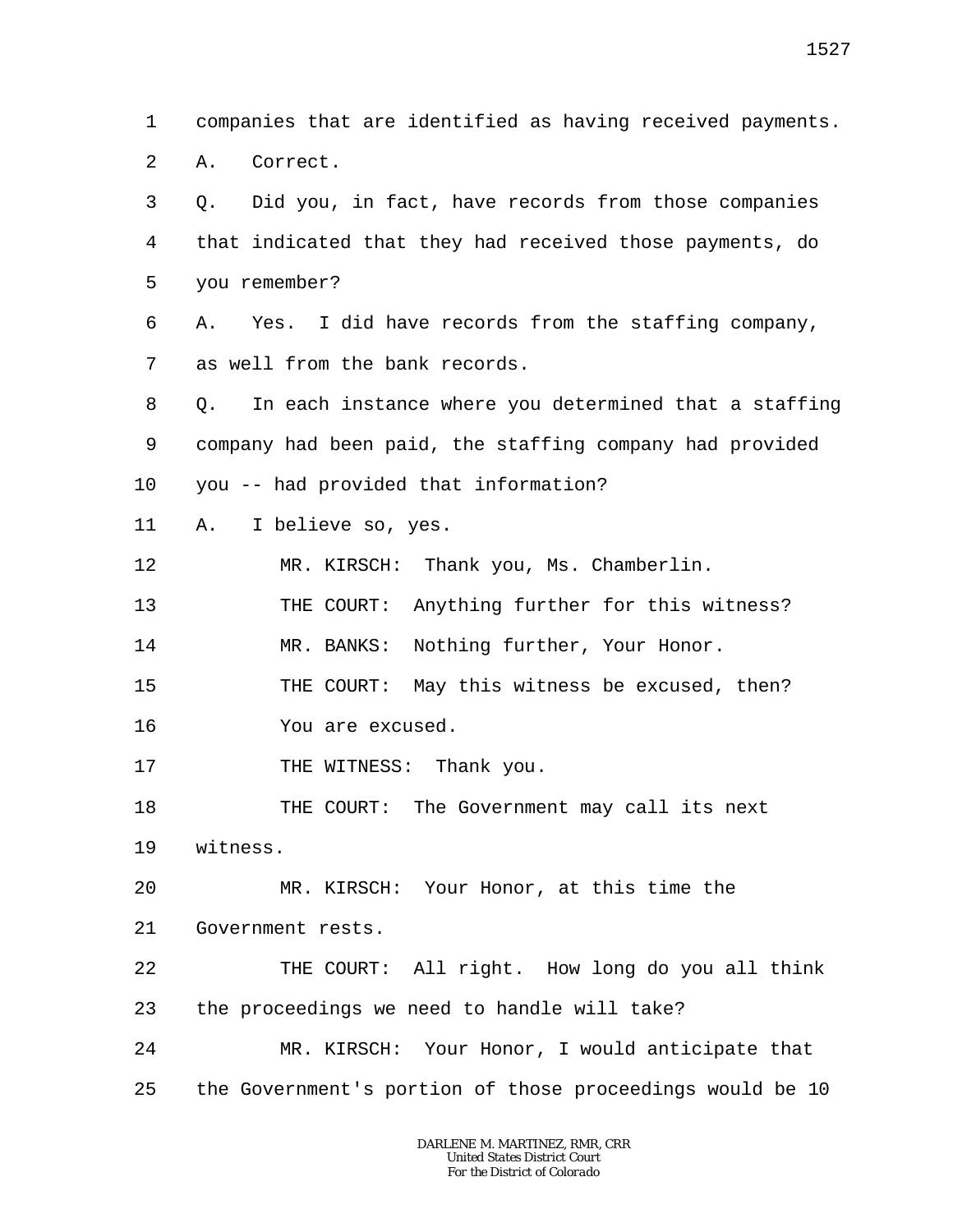1 minutes or less.

2 3 4 THE COURT: All right. Defendants? Would an hour be enough? If I excuse the jury for an hour, would that encompass --

5 6 MR. BANKS: I think each defendant will probably need 10 minutes or so.

7 8 9 10 11 12 13 14 THE COURT: All right. Then why don't I do this. We have some legal proceedings that we need to take care of at this time that need to be between just me and the parties. So I am going to excuse the jury. I am going to excuse the jury until 11 o'clock, that way we make sure. So if you want to leave the building, or if you just want to wait, that is fine. But I don't want to keep you waiting in the jury room.

15 16 17 18 So if you can be back by 11 o'clock, and we will either resume or we won't. So the jury is -- we will be in recess with the jury. I need counsel and the parties to remain.

19 20 (The following is had in open court, outside the hearing and presence of the jury.)

21 THE COURT: All right. You may be seated.

22 23 All right. Do I have, I guess, motions from the defendants? We can start with Mr. Walker.

24 25 I think the way I would like to take it is Defendant, Government, unless the Government wants to do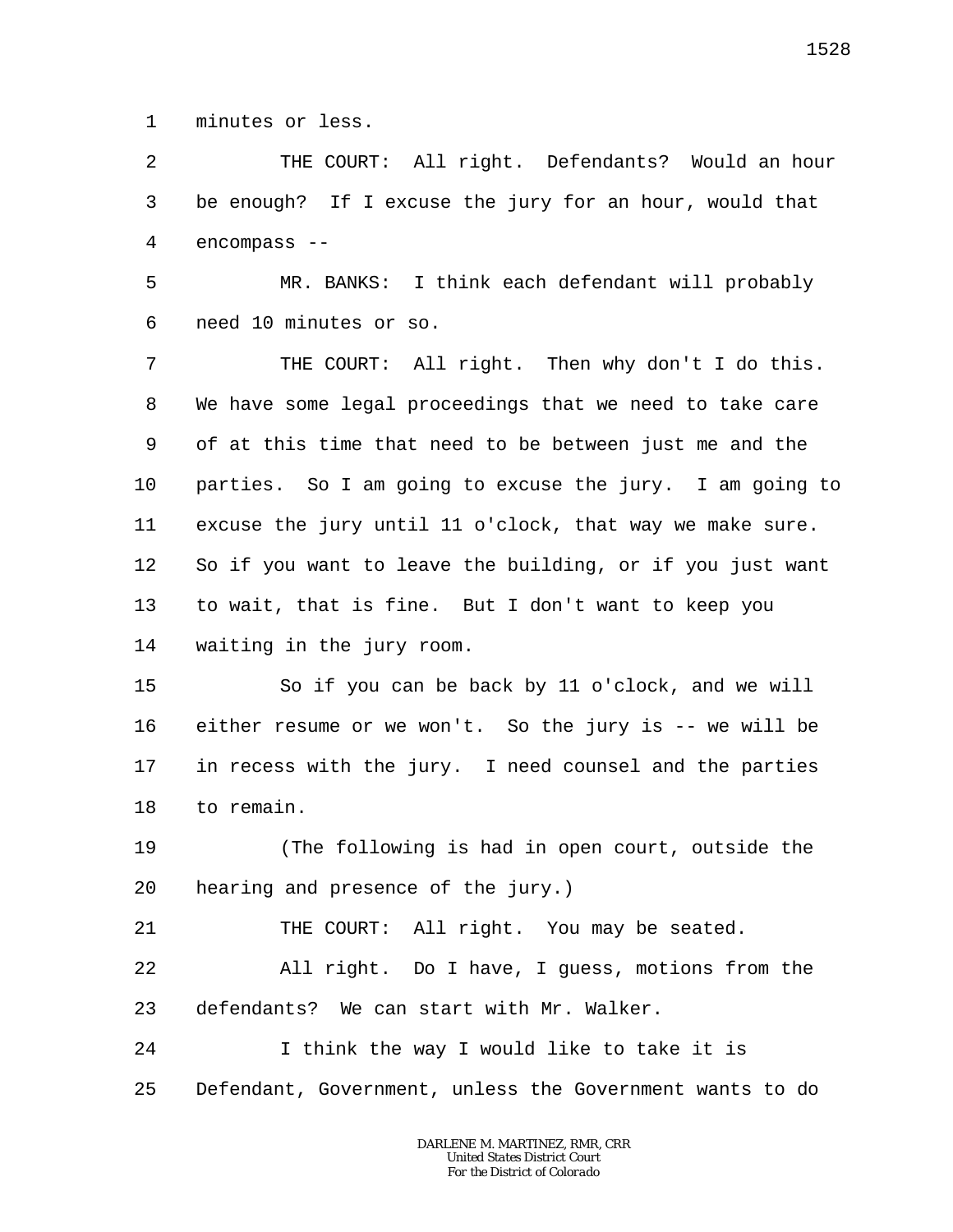1 them all at once.

2 3 MR. KIRSCH: Your Honor, we will do it at the Court's pleasure.

4 5 6 7 8 9 THE COURT: Which do you think would be less? MR. KIRSCH: I suspect we might be able to respond a little more efficiently if we combine them, Your Honor, but I'm happy -- if there is a particular question that the Court wants addressed, let me know, and I will be happy to do that.

10 11 THE COURT: So I will hear from all of the defendants, then from the Government.

12 You may proceed Mr. Walker.

13 14 15 16 17 18 19 MR. WALKER: Your Honor, at this time defendant Gary Walker would like to make a motion for judgment of acquittal. Pursuant to Rule 29(a) of the Federal Rules of Criminal Procedure, I move the Court to enter a judgment of acquittal on Count 1 on the grounds that the Government has not presented sufficient evidence for a reasonable jury to find me guilty beyond a reasonable doubt.

20 21 22 23 24 25 Examination of the evidence provided in Government testimony to date leads to the only reasonable conclusion that there is insufficient evidence to support the charge of conspiracy against me. No evidence has been presented to show that I ever entered into an agreement, to devise any scheme to defraud or to obtain money or property by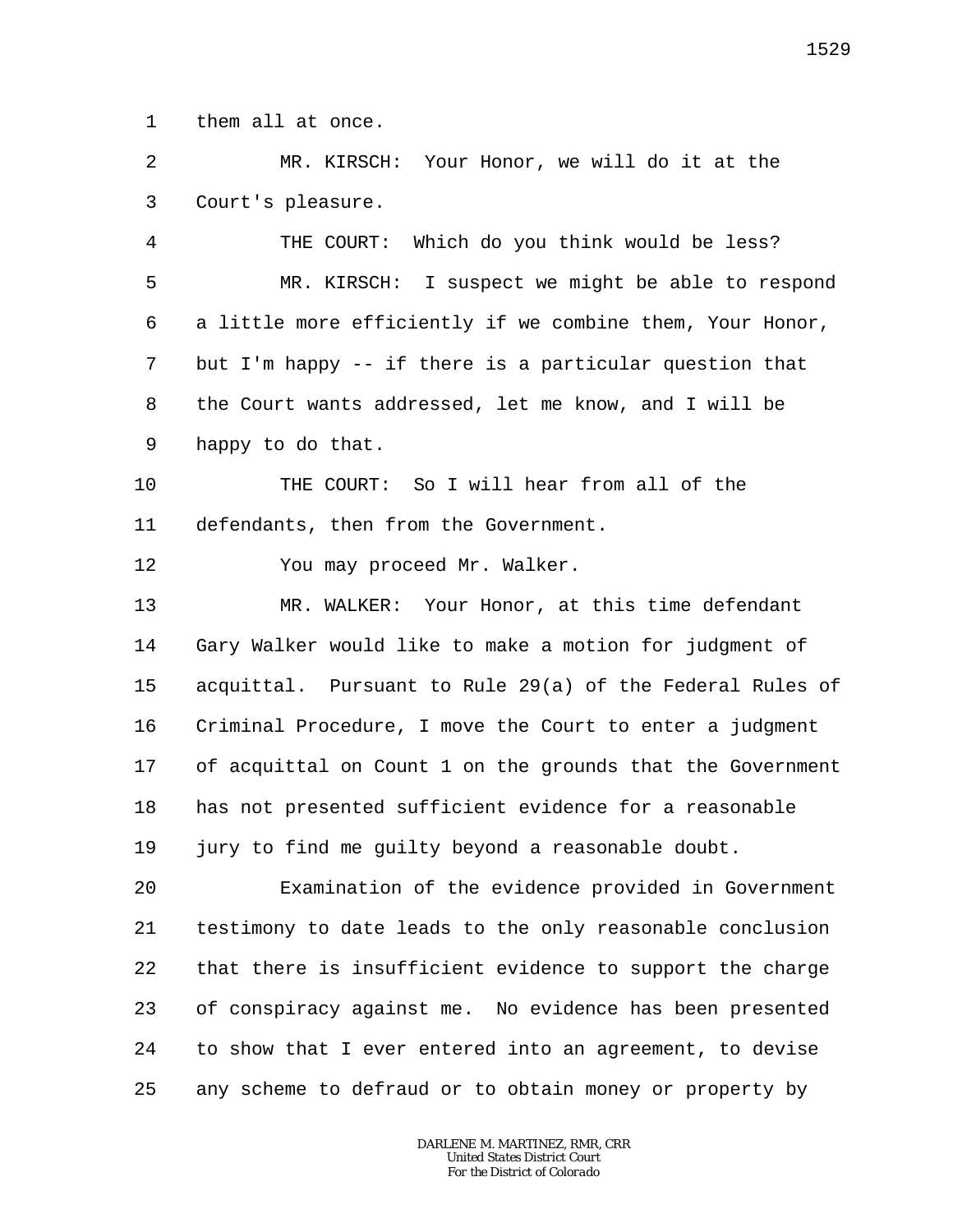1 2 3 means of false or fraudulent pretenses or representations or promises, as set forth in Title 18, United States Code, Section 1341 or Section 1343.

4 5 6 7 8 9 10 Instead, the Government's evidence shows that LTI and IRP were legitimate software companies engaged in the business of developing, marketing and selling software to the law enforcement sector. And they also obtained staffing services through staffing companies, both directly from those companies and through its staffing provider, DKH.

11 12 13 14 15 16 17 18 19 20 In particular, there is no evidence that I made any false or misleading statements to cause staffing companies to provide services. There is no evidence that I made statements regarding contracts with government agencies or that I filled out or reviewed any LTI or IRP credit applications, or that I made statements to staffing companies regarding slow government payment cycles, or at any time made false statements regarding LTI's and IRP's ability to pay, or at any time knowingly approved a false time sheet.

21 22 23 24 25 Further, there is no evidence that hours submitted on my time sheets submitted between July 28th and August 2, 2003, were inflated hours. And, further, Your Honor, the defense has information -- if I may have a minute, Your Honor.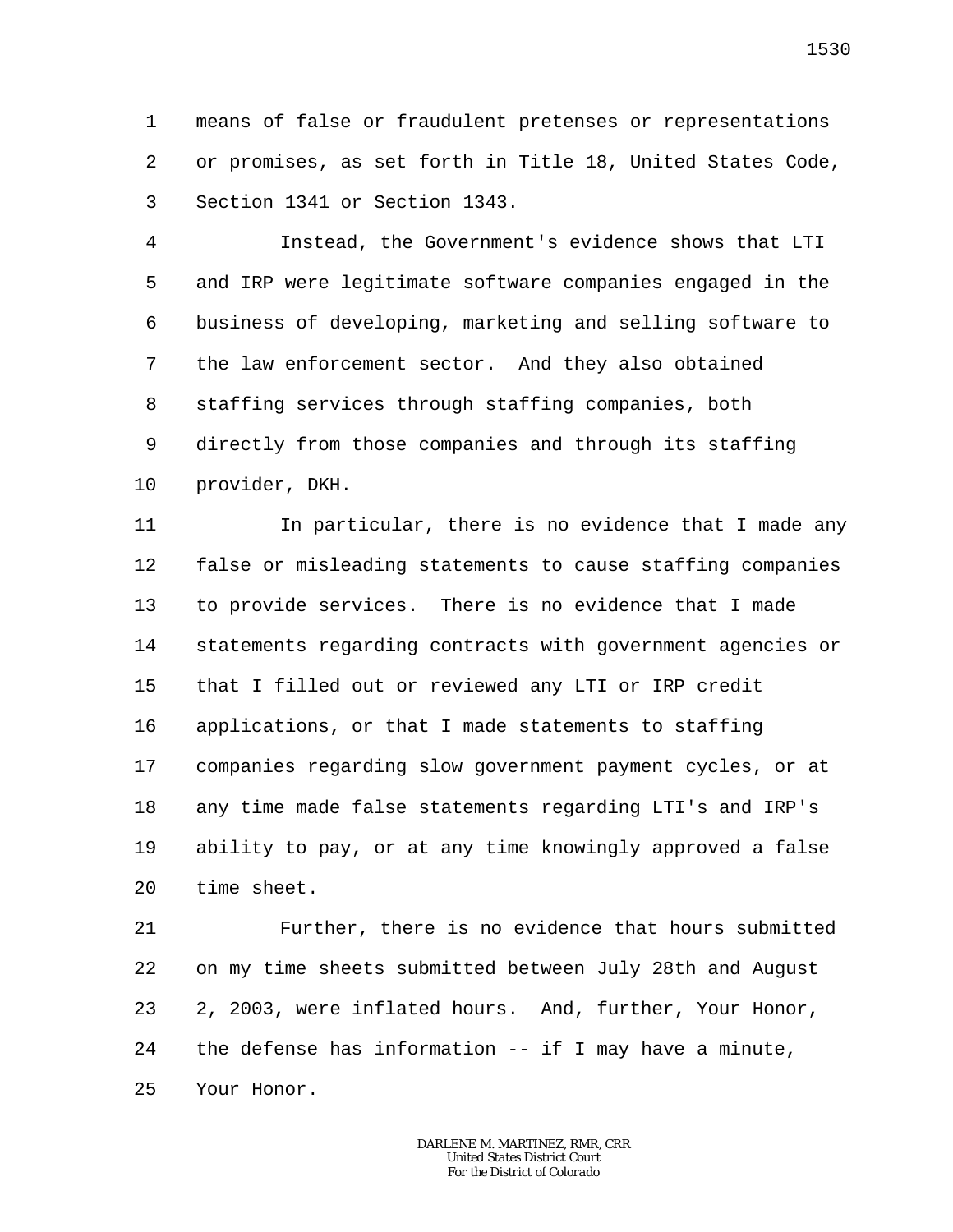1 2 3 4 5 6 7 8 9 10 11 12 13 14 15 16 17 18 19 20 21 22 23 Defense has information regarding the federal subject matter expert that we retained, having knowledge and affirming to the government that sales -- that they believed sales were imminent for -- THE COURT: That can't be considered. All I can consider is what is on the record at this point. MR. WALKER: Okay. Your Honor. And, so in conclusion, for the reasons I just stated and set forth above, the Court should enter a judgment of acquittal as to defendant Gary Walker. THE COURT: Thank you, Mr. Walker. MR. WALKER: Thank you. THE COURT: Mr. Zirpolo? MR. ZIRPOLO: Yes. Thank you, Your Honor. If it please the Court, I would like to enter a motion for judgment of acquittal pursuant to Article 29(a). Pursuant to Article 29(a) of the Rules of Criminal Procedure, defendant David A. Zirpolo hereby moves this Court for judgment of acquittal on all counts, on the grounds that the Government has not submitted sufficient evidence for a reasonable jury to find Mr. Zirpolo guilty beyond a reasonable doubt. The Court and the jury has now heard seven days of

24 25 Government testimony from witnesses, as well as hundreds of Government and defense exhibits. The only reasonable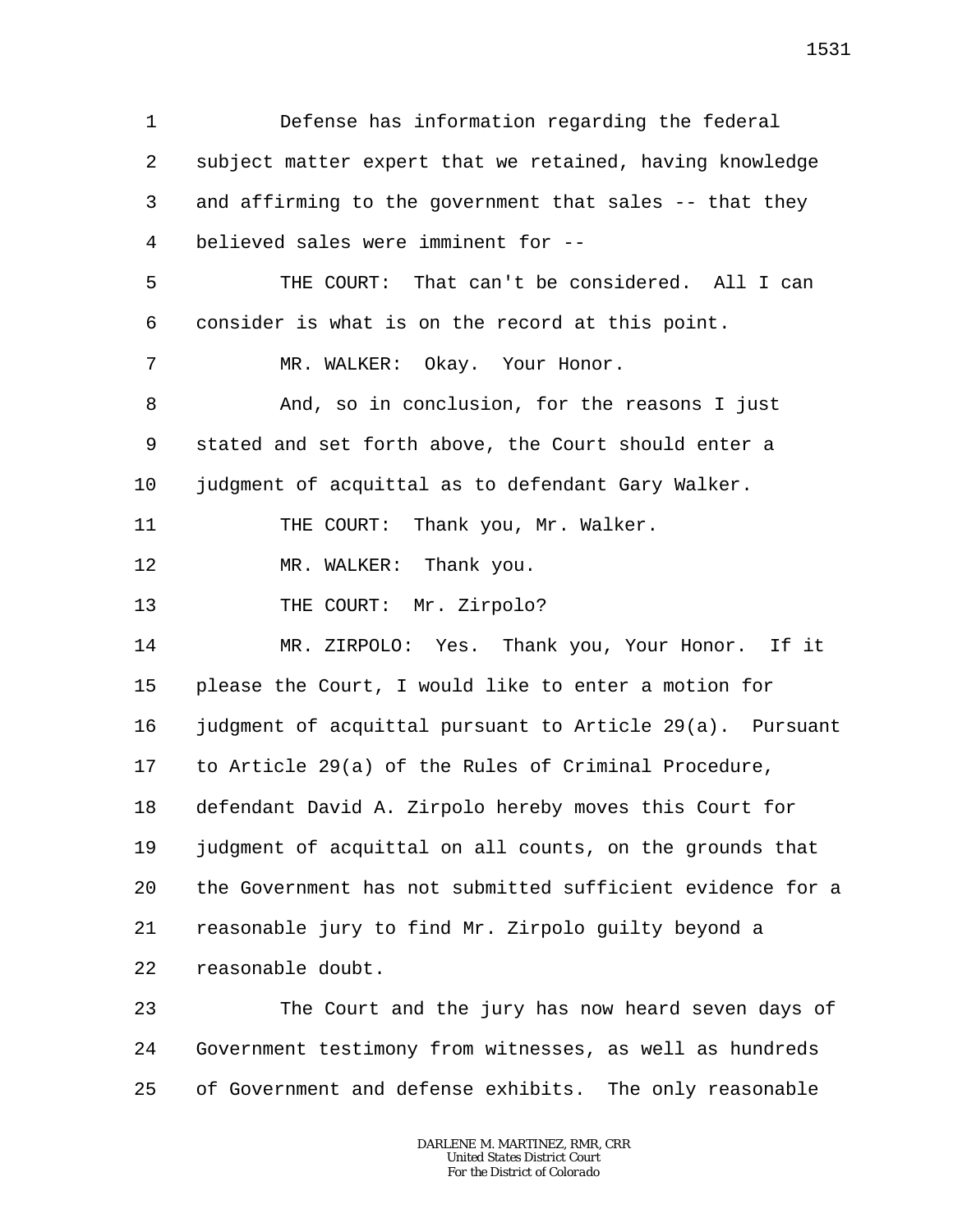1 2 3 4 conclusion that may be drawn from the Government's evidence is that there is a total absence of evidence to support the charge of conspiracy and mail or wire fraud against Mr. Zirpolo.

5 6 7 8 No evidence has been presented of an agreement to violate the law; the bedrock of the charge of conspiracy. There has also been insufficient evidence presented to support the charges of mail and wire fraud.

9 10 11 12 13 Regarding the conspiracy, there are a number of overt acts attributed to Mr. Zirpolo. Item J, Lloyds Staffing, the submission of a time card for week ending 3/14/04. There was no evidence presented that that time card was inaccurate or fraudulent.

14 15 16 17 Item K, Snelling. The Indictment states that on or about 4/12/04, Mr. Zirpolo met with representatives of Snelling. There was no testimony to Mr. Zirpolo meeting with any representative from Snelling.

18 19 20 Item L, Computer Merchant Group, the submission of a time card for week ending 9/26/04. There was no evidence the time worked was inaccurate.

21 22 23 24 25 Item N, Blackstone. The e-mail called "Staffing Information," dated January 14, 2005. The witness stated he felt there was a contract in place, but the e-mail referenced did not state there was a contract, but that they were working on a project.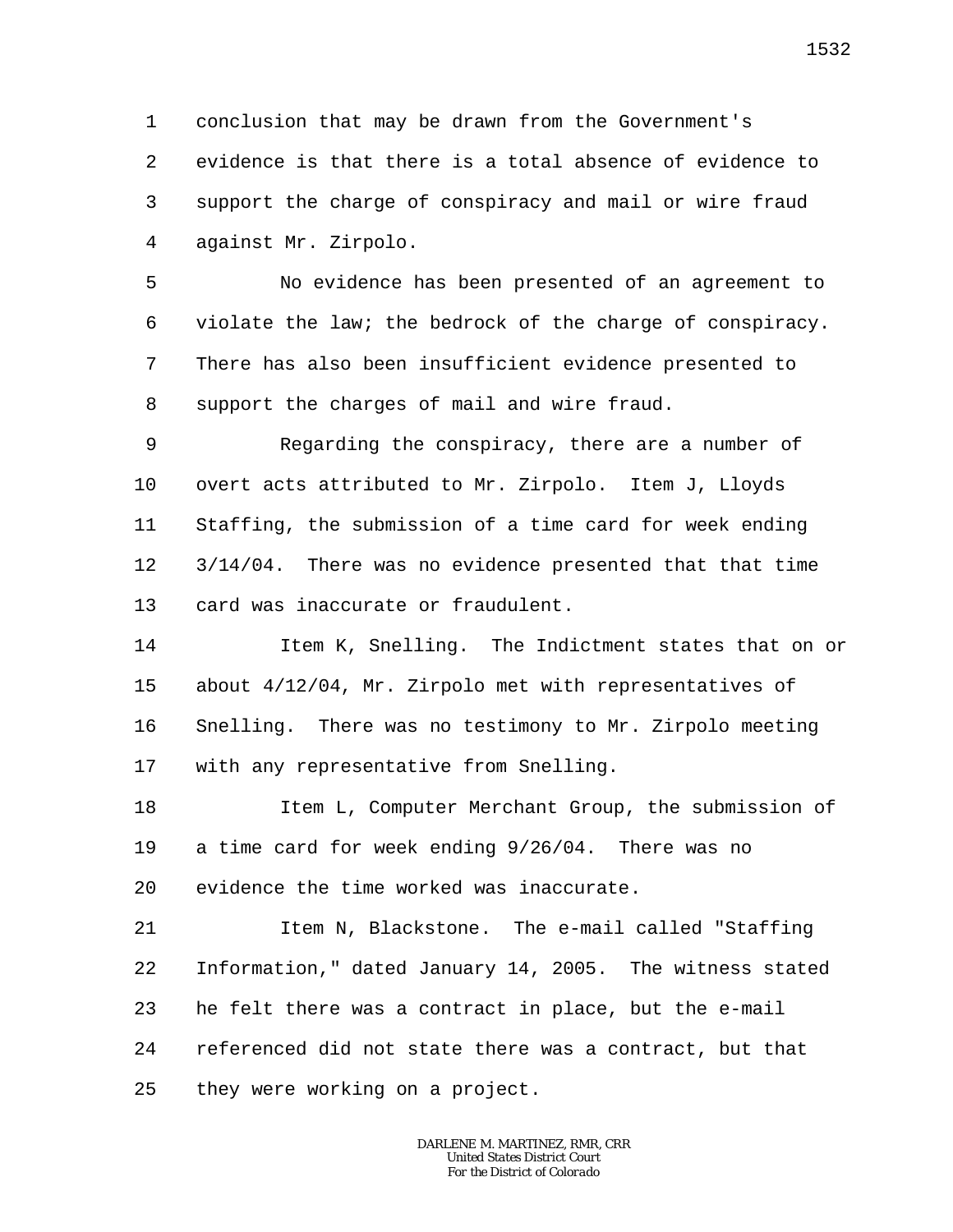1 2 3 4 5 6 7 8 Regarding the fraud counts, Count 3, the invoice -- Count 3, mail fraud, 18 U.S.C. Section 341, the invoice from Kelly Services for hours purportedly worked --- I am sorry. The count is that Mr. Zirpolo caused an invoice from Kelly Services to be sent through the U.S. Mail for hours purportedly worked by Mr. Zirpolo and others. There is no evidence presented that Mr. Zirpolo's hours were inaccurate.

9 10 11 12 13 14 15 Regarding the means and manner, because it says in the Indictment that paragraphs 5 through 9 -- and 9 is just a list of staffing companies -- were the means and manners for this fraud. No. 5, there was no evidence presented that Mr. Zirpolo disguised or misrepresented connections among the companies served as a commercial reference.

16 17 18 19 20 No. 6, no evidence was presented that Mr. Zirpolo induced the staffing company to enter into an arrangement made by false representations that IRP, LTI or DKH had large current or impending contracts with one or more large government agencies.

21 22 23 24 25 7, no evidence was presented that Mr. Zirpolo approved or submitted time cards containing false statements about the number of hours worked, time of day, and/or nature of the work. The Government will assert that these were false time sheets, but they did not prove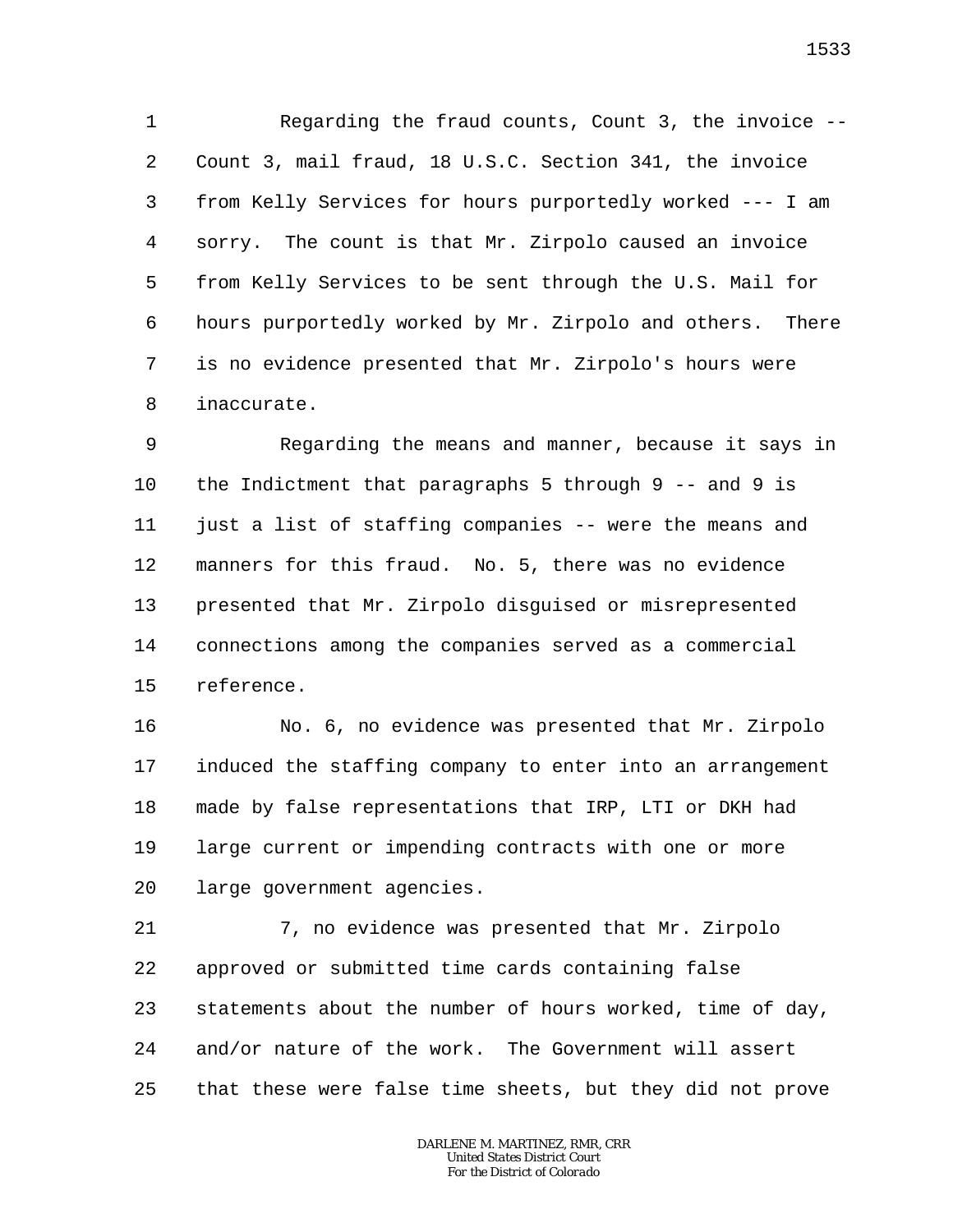1 that Mr. Zirpolo knew that these time sheets were false.

2 3 4 5 6 7 8 No. 8, no evidence was presented that Mr. Zirpolo used a variety of tactics to prevent staffing companies from discovering they did not have the ability to pay. Tactics including representations about slow government pay cycles, all prevented staffing companies from learning employees previously worked for the company and refusing to meet with staffing companies.

9 10 11 12 13 14 15 16 17 Count 5, mail fraud, again. Caused an invoice to be sent through the U.S. Mail from ESG for work purportedly performed by Mr. Barnes week ending 8/22/04. Paragraph 5; no evidence was presented that Mr. Zirpolo disguised or misrepresented the connections among the companies or served as a commercial reference. 6; no evidence was presented that Mr. Zirpolo induced the staffing companies to enter into an agreement by making false representations that IRP, LTI or DKH had

19 large Government agencies.

18

20 21 22 23 24 25 7; no evidence was presented that Mr. Zirpolo approved the submitted time cards containing false statements about the number of hours worked, time of day, and/or nature of the work. Again, the Government is going to assert that these are false time cards. They did not prove that Mr. Zirpolo knew that these time cards were

large current or impending contracts with one or more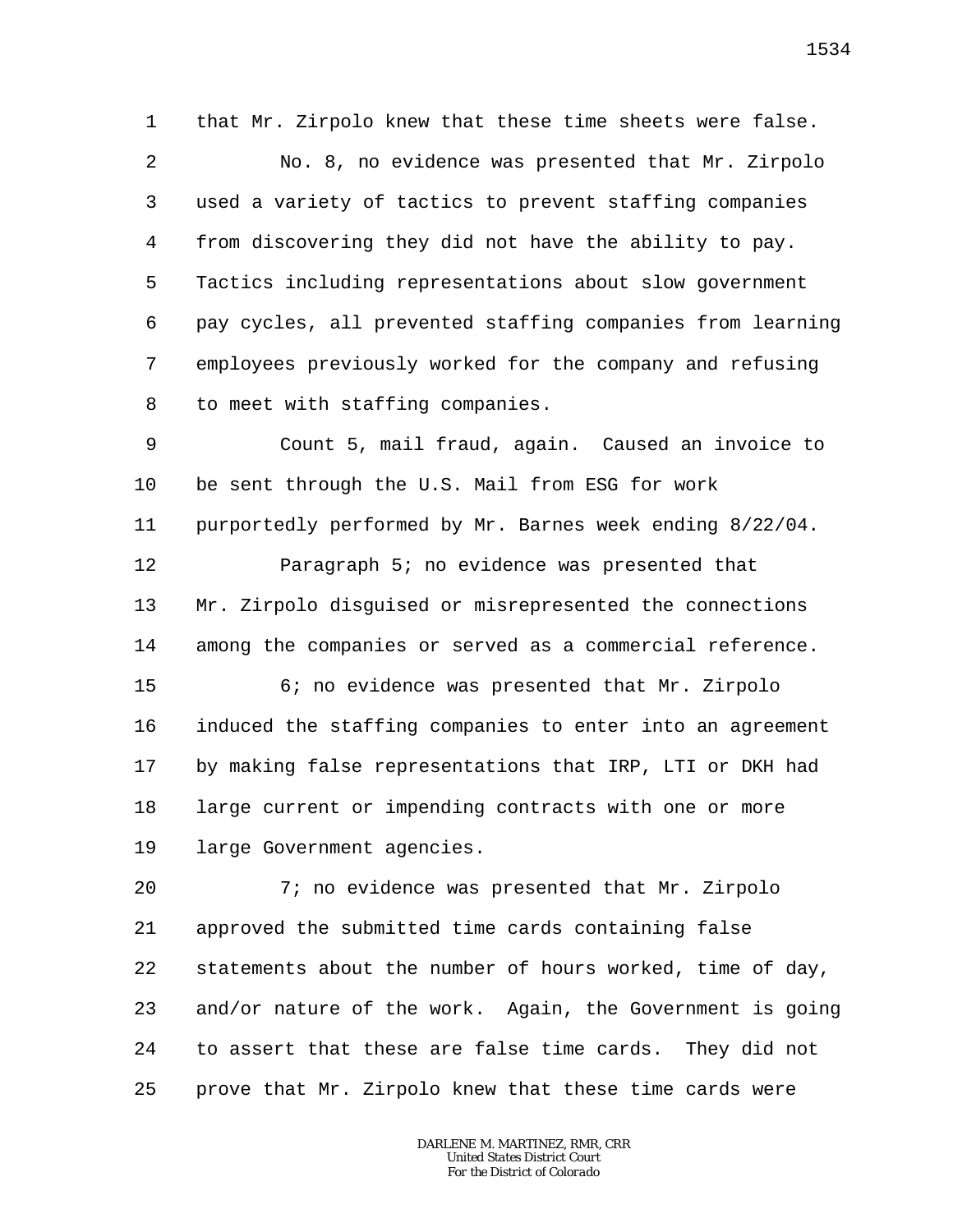1 false.

| 2              | Count 7 -- sorry, I did not do paragraph 8. So on          |
|----------------|------------------------------------------------------------|
| 3              | Count 5, paragraph 8; no evidence was presented that       |
| $\overline{4}$ | Mr. Zirpolo used a variety of tactics to prevent staffing  |
| 5              | companies from discovering they did not have the ability   |
| 6              | to pay. Tactics including representations about slow       |
| 7              | government pay cycles, preventing staffing companies from  |
| 8              | learning employees previously worked for the company, or   |
| 9              | refusing to meet with staffing companies.                  |
| 10             | On Count 7; caused an invoice to be sent through           |
| 11             | the U.S. Mail from Technisource for work purportedly       |
| 12             | performed by Mr. Barnes for week ending 8/21/04.           |
| 13             | Paragraph 5; no evidence was presented that                |
| 14             | Mr. Zirpolo disguised or misrepresented the connections    |
| 15             | among the companies or served as a commercial reference.   |
| 16             | Paragraph 6; no evidence was presented that                |
| 17             | Mr. Zirpolo induced the staffing company to enter into an  |
| 18             | arrangement by making false representations that IRP, LTI  |
| 19             | or DKH had large current or impending contracts with one   |
| 20             | or more large government agencies.                         |
| 21             | Paragraph 7; no evidence was presented that                |
| 22             | Mr. Zirpolo approved or submitted time cards containing    |
| 23             | false statements about the number of hours worked, time of |
| 24             | day and/or nature of the work. Again, the Government is    |
| 25             | going to assert that these were false time cards.<br>They  |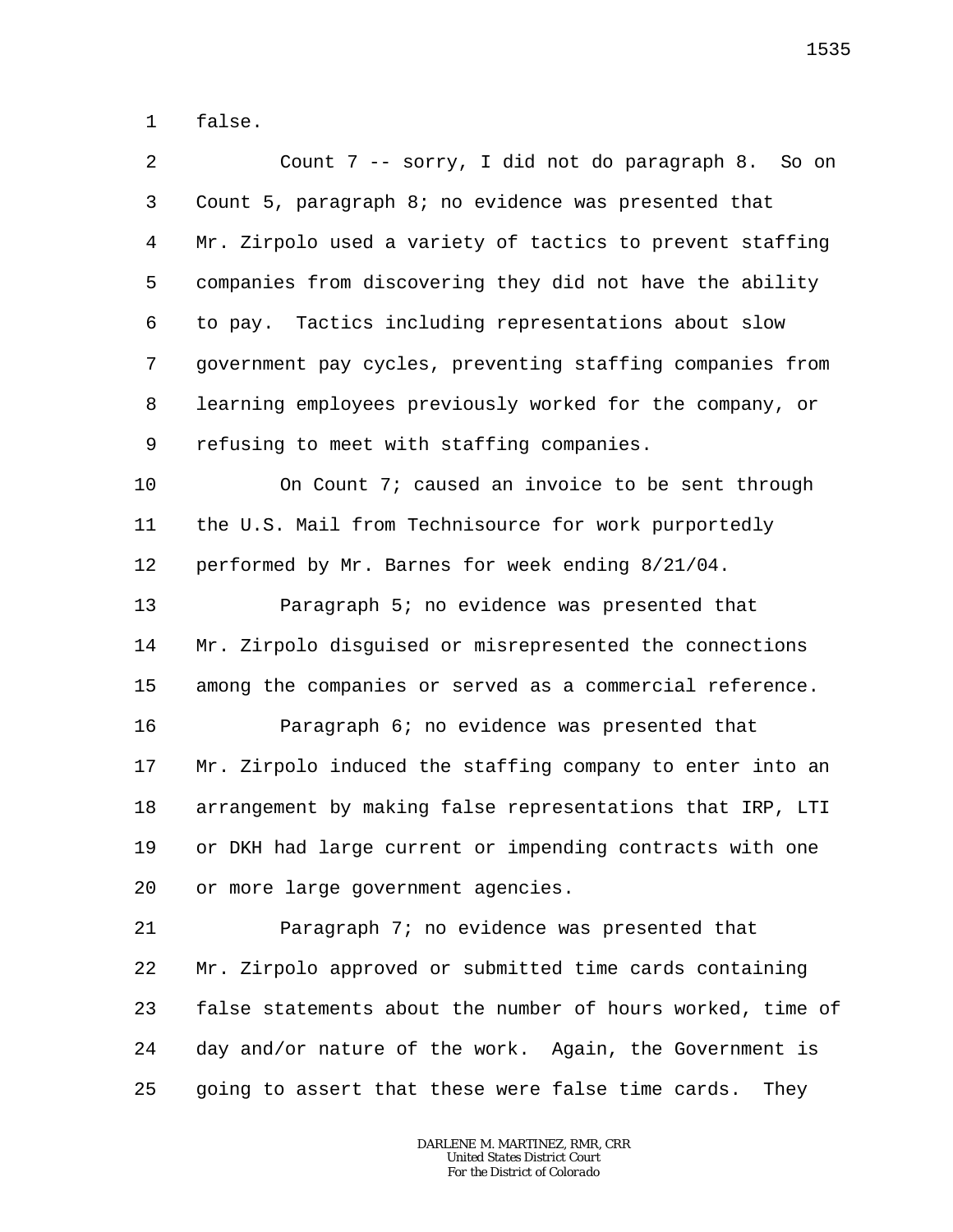1  $\overline{a}$ did not prove that Mr. Zirpolo knew that the time being submitted was false.

3 4 5 6 7 8 9 Paragraph 8; no evidence was presented that Mr. Zirpolo used a variety of tactics to prevent staffing companies from discovering they did not have the ability to pay. Tactics include representations about slow government pay cycles, preventing staffing companies from learning employees previously worked for the company, or refusing to meet with the staffing company.

10 11 12 13 Count 11, mail fraud again. Caused an invoice to be sent through the U.S. Mail from Kelly Services of work purportedly performed by Mr. Zirpolo for week ending 9/19/04.

14 15 16 Paragraph 5; no evidence was presented that Mr. Zirpolo disguised or misrepresented connections among the companies or served as a commercial reference.

17

18 19 20 21 Paragraph 6; no evidence was presented that Mr. Zirpolo induced the staffing company to enter into any arrangements by making false representations that IRP, LTI or DKH had large current or impending contracts with one or more large government agencies.

22 23 24 25 Paragraph 7; no evidence was presented that Mr. Zirpolo approved or submitted time cards containing false statements about the number of hours worked, time of day, or the nature of the work.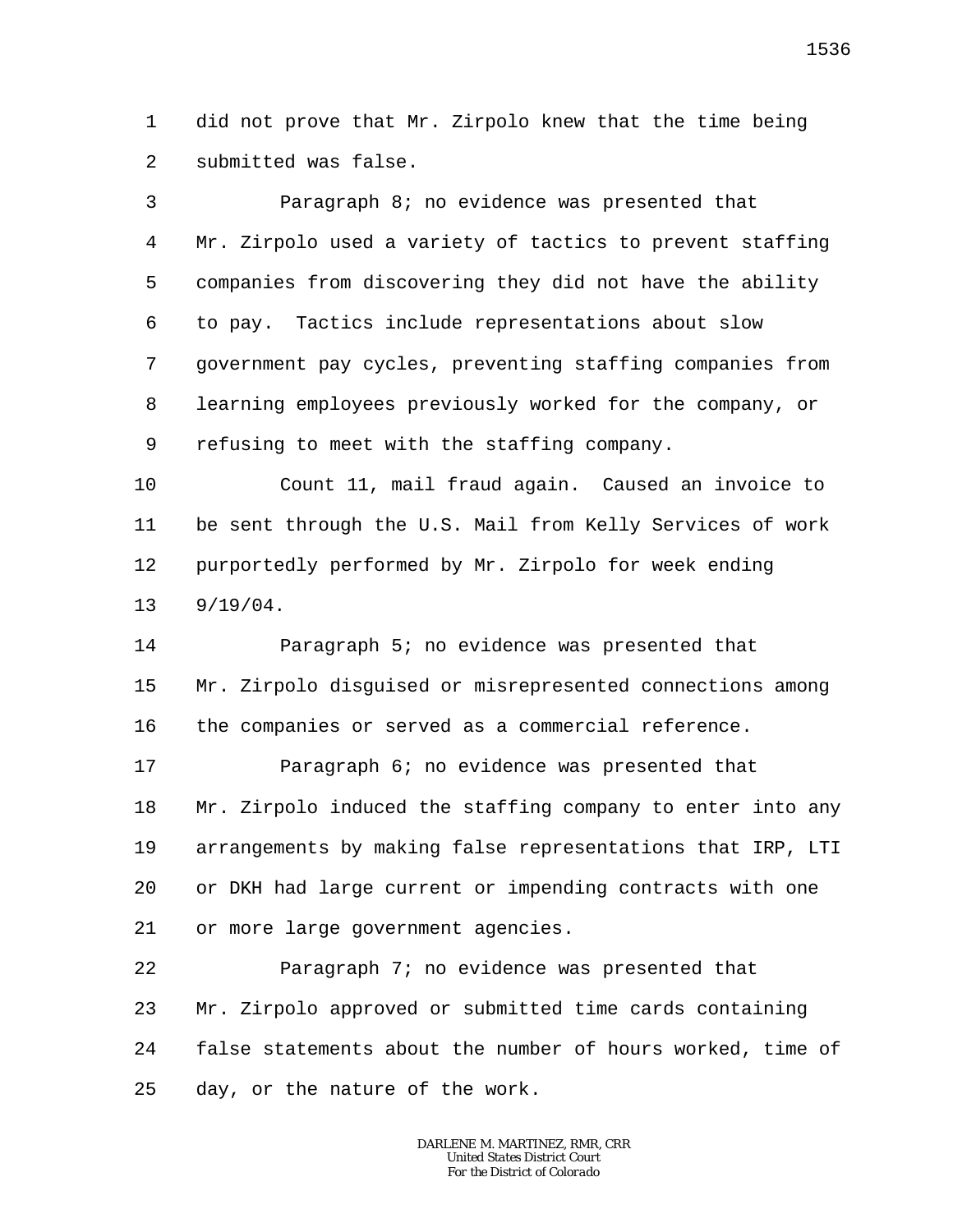1 2 3 4 5 6 7 Paragraph 8; no evidence was presented that Mr. Zirpolo used a variety of tactics to prevent staffing companies from discovering they did not have the ability to pay. Tactics including representations about slow government pay cycles, preventing staffing companies from learning employees previously worked for the company, or refusing to meet with the staffing companies.

8 9 10 11 Count 12, mail fraud again. Caused an invoice to be sent through the U.S. Mail from Computer Merchant Group for work purportedly performed by Mr. Zirpolo for week ending 9/26/04.

12 13 14 15 No evidence -- paragraph 5; no evidence was presented that Mr. Zirpolo disguised, misrepresented connections among the companies or served as commercial references.

16 17 18 19 20 Paragraph 6; no evidence was presented that Mr. Zirpolo included -- induced the staffing companies to enter into the arrangement by making false representations that IRP, LTI or DKH had large current or impending contracts with one or more large government agencies.

21 22 23 24 25 Paragraph 7; no evidence was presented that Mr. Zirpolo approved or submitted time cards containing false statements about the number of hours worked, the time of day, and/or the nature of the work. Again, the Government will assert that these are false time cards.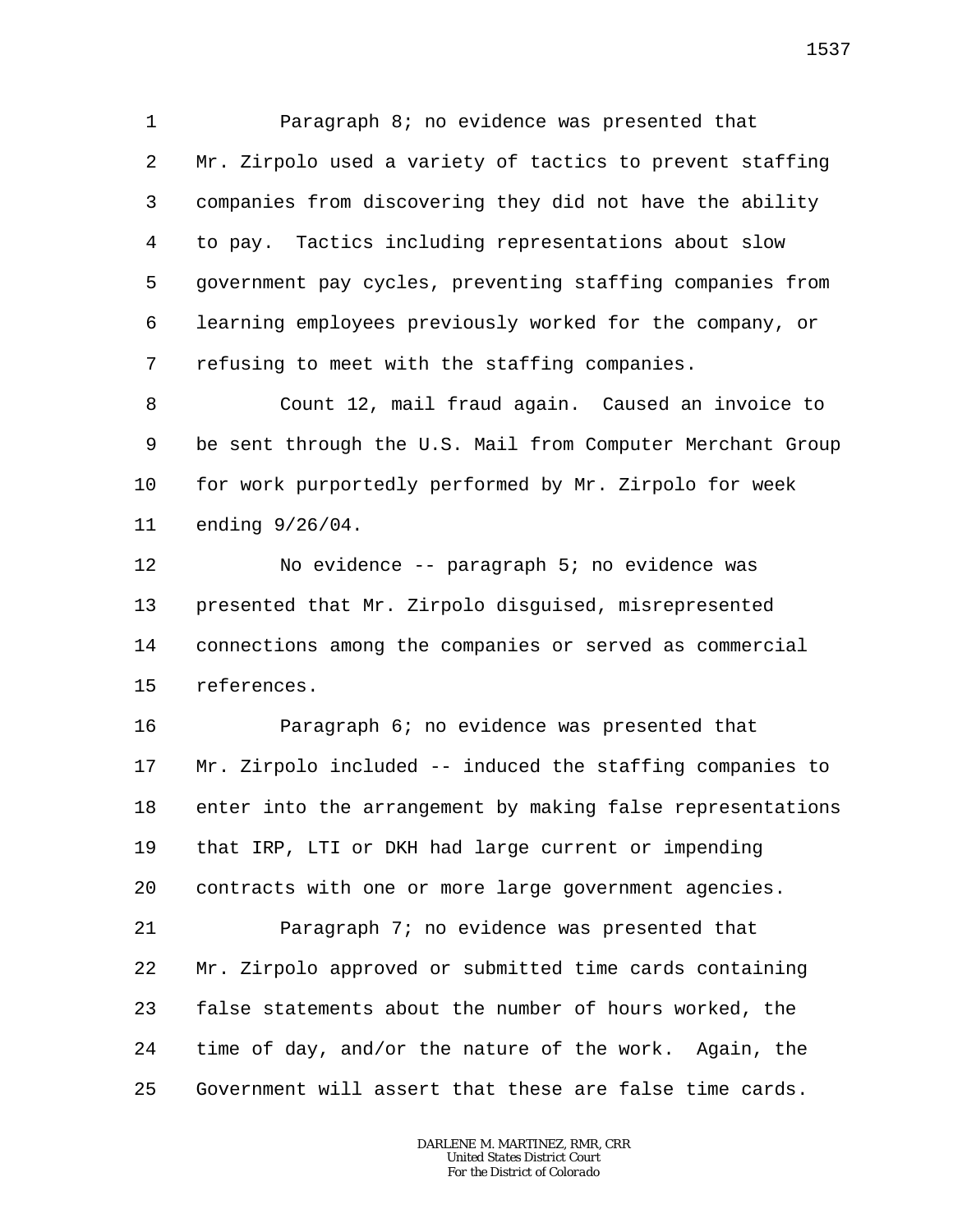1  $\overline{a}$ They did not prove that Mr. Zirpolo knew that the time was false.

3 4 5 6 7 8 9 10 11 12 13 14 15 16 17 18 19 20 21 22 23 24 Count 13, mail fraud. Caused an invoice to be sent through the U.S. Mail from Boecore for work purportedly performed by ST between 10/16/04 and 10/29/04. During testimony, ST, which I believe stands for Sam Thurman -- Samuel K Thurman, am I correct? Mr. Kirsch, it says ST. MR. KIRSCH: That is Samuel K. Thurman, Your Honor. MR. ZIRPOLO: During testimony, Samuel Thurman stated that his hours were accurate. And, furthermore, Scott Boe could not testify as to whether the invoices were sent through e-mail or the U.S. Mail to IRP. And the Indictment states that it was through the U.S. Mail. Again, paragraph 5, there was no evidence presented that Mr. Zirpolo disguised or misrepresented connections among the companies or served as commercial references. There was no evidence presented that Mr. Zirpolo induced the staffing company to enter into the arrangement by making false representations that IRP, LTI or DKH had large current or impending contracts with one or more large government agencies. There was no evidence presented -- as a matter of fact, evidence showed that the hours submitted and approved were accurate.

25 Paragraph 8; there was no evidence presented that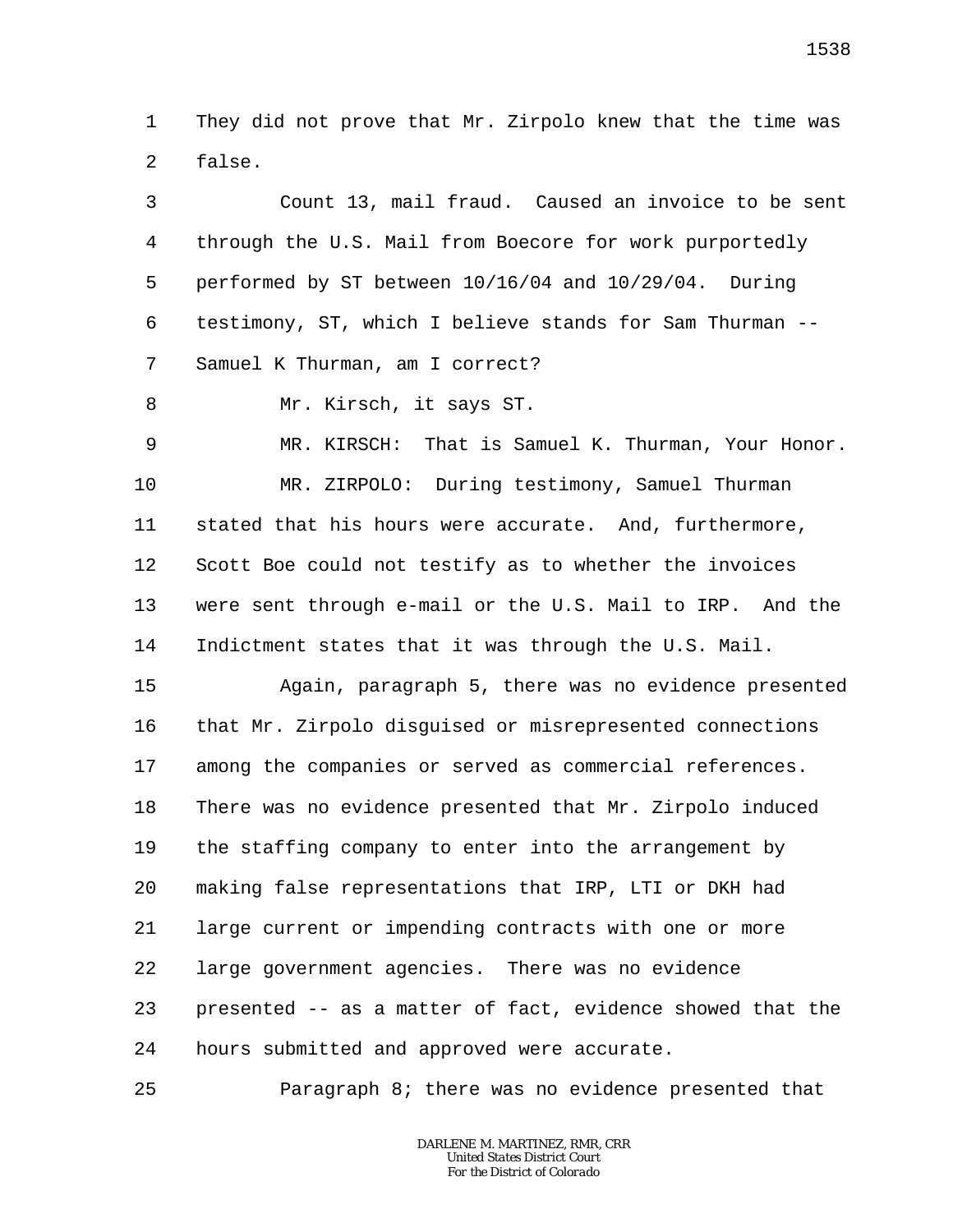1 2 3 4 5 6 7 Mr. Zirpolo used a variety of tactics to prevent staffing companies from discovering they did not have the ability to pay. Tactics including representations about slow government pay cycles, preventing staffing companies from learning employees previously worked for the company, or refusing to meet with the staffing company. In that instance, Scott Boe said he met with me.

8 9 10 11 Item 17, wire fraud. Caused invoice to be sent through wire communication from Headway for work purportedly performed by various employees for week ending 12/19/04.

12 13 14 Paragraph 5; no evidence was presented that Mr. Zirpolo disguised or misrepresented connections among the companies or served as a commercial reference.

15 16 17 18 19 Paragraph 6; no evidence was presented that Mr. Zirpolo induced the staffing company to enter into the arrangement by making false representations regarding IRP, LTI or DKH; that DKH had a large current or impending contract with one or more large government agencies.

20 21 22 23 24 25 Paragraph 7; no evidence was presented that Mr. Zirpolo approved or submitted time cards containing false statements about the number of hours worked, time of day or the nature of the work. Again, the Government will assert that the hours are false, but they do not prove that Mr. Zirpolo knew the hours were false.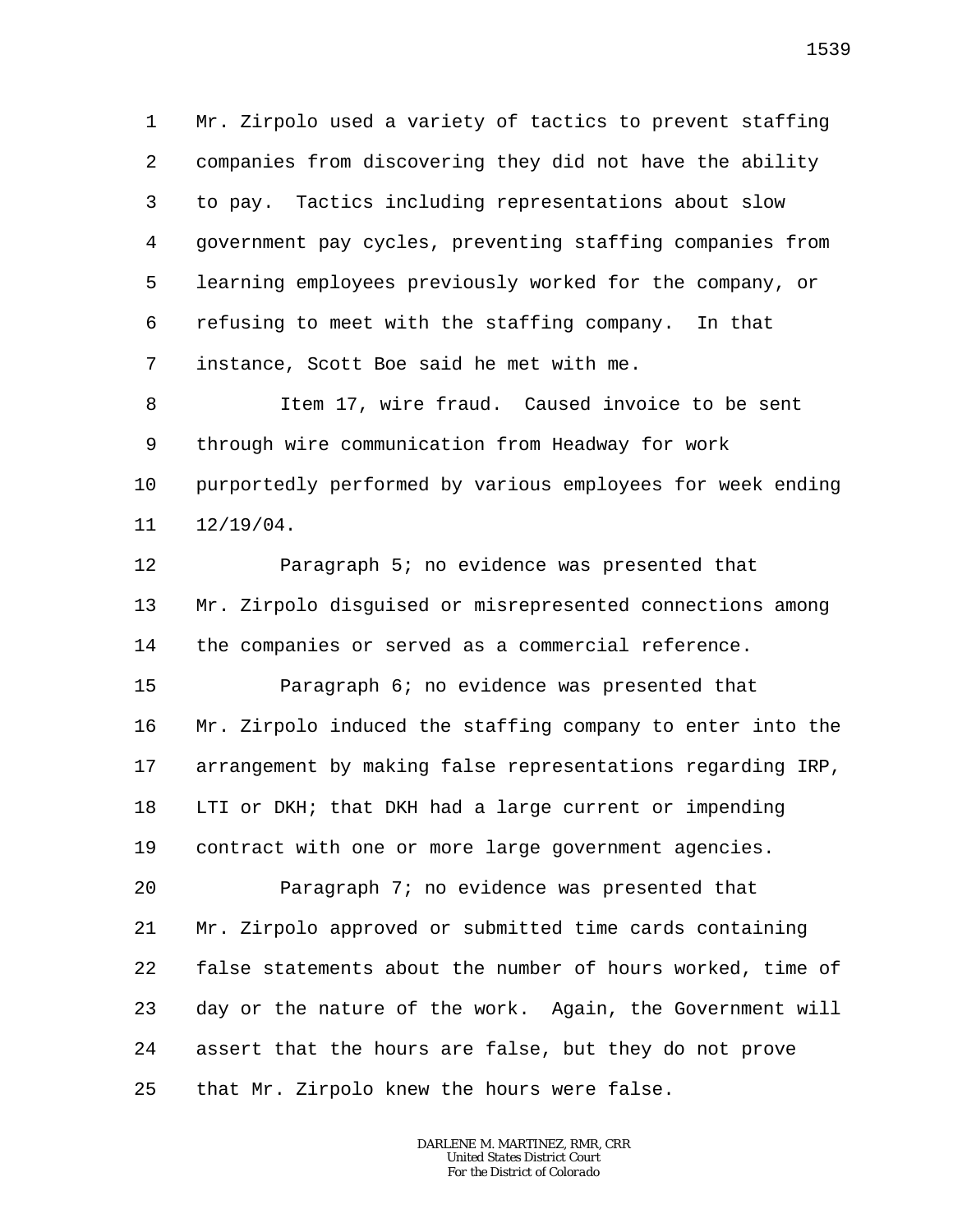1 2 3 4 5 6 7 Paragraph 8, no evidence was presented that Mr. Zirpolo used a variety of tactics to prevent staffing companies from discovering they did not have the ability to pay. Tactics including representations about slow government pay cycles, preventing staffing companies from learning employees previously worked for the company, or refusing to meet with the staffing company.

8 9 10 11 Count 18, wire fraud. Caused an invoice to be sent through wire communications from Headway for work purportedly performed by various employees for week ending 12/31/04.

12 13 14 15 16 17 18 19 Paragraph 5; no evidence was presented that Mr. Zirpolo disguised or misrepresented connections among the companies or served as a commercial reference. No evidence was presented that Mr. Zirpolo induced the staffing companies to enter into an agreement by making false representations that IRP, LTI or DKH had large current or impending contracts with one or more government agencies.

20 21 22 23 24 25 Paragraph 7; no evidence was presented that Mr. Zirpolo approved or submitted time cards containing false statements about the number of hours worked, the time of day or the nature of the work. Again, the Government will say that these time cards were false. They did not prove that Mr. Zirpolo knew that the time was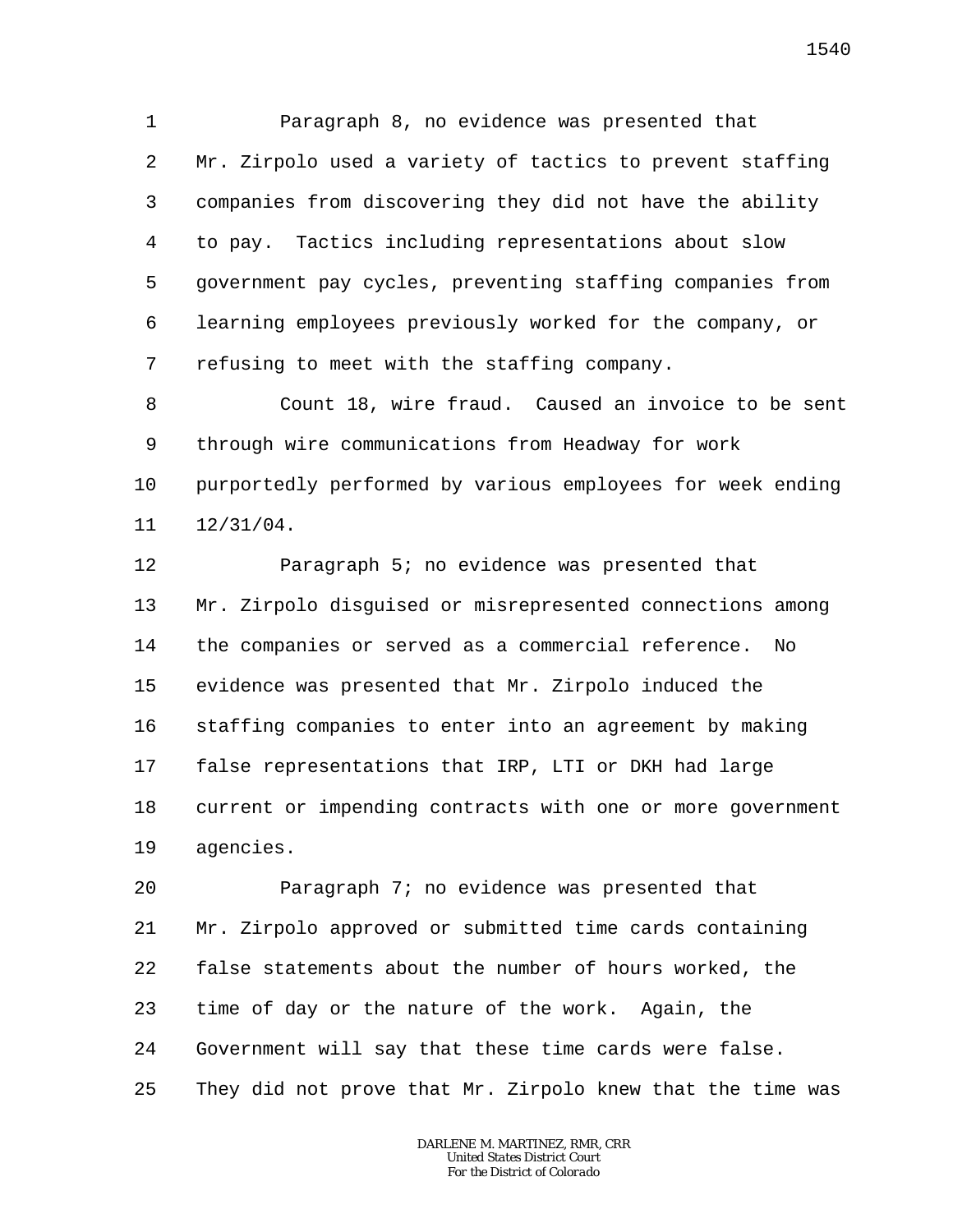1 false.

| $\overline{2}$ | Paragraph 8; no evidence was presented that                |
|----------------|------------------------------------------------------------|
| 3              | Mr. Zirpolo used a variety of tactics to prevent staffing  |
| $\overline{4}$ | companies from discovering they did not have the ability   |
| 5              | to pay. Tactics including representing about slow          |
| 6              | government pay cycles, preventing staffing companies from  |
| 7              | learning employees previously worked for the company, or   |
| 8              | refusing to meet with the staffing company.                |
| 9              | Count 19, mail fraud. Caused an invoice to be sent         |
| $10 \,$        | through the U.S. Mail from Boecore for work purportedly    |
| 11             | performed by Sam Thurman between 9/27/04 and 1/9/05.       |
| 12             | Testimony showed that Sam Thurman testified that his hours |
| 13             | were accurate. And, also, Scot Boe could not testify as    |
| 14             | to whether the invoices were sent to IRP through e-mail or |
| 15             | the U.S. Mail. The Indictment states through U.S. Mail.    |
| 16             | Paragraph 5; no evidence was presented that                |
| 17             | Mr. Zirpolo disguised or misrepresented the connections    |
| 18             | among the companies or served as a commercial reference.   |

19 20 21 22 23 Paragraph 6; no evidence was presented that Mr. Zirpolo induced the staffing company to enter into the arrangement by making false representations that IRP, LTI or DKH had large current or impending contracts with one or more large government agencies.

24 25 Paragraph 7; no evidence was presented that Mr. Zirpolo approved or submitted time cards containing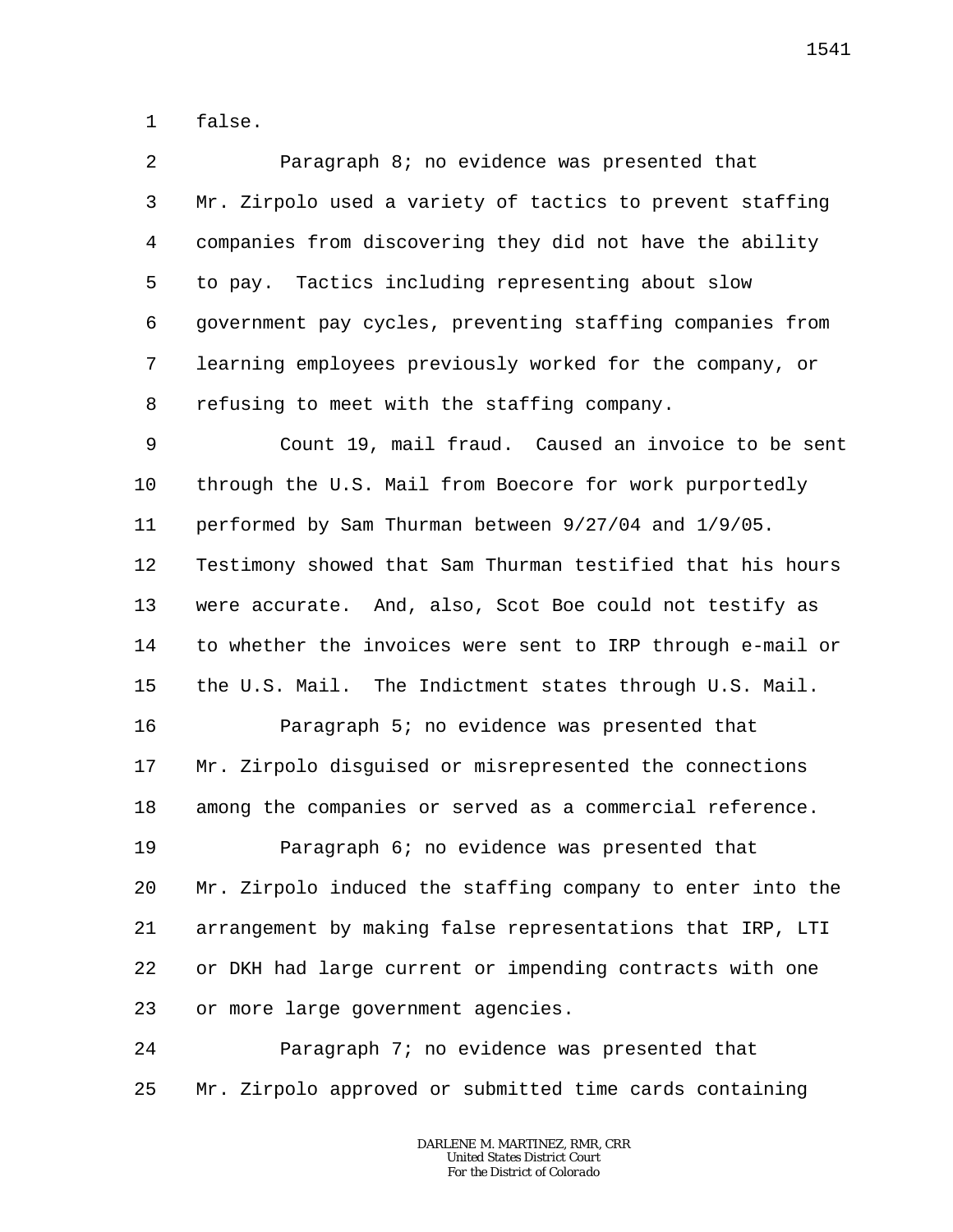1 2 3 false statements about the number of hours worked, time of day or nature of the work. As a matter of fact, testimony showed that the witness said the hours were accurate.

4 5 6 7 8 9 10 11 12 Paragraph 8; no evidence was presented that Mr. Zirpolo used a variety of tactics to prevent staffing companies from discovering they did not have the ability to pay. Tactics including representations about slow government payroll cycles, preventing staffing companies from learning employees previously worked for the company, or refusing to meet with the staffing company. Scott Boe testified that he did meet with me, and I did respond to his e-mails.

13 14 15 Count 20, mail fraud. Caused an invoice to be sent through the U.S. Mail from MSX for work purported performed by Mr. Barnes from 1/1/05 to 1/15/05.

16 17 18 Paragraph 5; no evidence was presented that Mr. Zirpolo disguised or misrepresented connections among the companies or served as a commercial reference.

19 20 21 22 23 Paragraph 6; no evidence was presented that Mr. Zirpolo induced the staffing company to enter into arrangements by making false representations that IRP, LTI or DKH had large current or impending contracts with one or more large government agencies.

24 25 Paragraph 7; no evidence was presented that Mr. Zirpolo approved or submitted time cards containing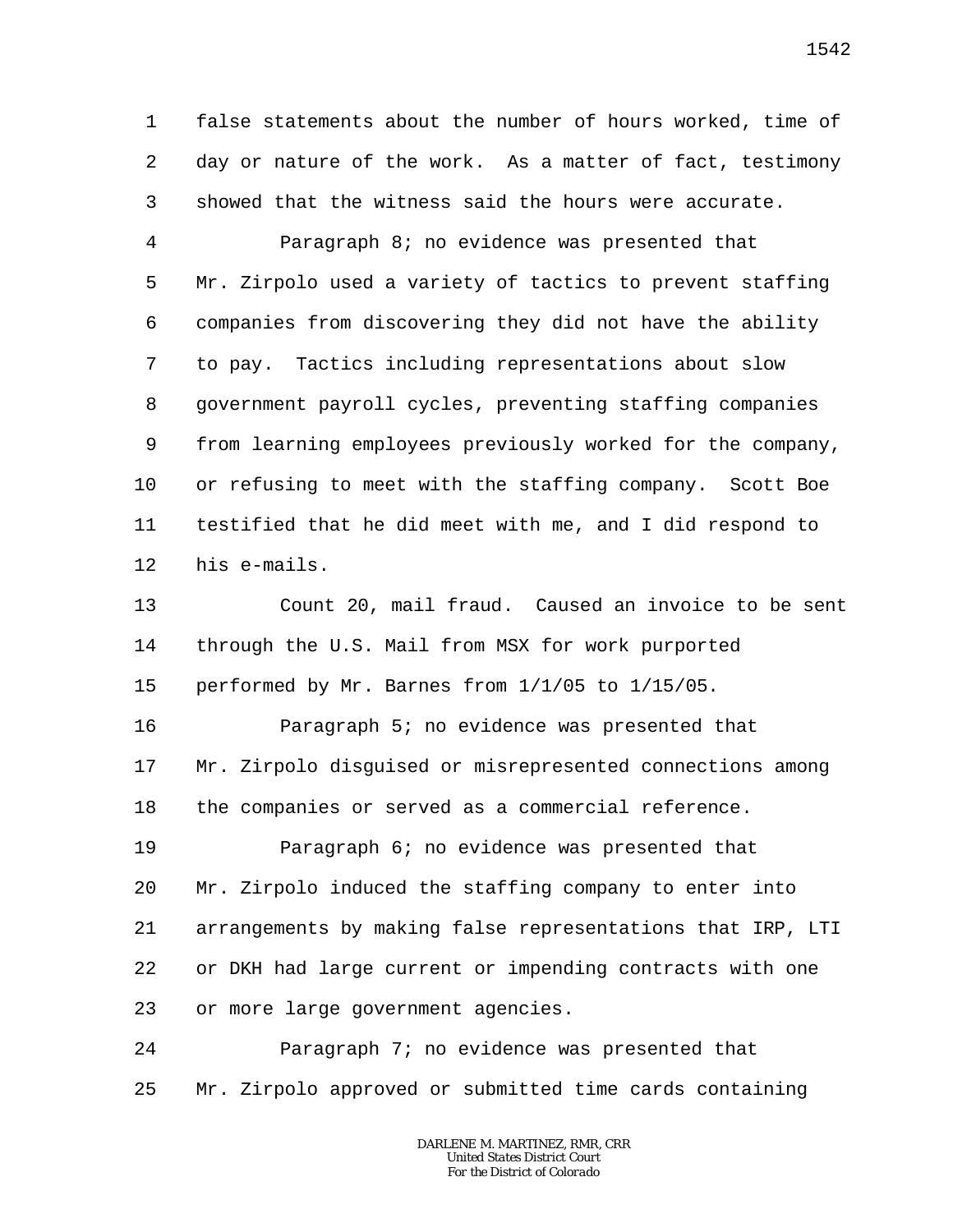1 2 3 4 false statements about the number of hours worked, time of day or the nature of the work. Again, the Government will show that these are false time cards, but they did not show that Mr. Zirpolo knew that they were false.

5 6 7 8 9 10 11 12 No evidence was presented that Mr. Zirpolo used - paragraph 8, I am sorry. No evidence was presented that Mr. Zirpolo used a variety of tactics to prevent staffing companies from discovering they did not have the ability to pay. Tactics including representation about slow government pay cycles, preventing staffing companies from learning employees previously worked for the company, or refusing to meet with the staffing company.

13 Count 21, mail fraud --

14 15 THE COURT: Mr. Zirpolo, can you slow down just a bit so the court reporter can get it all down.

16 MR. ZIRPOLO: I am sorry.

17 18 19 THE COURT: It is difficult when you start reading. MR. ZIRPOLO: Yes. I understand. I just want to make sure I don't forget anything.

20 THE COURT: All right.

21 22 23 24 MR. ZIRPOLO: Count 21, mail fraud again. Caused an invoice to be sent through the U.S. Mail from Computer Merchant Group for work purportedly performed by Mr. Zirpolo for 1/9/05 through 1/16/05.

25 Paragraph 5; no evidence was presented that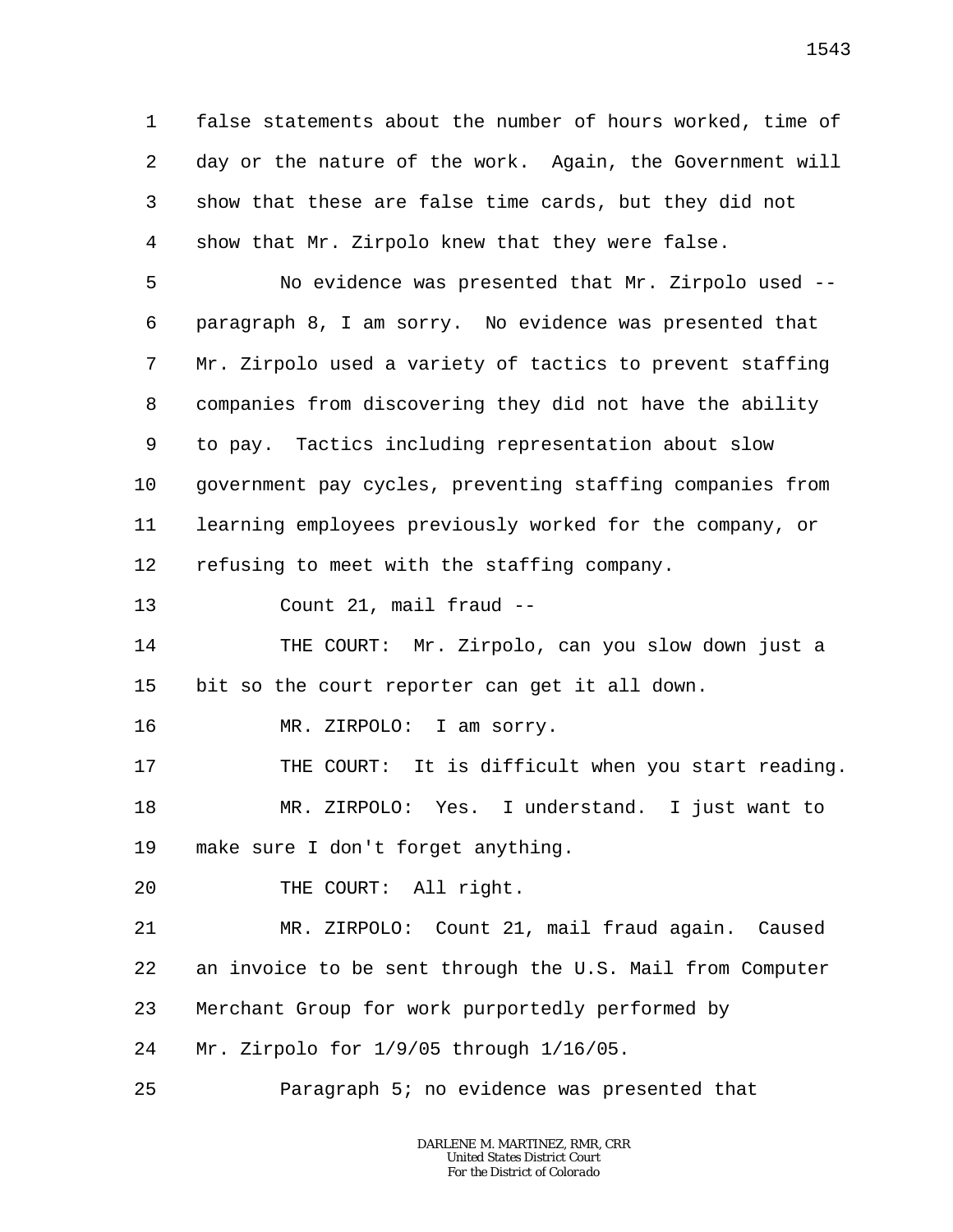1 2 Mr. Zirpolo disguised or misrepresenting connections among the companies or served as a commercial reference.

3 4 5 6 7 Paragraph 6; no evidence was presented that Mr. Zirpolo induced the staffing company to enter into the arrangement by making false representations that IRP, LTI or DKH had large current or impending contracts with one or more large government agencies.

8 9 10 11 12 13 Paragraph 7; no evidence was presented that Mr. Zirpolo approved or submitted time cards containing false statements about the number of hours worked, time of day or nature of work. Again, the Government is going to say that these hours were false. There is no evidence showing that those hours were false.

14 15 16 17 18 19 20 Paragraph 8; no evidence was presented that Mr. Zirpolo used a variety of tactics to prevent staffing companies from discovering that they did not have the ability to pay. Tactics include representations about slow government pay cycles, preventing staffing companies from learning employees previously worked for the company, or refusing to meet with the staffing company.

21 22 23 24 Count 22, mail fraud. Caused an invoice to be sent through the U.S. Mail from Blackstone Technology Group for work purportedly performed by various employees from 1/9/05 through 1/16/05.

25 Paragraph 5; no evidence was presented that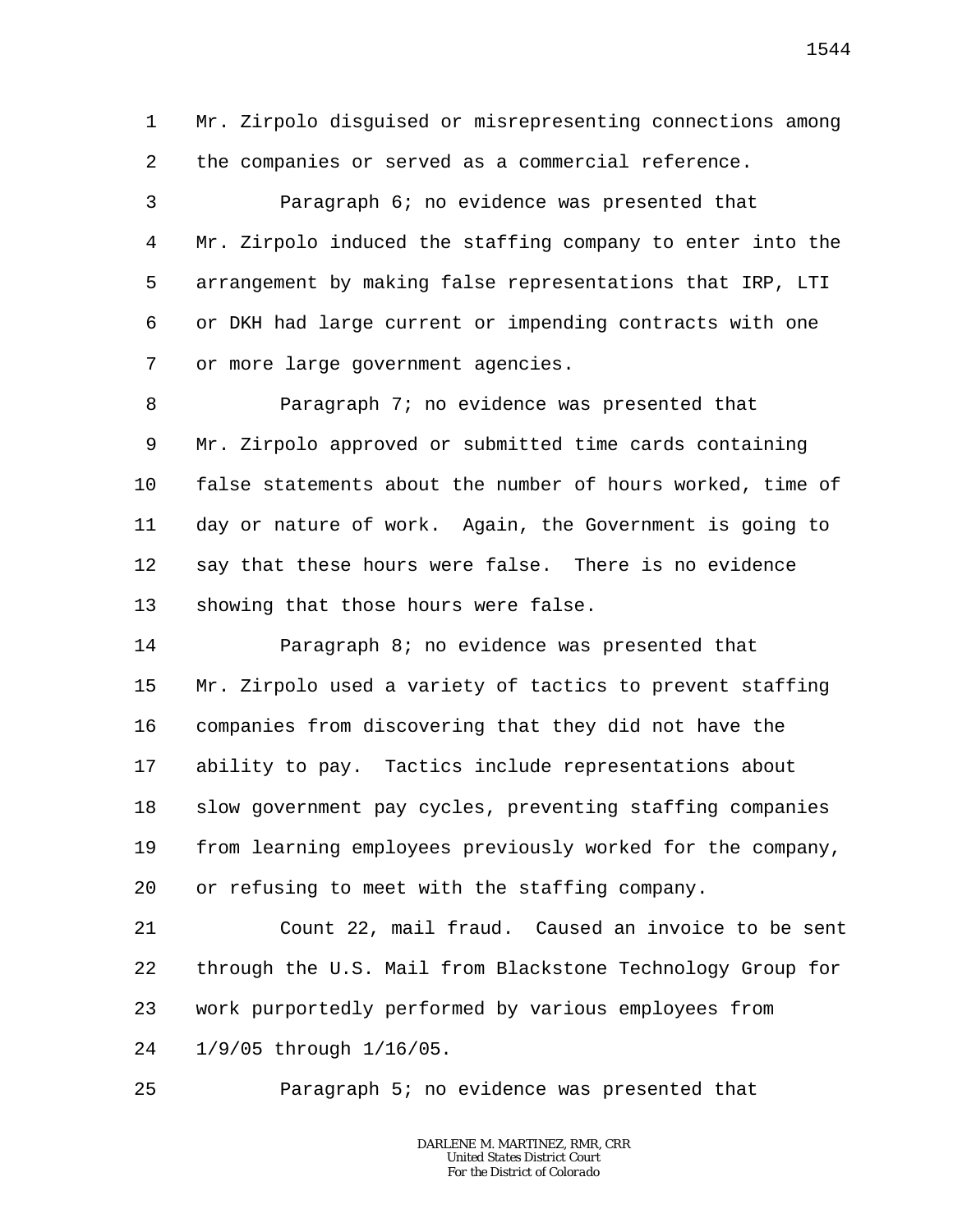1 2 3 4 5 6 7 Mr. Zirpolo disguised or misrepresented connections among the companies or served as a commercial reference. No evidence was presented that Mr. Zirpolo induced the staffing company to enter into the arrangement by making false representations that IRP, LTI or DKH had large or impending contracts with one or more large government agencies.

8 9 10 11 12 13 14 Paragraph 7; no evidence was presented that Mr. Zirpolo approved or submitted time cards containing false statements about the hours worked, time of day and/or nature of the work. Again, the Government will show that -- will try to show that these were false time cards, but he did not prove that Mr. Zirpolo knew that the time cards were false.

15 16 17 18 19 20 21 Paragraph 8; no evidence was presented that Mr. Zirpolo used a variety of tactics to prevent staffing companies from discovering they did not have the ability to pay. Tactics include representations about slow government pay cycles, preventing staffing companies from learning employees previously worked for the company, or refusing to meet with the staffing companies.

22 23 24 25 Count 23, mail fraud. Caused an invoice to be sent through the U.S. Mail from MSX for work purportedly performed by Mr. Barnes for 1/16/05 through 1/31/05 -- THE COURT: Mr. Zirpolo, slow down.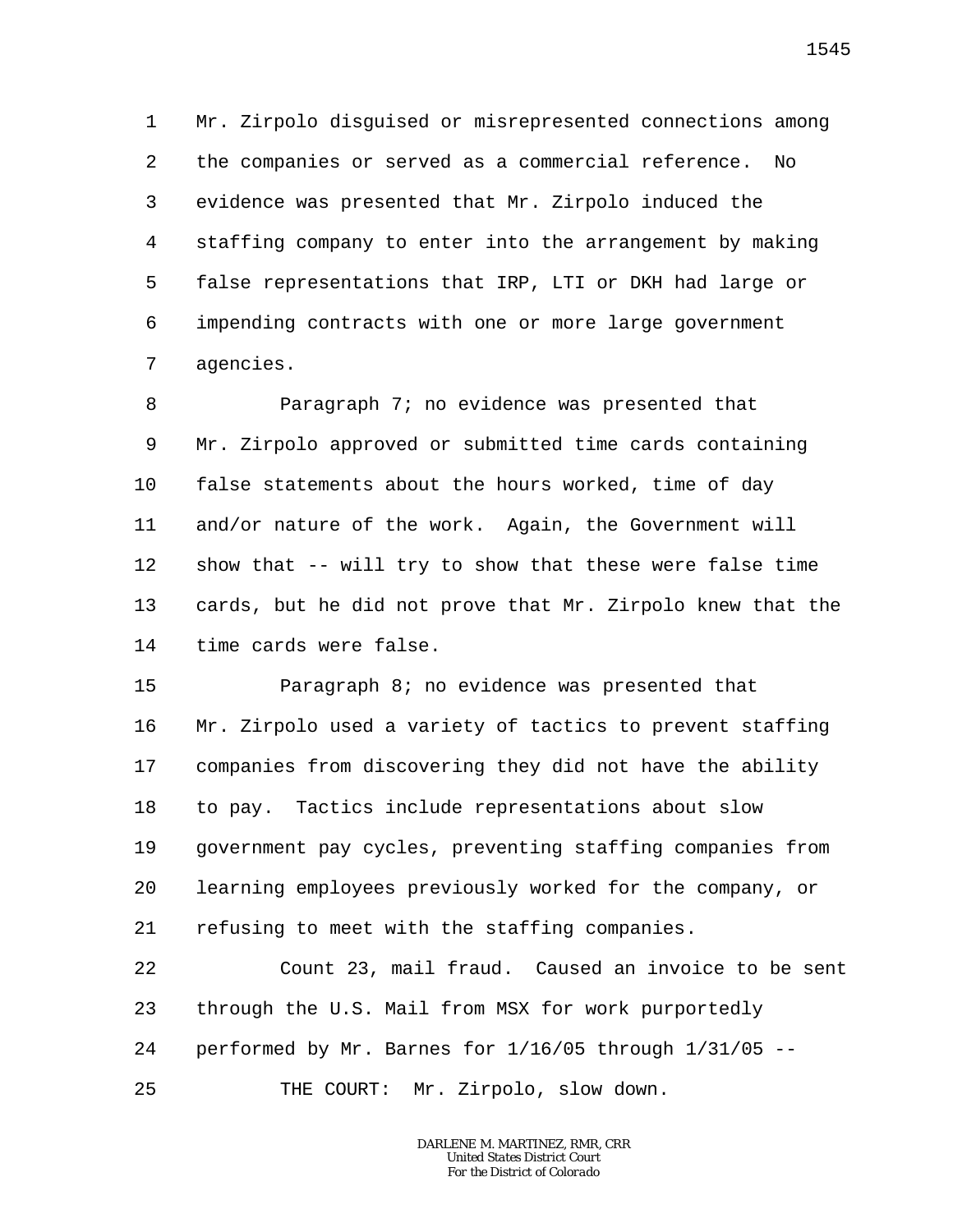1 2 3 MR. ZIRPOLO: I am sorry. I was speeding up again? THE COURT: Your voice dropped, the speed continued.

4 5 6 7 8 9 10 11 MR. ZIRPOLO: Okay. Paragraph 5; no evidence was presented that Mr. Zirpolo disguised or misrepresented connections among the companies or served as a commercial reference. No evidence was presented that Mr. Zirpolo induced the staffing company to enter into the arrangement by making false representations that IRP, LTI or DKH had large current or impending contracts with one or more large government agencies.

12 13 14 15 16 17 18 Paragraph 7; no evidence was presented that Mr. Zirpolo approved or submitted time cards containing false statements about the number of hours worked, time of day, and/or the nature of the work. Again, the Government will try to prove that these were false time cards, but they do not prove that Mr. Zirpolo knew the time cards were false.

19 20 21 22 23 24 25 Paragraph 8; no evidence was presented that Mr. Zirpolo used a variety of tactics to prevent staffing companies from discovering they did not have the ability to pay. Tactics include representations about slow government pay cycles, preventing staffing companies from learning employees previously worked for the company, or refusing to meet with staffing companies.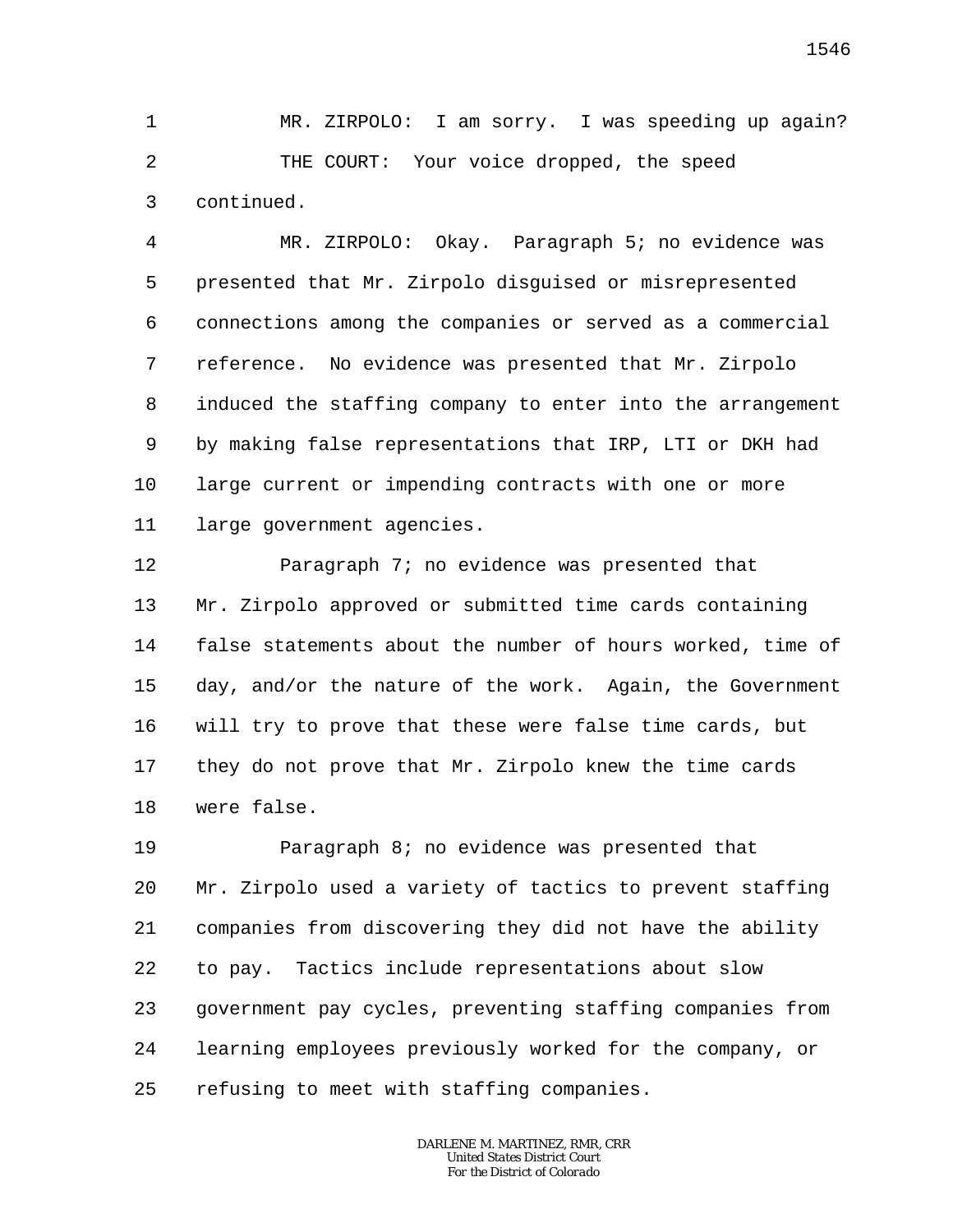1 2 3 4 5 6 7 8 9 10 11 12 13 14 15 16 17 18 19 20 21 22 23 24 25 Now, under each one of these counts, the paragraphs that I mentioned reflect the evidence that was shown for each of those counts. In conclusion, I ask that the Court grant this motion for judgment of acquittal pursuant to Article 29(a) for Mr. Zirpolo. Thank you. THE COURT: Thank you. Mr. Barnes? MR. BARNES: Thank you, Your Honor. After 44 witnesses and support information, the evidence is insufficient beyond a reasonable doubt that I, Kendrick Barnes, conspired to commit mail and wire fraud against the 40-plus staffing agencies alleged in Count 1, or committed mail fraud by submitting alleged false time in Counts 5, 7, 8, 20 and 23 of the Indictment. I respectfully ask, after careful review of the evidence in support of the conspiracy charge and mail fraud charges, lead to the conclusion there is an absence of proof, and judgment of acquittal must be entered in my favor. There has been no evidence of contact with any staffing agencies or any statements being made to the staffing agencies, false or otherwise, on behalf of IRP, Leading Team or DKH by myself. There has been no evidence shown that any witness testified also to the fact that I contacted any staffing agency on behalf of any of those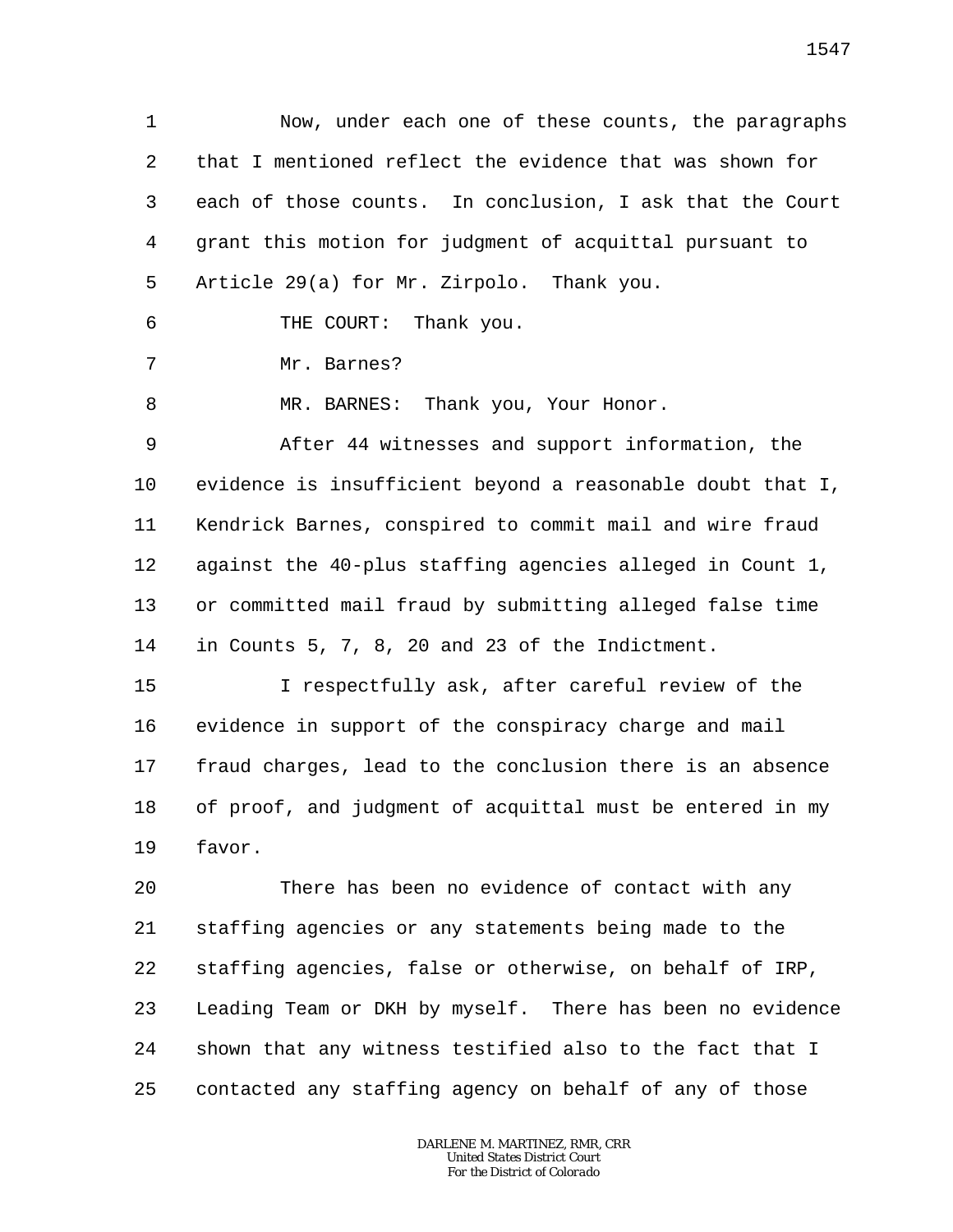1 three companies; IRP, Leading Team or DKH.

2 3 4 5 6 No evidence was also shown that I knew anything about any sales efforts or client representations made to IRP, Leading Team or DKH, such clients being any law enforcement agency that they may have been dealing with at the time.

7 8 9 10 11 12 And there was no witness to support I was in contact or could have known about negotiations or sales initiatives between Leading Team, IRP or DKH and any law enforcement agencies. The Government's own witness, Sam Thurman, testified of me having knowledge of me being in the IT department working at IRP.

13 14 15 16 17 18 There was no evidence presented of communication from anyone at DKH, Leading Team or IRP and myself about sales initiatives inside of IRP, DKH or Leading Team. There has also been no evidence of communication with myself or financial knowledge, such as debts or payments inside of DKH, Leading Team or IRP.

19 20 21 22 23 24 25 And there has been shown no evidence of false statements on the type of work being performed by myself. Plus, the Government never showed what type of work was being done outside of work being IT related. They never went into a sense of what work I could have done or not could have done, and they didn't show that I was not able to perform that work.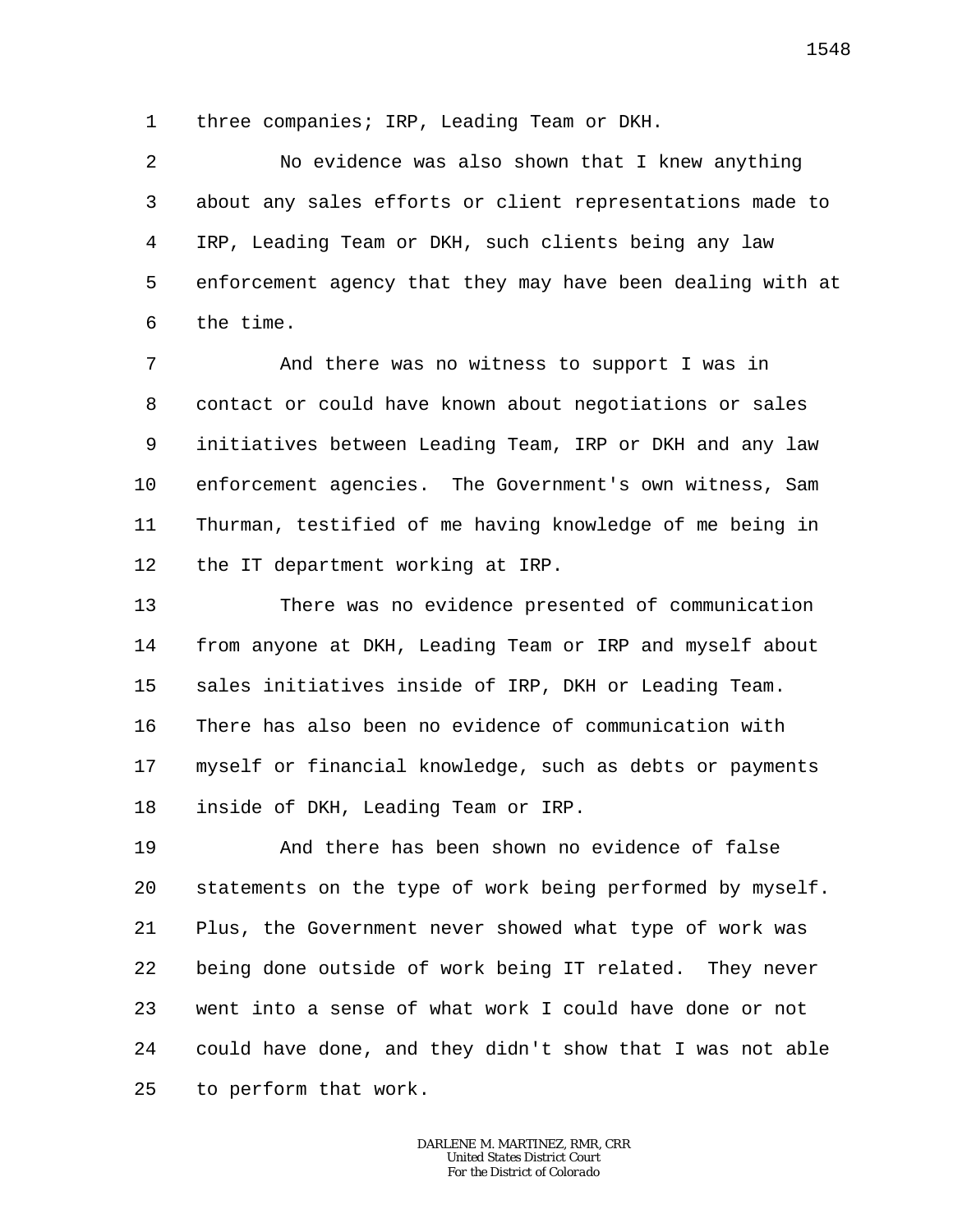1 2 3 4 5 6 7 8 The Government never showed evidence of myself representing DKH, Leading Team or IRP to any staffing agency or showed any evidence that I knew of any statements, false or otherwise, to any staffing agency. The Government's own witness, Greg Krueger, testified, asking if I knew anything, and -- if I knew anything when the contract was over, and was told by me I didn't know what was going on, in reference to the contract.

9 10 11 12 13 The Government has not even showed or explained what work was being done by me to even show that the work could not have been done by me, and no evidence shown of approvals of any of the defendants' time sheets or anyone by myself.

14 15 16 17 18 19 20 21 22 23 The Government has also not proved statements and time sheets completed by me were false. Government witnesses did acknowledge that contractors do and can work multiple jobs. Those witnesses were Dean Hale, Greg Krueger, John Landau and Mike Seeley. They all testified to the fact that they do know IT contractors do work multiple contracts simultaneously. And the Government did not show evidence that it could not be done, nor had any testimony or evidence to refute those claims that it could not be accomplished.

24 25 The Government also did not show evidence to prove that if you are working multiple contracts at one time,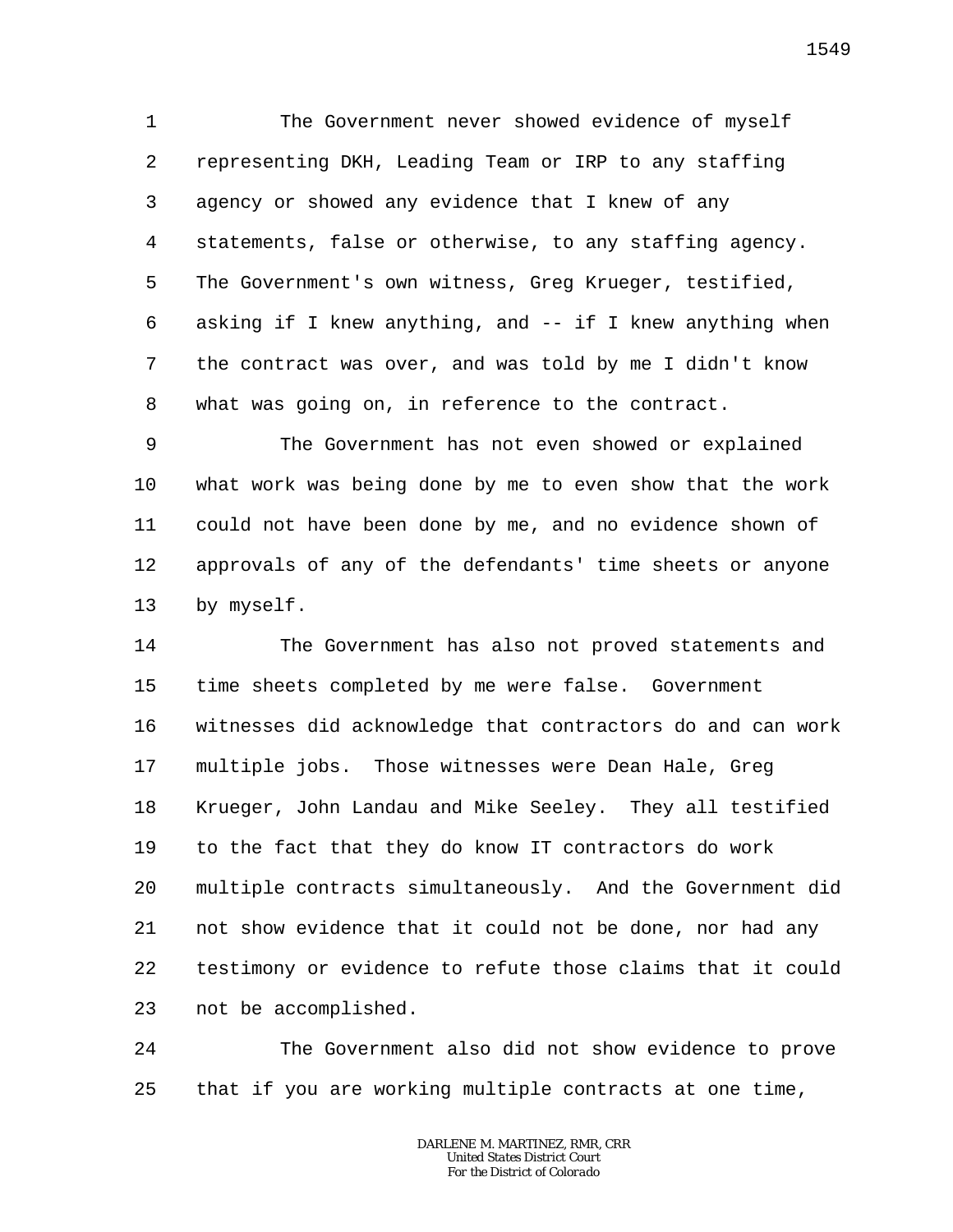1 2 3 4 5 6 that it is fraud. The Government's witness, Kimberly Carter, said, at first, that it would be fraudulent, but agreed, after explanation of how it could be possible, that it could be done. And then after that, they did not prove or show any evidence as to why she felt or proved that it could be fraudulent.

7 8 9 10 And the Government also shows that high hours - the Government only showed that high hours or beyond 24 hours as unusual for the Government, but showed no proof that high billable hours meant fraudulent hours.

11 12 13 14 15 16 17 18 The Government also did not prove that it did not perform the work or show that I was not capable of doing the work simultaneously, that I was according time to. In addition, the Government provided my banking records as evidence, and showed no evidence that any moneys that were received from any checks did not go to me or showing evidence that they went to anywhere else; showing that, basically, I worked the hours, and was paid for the hours.

19 20 21 22 23 The Government did not also prove that any other contractor who they showed evidence of having multiple contracts were committing fraud, either, or not doing their work, nor decided to indict all those contractors as part of the conspiracy.

24 25 Also, the Government's own witness, Mike Seeley, recalled me asking if I had worked at IRP before, and knew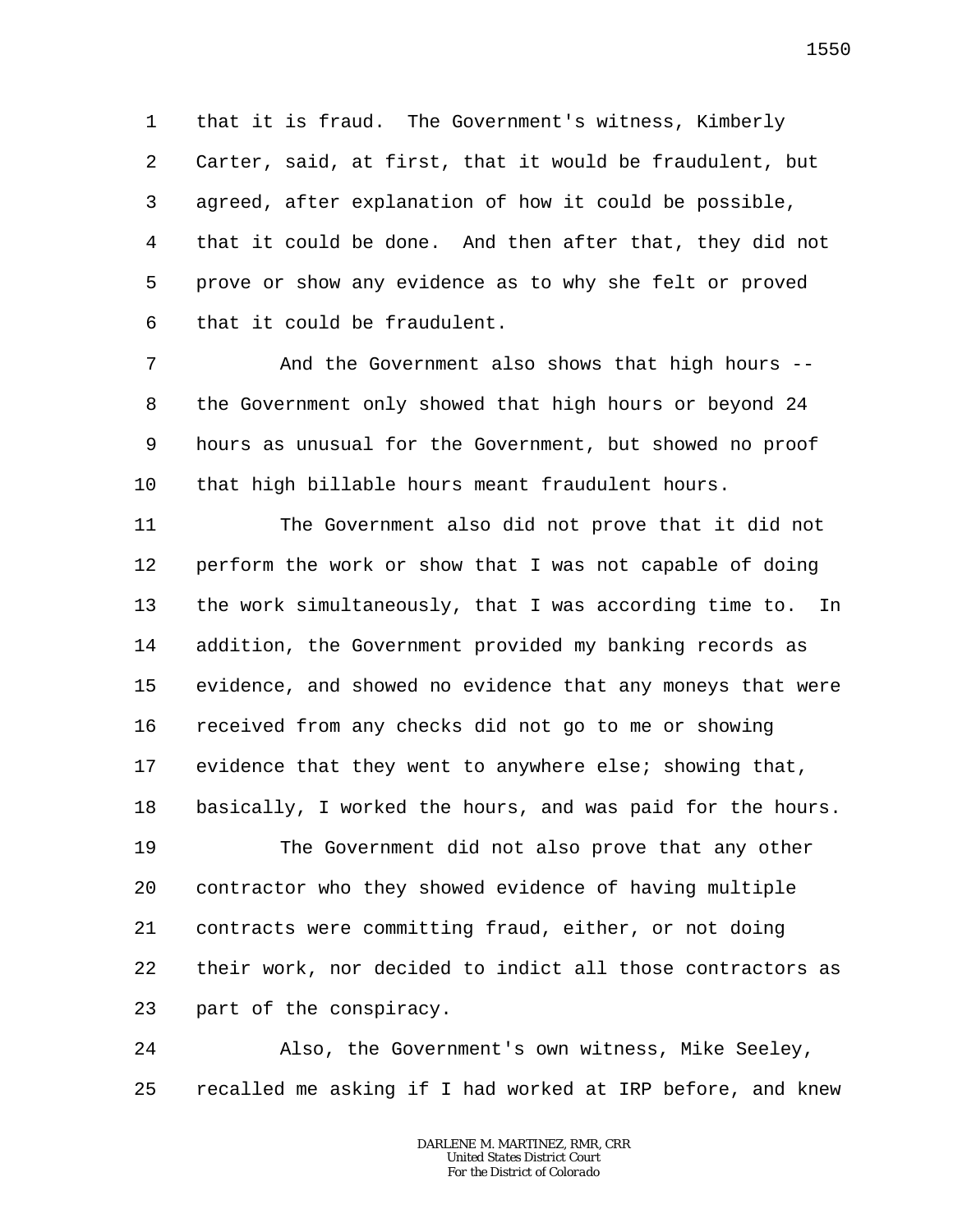1 2 3 4 David Banks, in which I replied to him, yes. And the Government has not shown any evidence that I tried to hide my association with IRP, DKH or Leading Team, or any knowledge of any of the six defendants or anyone at IRP.

5 6 7 8 9 10 Also, the Government has not shown any evidence that at any time I represented myself as anyone other than Kendrick Barnes or that anyone represented themselves as me, also. And I would ask that with the lack of evidence, that the Government would grant my motion of acquittal on the lack of evidence being shown.

11 THE COURT: Thank you, Mr. Barnes.

12 Mr. Stewart?

13 MR. STEWART: Yes. Good morning, Your Honor.

14 THE COURT: Good morning.

15 16 17 18 19 MR. STEWART: Thank you. Your Honor, I, Clinton Stewart, pro se defendant in this case, would motion this Court -- to move this Court for a judgment of acquittal pursuant to Article 29(a) of the Federal Rules of Criminal Procedure.

20 21 22 23 24 25 The Government's evidence is insufficient to prove that there was an agreement to defraud. And, again, no evidence has been presented of an agreement to violate the law, which is the bedrock of the charge of conspiracy. Even using the legal standard of preponderance, the number of impeachments and the inconsistent statements by the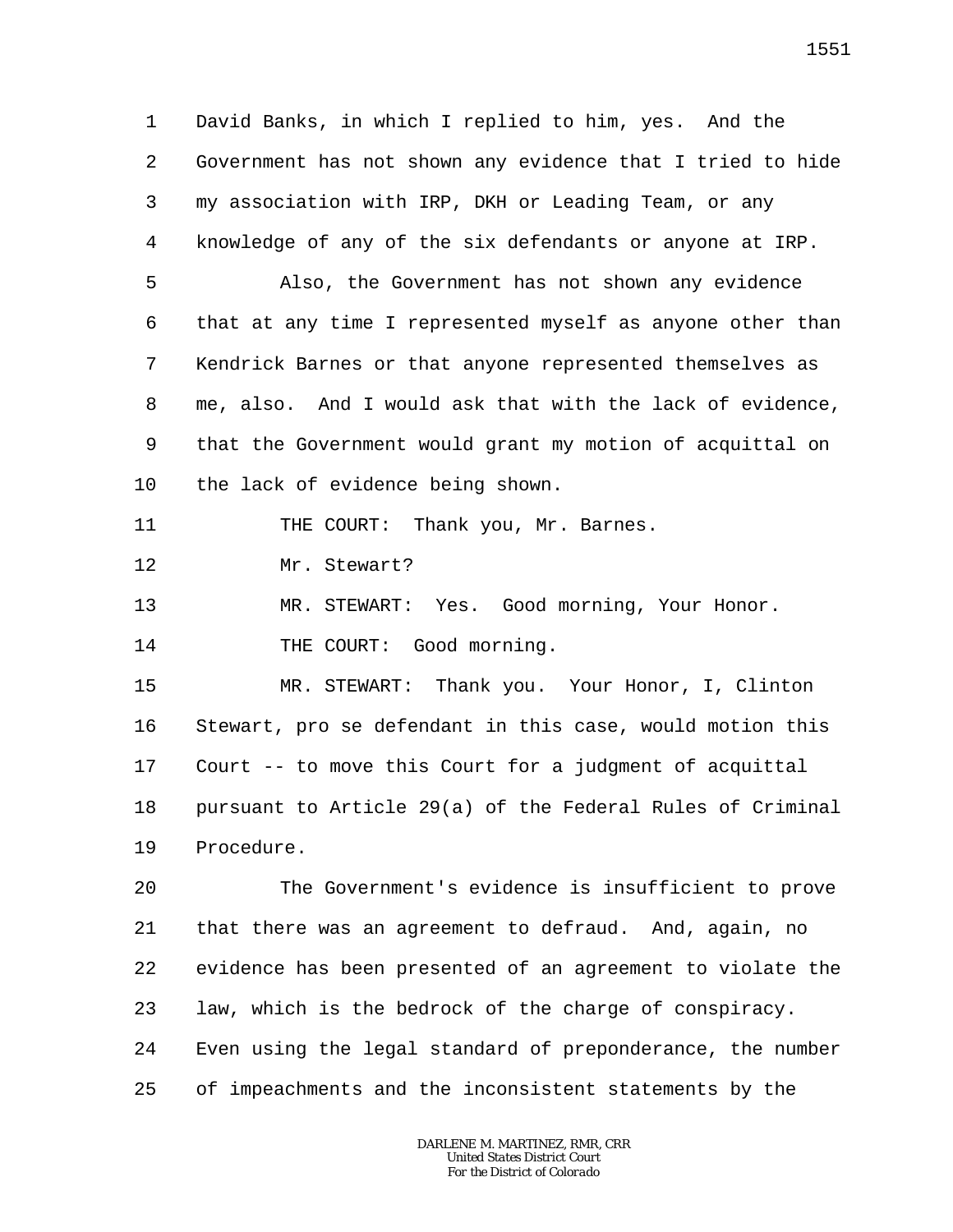1 2 3 Government's witnesses, further weakens the position of their case in chief, and the burden of proof, therefore, precipitating the brief case in chief that they put on.

4 5 6 7 8 9 10 Shall the Court compel the defendants to prove their innocence rather than require the Government to prove their Indictment charges? The Government has calculated disbursements to Mr. Stewart as \$67,000 over a 3-year period. This equates to an average salary of \$26,804 a year, or an average hourly pay rate of \$12.88 an hour. It is not a very compelling motive for conspiracy.

11 12 Myself, Clinton A. Stewart, pro se defendant, moves this Court for acquittal judgment in this matter.

13 14 15 16 17 Count 1, paragraph 5; the manner and means alleged in the Government's Indictment in violation of Title 18 of the United States Code, 1349, says that the manner and means for a perpetuated scheme to defraud between Leading Team, IRP and DKH, using them as a tool.

18 19 20 21 22 The Government's witnesses, the executives of staffing companies and others, in their testimony, they said that payment plans or personal guarantees suggest that there is no scheme to defraud but, rather, a plan to pay their debts.

23 24 25 With regard to disguising connections, also identified in that paragraph of Count 1, one of the Government's witnesses, the Systems Engineering, SESC and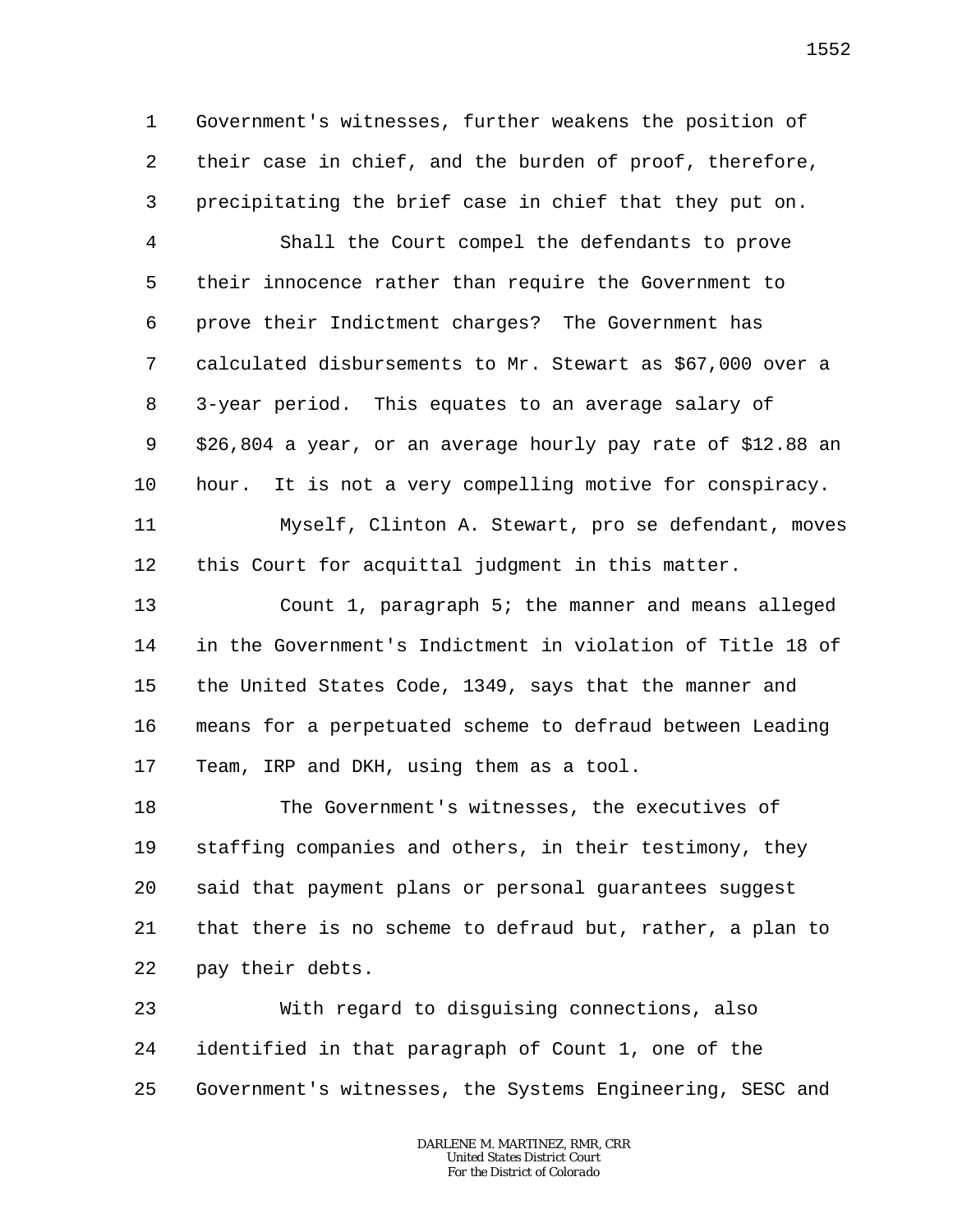1 2 3 others, contracted with IRP and subcontracted with DKH at the same time. So they knew the connection with the companies.

4 5 6 7 8 9 Also in that paragraph, the Government asserts in the Indictment that there is misrepresentations of connections between the companies. And DKH was reported, by the testimony of the Government's witnesses, as understanding that DKH supported IRP projects, and that was their role and their relationship.

10 11 12 13 The defendant, Clinton Stewart, made no commercial references, and the evidence of legitimate references was shown. But, in any regard, I made no references for credit in the relationships with the company.

14 15 16 17 18 19 Paragraph 6 of Count 1, again, of Title 18, United States Code, 1349, says that current or impending contracts were asserted as false statements with large government agencies. And the Government put on their witnesses. The multiple impeachments and inconsistencies in statements showed this not to be true.

20 21 22 23 24 25 Again, with DHS, NYPD, Bureau of Prisons, Department of Justice, current or impending contracts, statements to that effect were again and again impeached or made inconsistent by the Government's witnesses. With respect to paragraph 7 of Count 1 of the United States Code, Title 18, Section 1349 says, the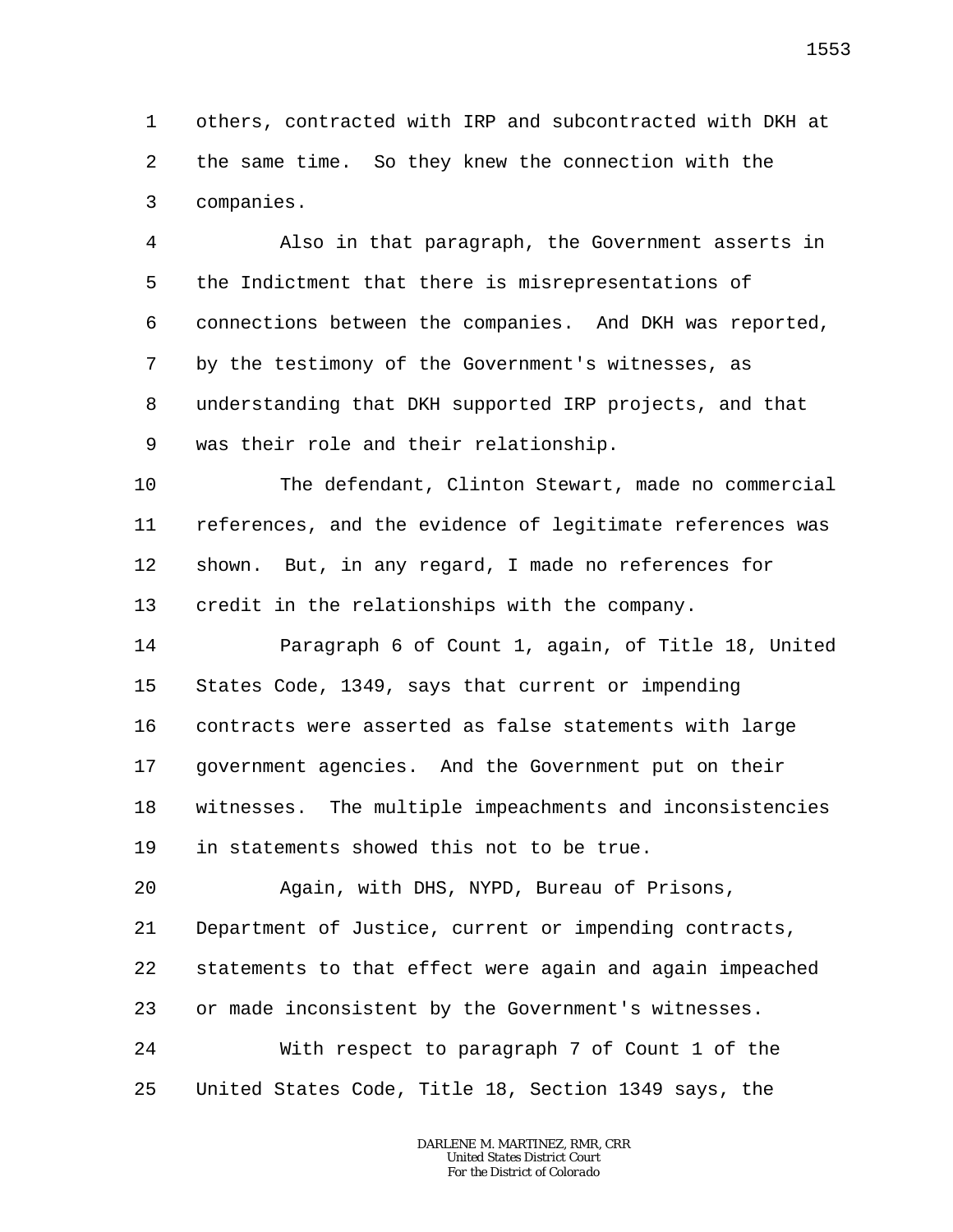1 2 3 4 5 6 7 manner and means of time cards was used -- false statements in hours worked by others. The Government has shown no proof of this. Again, with respect to time cards in that same paragraph in Count 1, the Government asserts that time cards -- that this defendant made false statements with the concurrency of time worked in time cards. They have shown no proof of that.

8 9 10 11 12 13 14 Again, the nature of the work in those time cards, the Government asserts that they are false statements. They've shown no proof of that. In paragraph 8 of Count 1, the manner and means to carry out the conspiracy as alleged in the Indictment, a violation of Title 18, United States Code, 1349, the Government mentions cause not to pay for services. They have not proven that.

15 16 17 18 19 20 21 Tactics preventing discovery and the ability to pay. They have not proven that. Quite the contrary, time and time again, their witnesses have shown that they ran a Dun & Bradstreet report to show the credit standing of the companies involved before they were doing business with them. So they weren't tactics preventing discovery of the ability to pay.

22 23 24 Fraudulent statements about slow government payments. This defendant has made no fraudulent statement about slow government payment cycles.

25 Again, in Count 1, paragraph 10, the Government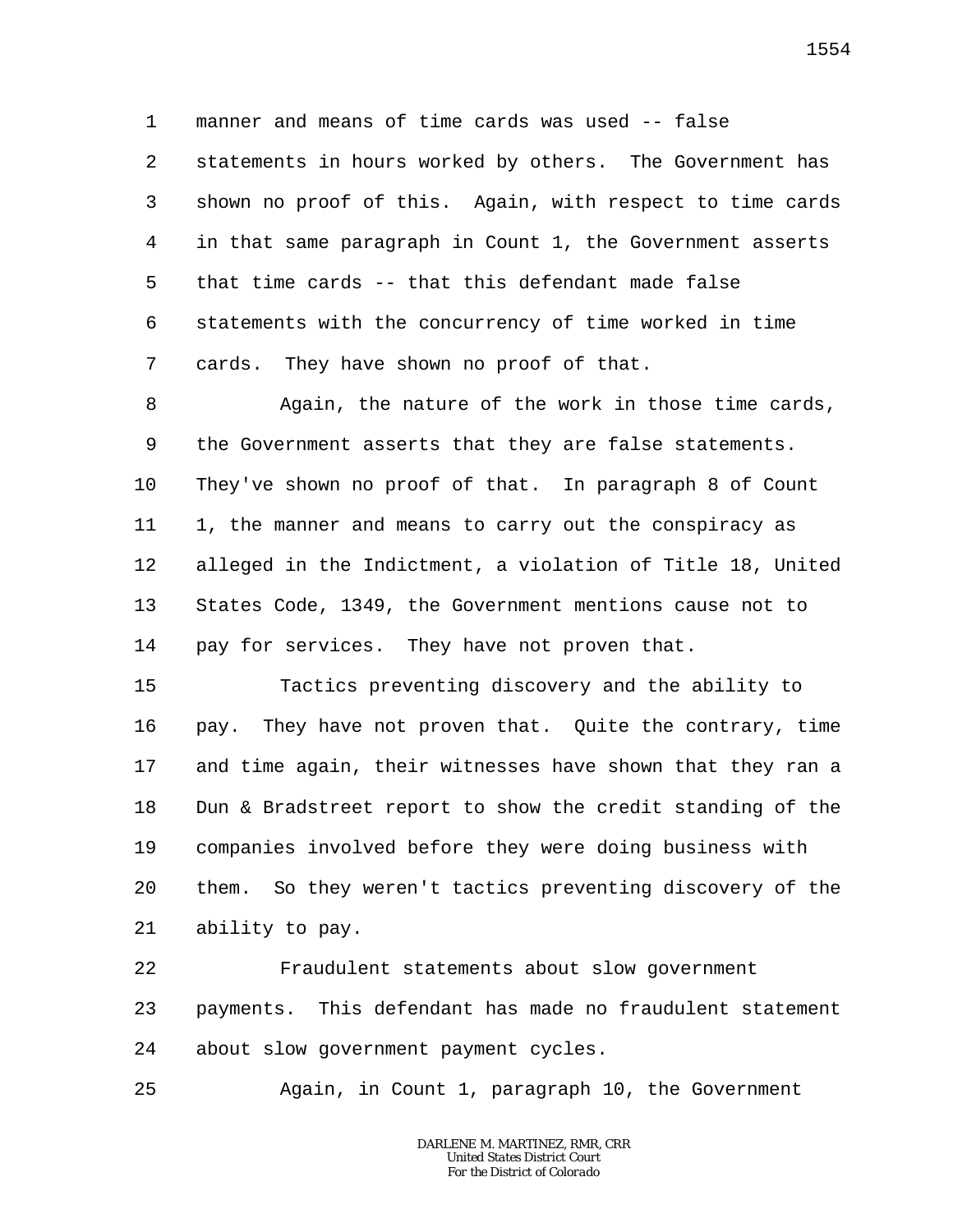1 2 3 4 5 6 alleges 14 overt acts with regard to Title 18 -- in violation of Title 18, United States Code, Section 1349. The time cards have not been proven to be falsely reported. Again and again, the Government's witnesses said that they have no reason to believe that the time reported was not accurate.

7 8 9 10 11 12 With regard to the e-mails and the overt acts, CTG, in particular, the Government's witness, Donald Crockett, completely went against his statements that he made in the Form 302 interview, and it was a very positive witness for the defense, because Mr. Crockett said that I met with him.

13 14 15 16 17 18 19 In terms of meetings with SESC, on July 28, 2003, that same overt act that the Government alleges, the witness was impeached with inconsistent statements. The allegations by invoices for this defendant, Clinton A. Stewart, counts 4, 8, 12, 18, 20 and 21 of the Indictment; manner and means alleged in violation of Title 18, United States Code, Section 1349.

20 21 22 23 24 And Count 4, paragraph 16, mentions Kelly Services, August 22, 2004. Kelly Services' witness said that they have no reason to believe that the time was falsely reported. There was no false statements made about the hours. And it is unproven.

25 In paragraph 24 of Count 8, the Staffmark invoice,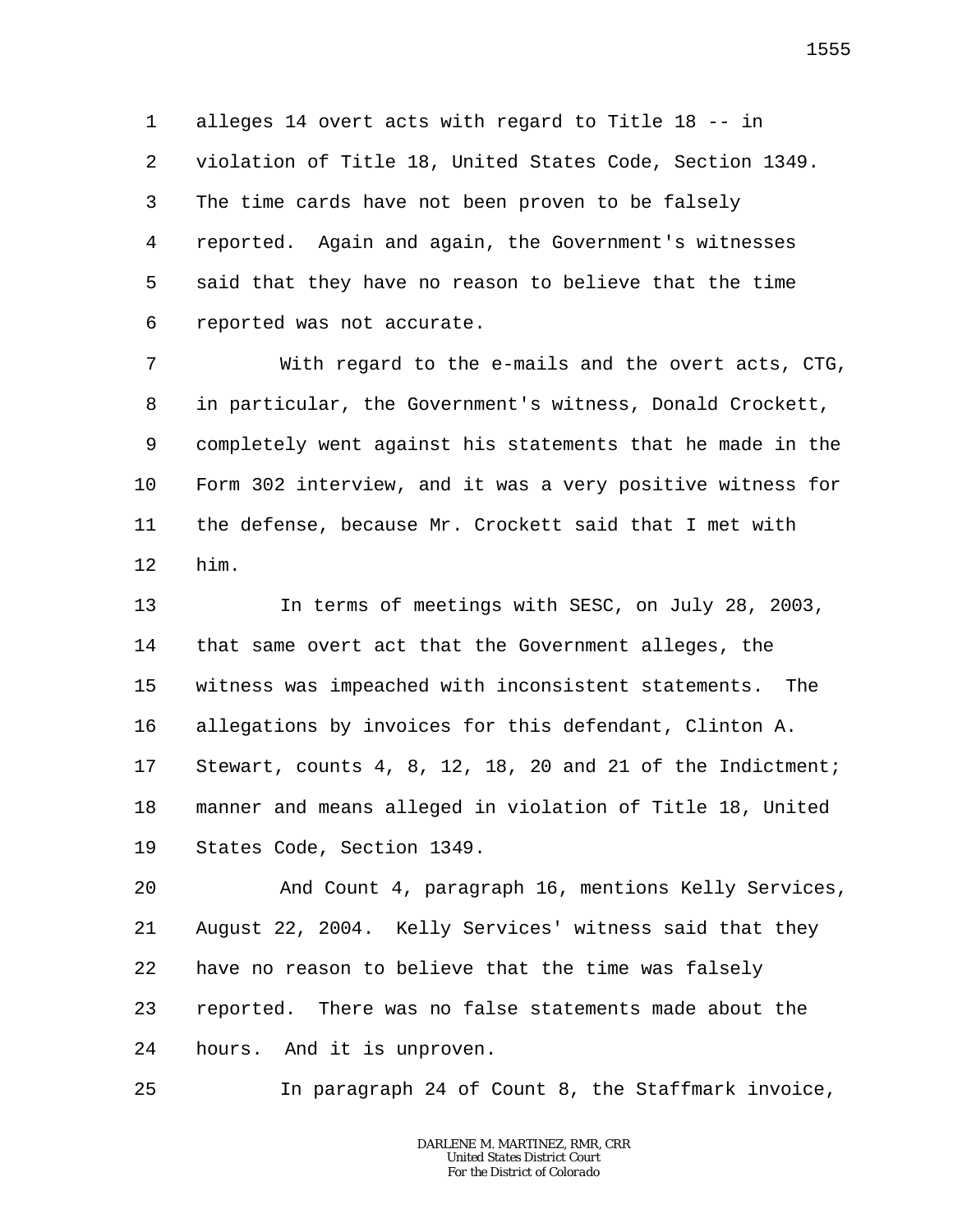1 2 September 2004, again, the hours have not been proven to be falsely reported.

| 3              | And the Indictment, in Count 12, paragraph 32, in          |
|----------------|------------------------------------------------------------|
| $\overline{4}$ | alleged violation of Title 18, United States Code, Section |
| 5              | 1341 and -42, The Computer Merchants' invoice from October |
| 6              | 1, 2004. The witnesses said they have no reason to         |
| 7              | believe that the hours reported were false. So the         |
| $\,8\,$        | Government hasn't proven those items in the Indictment.    |
| 9              | On January 7, 2004, Indictment Count 18, paragraph         |
| 10             | 44, alleged violations of United States Code, Title 18,    |
| 11             | Section 1341 and -42. The Government alleges that the      |
| 12             | Headway invoice was somehow false. A false statement was   |
| 13             | made about those hours. And the witness on the stand did   |
| 14             | not support that. So that's unproven.                      |
| 15             | In the Indictment, Count 20, paragraph 48, again,          |
| 16             | of the Title 18, Section 1341 and -42, MSX International,  |
| 17             | on January 15, 2005, there is no -- the Government did not |
| 18             | prove that those hours are falsely reported.               |
| 19             | In the Indictment, Count 21, paragraph 50, again,          |
| 20             | of the Section 1341 and - 42 of Title 18, again, with      |
| 21             | January 21, 2005, those hours have not been proven to be   |
| 22             | false.                                                     |
| 23             | With all of the foregoing, the defendant, Clinton          |
| 24             | A. Stewart, would move this Court for an acquittal         |
| 25             | judgment in this matter. Thank you.                        |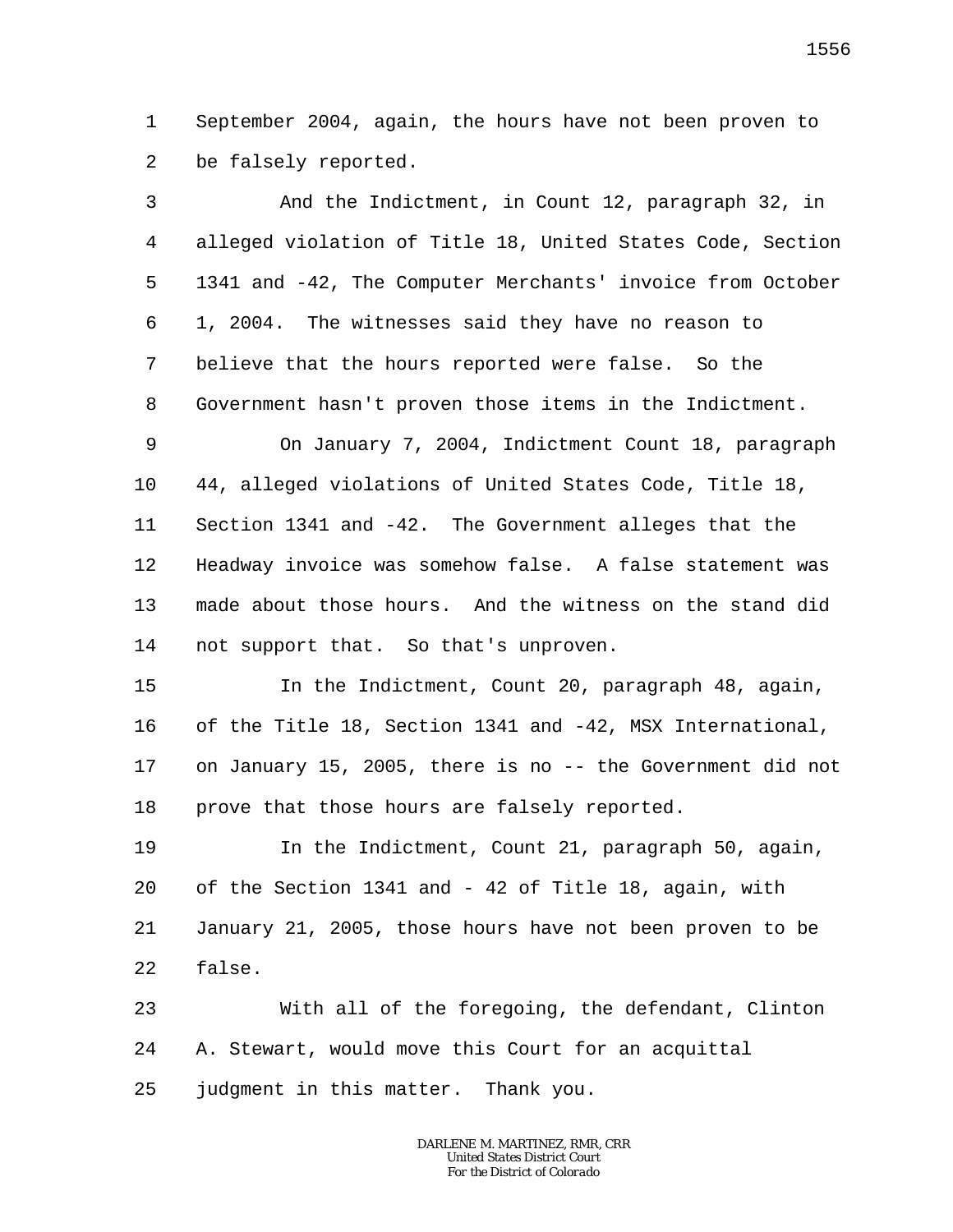1 THE COURT: Thank you, Mr. Stewart.

2 Mr. Harper?

7

3 4 5 6 MR. HARPER: Your Honor, at this time I would like to make a motion for judgment of acquittal pursuant to Rule 29(a). If I may be briefly heard on that, Your Honor.

THE COURT: You may.

8 9 10 11 12 13 MR. HARPER: Again, pursuant to Rule 29(a) of the Federal Rules of Criminal Procedure, defendant Demetrius K. Harper hereby moves the Court to enter judgment of acquittal on Count 1; conspiracy to commit mail and wire fraud, mail fraud Counts 3, 4, 11, 12, 13, 19 and 21. And the Counts of wire fraud, Counts 9, 15 through 18 and 24.

14 15 16 17 18 19 The Government has not presented sufficient evidence for a reasonable jury to find Mr. Harper guilty beyond a reasonable doubt. The defendant advises the Court that the Government's case was founded on a distorted rendition of the facts alleged in the Indictment.

20 21 22 23 24 25 Now, the Court and jury have heard eight days of Government testimony, or 44 witnesses, and hundreds of Government exhibits and defense exhibits. The only reasonable conclusion that may be drawn from the Government's evidence is that there is a total absence of evidence to support the charge of conspiracy and mail and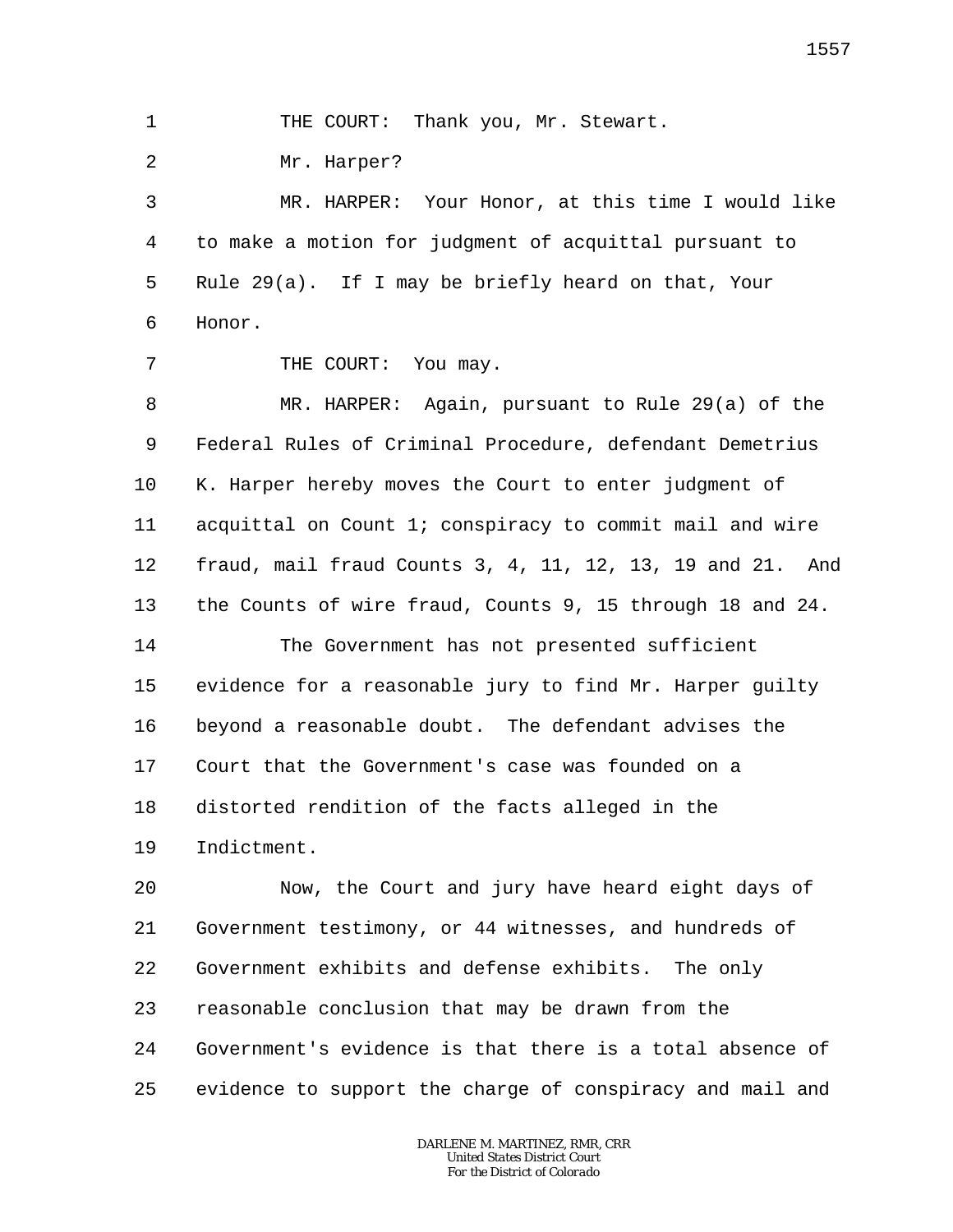1 wire fraud against Mr. Harper.

2 3 4 No evidence was shown or presented of an agreement to violate the law, to defraud, or devise a scheme to commit conspiracy.

5 6 7 8 9 10 11 Here, the Government has attempted to stretch the conspiracy statute far beyond its appropriate bounds. But this time has come to recognize that the evidence simply does not prove a crime. The evidence was insufficient that the members of the alleged conspiracy came to a mutual understanding to try to accomplish a common and unlawful plan.

12 13 14 15 16 17 I respectfully submit that careful scrutiny of the evidence in support of the conspiracy charge and mail and wire fraud leads to one conclusion; there is an absence of proof. And a judgment of acquittal must be entered in favor of Mr. Harper. No reasonable juror could conclude otherwise.

18 19 20 21 22 23 24 With regards to the overt acts in the furtherance of the conspiracy Count 1, in testimony in court, the time card is the only way that a consultant can prove hours worked. At no time did any of the defense witnesses agree that a false time sheet was committed. In fact, they agreed that they he had no knowledge or evidence to prove otherwise.

So, having stated that, they did agree that the

25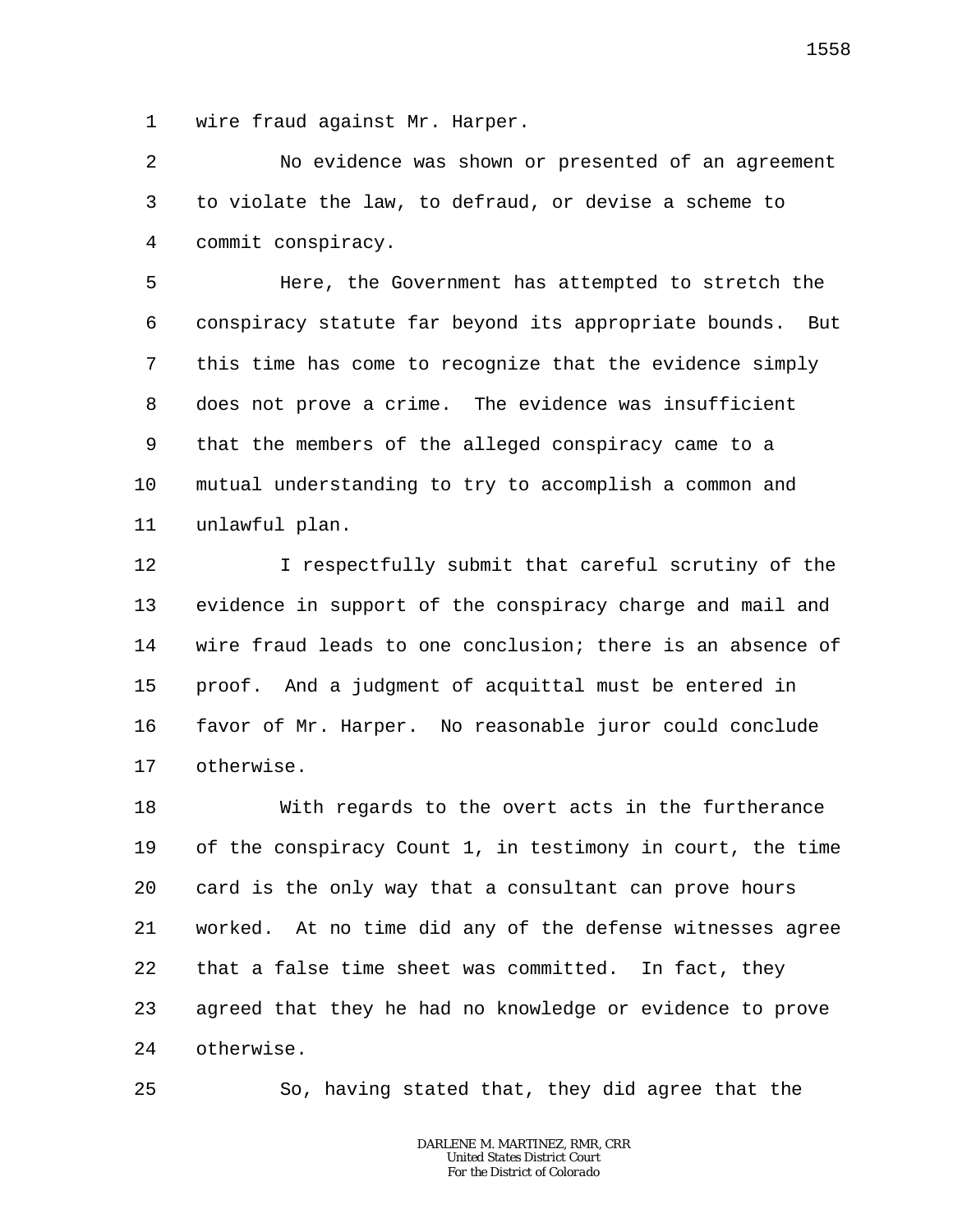1 2 time reported was approved and submitted per their agreement.

3 4 5 6 7 8 C; SESC. We did meet with Dean Hale at SESC, and we did disclose DKH's relationship to IRP. DKH was to provide staffing to IRP, and I would be invoiced in return. So there was disclosure to let that individual, Mr. Hale, know that DKH has been working with IRP on government projects.

9 10 11 12 13 14 15 D; time sheet for Gary Walker. It was alleged the time sheet was false or fraudulent. Again, at no time did the Government prove that the hours purportedly worked were false or fraudulent, neither the time of day nor the nature of the work. We had several Government witnesses attest that a billable consultant can work multiple projects at one time.

16 17 18 E; time sheet -- caused submission of a time sheet. This also was not proven that a time sheet and the hours reported were false or fraudulent.

19 20 21 22 23 24 Section H of that, the overt acts using various staffing companies. As owner and president of DKH Enterprises, I have the ability to find different vendors to provide to my client. So it is my job to find certain vendors to provide staff. So that is the reason why staffing companies were engaged.

25 Section J; time sheet calls of submission. Again,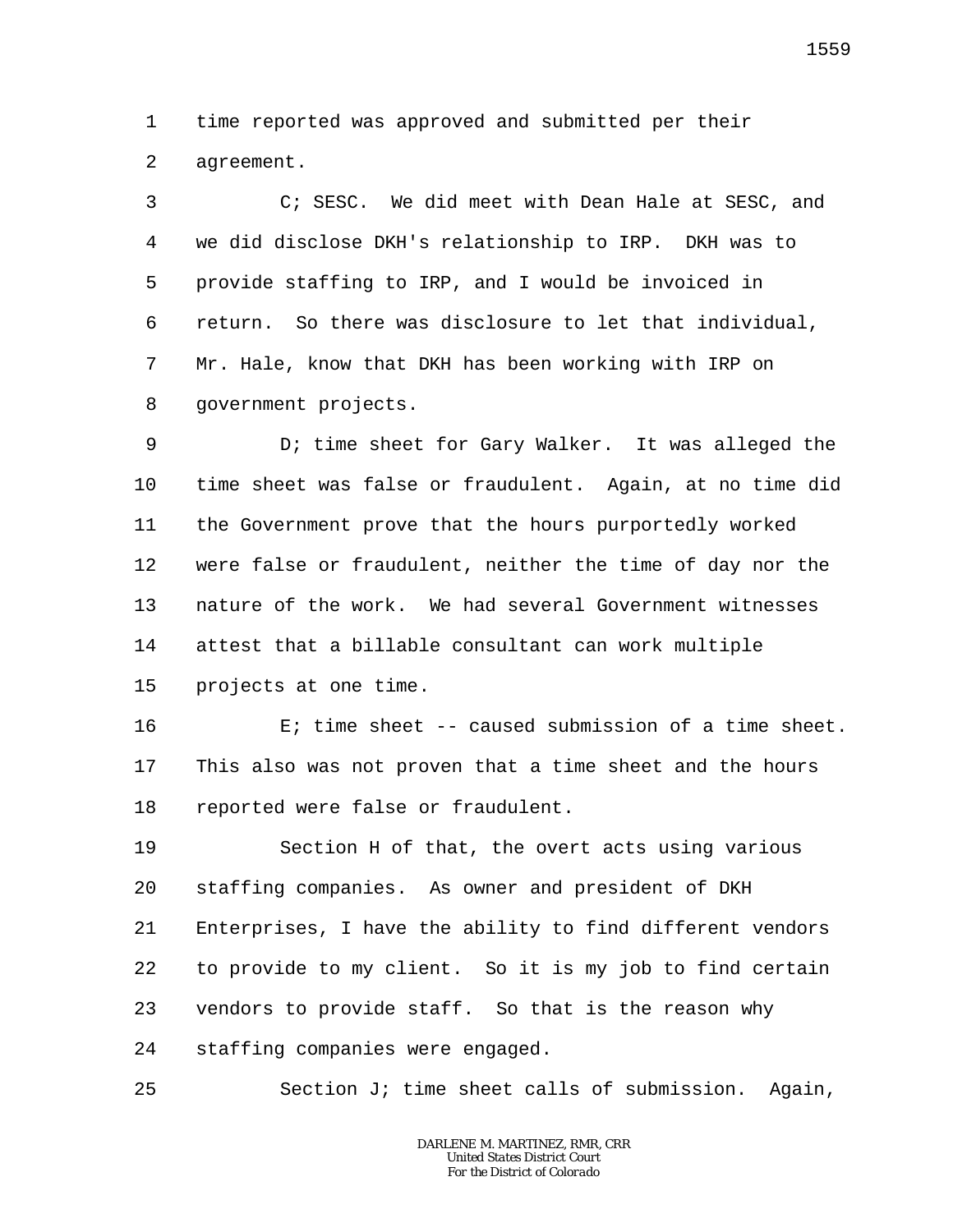1 2 3 4 the Government has not proven false or fraudulent time was reported. And, again, the Government's witnesses concurred that no evidence would allow them to conclude that the time sheet was false or fraudulent.

5 6 7 8 9 Again, Your Honor, I'm being charged with multiple counts of mail and wire fraud per -- I am sorry, if I can direct your attention to Instruction 8; credibility of a witness, and Instruction 9; impeachment by a prior inconsistency.

10 11 THE COURT: You don't need to refer me to that. I am totally aware of it.

12 13 14 15 16 17 MR. HARPER: Time and time again, the Government witnesses were on record and were impeached to say that we had a great project that we are looking to wrap up. At no time did I convey that a contract was in place. You had several Government witnesses that believed, assumed, interpreted that there was a contract in place.

18 19 20 21 22 23 When further questioning these witnesses, and asked their policy and procedures on going into business with a client, they told us they run a  $D \& B_i$  a Dun & Bradstreet, and a credit check. So no false statement was made. The statement was made that we are working on a project, which is a true statement.

24 25 It also alleges that a current large government project -- contracts or impending contracts. Again, the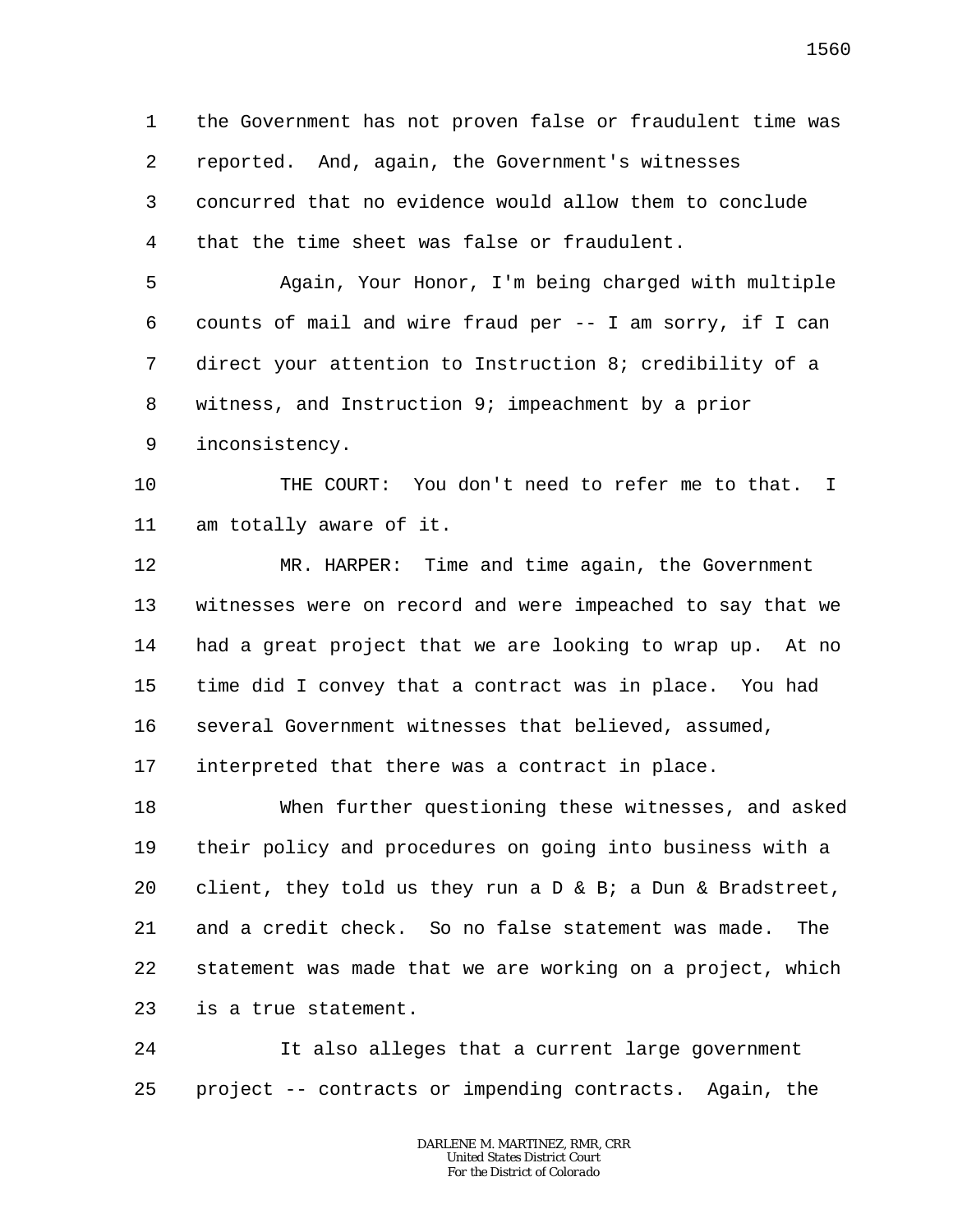1 2 3 4 5 6 7 8 thought, belief, assumption or interpretation that a contract was in place was outlined when we had the witness on the stand. Again, working on a great project to wrap up with NYPD is not material, because that statement is true. The statement is not the determining factor to do business. Hence, the staffing company did run their due diligence in regards to a Dun & Bradstreet and credit check.

9 10 11 12 13 14 15 16 17 In regards to Count 3 of the Indictment; mail fraud. It alleges that Demetrius Harper, having devised and intended to devise a scheme described in paragraphs 5 and 9, to induce Kelly Services to produce an invoice. And we had Government witness Jeff Kelly on the stand, and he clearly stated we are looking to wrap up a project with NYPD. At no time was the statement made to Mr. Kelly that a contract was in place. Rather, he assumed that there was.

18 19 20 21 22 Jeff Kelly was also not the decision maker, and needed to be approved by someone else. So Jeff Kelly went back to his regional VP, and they pushed -- ran credit, and pushed the deal through. That was Count 3; mail fraud.

23 24 25 Count 4, Kathy Olson with Staffmark. She did not, again, do her due diligence; did not run a credit check, and had no knowledge of a credit check. She interpreted,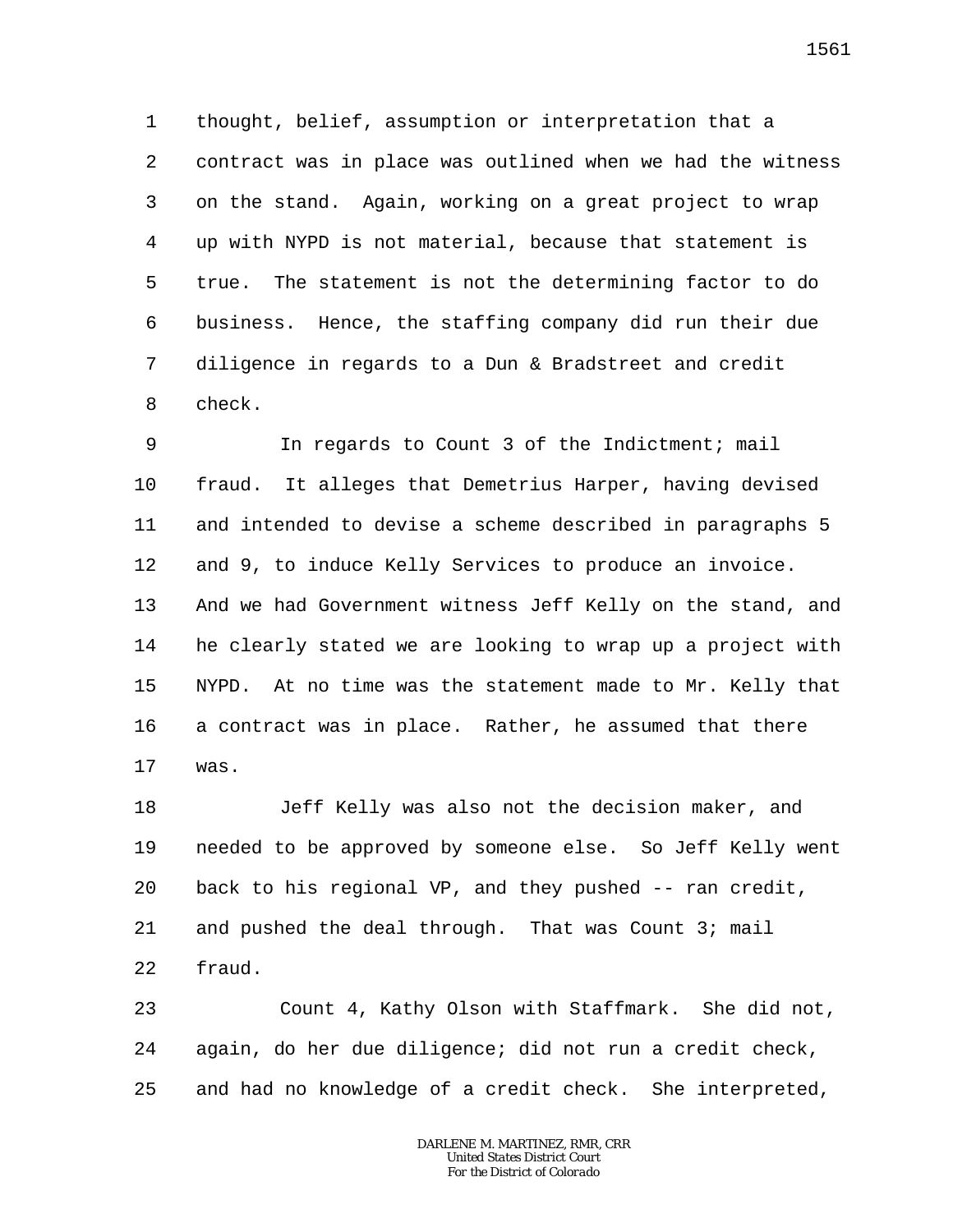1 2 3 4 5 as her testimony, that DKH or IRP had a contract. And it was also her opinion on the information received from me, that a contract was in place. That was her belief, but at no time was that statement made that a contract was in place.

6 7 8 9 10 11 12 13 Further, on cross-examination, she said -- one of her statements that she said was that since she believed a contract was in place, this was helping her determine if the invoices would be paid. My question back to her was, if that was the case, would you care if the contract was worth \$100 or 10 million? That definitely refutes her previous testimony in regards to the importance of the size of that contract.

14 15 16 17 No false statements were made in regards to that. The hours worked were submitted and approved. The Government did not prove that the hours related to Staffmark were false or fraudulent.

18 19 20 21 22 23 24 25 Count 9; wire fraud. The Computer Merchant Group alleged that -- in the Government exhibit, of an immediate need and a possible alliance. We specifically stated that we were looking to wrap up a great project with the NYPD. This was Government Exhibit 430.07, as well as Government Exhibit 9. At no time was a false statement made to the representative at Computer Merchant that there was a pending or current contract.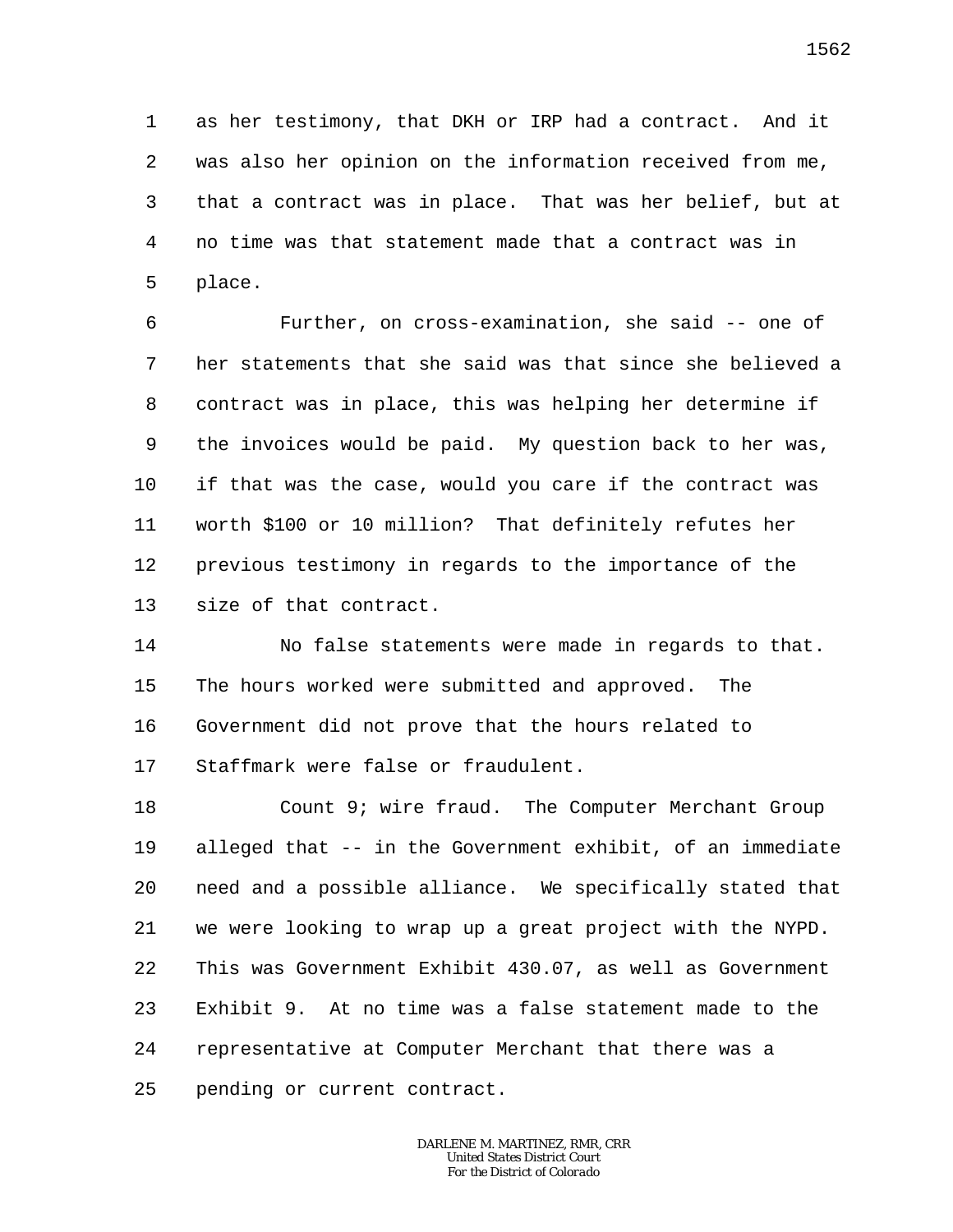1 2 3 4 5 Count 11; mail fraud. Again, Jeff Kelly, with Kelly Services. It is alleged in Count 11 that the U.S. Postal Service, private or commercial, was used to submit a check or deposit a check. Again, no false statements, no fraud.

6 7 8 9 10 11 Count 12; mail fraud. Again, the Computer Merchant Group -- I will restate that we informed the client there at Computer Merchant that we were looking to wrap up a great project with the NYPD. No false statement was made in regards to having a current or active or impending contract. And, Your Honor, that was Courtney Mullen.

12 13 14 15 16 17 Count 13; this was Boecore with Scott Boe. Calls for an invoice to be sent through the U.S. Mail from Boecore on work purportedly performed by Samuel Keenan Thurman. Again, as we have already stated, Samuel Keenan Thurman did testify that the hours were worked, they were approved, and submitted by him. And that is Count 13.

18 19 20 Scott Boe could not testify to whether the invoices sent to IRP were used by e-mail or U.S. Mail. And that, in the indictment, states it was through the U.S. Mail.

21 22 23 24 25 Count 15, wire fraud. Again, intended to devise a scheme described in paragraphs 5 and 9 for purposes of executing the scheme and cause to be deposited via U.S. Mail or private or commercial interstate for that check in question for Judge Technical. Again, no false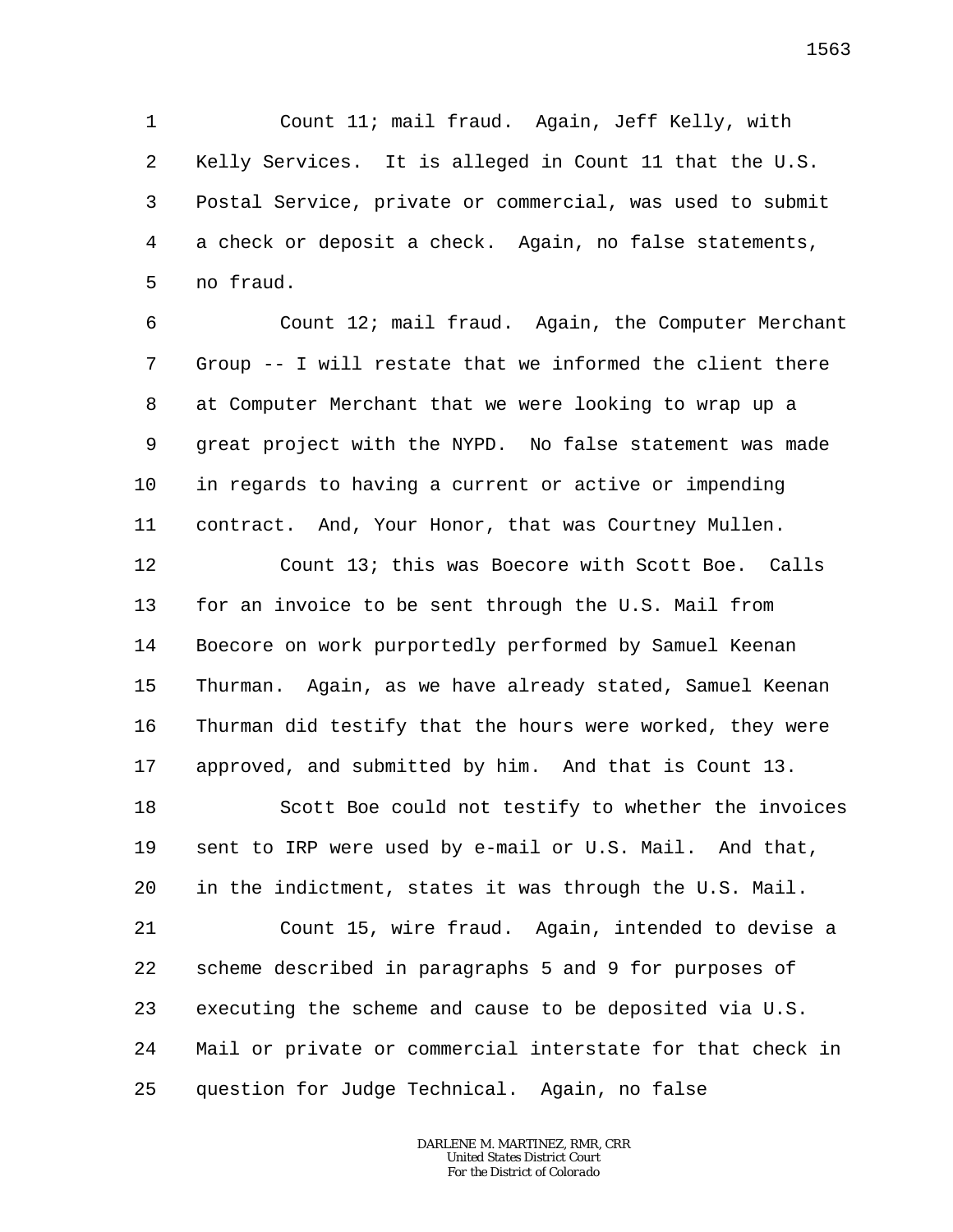1 2 representations were made to Judge Technical about a current or pending contract.

3 4 5 6 7 8 9 Count 16; wire fraud. It alleges that for purposes of executing the scheme described in paragraphs 5 and 9, that an e-mail was sent about account status. Every time that we reached out to a customer when they wanted status of an account, we would, via the Government's testimony get back with them. It might not have been on the same day, but we would get back on them.

10 11 12 13 Your Honor, I would also like to remind you that many staffing companies were out of state, so we could not meet face to face. Most of it was done either over the phone or through e-mail.

14 15 16 17 18 19 20 Count 17; wire fraud. Again, alleged Headway Corporate Staffing with 256.5 hours of work purportedly performed by various employees. Again, the Government has not proven that the time sheets were false or fraudulent. In fact, those time sheets were signed and approved for the hours worked, the nature of the work, and the time of day. Again, a contractor can work multiple positions.

21 22 23 24 25 Count 18, same thing. Headway Corporate Staffing with hours purportedly worked. Again, the Government has not proved that those hours were false or fraudulent or proved that Mr. Harper knew that the time sheet was false or fraudulent.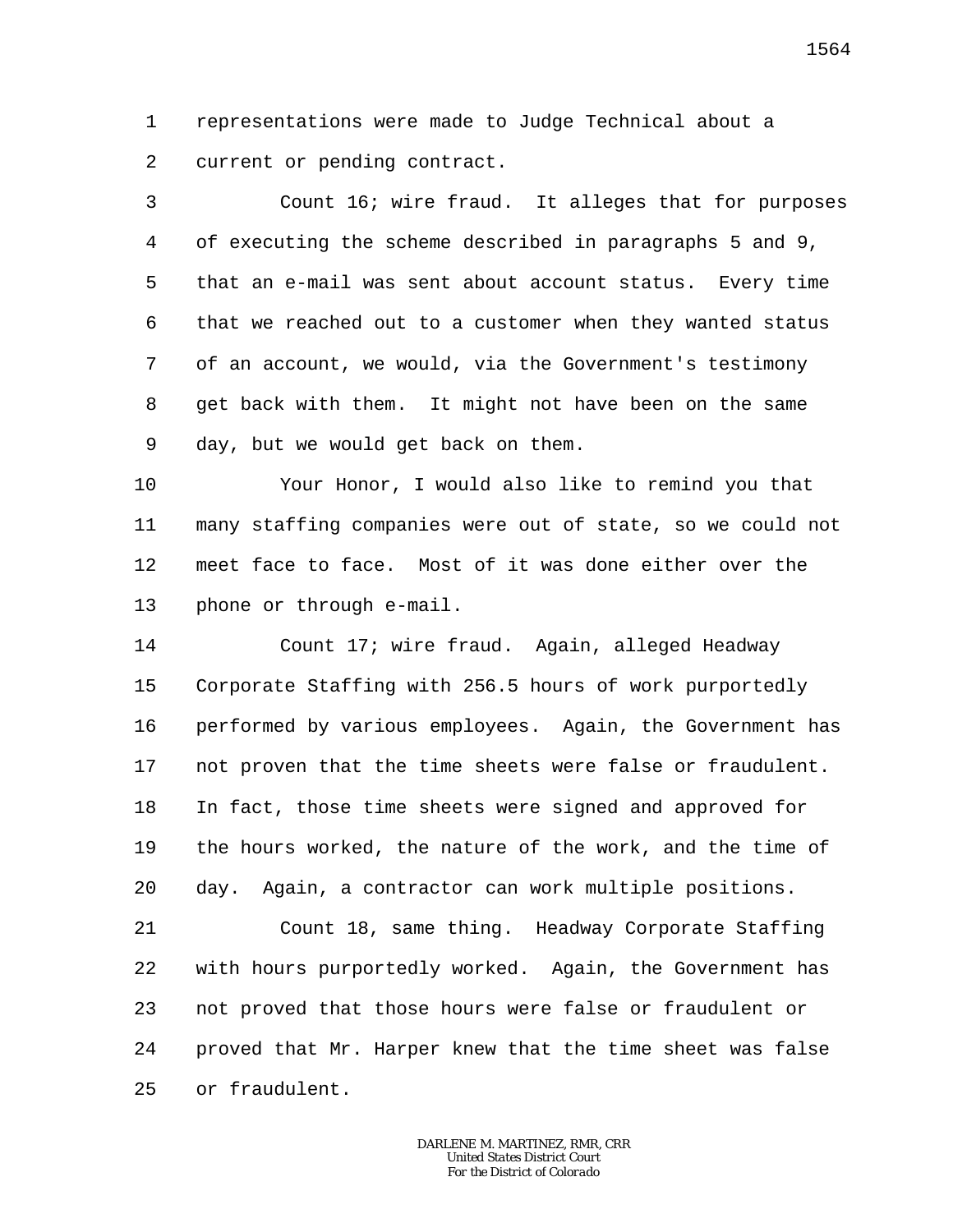1 2 3 4 5 Count 19; mail fraud. Again, Scott Boe testified as the Government witness that he does not recall whether the invoice was sent through e-mail or U.S. Mail. As well, Samuel Keenan Thurman attests that all hours were worked, submitted and approved.

6 7 8 9 10 11 12 Count 21; mail fraud. This was also Computer Merchant Group, that the 88 hours worked, purportedly performed by Mr. Zirpolo, week ending January 9, 2005, and January 16, 2005. No evidence has been shown to prove that the time sheet was false or fraudulent, nor has the Government proven that Mr. Harper knew the time sheet was false or fraudulent.

13 14 15 16 17 18 Count 24; wire fraud. Again, causing a check to be deposited or delivered by U.S -- United States Mail or private or commercial interstate, Check No. 190803 in the amount of \$1,008.75. And, the Government has not proven that the statements made were false to induce this check to be deposited.

19 20 21 In conclusion, Your Honor, for the reasons set forth and mentioned above, I move the Court for judgment of acquittal on all charges. Thank you.

22 THE COURT: Thank you, Mr. Harper.

23 Mr. Banks?

24 25 MR. BANKS: Thank you, Your Honor. I would like to start by -- I want to give an explanation. I want to go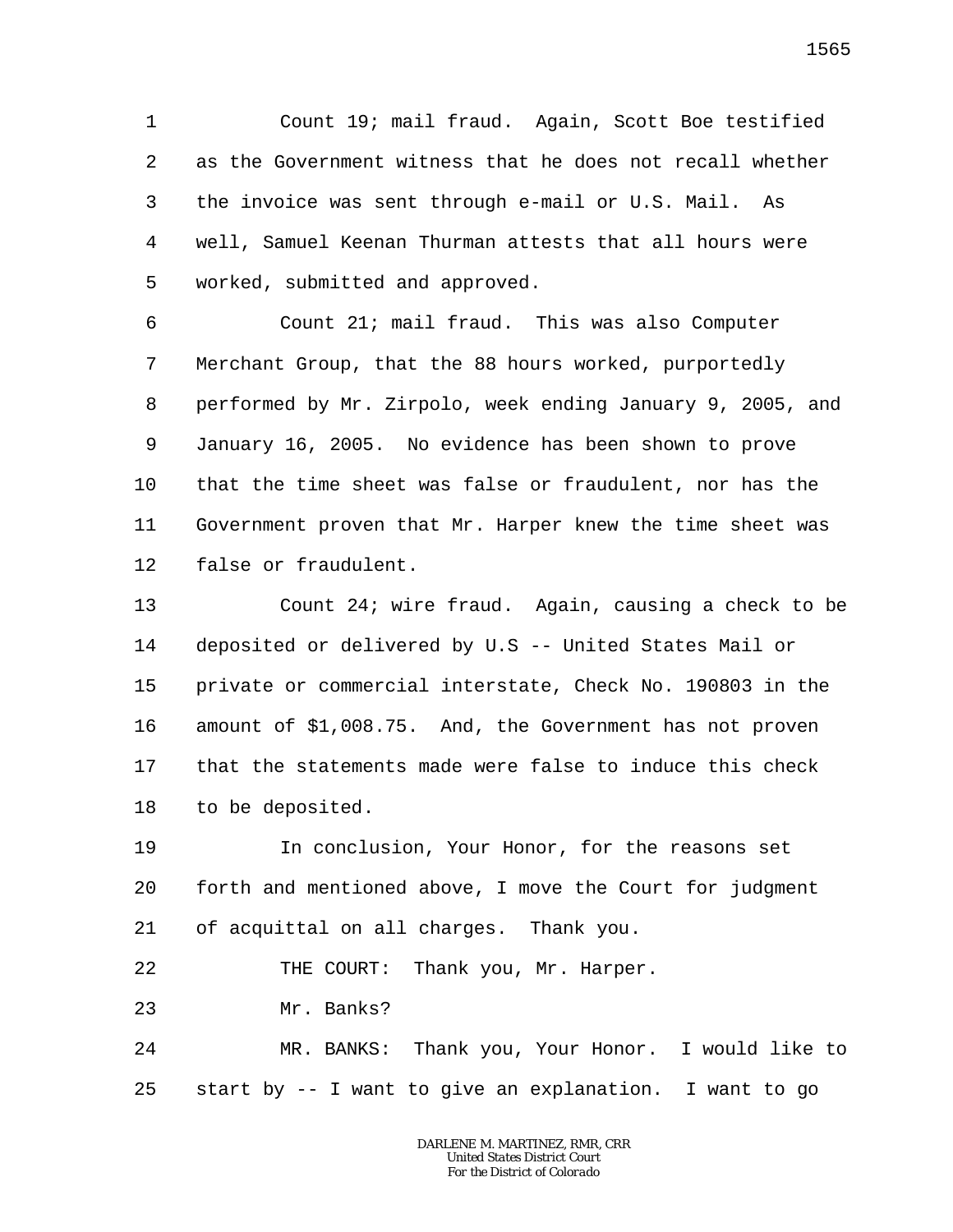1 2 3 4 5 6 7 8 9 10 through this kind of maybe as quick as possible, but I want the Court, in its consideration, to consider the overall plight of small business and how business is done. I would like to refer the Court to -- THE COURT: Now, we are only here to discuss whether the evidence put on by the Government, viewed in the light most favorable to the Government, provides substantial evidence from which a jury might properly find beyond a reasonable doubt that you all committed the crimes charged. So I don't want to get into the history

11 of small business. It is just does the evidence --

12 13 14 MR. BANKS: Oh, no, I will directly do that. THE COURT: I told the jury until 11:00, and we are already at 10:45.

15 16 17 18 MR. BANKS: Okay. Your Honor, under Rule 29(a), I would request the Court issue a motion -- I would like to submit a motion for judgment of acquittal based on the following:

19 20 21 22 23 Your Honor, I would like to start by discussing the Government's evidence as it relates to Jury Instruction 14 regarding mail fraud; a scheme to defraud is defined as conduct intended or reasonably calculated to deceive persons of ordinary prudence and comprehension.

24 25 I will submit to you that the Government witnesses -- the witnesses that have been provided by the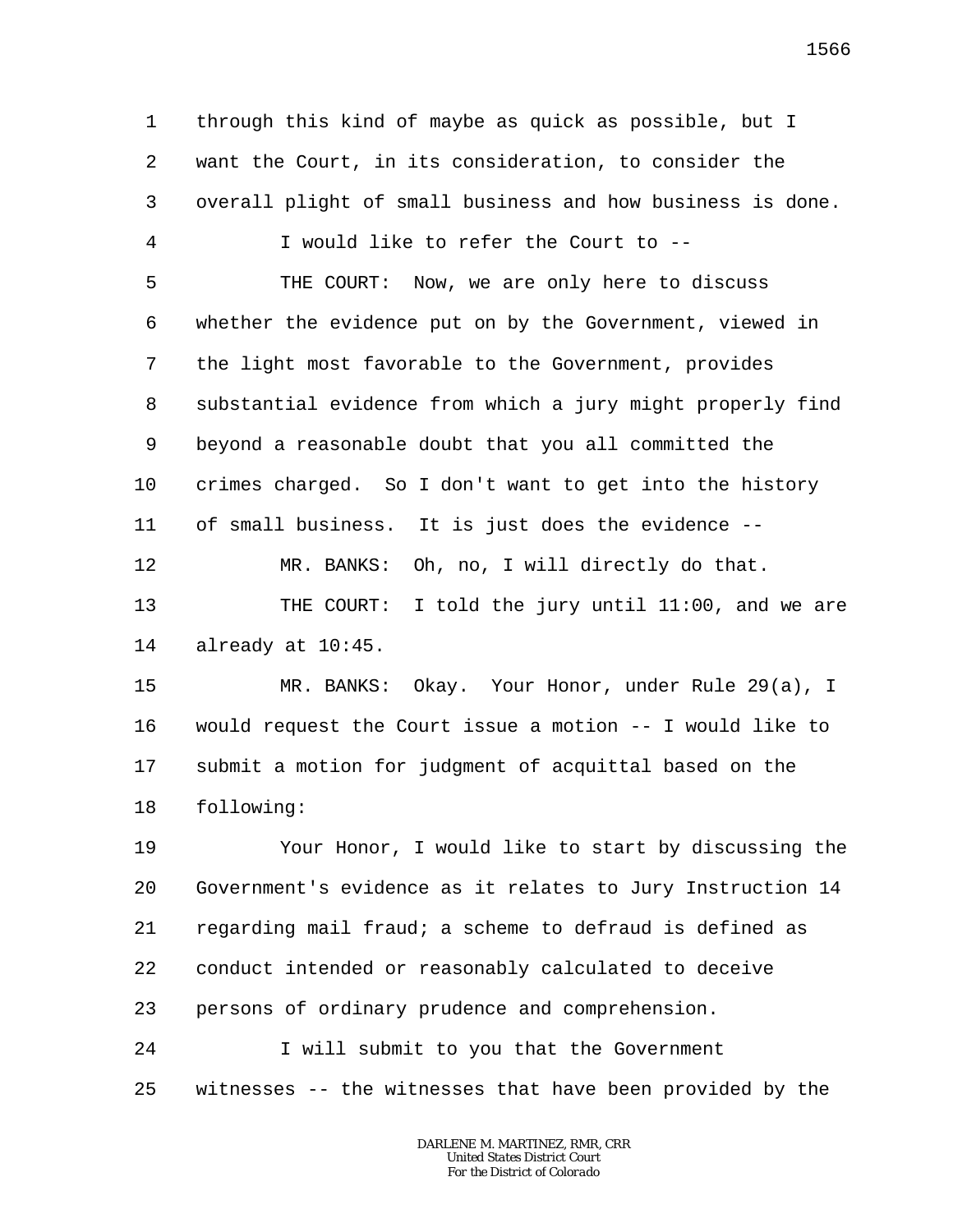1 2 3 4 5 6 Government, Your Honor, are sophisticated in this industry. And that if -- that the statements that were made, I would like to put on the record by myself, were not fraudulent in any way. I would also submit to the Court that if it was fraudulent, that it would not have been material in that fashion.

7 8 9 10 11 12 And I would like to note that during the course of many -- the underpinnings of the Government's case is based on false representations as it relates to current and impending contracts. That is what the Government, in almost totality, Your Honor, tried to prove during his direct witness testimony.

13 14 15 16 17 18 19 In the majority of those cases, the credibility of the Government witnesses consistently had inconsistent testimony as it related specifically to current and impending contracts. So based on Jury Instruction No. 8 and Jury Instruction No. 9, those witnesses were consistently impeached on the basis of current and impending contracts.

20 21 22 23 24 25 It was also evident from the Government's case, Your Honor, that in many cases, I was not even speaking to the person who had the ability to engage the company from a credit perspective. You heard numerous testimony from witnesses that they -- that if the credit department approved, then it moved forward. Then business is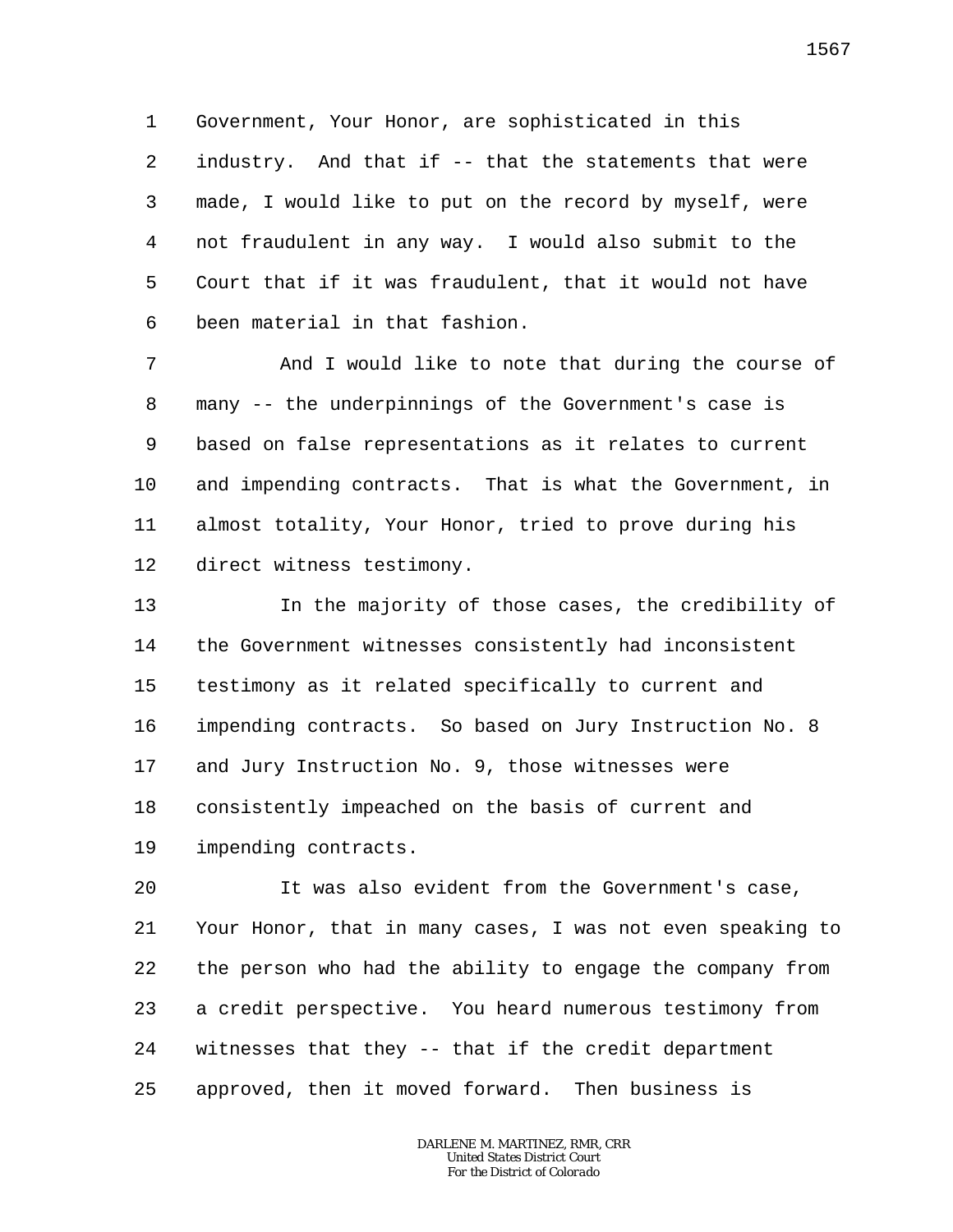1 engaged.

2 3 4 5 So any sort of inducement that the Government has alleged took place from false -- alleged false representations, simply is not -- has not been proven by the Government.

6 7 8 9 10 11 12 13 14 15 16 And with regards to a person of ordinary prudence and comprehension, Your Honor, I looked up the definition of "prudence." "The ability to govern or to discipline ones self by use of reason." The Government witnesses have been in this industry, many of them testified 20-plus years, 15 years, and they understand what it takes to do business and the basis for doing business. And it is inconceivable that those particular witnesses, given their level of sophistication in the staffing industry, would simply say that, well, they told me that they might be getting a contract or --

17 18 19 20 21 THE COURT: Now, Mr. Banks, you are essentially making a closing argument to the jury. My role is different. I have to view this evidence that was submitted in the light most favorable to the Government. MR. BANKS: Right.

22 23 24 25 THE COURT: I don't weigh it, other than to say, is there enough. If I look at it in the light most favorable to the Government, regardless of whether it was impeached, unless it was just totally impeached. I don't really look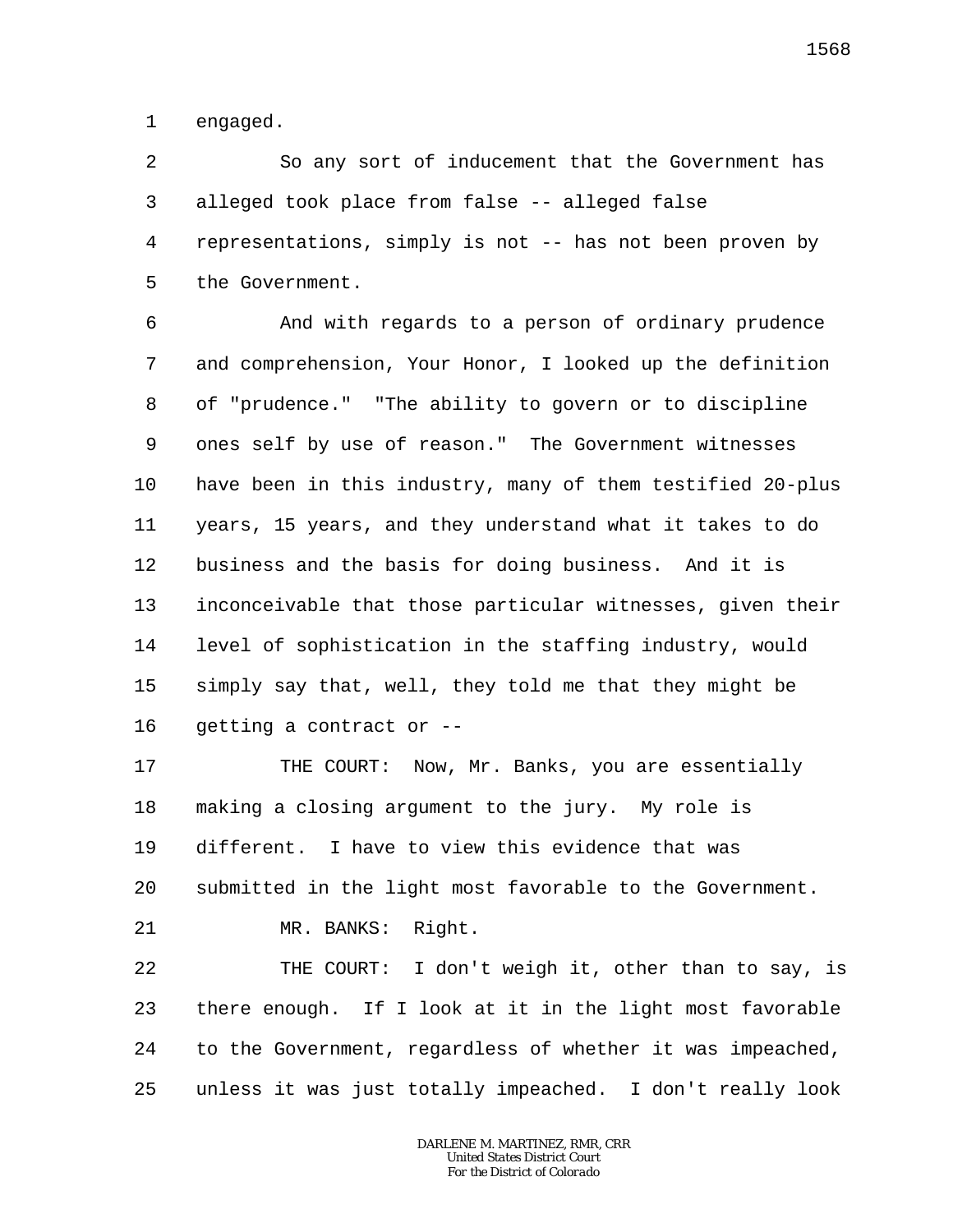1 2 3 at that unless it really falls one way or another. So you are making a closing statement, which is not applicable to me.

4 5 6 7 8 Just the evidence in the light most favorable to the Government. So it doesn't matter if you think they were impeached. If they made a particular statement, and it was not totally withdrawn, I have to consider that in the light most favorable to the Government.

9 MR. BANKS: Absolutely.

10 THE COURT: All right.

11 12 13 14 15 16 17 18 19 20 MR. BANKS: Your Honor, I would say to that, that numerous witnesses testified and completely withdrew from their particular statements. They also said -- witnesses also testified that the Dun & Bradstreet was solely determinative on whether or not they did business, not from representations. So the Government failed to prove that not only were these false statements -- not only proved -- their witnesses did not -- their witnesses could not sufficiently say that they were deceived or that it was actually material.

21 22 23 24 25 With regards to -- as far as the evidence that the Government presented as far as the actual statements, Paul Tran and Bill Witherspoon both attested to the fact, and testified to the fact that IRP was engaged with the department of Homeland Security in an effort to deliver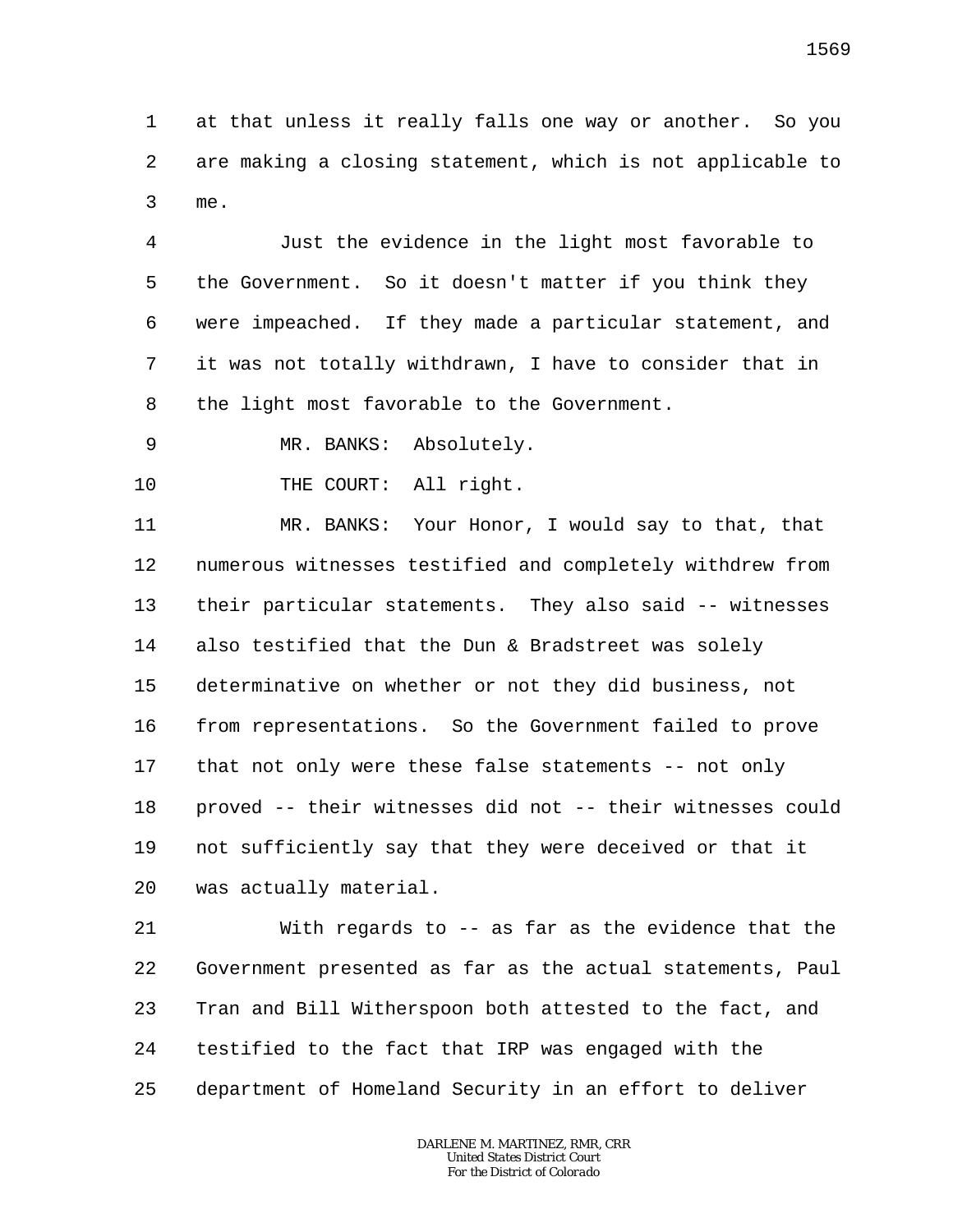1 2 3 4 their software. With that in mind, no reckless or baseless statements were made or could be deemed, as the Government has set forth, that the defense put forth, were not baseless and were not reckless.

5 6 7 8 9 10 Your Honor, I would go and discuss a little bit with regards to my role and some of the charges that the Government has set forth against me, as far as did I disguise -- first, I will deal with refusal to meet staffing company representatives. The Government witnesses routinely testified that they could reach me.

11 12 13 14 15 Technisource, even in Virginia, I agreed to meet with Technisource. There was no refusal. The Government has not provided any evidence -- sufficient evidence that I refused to meet with these staffing companies as alleged in the Indictment.

16 17 18 19 20 21 The Government, with regards to my -- what is alleged, as far as my fraudulent representations -- one representation, I felt we were the solution of choice for Homeland Security and for the NYPD. That is our belief, Your Honor. And the Government did not prove in any way that that was not our intent.

22 23 24 25 There was absolutely no statements by myself that the Government has proven with regards to what he called in the Indictment "slow government payment cycles." There is not one shred of evidence that any statement along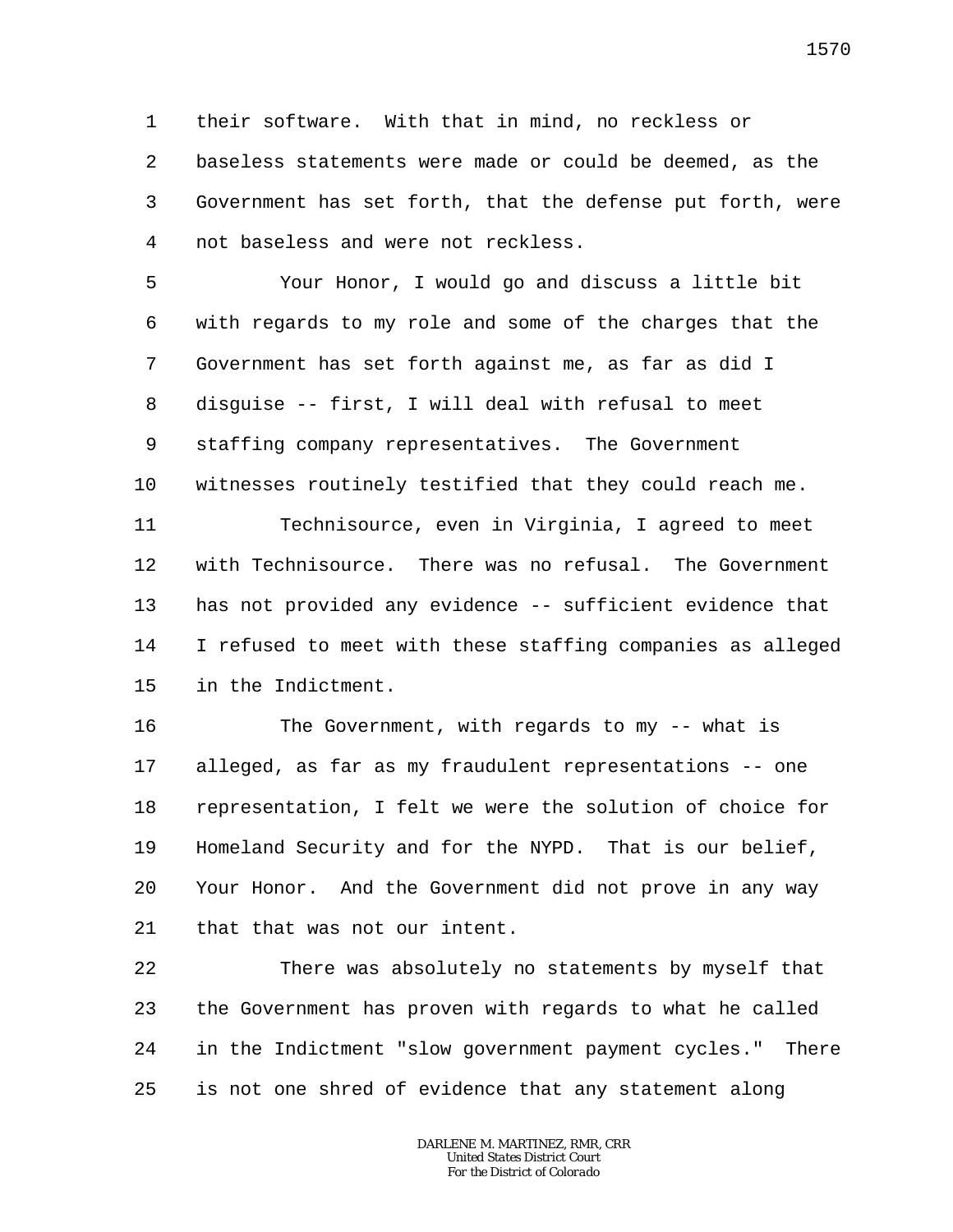1 those lines were made by myself.

| $\overline{2}$  | The Government has put on evidence regarding --            |
|-----------------|------------------------------------------------------------|
| 3               | inferential evidence regarding times -- hours worked by    |
| 4               | myself which may have exceed the 24-hour mark. The         |
| 5               | Government did not prove that those hours were not worked, |
| 6               | and the Government did not prove how those hours could or  |
| 7               | -- could be worked or could not be worked.                 |
| 8               | The Government has not alleged that there was              |
| 9               | anything criminal, and not proven anything criminal,       |
| 10              | because I was a contract employee, as far as my trade is   |
| 11              | concerned. The Government did not prove any evidence that  |
| 12 <sup>°</sup> | there was something -- that was a crime or something       |
|                 |                                                            |

13 14 illegal along those lines. He didn't provide any evidence to the jury about that.

15 16 17 18 19 20 21 22 23 24 What the Government did prove is that time sheets were sent during the course of business, and that the company accumulated debt. The Government also did not have any steps -- did not provide any sufficient evidence that I took steps to prevent staffing companies from learning that employees, through DKH or other staffing companies, they were employees that were there to work. And what the evidence showed in the Government's case; people were hired, people worked, and people were paid. Nothing more.

25

The Government did not prove in its case that the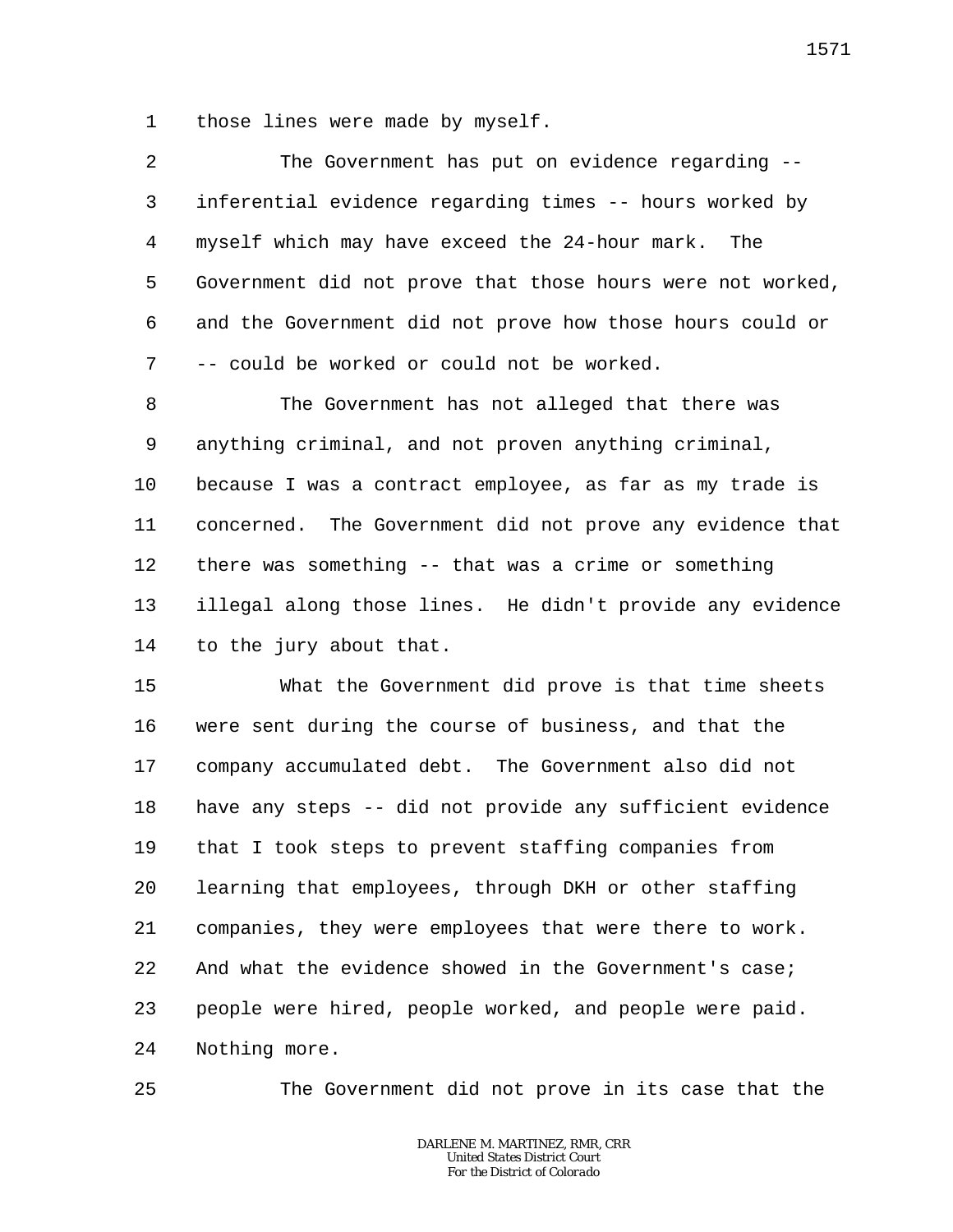1 2 3 4 5 commercial reference was not a legitimate business, as far as SWV was concerned. The Government did not prove that SWV could or could not be used as a personal reference or that it was some sort of illegal corporation. The Government did not prove that.

6 7 8 9 And, Your Honor, based on the following, I ask the Court for a motion ---I ask the Court for a motion for judgment of acquittal with regard to myself in this case. Thank you.

- 10 THE COURT: Thank you.
- 11 Mr. Kirsch?

12 13 14 15 MR. KIRSCH: Thank you, Your Honor. Your Honor, I will try to be brief. What I want to do is make a couple of overall points, then just try to address specifically a few of the arguments raised by the defendants.

16 17 18 19 20 21 22 23 24 25 The Government's position, as you would expect, is that there is sufficient evidence, particularly when viewed in the light most favorable to the Government, to support all of the charges contained in this Indictment. With respect to the conspiracy, there is ample evidence that all of these defendants were participating -- had an agreement. Certainly there wasn't a written agreement, but clearly there was an unwritten agreement demonstrated by the evidence among these defendants to commit a conspiracy that was executed as outlined in the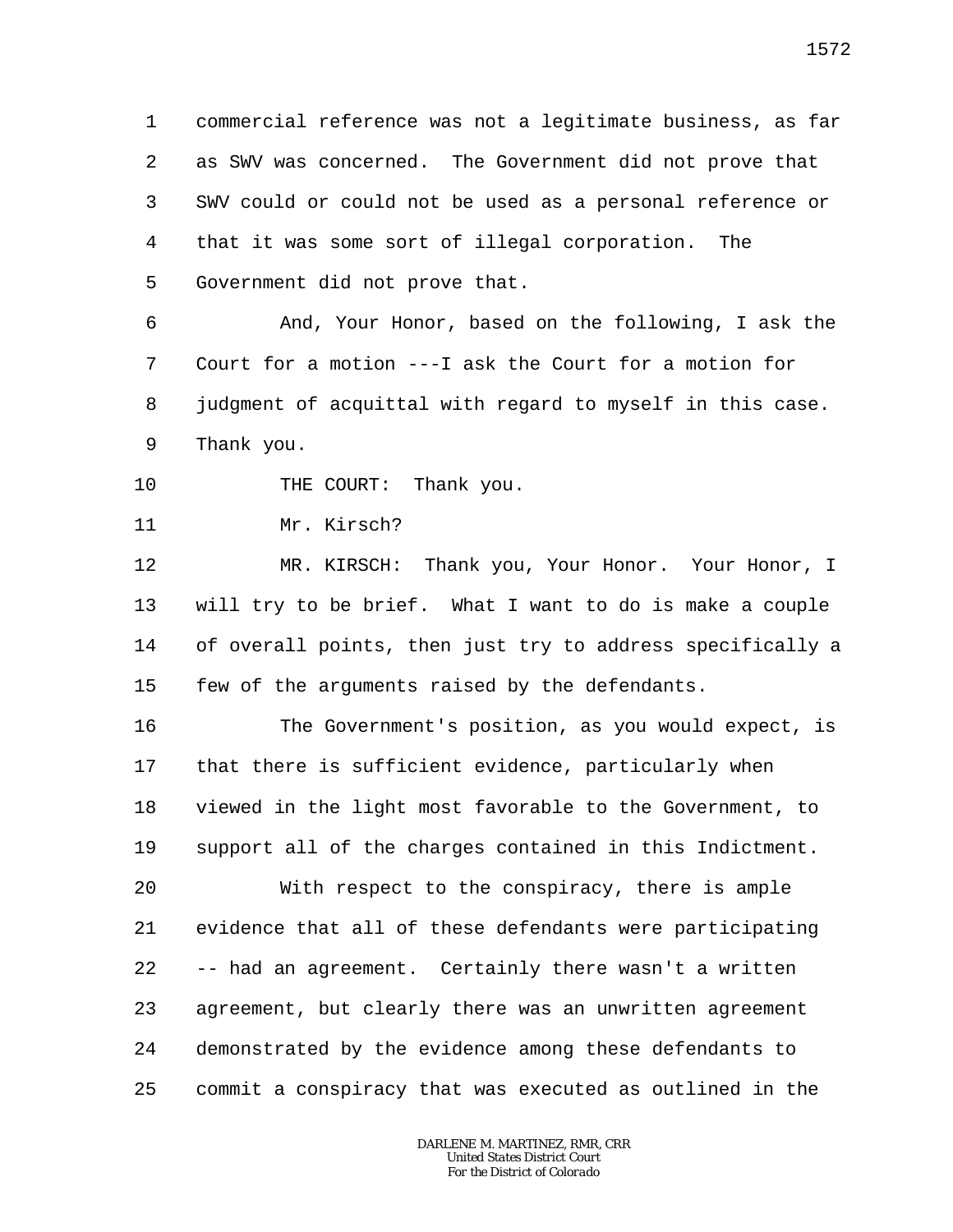1 Indictment.

 $\overline{a}$ 3 4 5 6 7 8 9 All of these defendants knew the objectives of the conspiracy. They were all knowingly, willingly and voluntarily involved in the conspiracy, and there was clearly interdependence among the members of this conspiracy, as demonstrated by the various -- them playing the various roles; approving time cards for each others, that caused the various defendants to get checks and that sort of thing.

10 11 12 13 14 15 16 With respect to the overt acts, of course, the Government doesn't have to prove any overt acts with respect to this conspiracy. So I'm not really going to focus on those for the purpose of this argument, except to point out that even if the Government did have to prove overt acts, it doesn't have to prove anything in the overt act, itself, is false or fraudulent.

17 18 19 20 21 22 23 24 25 With respect to the overall -- the overall fraud charges, many of the defendants' arguments, again, misconstrue what the Government has to prove. The Government has to prove that the execution -- does not have to prove that the individual executions, either the mailings or the wirings, themselves were false or fraudulent or involved false or fraudulent statements. It merely has to prove that they somehow furthered the scheme.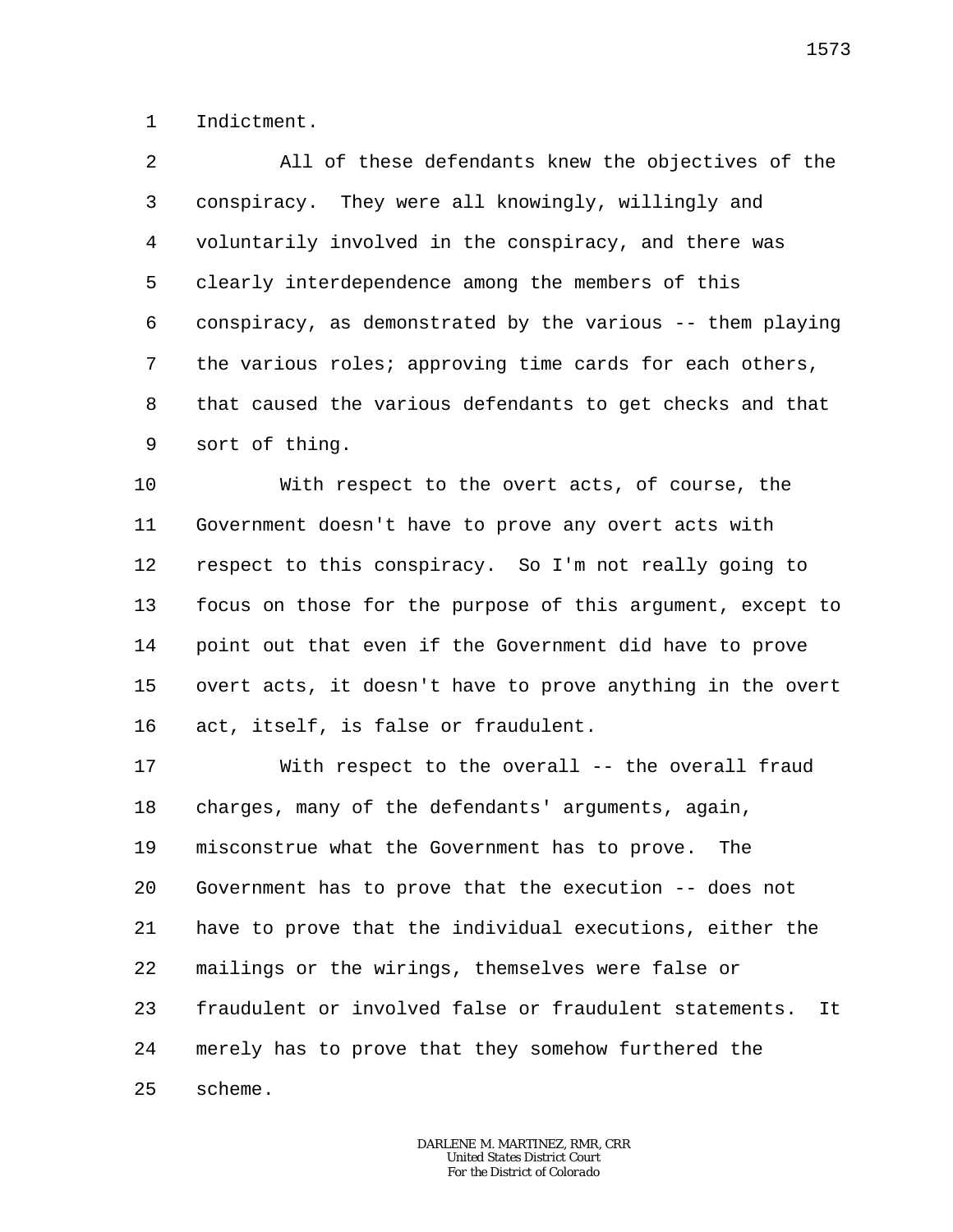1 2 3 4 The Government's evidence proves that. The Government has offered specific evidence, numbered as Exhibits 2 through 24, that supports each one of those counts.

5 6 7 8 9 10 11 12 With respect to the question about the mailing, my memory is simply different than that of the defendants. My memory is that Mr. Boe clearly testified that the invoices were mailed. Mr. O'Gorman wasn't certain whether the Blackstone invoice had been mailed or whether it had been sent through e-mail. However, he testified that the default was for it to go through mail, and that is enough for that count to proceed to the jury.

13 14 15 16 17 18 19 20 Now, I will go just very briefly, Your Honor, with respect to specific evidence that relates to each of the defendants. With respect to Mr. Walker, who's charged only in the conspiracy, there are multiple pieces of evidence, including e-mails, that show Mr. Walker was actively engaged in the process of locating and recruiting staffing companies that could be used to further this scheme.

21 22 23 24 25 Mr. Walker, himself, worked for six different staffing companies. He reported overlapping time to at least one of those staffing companies. There is also the evidence in Government Exhibit 609.05, the folder with his name on it, when combined with the financial records that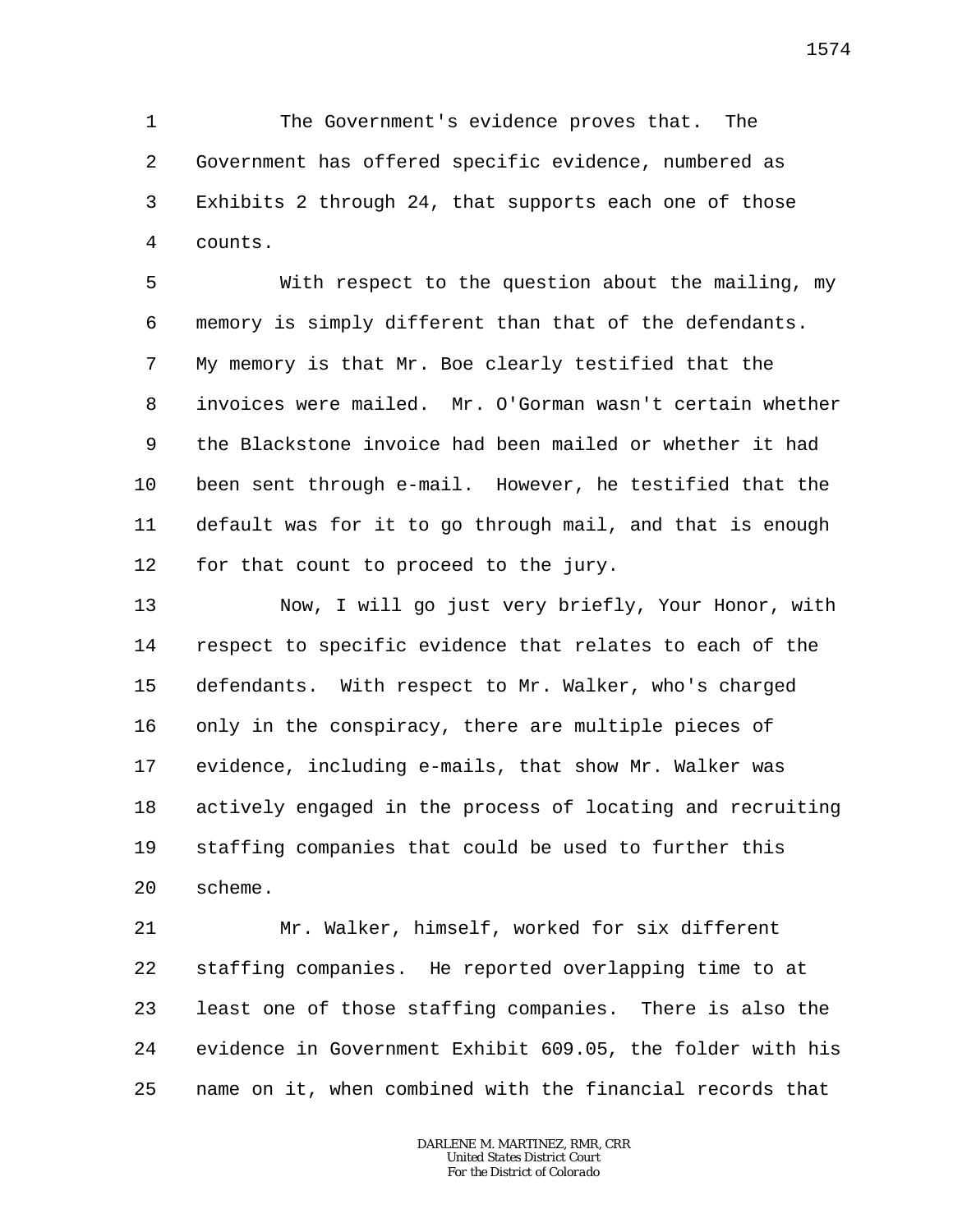1 2 3 4 demonstrates that he, himself, was working under aliases, including Willie Pee and Michael Benjamin. Mr. Walker also, himself, approved double time that was submitted on behalf of Mr. Barnes.

5 6 7 8 With respect to Mr. Zirpolo, there is evidence that Mr. Zirpolo was involved in making false statements about the nature of the company's work, both to the Blackstone representatives and to the Boecore representative.

9 10 11 12 13 14 15 Mr. Zirpolo was involved in approving a number of the double billing that was approved. He approved overlapping time cards that were submitted to at least five different companies. He did, in fact, make the slow payment statements to Mr. Boe, and referred Mr. Boe to Mr. Banks. When he inquired, Mr. Banks then made those same statements again.

16 17 18 19 20 21 Mr. Zirpolo also is one of the people who signed in as a new hire in Government Exhibit 608.76, on page 5, with respect to Spherion, one of the companies for which he was reporting time. So Mr. Zirpolo, himself, was clearly involved in making false statements to the staffing companies.

22 23 24 25 Mr. Barnes also made a number of false statements to the staffing companies. He specifically made false statements to Mr. Hayes, at Technisource, and Mr. Landau, as ESG, about the nature and extent of his previous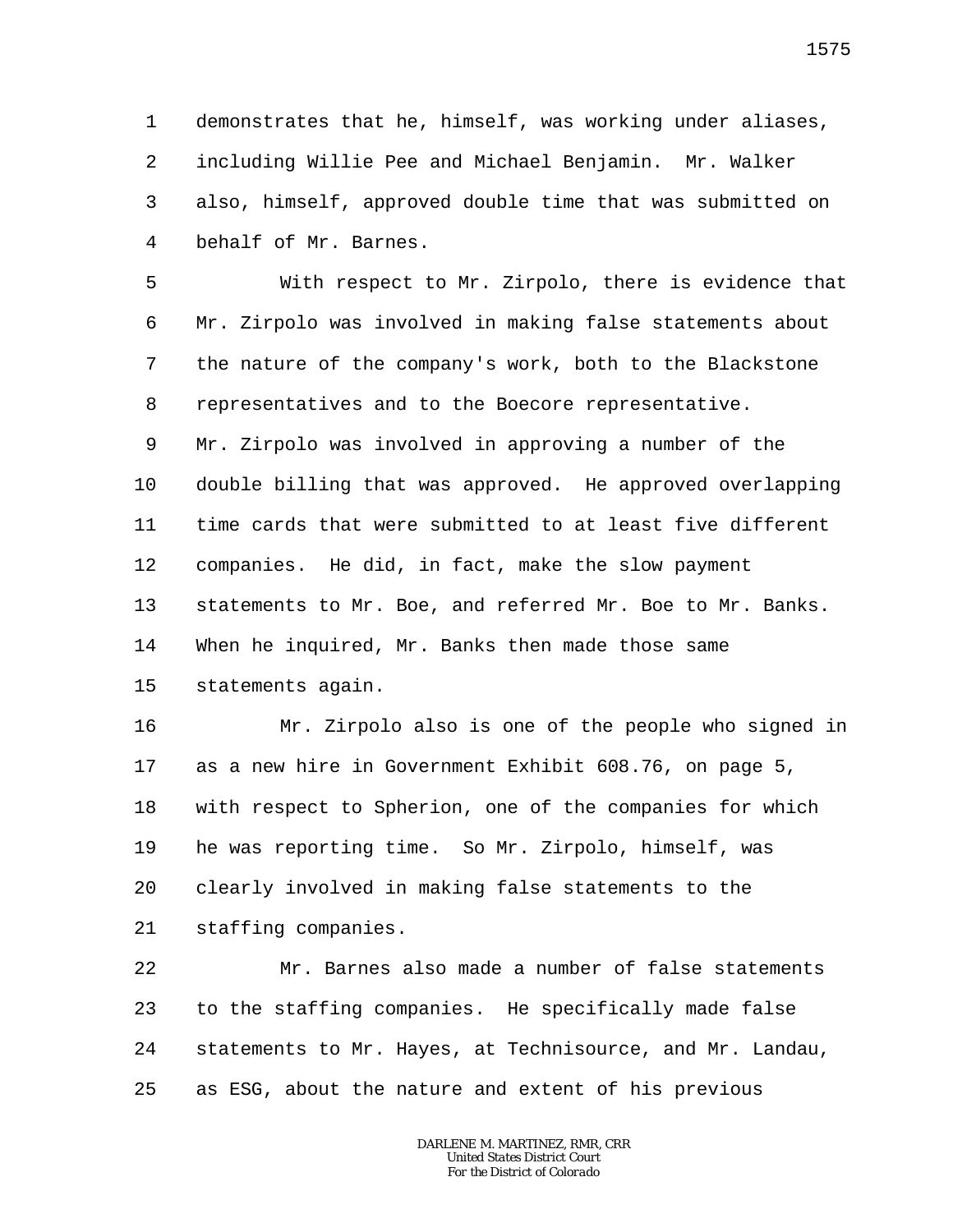1 2 3 4 5 employment and/or his current employment at IRP. He was actively also -- also actively involved in the process of gathering and identifying potential staffing companies, as demonstrated by his receipt or sending of a number of different e-mails.

6 7 8 9 10 11 12 13 14 He also reported more than 24 hours a day during multiple different periods to three different staffing companies. He worked for a total of 10 different staffing companies over the course of this time, and not a single one of those representatives testified that they were aware that he was billing time to another staffing company for the same client while that was happening. And every single witness who was asked said that had they known that, that would have been a problem.

15 16 17 18 19 20 21 22 23 Mr. Stewart participated in setting up the relationship with multiple companies, including Computer Task Group and SESC. He participated in the process of locating other potential victim staffing companies. He approved multiple time cards using two different names; six using the name Clinton Stewart, and for six companies using the name C. Alfred Stewart. He also worked under the alias, Enrico Howard, as demonstrated by the financial records and Government Exhibit 608.22.

24 25 And he participated in disguising the connections between the companies. He was, we assume, at least one of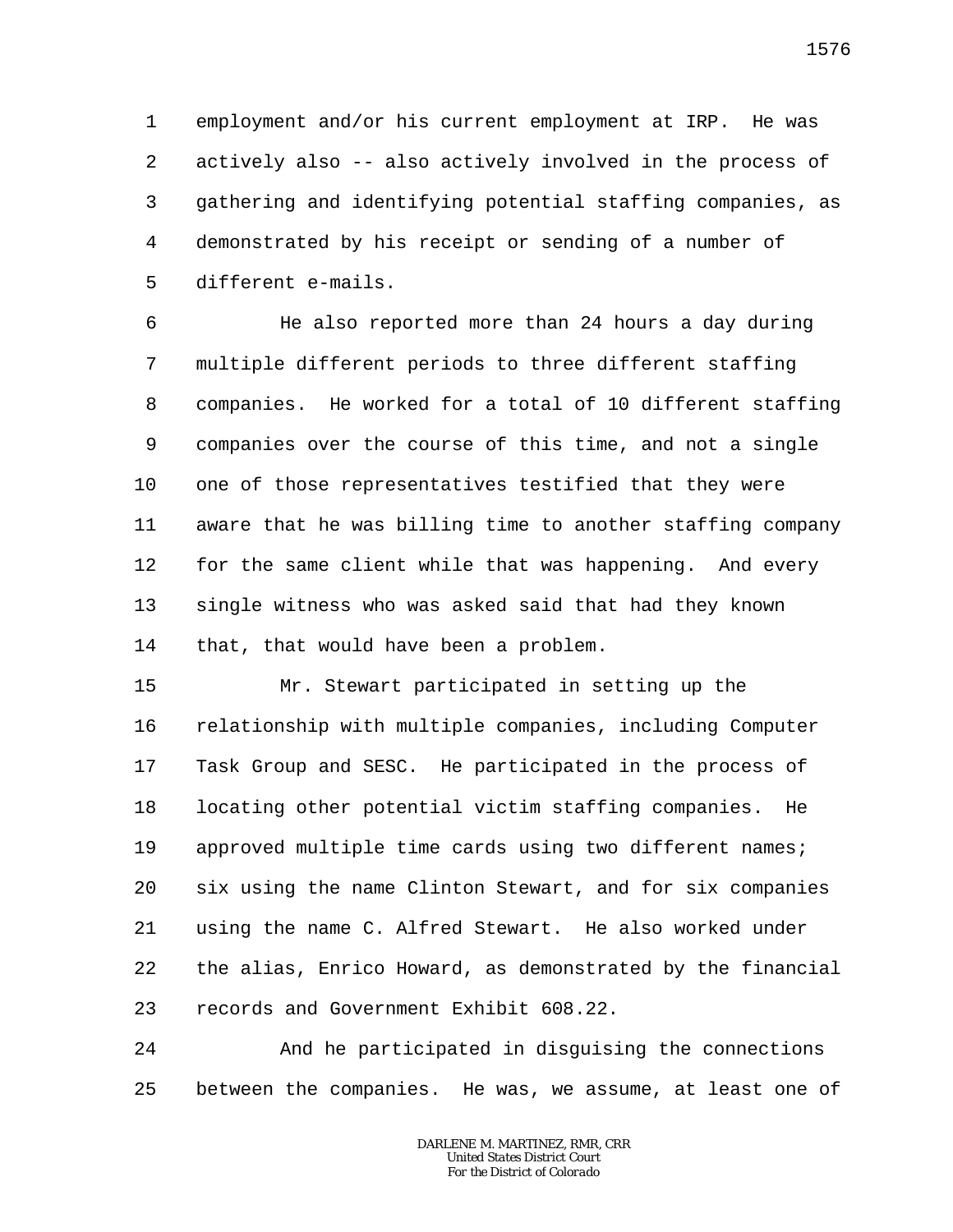1 2 3 4 5 6 7 the recipients of the in-house, as were all of the defendants, of Government 608.26. That was the e-mail in which people were cautioned not to use the IRP fax or the DKH fax or the IRP e-mail when they were contacting new staffing companies, because that, of course, would have revealed that they were already working for those companies as opposed to being new employees.

8 9 10 11 12 13 14 Mr. Harper was involved in setting up numerous relationships with staffing companies. He sent numerous slow payment cycle letters and e-mails. He, himself, worked for two different companies. He approved multiple hours for eight different companies as Demetrius Harper, and for six different employees for The Judge Group, as Ken Harper, rather than Demetrius Harper.

15 16 17 18 19 Mr. Harper claims to have never said that there was a contract in place. Every single person who talked to Mr. Harper thought that there was either a contract in place or that there was one about to be signed, and their source of information for that was Mr. Harper.

20 21 22 23 24 25 Mr. Banks, again, was involved in making a number of false statements, just like Mr. Harper, about the status of IRP's business; that every witness who heard them testify, that that was a factor in their deciding to do business, usually because it was a factor in that company deciding whether or not they thought IRP would be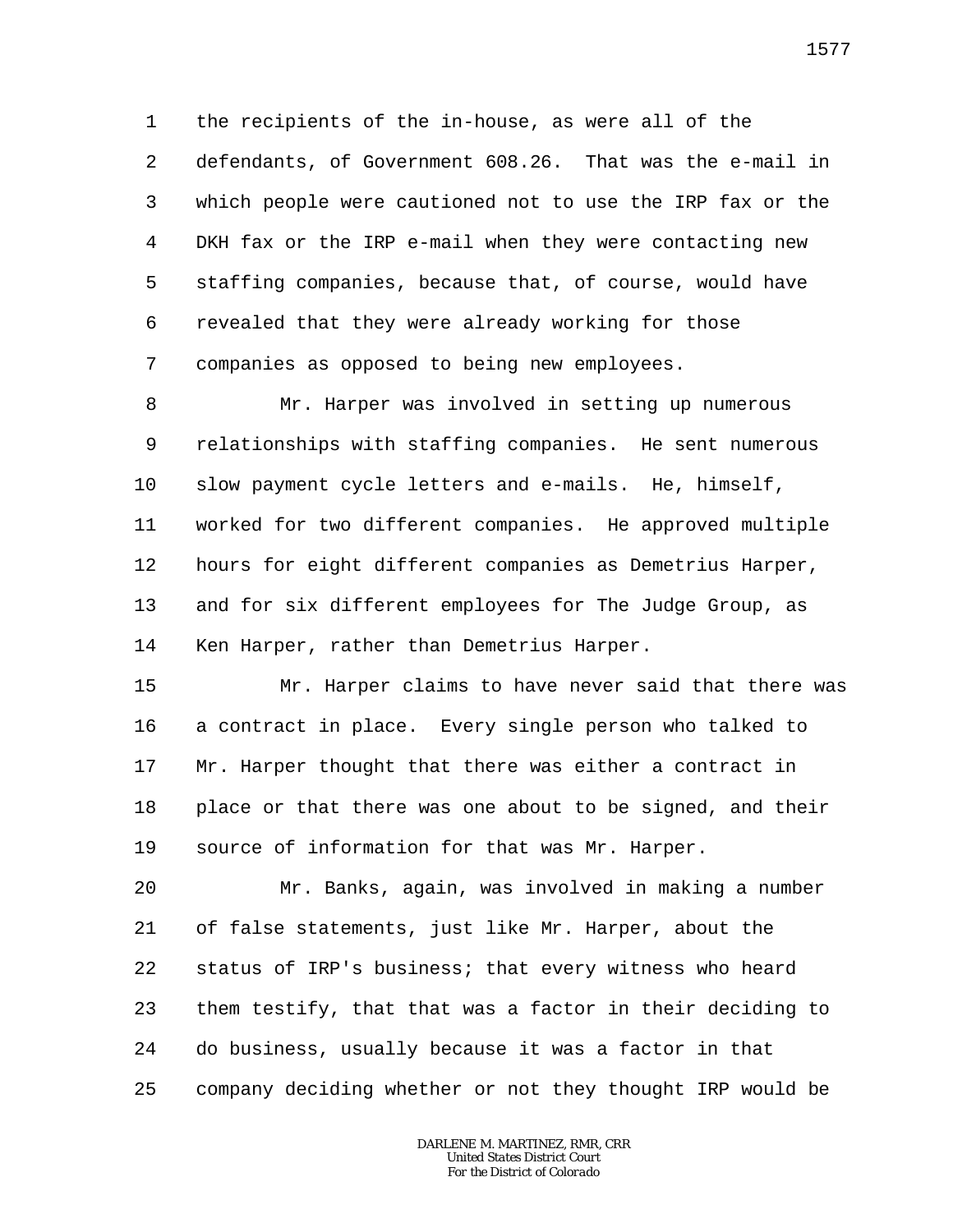1 able to pay.

2 3 4 5 6 7 Mr. Banks submitted time for himself to three different staffing companies for the same period of time. He approved double billing time cards for Kendrick Barnes. Government 609.04 shows that he was also receiving money for time reported for other employees from both Analysts International and Kforce.

8 9 10 11 12 He did, in fact, make the slow payment statements to numerous companies, including to the Technisource representative, to whom he made it both in person, at their meeting at the hotel in D.C., and via e-mail, as reflected in Government Exhibit 14.

13 14 15 16 17 And, I agree with Mr. Banks about one thing, his statements weren't reckless, they were plain false. The Government's evidence has established that there was no contract and no prospect of an imminent contract with any of the agencies about which Mr. Banks claimed there were.

18 19 20 21 22 23 24 25 The last point on Mr. Banks is he says that there is no evidence of him refusing to meet with staffing companies. Dottie Peterson testified that he refused - that she was refused entry when she went there. Katherine Holmes, from AppeOne testified that she was refused entry. Ms. Mullen, from the Computer Merchant, testified that representatives from her company were refused entry. And Mr. Krueger testified that he was refused entry.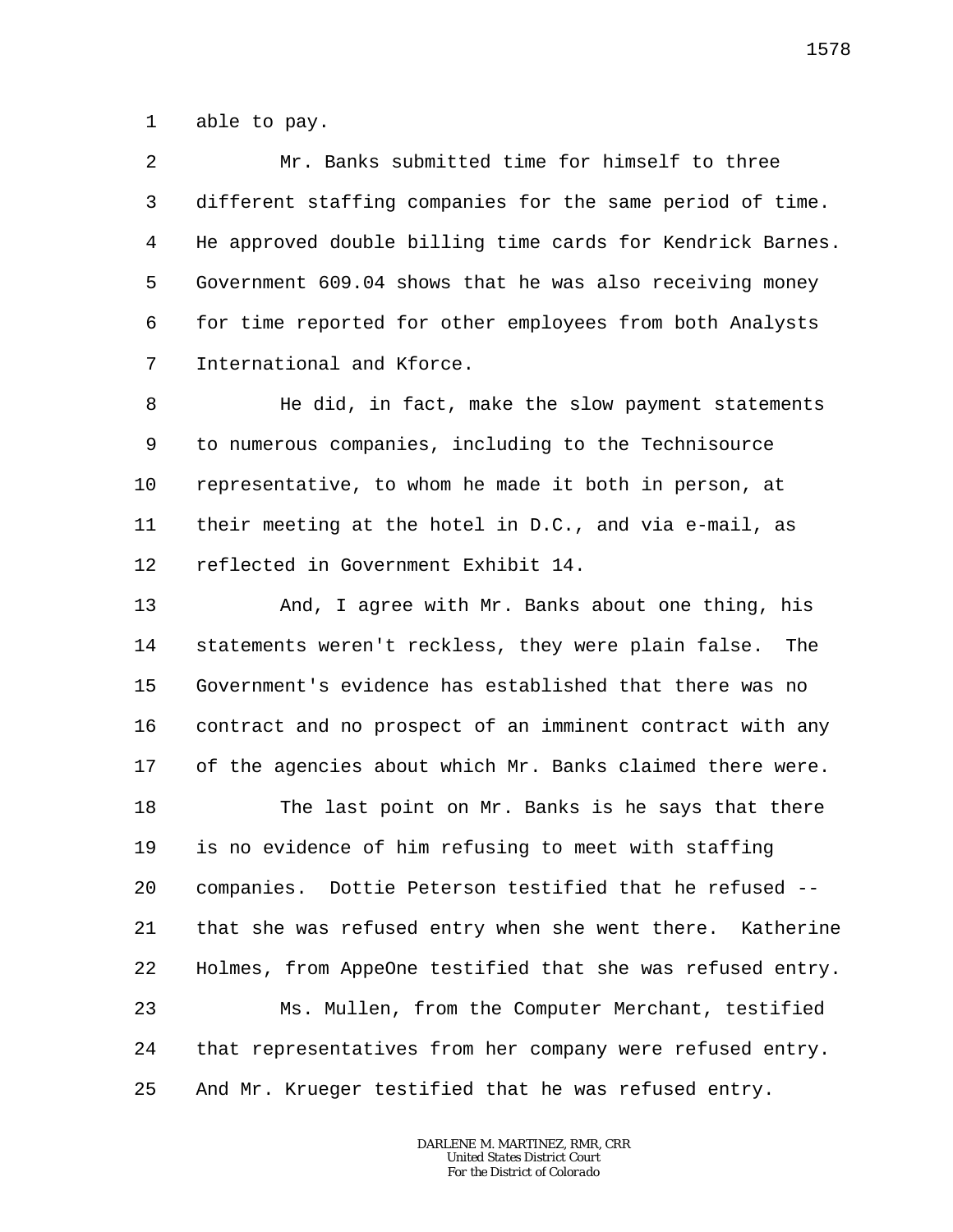1 2 3 Mr. Banks did come out to see him, but Mr. Banks told him that there was going to be trouble if he didn't leave soon.

4 5 6 7 Taken together, all of that evidence establishes that there is sufficient evidence for this case to go to a jury with respect to all of the counts. That is all I have, unless the Court has any specific questions.

8 THE COURT: I don't.

MR. KIRSCH: Thank you, Your Honor.

10 11 12 13 14 THE COURT: Under Rule 29, judgment of acquittal may be entered when the evidence is insufficient to support a conviction when I view the evidence in the light in the most favorable to the Government. United States v. Appawoo, A-P-P-A-W-O-O, 553 F.2d 1242, Tenth Circuit,

15 1977.

9

16 17 18 19 20 21 In other words, the District Court, me, must view the evidence in the light most favorable to the Government and then determine whether there is substantial evidence from which the jury might properly find the accused guilty beyond a reasonable doubt. United States v. Miles, 772 F.2d 613, Tenth Circuit, 1985.

22 23 24 25 With respect to the conspiracy charge, all six defendants are charged with one count; conspiracy to commit fraud. The Court, after listening to the defendants' motions, the grounds in support of those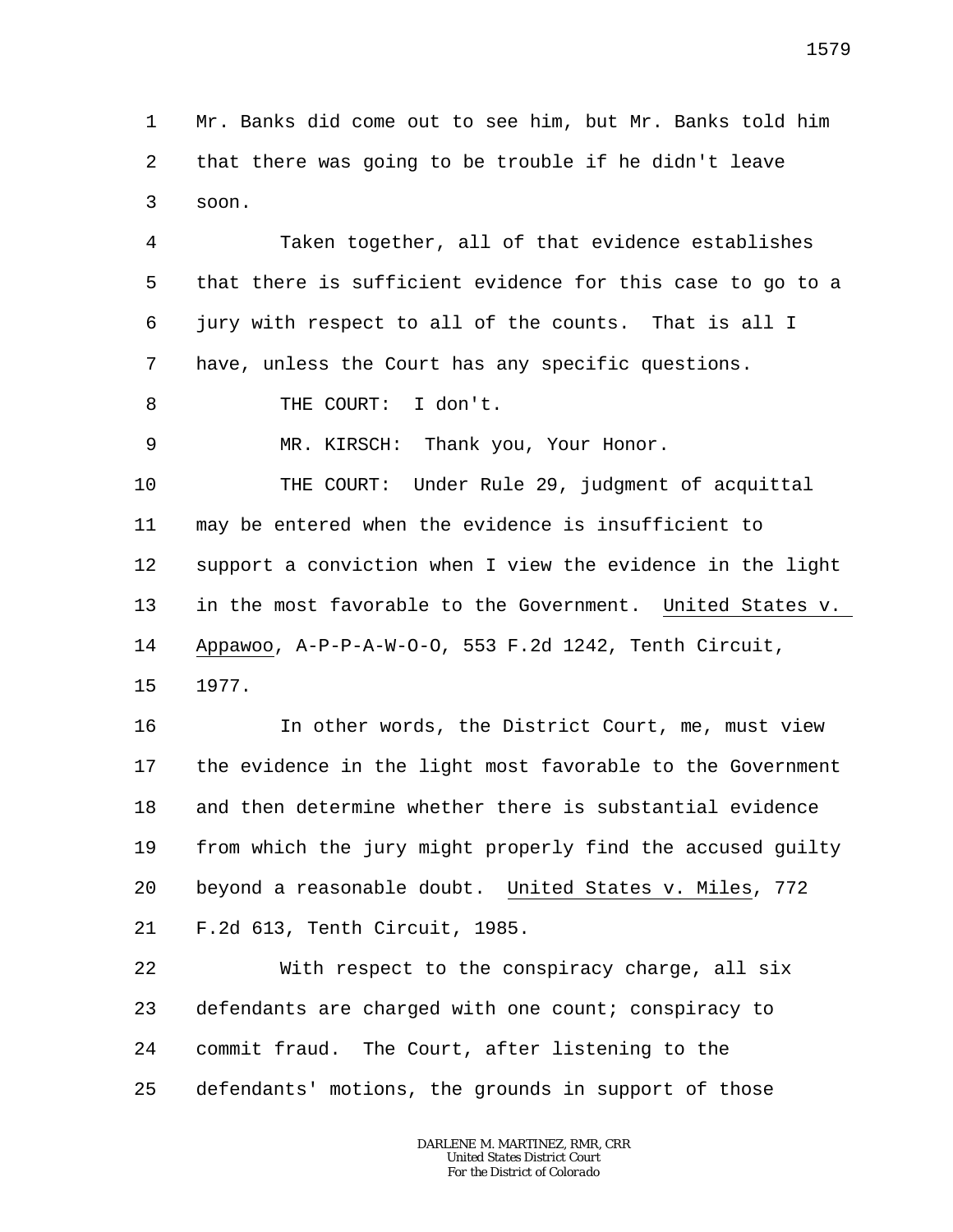1 2 3 4 5 6 7 8 9 10 11 12 13 14 15 16 17 18 19 20 21 22 23 24 25 motions, and the Government's objections, and reviewing the evidence in the light most favorable to the Government, finds that the evidence presented by the Government, for the reasons stated by Mr. Kirsch, is sufficient to sustain a conviction for conspiracy to commit -- for conspiracy to commit fraud. That is, there is substantial evidence from which a jury might properly find beyond a reasonable doubt that the defendants; Mr. Banks, Mr. Harper, Mr. Stewart, Mr. Zirpolo, Mr. Barnes and Mr. Walker; one, agreed to violate the federal fraud laws; two, knew the essential objectives of that conspiracy; three, knowingly and voluntarily involved himself in the conspiracy; and, four, there was interdependence among the members of the conspiracy. For that reason, the court denies the Defendants' motions with respect to the counts of conspiracy. With respect to the wire fraud counts, defendant, Mr. Banks, is charged with five counts of wire fraud. Defendant, Mr. Harper, is charged with six counts of wire fraud. Defendant Stewart is charged with one count of wire fraud. Defendant Zirpolo is charged with two counts of wire fraud. The Court, after listening to the defendants' motions and the grounds in support thereof, and the Government's objections, and reviewing the evidence in the light most favorable to the Government,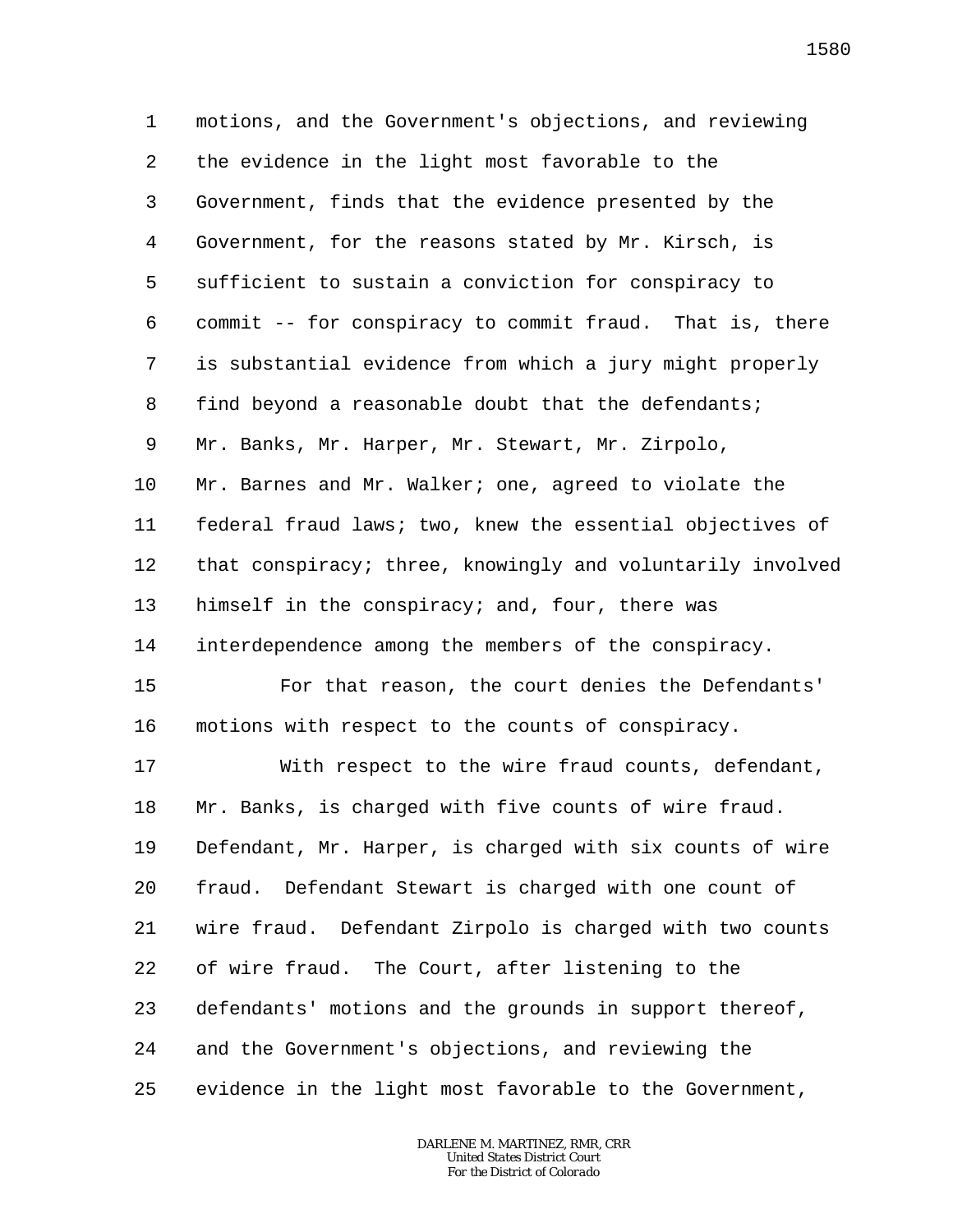1 2 3 4 finds that the evidence presented by the Government is sufficient, for the reasons stated by Mr. Kirsch, to sustain a conviction for wire fraud by each of the defendants so charged.

5 6 7 8 9 10 11 There is substantial evidence from which the jury might properly find beyond a reasonable doubt that these defendants devised and intended to devise a scheme to defraud, acted with specific intent to defraud, used or caused another person to use interstate wire communication facilities for the purpose of carrying out the scheme, and the scheme employed false or fraudulent pretenses,

12 representations or promises that were material.

13 14 15 16 17 The Court does find that the issue is not whether the time cards that may have been sent at any time had false statements, it is whether the overall -- whether that time card was used in furtherance to perpetuate the false or fraudulent scheme.

18 19 Therefore, the Court denies the defendants motions with respect to the wire fraud claims charges.

20 21 22 23 24 25 With respect to mail fraud, the defendant Banks is charged with 10 counts of mail fraud. Defendant, Mr. Harper, is charged with eight counts of mail fraud. Defendant Stewart is charged with five counts of mail fraud. Defendant Zirpolo is charged with 11 counts of mail fraud. And defendant Barnes is charged with six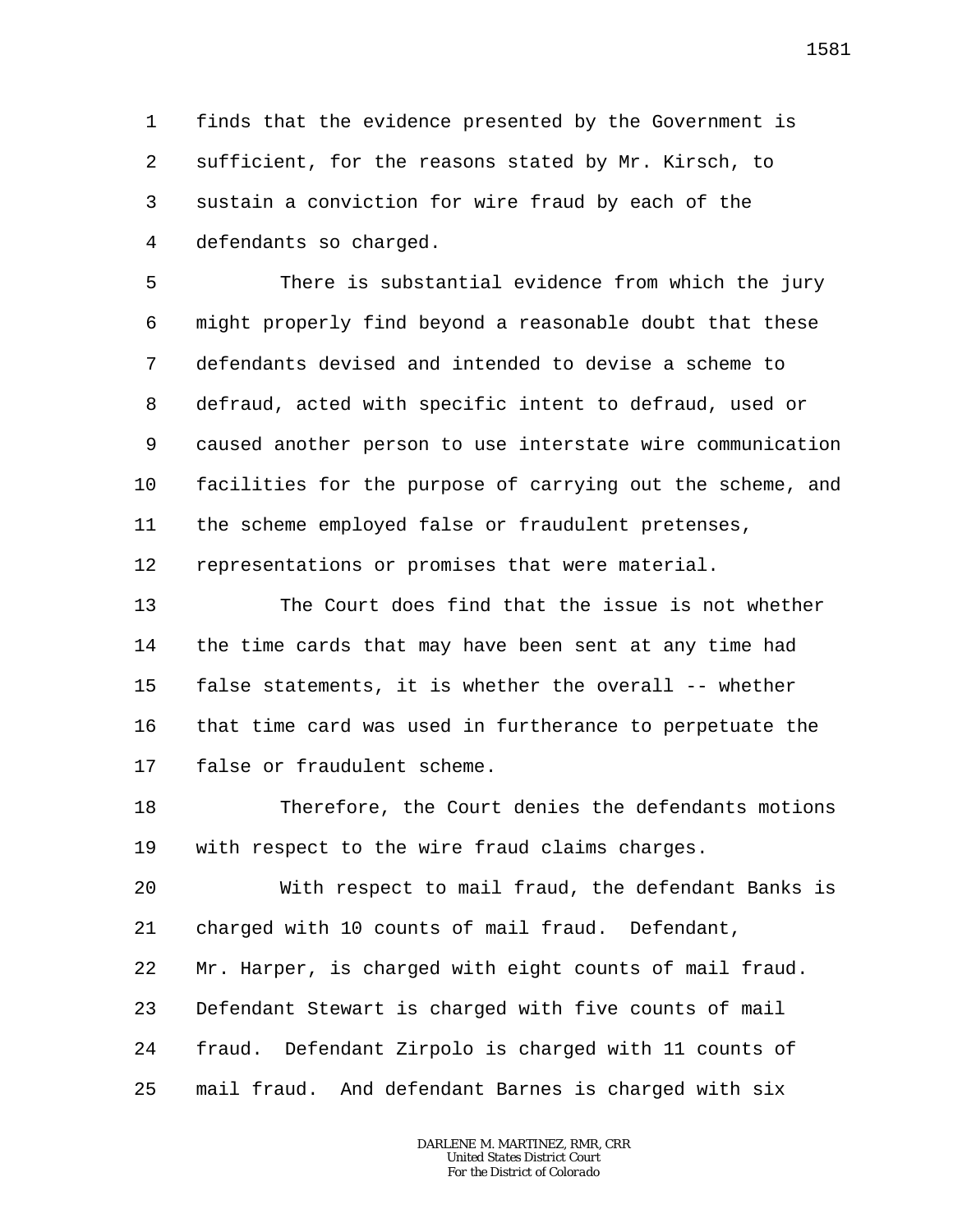1 counts of mail fraud.

2 3 4 5 6 7 8 The Court, after listening to the defendants' motions and grounds in support thereof, and the Government's objections, and reviewing the evidence in the light most favorable to the Government, hereby finds the evidence presented by the Government is sufficient to sustain these convictions for mail fraud by each of the defendants so charged.

9 10 11 12 13 14 15 16 17 That is, there is substantial evidence from which a jury might properly find beyond a reasonable doubt that each of these defendants; one, devised or intended to devise a fraud to defraud; acted with specific intent to defraud; used or caused another person to mail something through the United States Postal Service for the purpose of carrying out the scheme; and the scheme employed false or fraudulent pretenses, representations or promises that were material.

18 19 For this reason, the Court denies the defendants' motions with respect to the mail fraud charges.

20 Is there anything further?

21 MR. KIRSCH: No, Your Honor, thank you.

22 MR. BANKS: No, Your Honor.

23 24 THE COURT: All right. We are going to take a 15-minute break. We will reconvene at 11:25.

25 (A break is taken from 11:08 a.m. to 11:13 a.m.)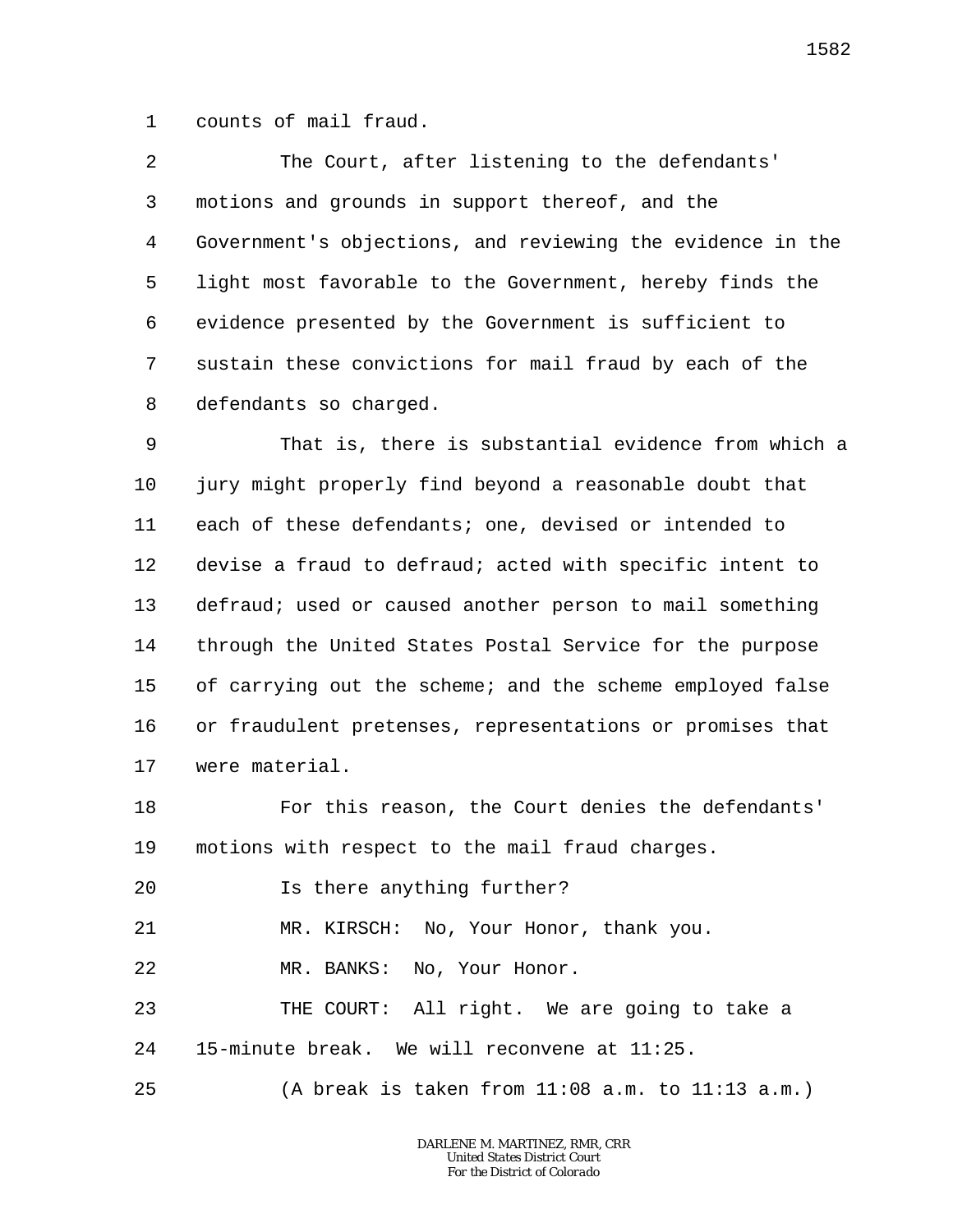1

2

THE COURT: You may be seated.

3 4 5 6 7 8 9 10 11 12 13 14 15 16 17 18 19 20 21 22 23 24 25 After I got off the bench, I realized we would probably be better off just letting everybody go to lunch, come back early, and starting at 12:30. So that is what I propose we do. Go ahead, let the jury go for lunch, you all go for lunch, we break now, and we just start half an hour earlier. So we'll start at 12:30 instead of 1:00. All right. So, Ms. Barnes, would you let the jury know they need to be back at 1:00. Court will be in recess. THE COURT: Sorry, 12:30. Court is now in recess. (Lunch is taken from 11:14 a.m. to 12:30 p.m.) THE COURT: You may be seated. All right. Are the parties ready to proceed? MR. KIRSCH: Your Honor, we have one matter we wanted to bring up before the jury came in. We understand that potential witnesses for the defense today may include a person named Andrew Albarelle and a person named Kelly Baucom and a person named Joseph Thurman. Those are three people that the Government believes the defendants would intend to call in an attempt to offer expert testimony and/or opinion about how the staffing industry works. However, we have not received any Rule 16 notices about those witnesses. We have not received any Rule 702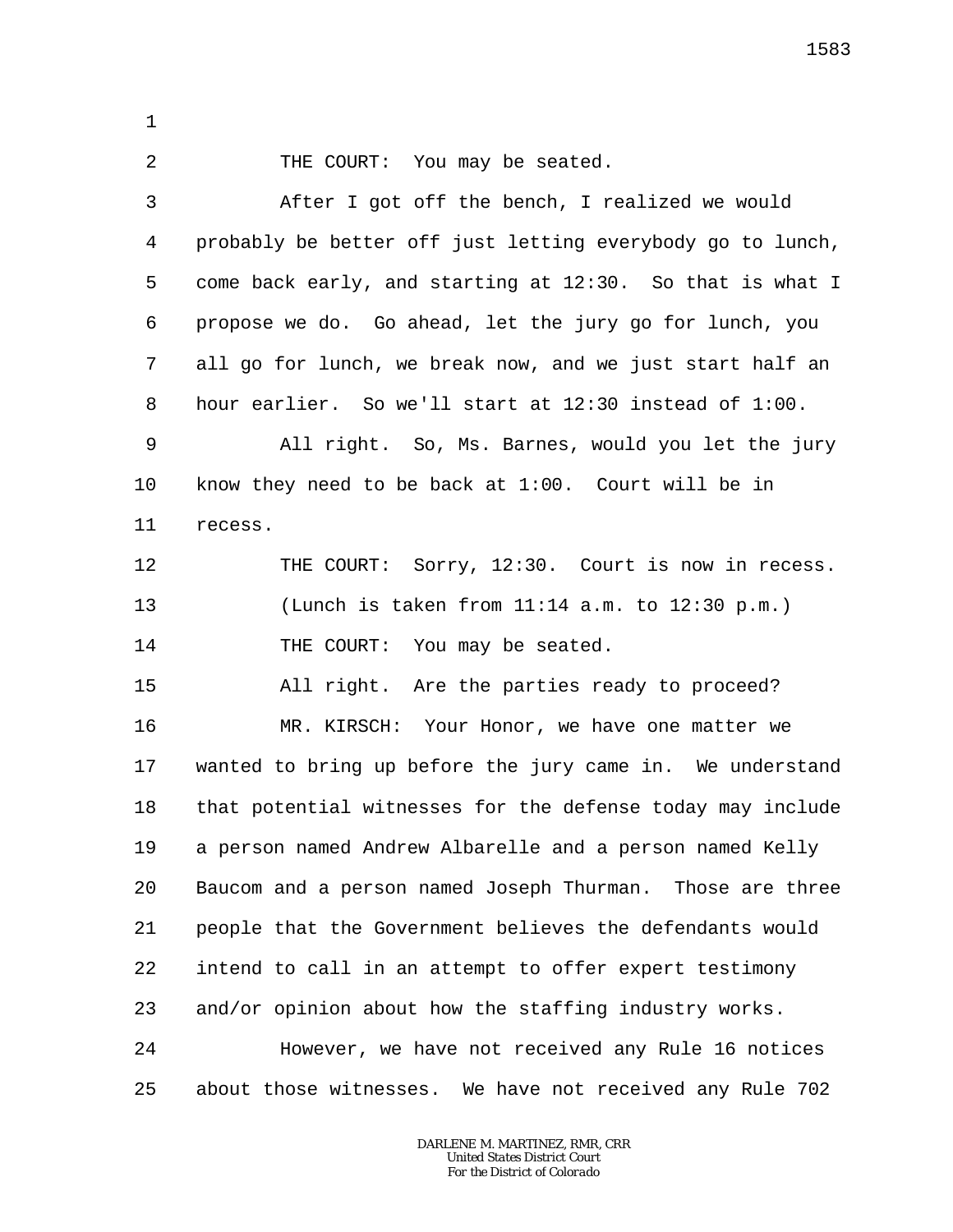1 2 3 4 5 6 7 8 9 10 11 12 13 14 15 16 17 18 19 20 21 22 23 24 25 disclosures about those witnesses. And, if, in fact, those witnesses are to be called for that purpose, the Government intends to object to their testimony in its entirety. THE COURT: All right. We'll cross that bridge when we get to it. Anything further? MR. WALKER: No, Your Honor. THE COURT: All right. Ms. Barnes, would you please bring in the jury. (The following is had in open court, in the hearing and presence of the jury.) THE COURT: All right. You may be seated. Are the defendants prepared to proceed? You may call your first witness. MR. WALKER: Your Honor, defendants call Andrew Albarelle. COURTROOM DEPUTY: Your attention, please. **ANDREW ALBARELLE** having been first duly sworn, testified as follows: COURTROOM DEPUTY: Please be seated. Please state your name, and spell your first and last names for the record. THE WITNESS: Andrew Albarelle. A-N-D-R-E-W. Last name, Albarelle, A-L-B-A-R-E-L-L-E.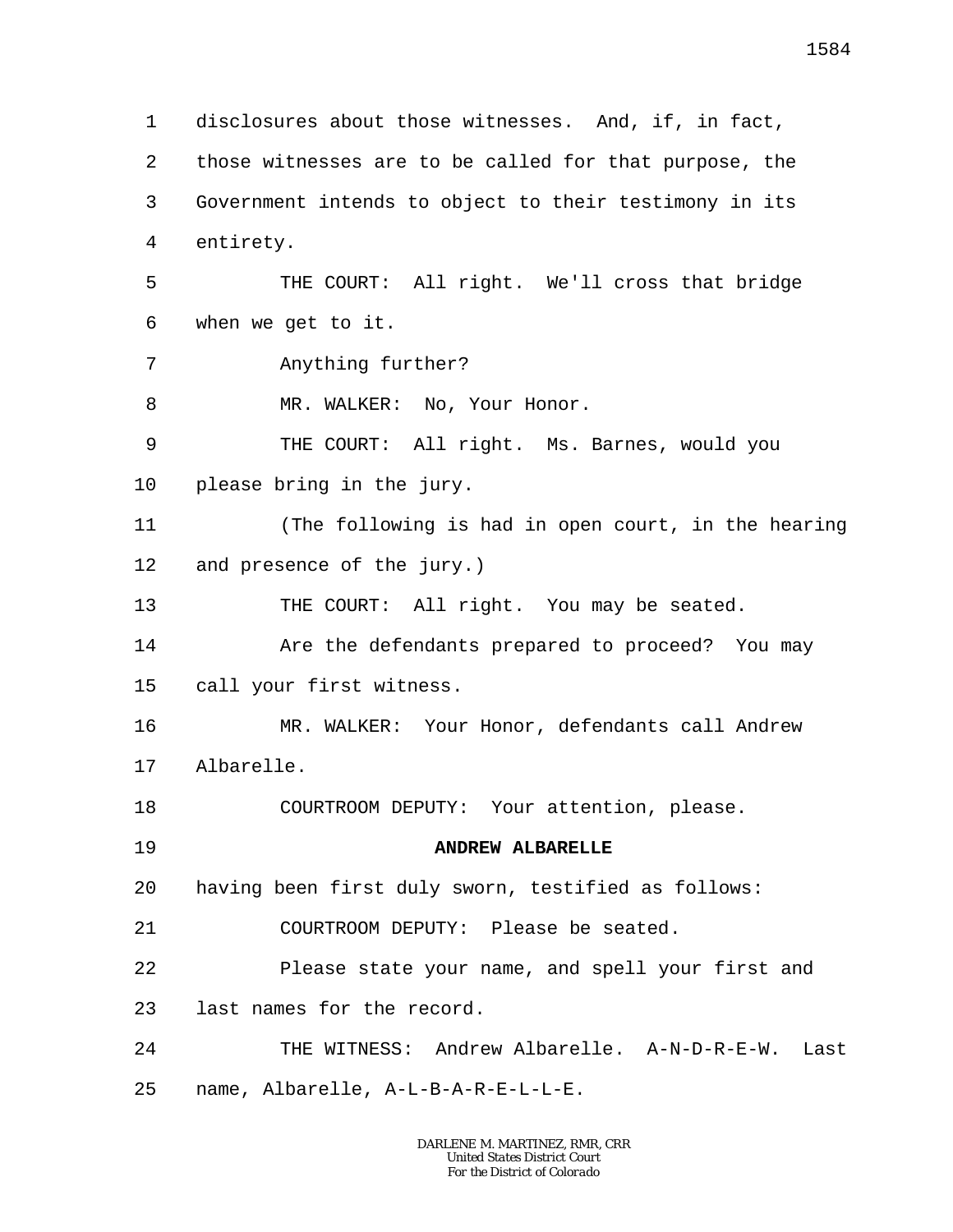| 1       | DIRECT EXAMINATION                                          |
|---------|-------------------------------------------------------------|
| 2       | BY MR. WALKER:                                              |
| 3       | Mr. Albarelle, where do you currently work?<br>Q.           |
| 4       | I work at the Remy Corporation, R-E-M-Y Corporation.<br>Α.  |
| 5       | How long have you been there?<br>Q.                         |
| 6       | For 12 years.<br>Α.                                         |
| 7       | And what is your position at Remy Corp?<br>Q.               |
| 8       | I am Remy's principal executive officer.<br>Α.              |
| 9       | Is that akin to a president position?<br>Q.                 |
| $10 \,$ | President or CEO. We just use the term principal.<br>Α.     |
| 11      | And how long have you been working in the staffing<br>Q.    |
| 12      | industry?                                                   |
| 13      | Eighteen years.<br>Α.                                       |
| 14      | And prior to becoming the principal at Remy, what did<br>Q. |
| 15      | you do at Remy prior to that position?                      |
| 16      | I was its founder. I founded the company.<br>Α.             |
| 17      | And what did you do prior to founding Remy?<br>Q.           |
| 18      | A. I was the -- I have to go back awhile. I was the         |
| 19      | managing director of a consulting firm that did ERP.        |
| 20      | Prior to that, I was the managing director of a staffing    |
| 21      | firm that was here in Denver.                               |
| 22      | And how long were you the managing director of that<br>Q.   |
| 23      | staffing firm?                                              |
| 24      | Probably 2-and-a-half years. And then 3 years there<br>Α.   |
| 25      | at the consulting firm.                                     |
|         |                                                             |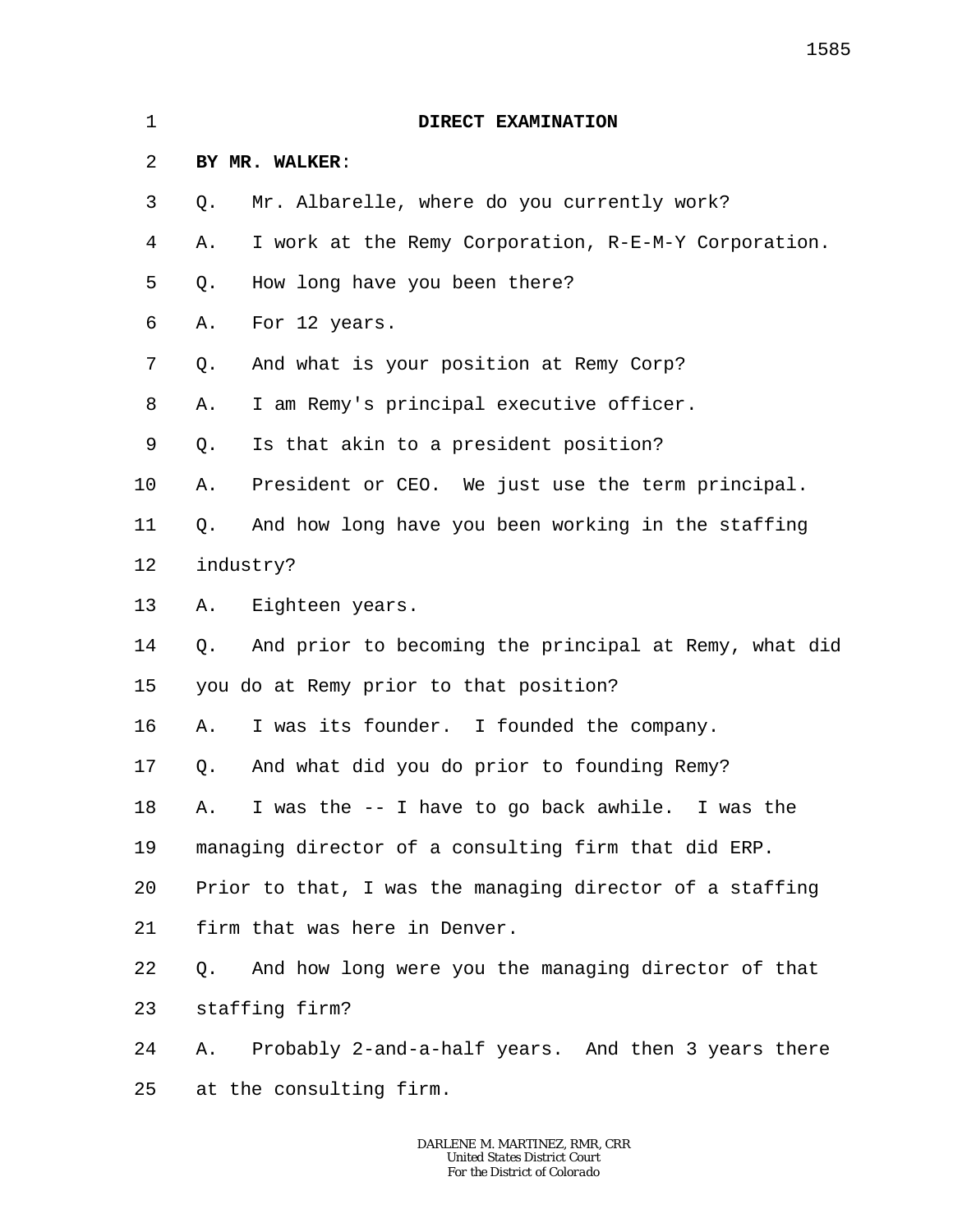1 2 3 4 5 6 7 8 9 10 11 12 13 14 15 16 17 18 19 20 21 22 23 24 25 Q. And have you ever testified in a trial case -- MS. HAZRA: Objection, Your Honor. THE COURT: Relevance? MS. HAZRA: To my objection? THE COURT: Yes. MS. HAZRA: Sorry, I misunderstood the question. THE COURT: What is the relevance of that testimony? MR. WALKER: Your Honor, I just want to establish the fact that he has testified. THE COURT: What is the relevance of that in this case? MR. WALKER: Your Honor, I am going to establish Mr. Albarelle as an expert. THE COURT: All right, with that please come forward. Parties approach. (A bench conference is had, and the following is had outside the hearing of the jury.) THE COURT: Okay. So you are offering him as an expert? MR. WALKER: Yes. THE COURT: Did you make a Rule 16 disclosure? Did you do your 702 opinion? MR. WALKER: Your Honor, we were informed we could qualify him on the stand.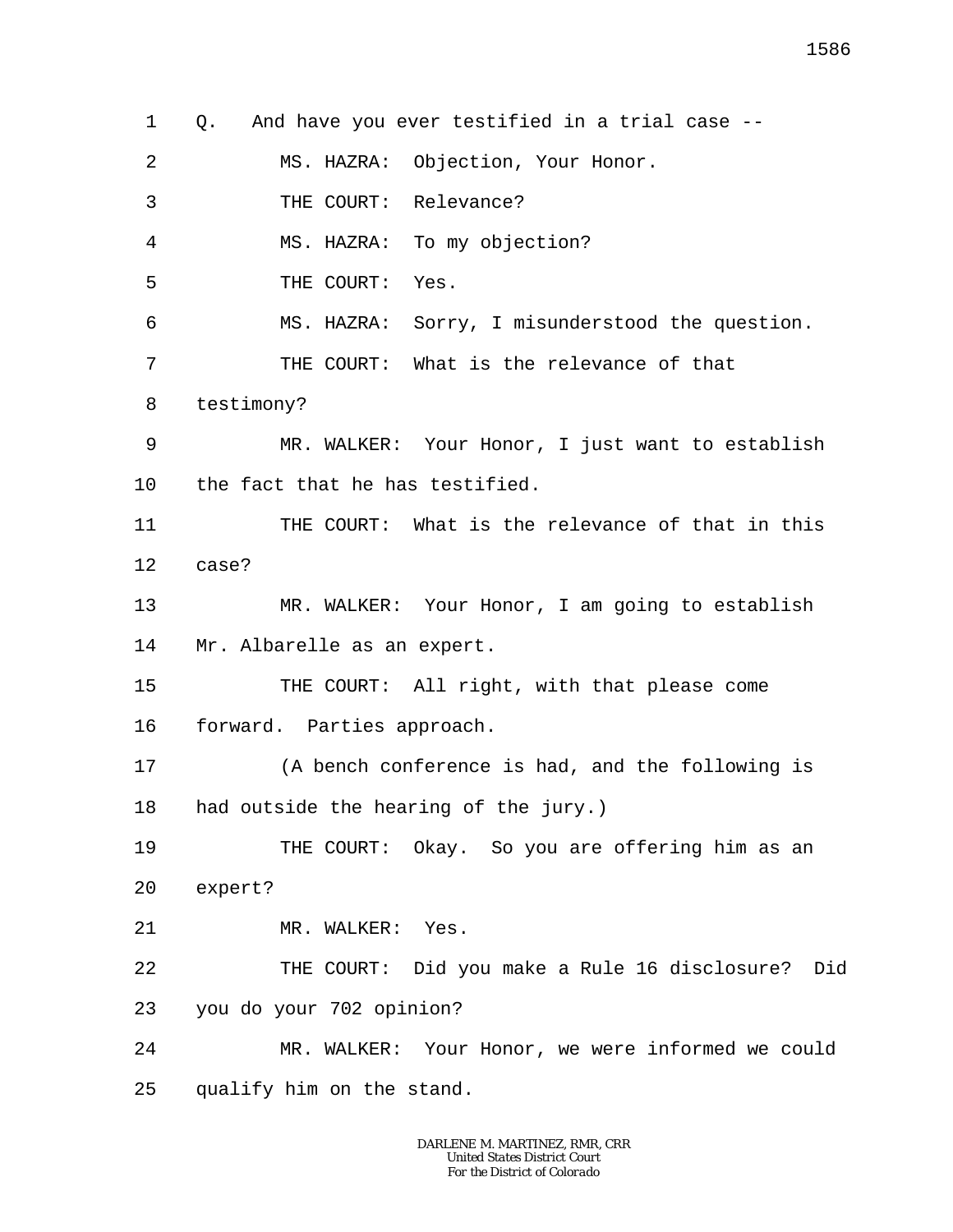1 THE COURT: You were informed?

2 MR. WALKER: Yes.

3 4 5 6 THE COURT: Even if you could qualify him on the stand, there are certain obligations. You have to give the Government information so that they can prepare for that sort of testimony.

7 MR. WALKER: He was on our witness list.

8 9 THE COURT: The witness list isn't the same as a Rule 16 disclosure.

10 Ms. Hazra?

11 12 13 14 15 MS. HAZRA: Your Honor, we would object and ask that this witness be stricken. We have not received notice. We have not received any 702 or Rule 16. Moreover, I don't think this witness is qualified as an expert.

16 17 MR. WALKER: Your Honor, he has over a decade experience in the staffing industry; 18 years.

18 19 20 21 22 THE COURT: I don't want to get into whether he is qualified. The fact of the matter is, if you didn't give the notices and he hasn't rendered an opinion that the Government could review beforehand, you can't just have him come up and start testifying.

23 24 25 MR. BANKS: Mr. Albarelle did send a letter, as well, to the U.S. Attorney's Office rendering an opinion about this case. Would that be considered?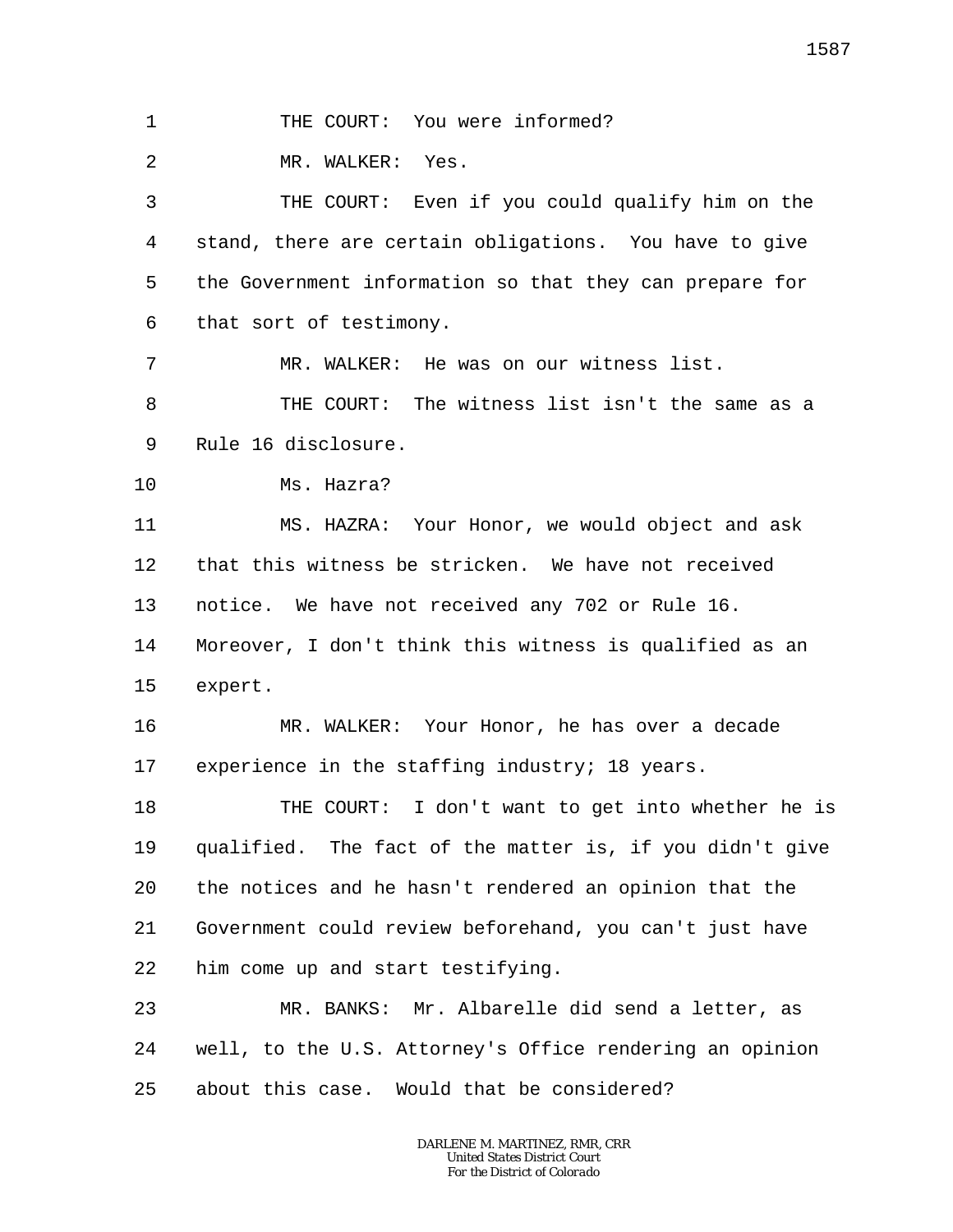1 2 3 4 5 6 7 8 9 10 11 12 13 14 15 16 17 18 19 20 21 22 23 24 25 THE COURT: Where is that letter? MR. BANKS: We can get it for the record. MR. KIRSCH: We did get a copy of that letter, but it wasn't denoted as an expert opinion to be offered at trial. There is no CV, no listing of Mr. Albarelle's qualifications. It is a two-page letter. THE COURT: Let me see the letter. MR. KIRSCH: We have a copy of it we can provide. MS. HAZRA: Moreover, Your Honor, I would like to say, we raised this issue earlier at the bench about their failing to provide any formal notice to do so, and we still did not receive any 702 or Rule 16. MR. KIRSCH: This letter was intended to act as a substitute for such disclosure? THE COURT: I don't consider this to be a disclosure as required by Rule 16 or even an opinion as required by Rule 702. This appears to have been written on behalf of the defendants. MR. WALKER: Your Honor, related to the same type of testimony. THE COURT: There are certainly rules. That is why you needed an attorney, to know what your obligations are. You all decided to give up your attorney and proceed pro se. You are still obligated to comply with the Rules of Criminal Procedure.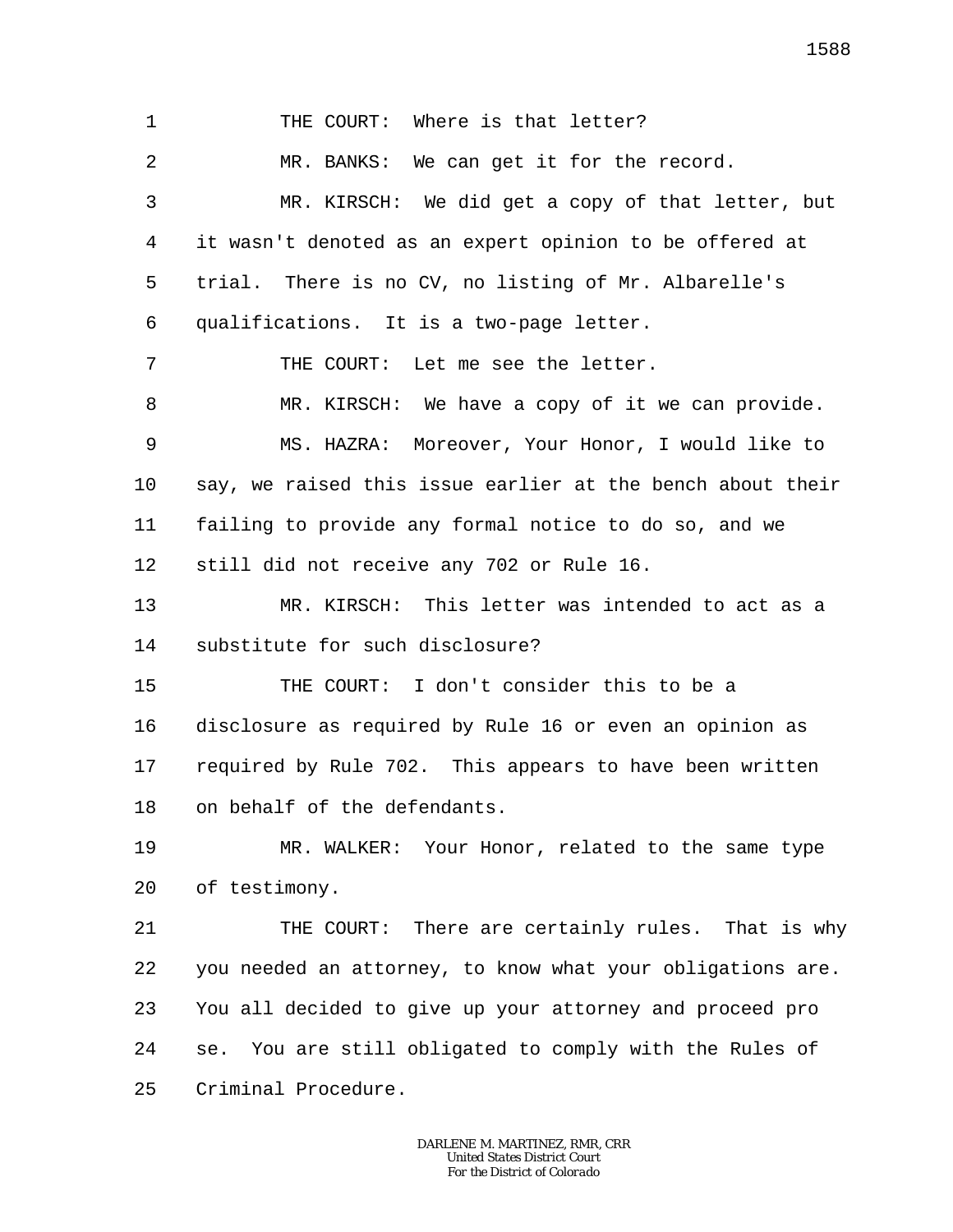1 2 MR. WALKER: Your Honor, would we be able to have him testify as a lay witness?

3 4 5 6 THE COURT: Not with respect to what you want him to testify to. That is expert testimony. That is why you are laying the foundation for experience in the staffing industry.

7 8 MR. WALKER: Your Honor, we have two additional witnesses who are in the same category.

9 10 11 THE COURT: Did you give any disclosures for those witnesses? I mean, here you have the letter, but this is not sufficient. Have this marked for identification.

12 MR. BANKS: We need to provide disclosure.

13 14 THE COURT: It is too late. Your disclosures have to come out before trial started.

15 16 17 MR. WALKER: Your Honor, we were advised we would be able to do this through their appearance on the witness stand.

18 19 THE COURT: I don't know who is advising you, but that is not right.

20 21 MR. WALKER: Given that, we do not have any witnesses, no evidence to call for today.

22 23 24 THE COURT: All right. So we marked this as Exhibit 1008.00. It will not be admitted, but it will be marked for identification for purposes of appeal.

25 Ms. Barnes, I will let you hang on to that.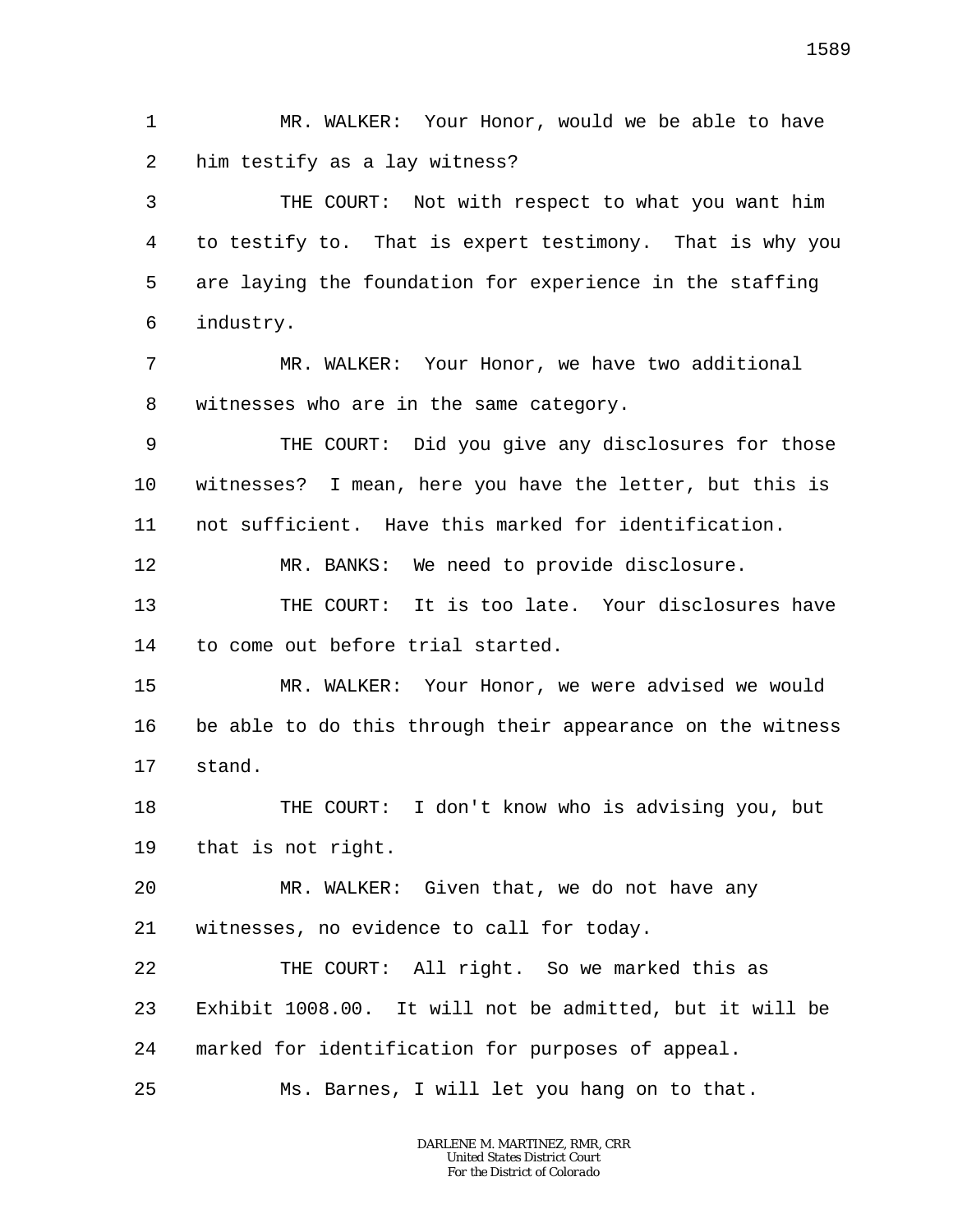1 2 3 4 5 6 7 8 9 10 11 12 13 14 15 16 17 18 19 20 21 22 23 24 25 I mean, you had an obligation. You failed to meet that obligation. I don't think this witness' testimony comes in. It is expert testimony. You haven't complied with the rules. So I guess we release them for the day. Who do you have tomorrow? MR. BANKS: We have several others who we are not going to call as experts. THE COURT: So we do have other witnesses coming in tomorrow? MR. WALKER: Yes, Your Honor. THE COURT: Do you wish to make any other statement for the record? MR. WALKER: We object to not being able to provide those persons testify as witnesses -- or to testify as lay witnesses as regards to staffing. THE COURT: If they were testifying as lay witnesses, what would they testify to about staffing? MR. WALKER: Talk about the staffing industry. We would not state they are experts. They do work in the staffing industry, and they -- how companies engage staffing companies, how staffing companies interact with contractors and employees, as well as 1099 contractors for staffing companies. THE COURT: Your assertion is that is lay testimony as opposed to expert testimony?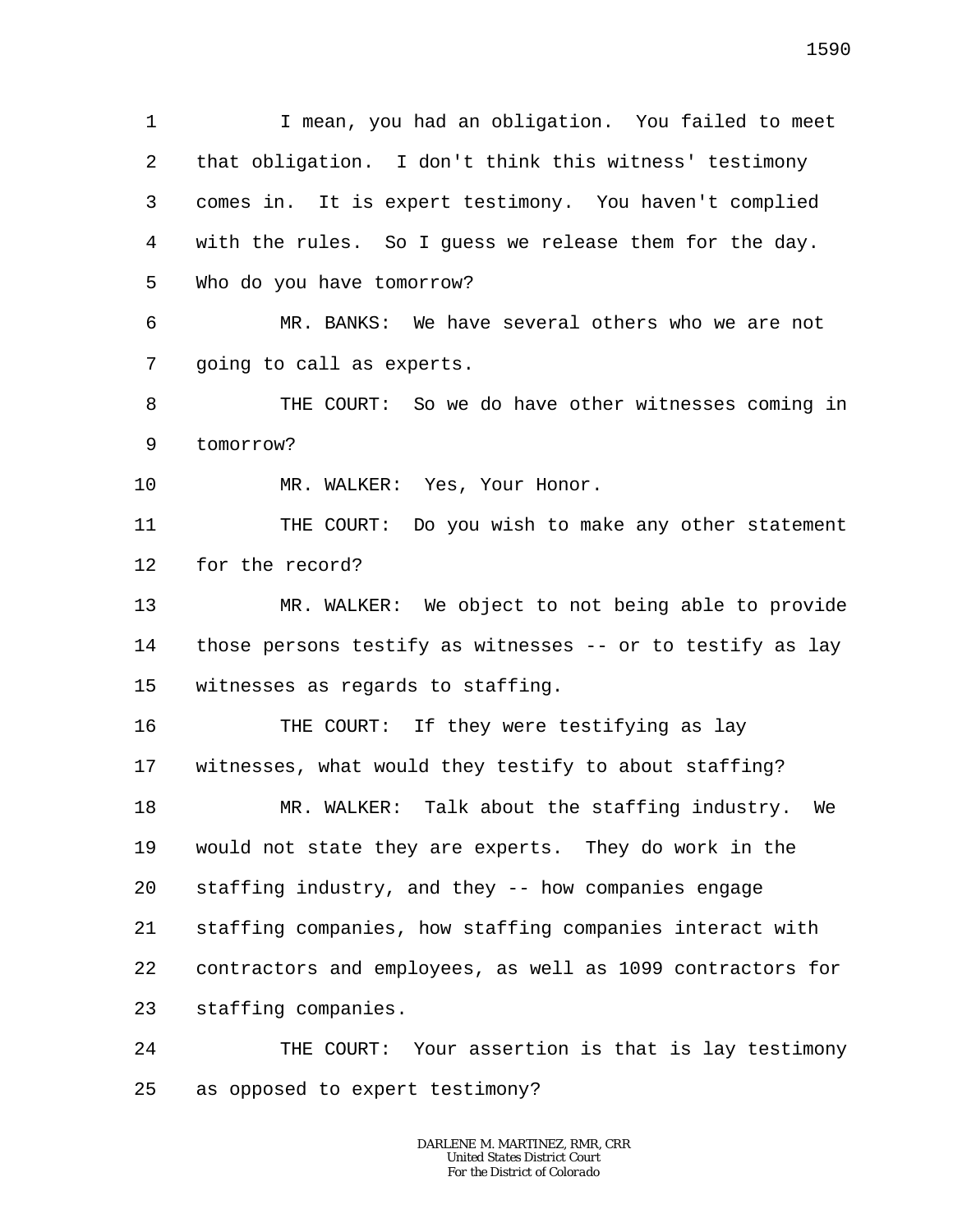1

MR. WALKER: Yes, Your Honor.

2 3 THE COURT: I find that expert testimony trying to establish that.

4 5 6 7 8 MR. KIRSCH: Your Honor, can I ask for the witnesses -- on the record, that the defendants identify the other two witnesses, so we are clear about who those are, and that we, indeed, have the same objection to those witnesses.

9 10 11 12 13 14 15 16 17 18 19 20 21 22 23 24 25 THE COURT: What we need to do is establish a record. You have no other witnesses today. I am going to let the jury go home, then we will do it in open court, without the mic. And you all can make your foundation for why you think those witnesses should come in. The Government will make its record. If your other witnesses -- I want to make sure you understand, your other witnesses are in the same boat as this witness. MR. WALKER: Kelly Baucom, Joe Thurman and Clifford Stewart. THE COURT: They are all for staffing industry practices? MR. WALKER: Clifford Stewart will be talking about how contractors can work multiple engagements at one time. MR. BANKS: He was a contract employee at IRP. THE COURT: Are you offering that because of his expertise in the industry as opposed to him working these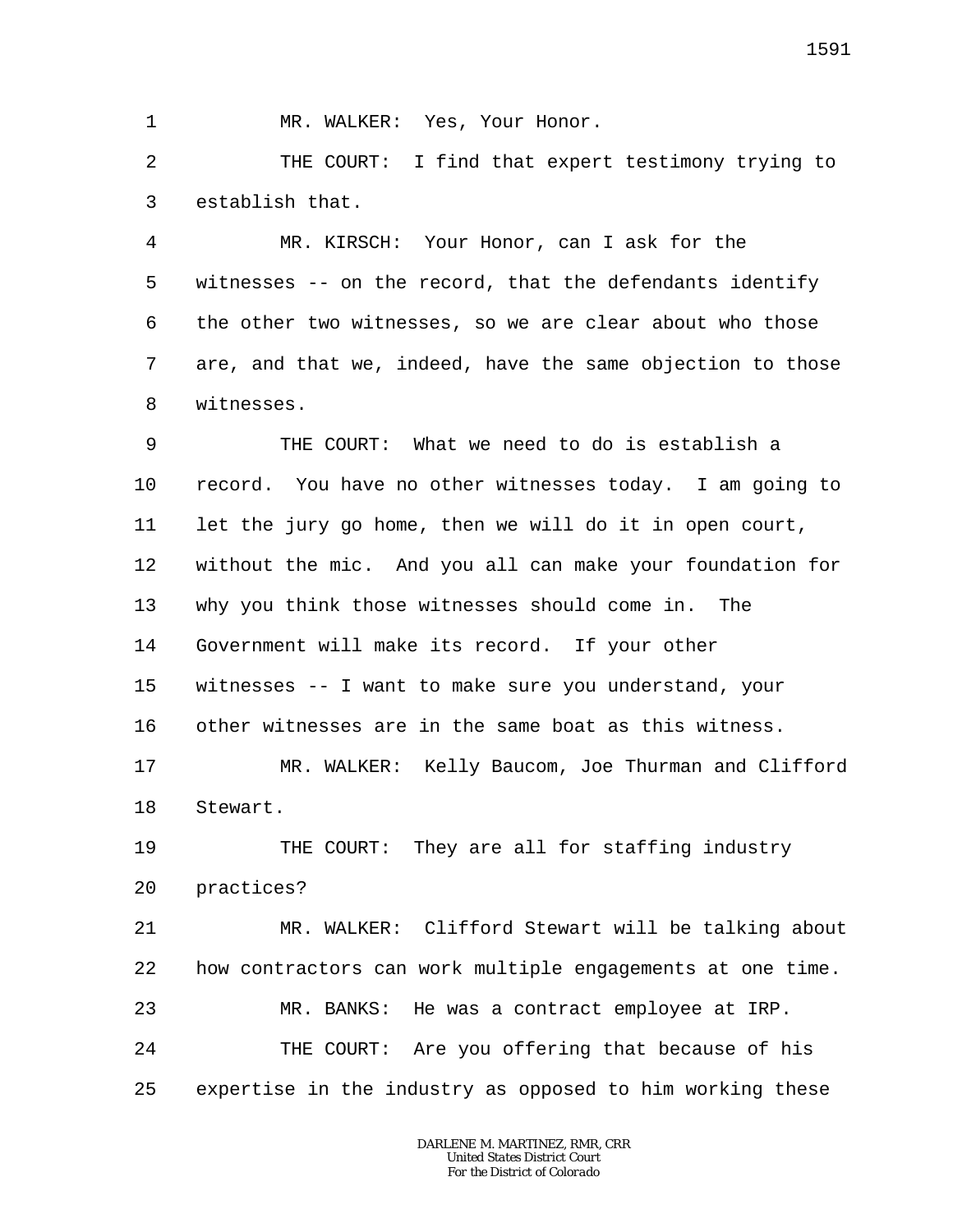1 kinds --

23

 $\overline{a}$ 3 MR. WALKER: His experience in the staffing industry.

4 5 6 7 8 9 10 11 12 13 14 15 16 17 18 19 20 21 22 THE COURT: And you are offering it as that is how staffing industries work; that is expert testimony. MR. BANKS: His personal experience. THE COURT: He can say multiple times that is fine, but when he says that is the standard in the industry, that is expert testimony. MR. BANKS: So we can provide that sort of testimony. THE COURT: Okay. So Mr. Stewart is here to testify? MR. WALKER: Yes, Your Honor. MR. KIRSCH: Your Honor, I don't know if you want to do this now, but I want to make the Court aware, we had a similar -- have an extremely similar letter from Ms. Baucom as to the one from Mr. Albarelle. We have a slightly different form of a two- or three-page letter or memo from Mr. Thurman. I can provide that to the Court, as well. I don't know what the order is going to be, if they

24 the Court to know Mr. Thurman may be in a slightly

25 different position than Ms. Baucom and Mr. Albarelle.

> *DARLENE M. MARTINEZ, RMR, CRR United States District Court For the District of Colorado*

are going to call Mr. Stewart then address that. I wanted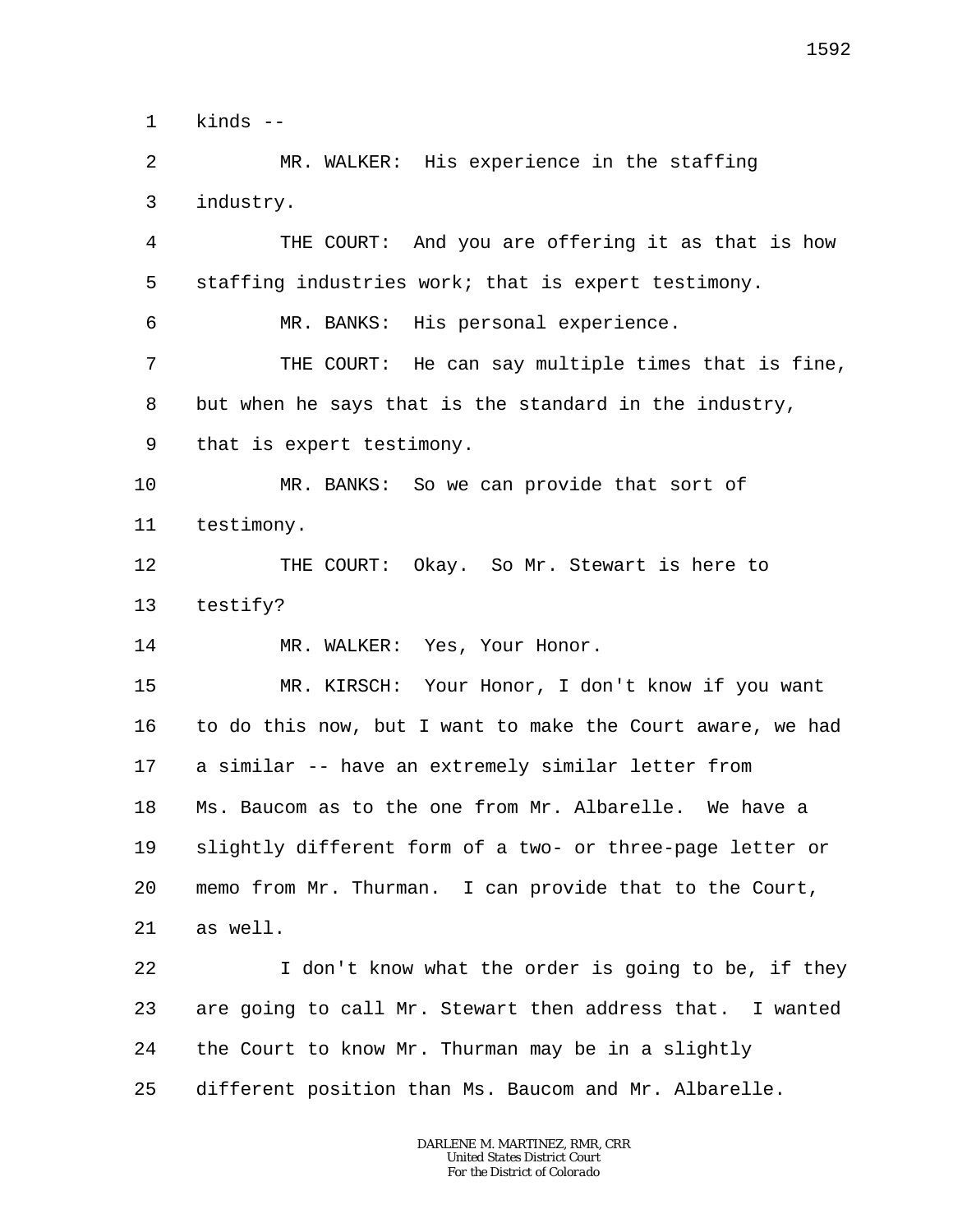1 2 MR. BANKS: We have some sort of affidavit to the Government regarding the testimony.

3 4 5 6 THE COURT: That is still not what is necessary to get in expert testimony. At this point I think we should probably excuse this witness. After we do, do you have any other witnesses to testify today?

7 8 MR. WALKER: No, Your Honor. Those three experts and Mr. Stewart.

9 10 THE COURT: So we proceed with Mr. Stewart, and after that I will let you make your record.

11 12 MR. WALKER: Just so we understand, what is the allowable scope of Mr. Stewart's testimony?

13 14 15 16 17 THE COURT: He is -- his own actions. What he has done, not what is standard. He can't give opinions as to what he believes is standard in the industry, because that becomes expert testimony, and you have not followed proper procedure for that.

18 MR. BANKS: Understand.

19 20 MR. WALKER: His personal experience. And Ms. Baucom?

21 THE COURT: Her's -- that is irrelevant.

22 Mr. Stewart is relevant because he was involved in this

23 case.

24 MR. KIRSCH: Thank you, Your Honor.

25 (A bench conference is had, and the following is

> *DARLENE M. MARTINEZ, RMR, CRR United States District Court For the District of Colorado*

1593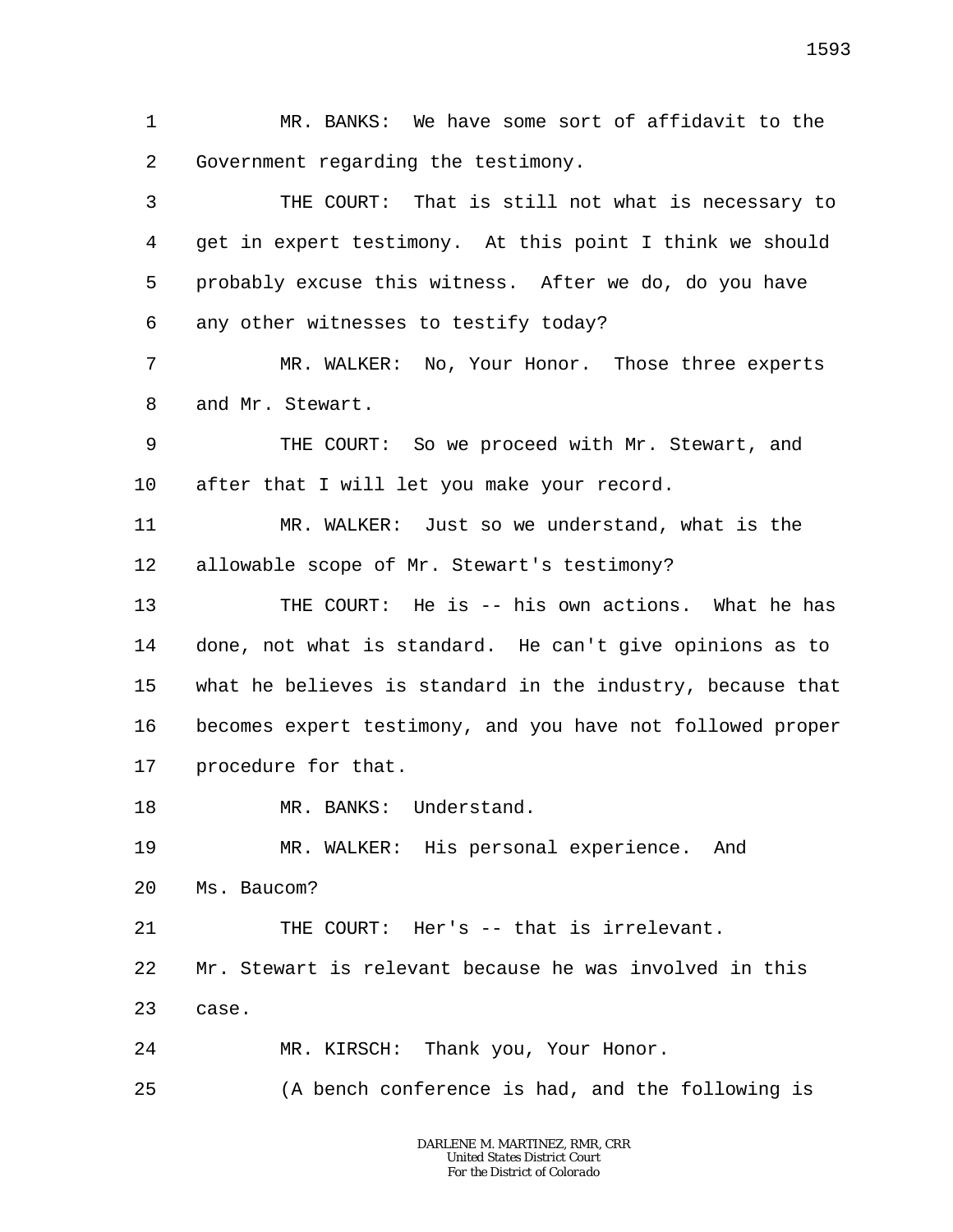1 2 3 4 5 6 7 8 9 10 11 12 13 14 15 16 17 18 19 20 21 22 23 24 25 had outside the hearing of the jury.) THE COURT: Mr. Walker, do you have anything further for this witness? MR. WALKER: No, Your Honor, we do not. THE COURT: Thank you very much, you are excused, sir. The defendants may call their next witness. MR. WALKER: Your Honor, the defense calls Clifford Stewart. COURTROOM DEPUTY: Your attention, please. **CLIFFORD STEWART** having been first duly sworn, testified as follows: COURTROOM DEPUTY: Please be seated. Please state your name, and spell your first and last name for the record. THE WITNESS: My name is Clifford Stewart, C-L-I-F-F-O-R-D. Last name is Stewart, S-T-E-W-A-R-T. **DIRECT EXAMINATION BY MR. WALKER**: Q. Mr. Stewart, what is your profession? A. I am a software engineer. I typically work as a consultant. Q. And just by way of disclosure, do you have any relation to any of the defendants in this case? A. Yes.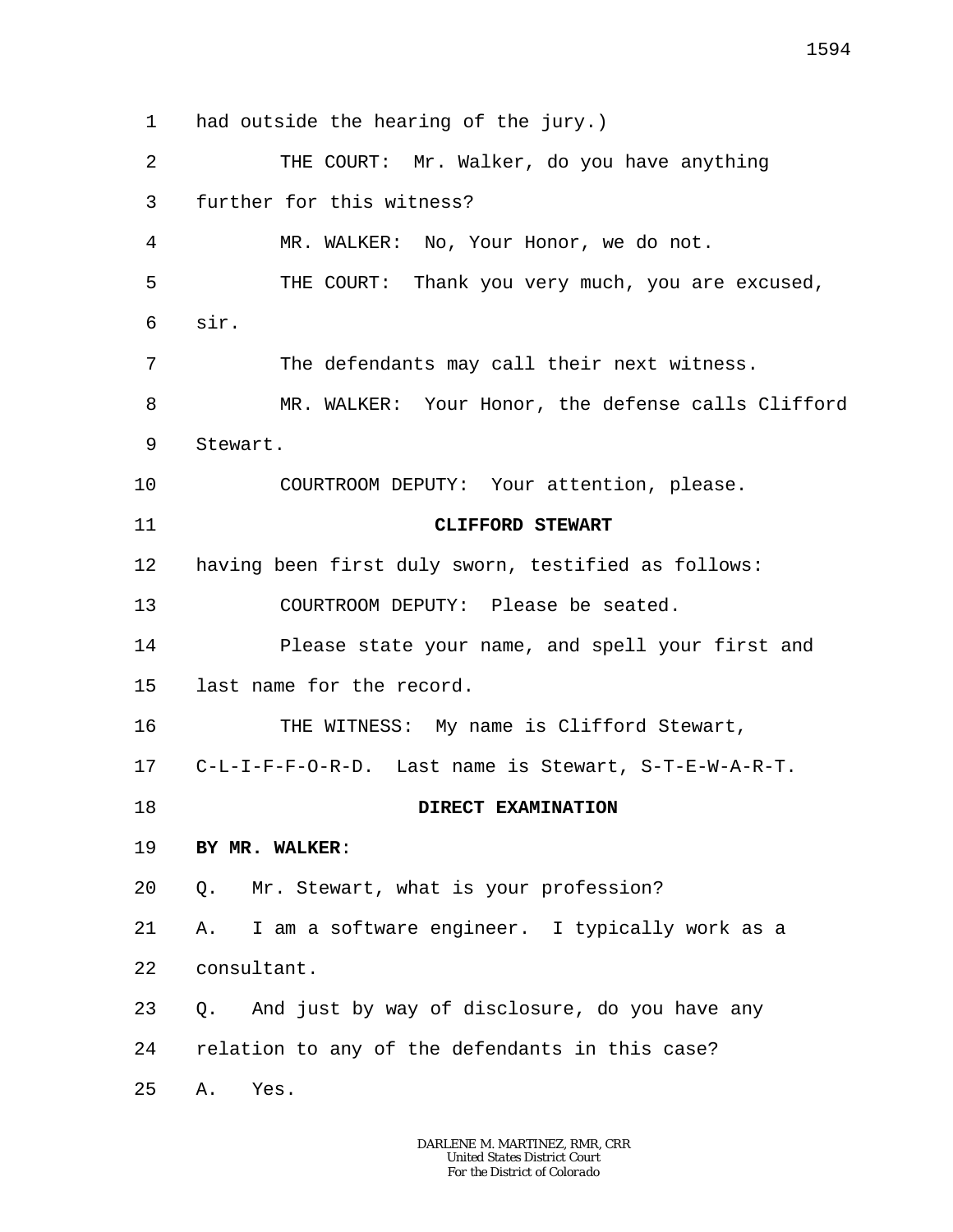1 Q. What would that be?

| 2  | David Banks is my brother-in-law. Gary Walker is my<br>Α.    |
|----|--------------------------------------------------------------|
| 3  | brother-in-law. Clint Stewart is my brother.                 |
| 4  | And in your profession; software engineering, would<br>Q.    |
| 5  | you explain what type of tasks you do as a software          |
| 6  | engineer?                                                    |
| 7  | Typically, I'm doing software development, where I<br>Α.     |
| 8  | write computer programs. Those tasks could be anywhere       |
| 9  | from doing application development to database               |
| 10 | development. Also, I will do some system administration,     |
| 11 | server administration. If we have a web application, I       |
| 12 | may administer those servers, as well.                       |
| 13 | Do you have experience as a consultant?<br>Q.                |
| 14 | Yes, I do.<br>Α.                                             |
| 15 | Tell us how you're typically engaged as a consultant?<br>Q.  |
| 16 | MR. KIRSCH: Objection, relevance.                            |
| 17 | THE COURT: Overruled.                                        |
| 18 | THE WITNESS: Typically, as a consultant, I would             |
| 19 | be contracted out by, typically, a staffing agency or        |
| 20 | consulting agency. They would pay me a particular rate,      |
| 21 | and they would charge a client company where I would         |
| 22 | typically work, they would charge them some overhead.<br>And |
| 23 | I would go to the client company. Typically, there are       |
| 24 | times that I would work remotely, and I would do whatever    |
| 25 | task they would deem necessary there.                        |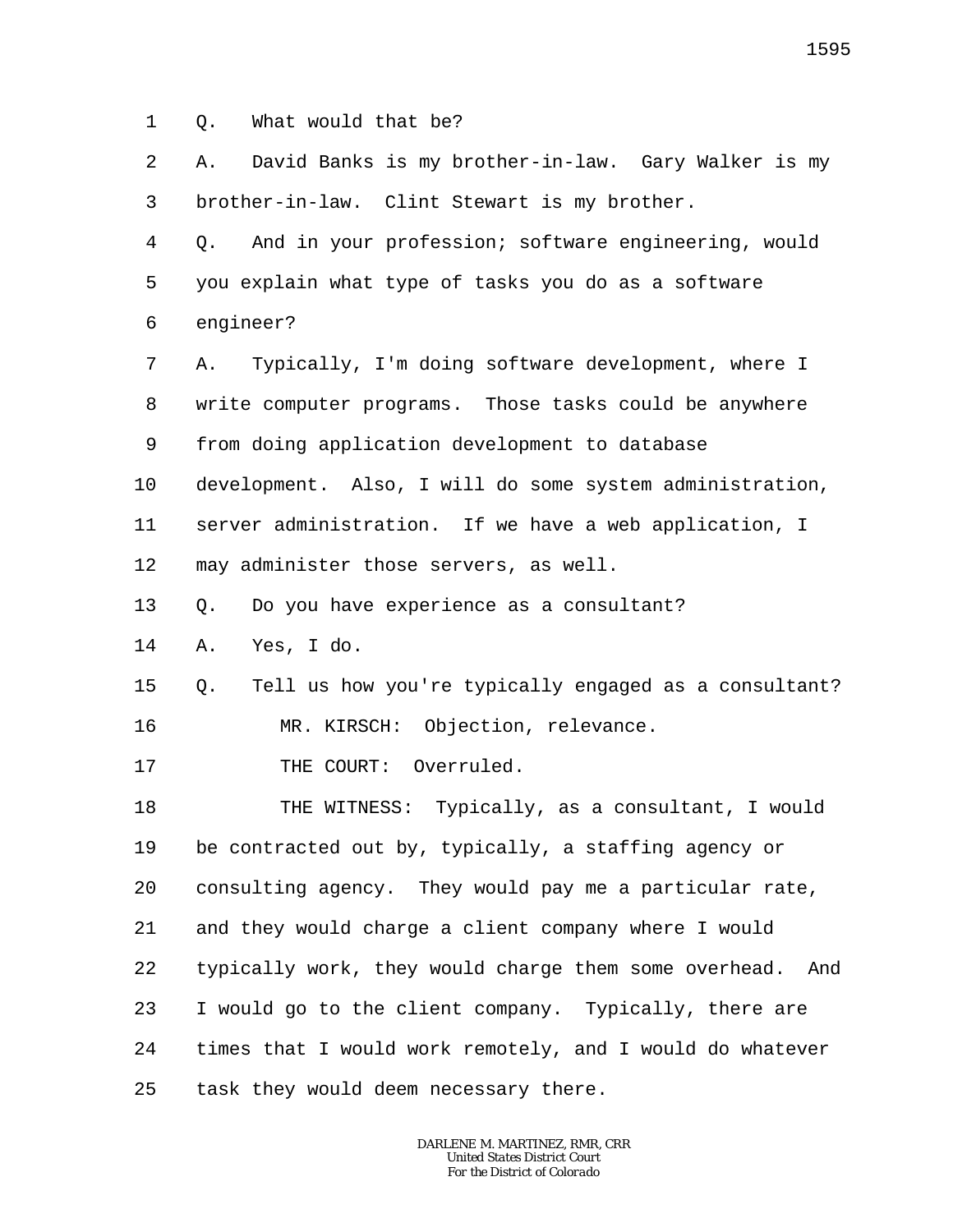1 2 3 4 5 6 7 8 9 10 11 12 13 14 15 16 17 18 19 20 21 22 23 24 25 And those tasks, again, could be anywhere from doing computer applications, working on databases, all of the way down sometimes to doing things like desktop support, where I would help users if they had a problem with their PC. It could be a number of different things that I would be tasked to do during a given day. Q. (BY MR. WALKER) And you mentioned in some cases you work remotely. Describe to us how that is achieved; working remotely to an office site? MR. KIRSCH: Your Honor, I object to the relevance unless it pertains to work Mr. Stewart -- THE COURT: Sustained. As pertains to this case. MR. WALKER: Yes, Your Honor. Q. (BY MR. WALKER) In your experience as a consultant, have you ever worked with more than one client company at a time? MR. KIRSCH: Objection, again, Your Honor. THE COURT: Overruled. THE WITNESS: Yes. I have worked more than one client company at a time. Actually, right now I am working at two client companies. I work one on site and the other remotely. And the way that that is accomplished is by doing virtual networking, where I can have one PC up, and I can be working at that PC at that client's site, and I can actually log onto another client's site from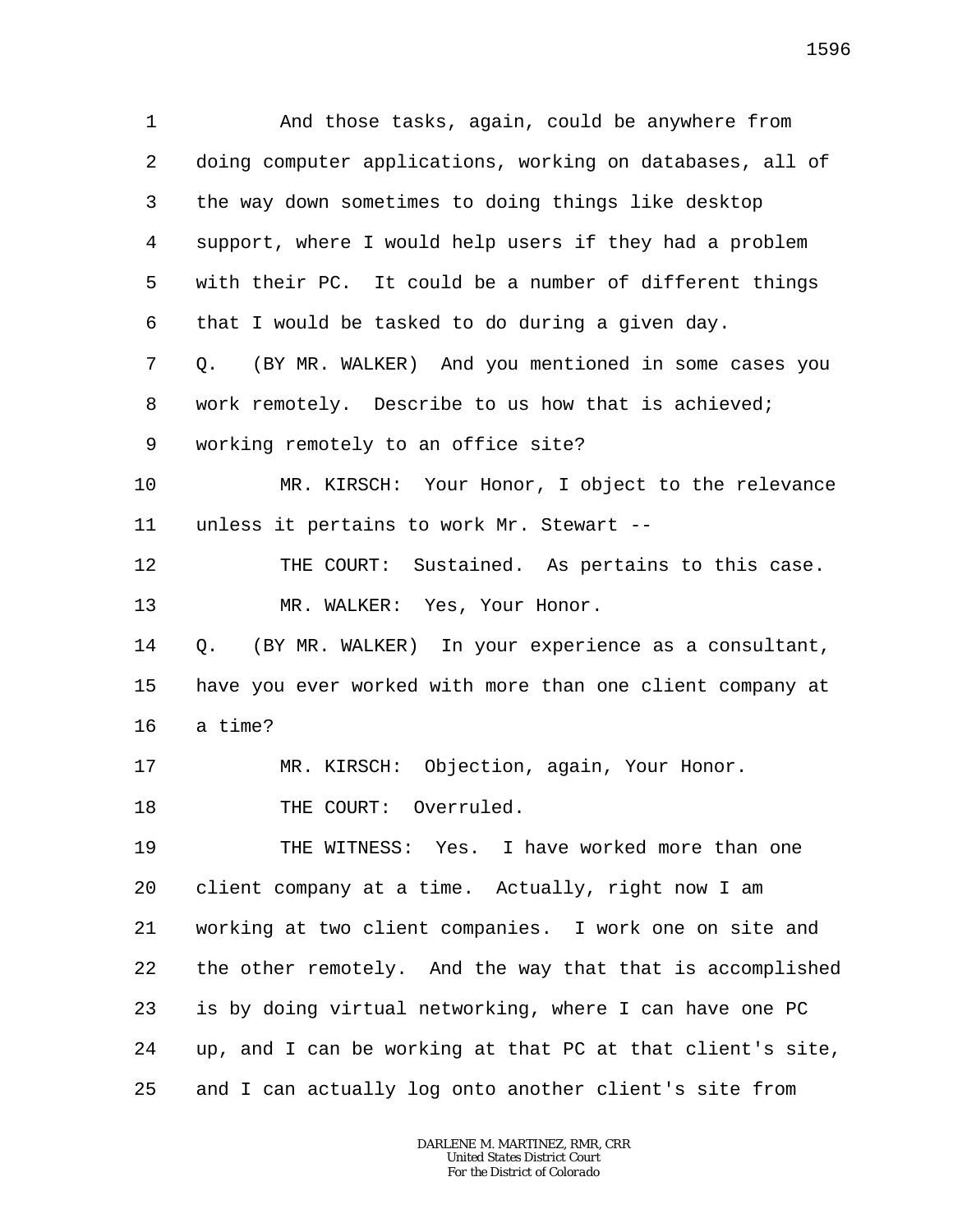1 2 3 4 5 6 that same PC or, say, if I have another laptop in front of me. So I will basically have two computer screens like this (indicating), and be working two jobs simultaneously. Q. (BY MR. WALKER) And so you are currently working two jobs. Are either one of those IRP, DKH or LTI? A. No, they are not.

7 8 Q. Have you ever worked for more than two clients at a time?

9 10 11 12 13 14 15 16 17 18 19 20 21 22 23 A. Yes, I worked -- one time, I actually worked four clients at once. You know, it gets a little tedious. It is hard work, you know. Sometimes there is traveling involved. But it can be done. Just depends on how the consultant wants to, basically, bill themselves out and how much they are willing to deal with, as far as the stress of having multiple jobs. But, yes, I have been on four assignments at one time, working simultaneously. Q. And in the example where you stated you worked for four clients at once, were you able to get all of their work done in a day? A. Oh, yeah, absolutely. That is typically what they -- MR. KIRSCH: Objection, Your Honor. THE COURT: Sustained. You need to bring it to this case, Mr. Walker.

24 MR. WALKER: Yes, Your Honor.

25 Q. (BY MR. WALKER) In the course of your work with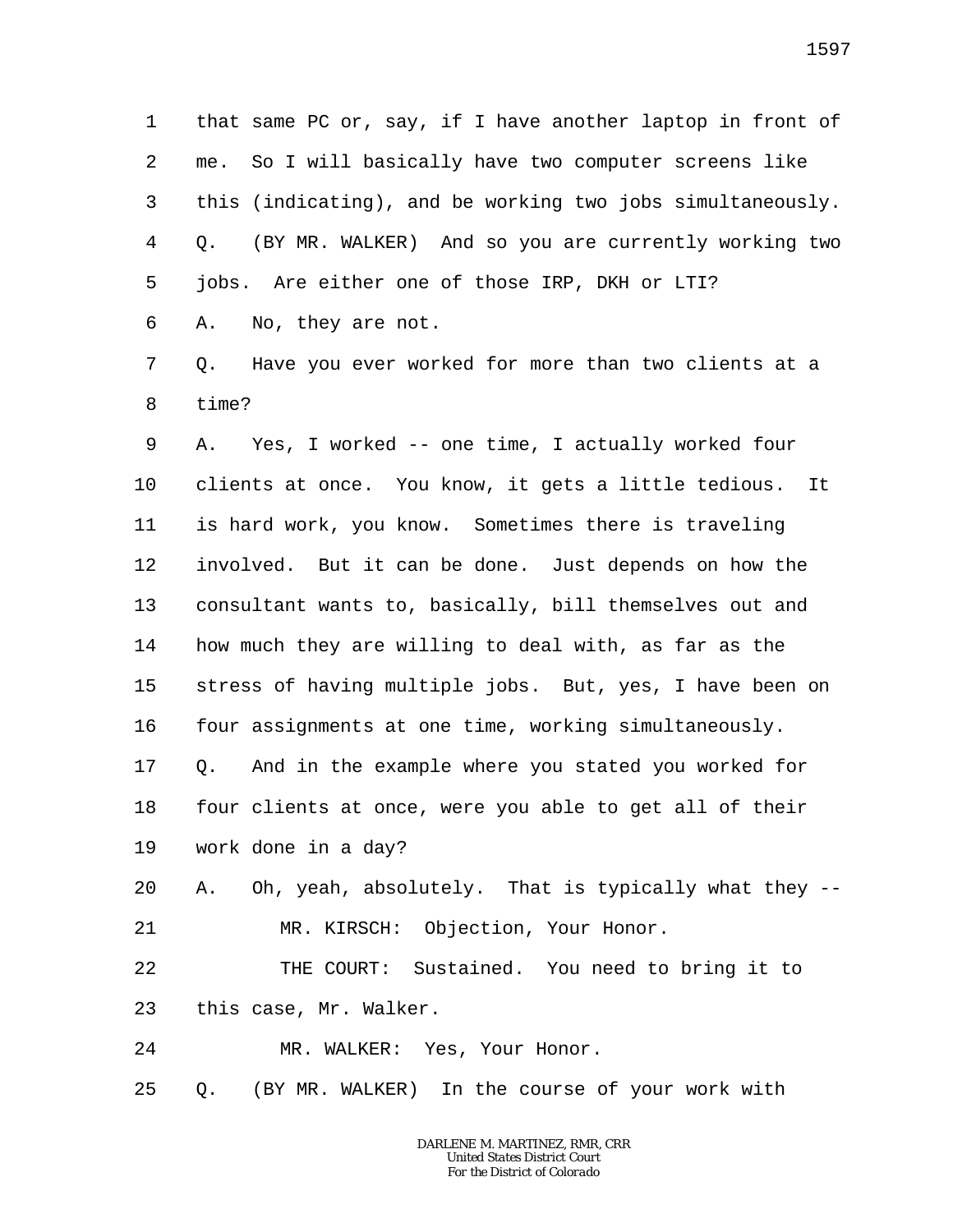1 multiple clients, you mentioned you used virtual

- 2 networking software.
- 3 A. Correct.

4 5 6 Q. And do you -- is virtual networking software required in every instance that you do remote work?

MR. KIRSCH: Same objection.

7 THE COURT: Mr. Walker, bring it to this case.

8 MR. WALKER: Yes, Your Honor.

9 May I have one second, Your Honor?

10 Your Honor, I have no further questions at this

11 time. I would like to reserve the right to recall

12 Mr. Stewart.

13 14 THE COURT: You may not. You ask him your questions now or -- you don't get another shot at it.

15 MR. WALKER: May I have a minute?

16 THE COURT: Yes.

17 18 MR. WALKER: Your Honor, I will continue with questions.

19 20 21 Q. (BY MR. WALKER) Mr. Stewart, in your experience, did you work with multiple clients before you worked with IRP Solutions?

22 MR. KIRSCH: Objection, relevance.

23 24 25 THE COURT: Mr. Walker, I have been very lenient with you on this. You asked whether he has done that in the past. I need you to move on to his relevance to this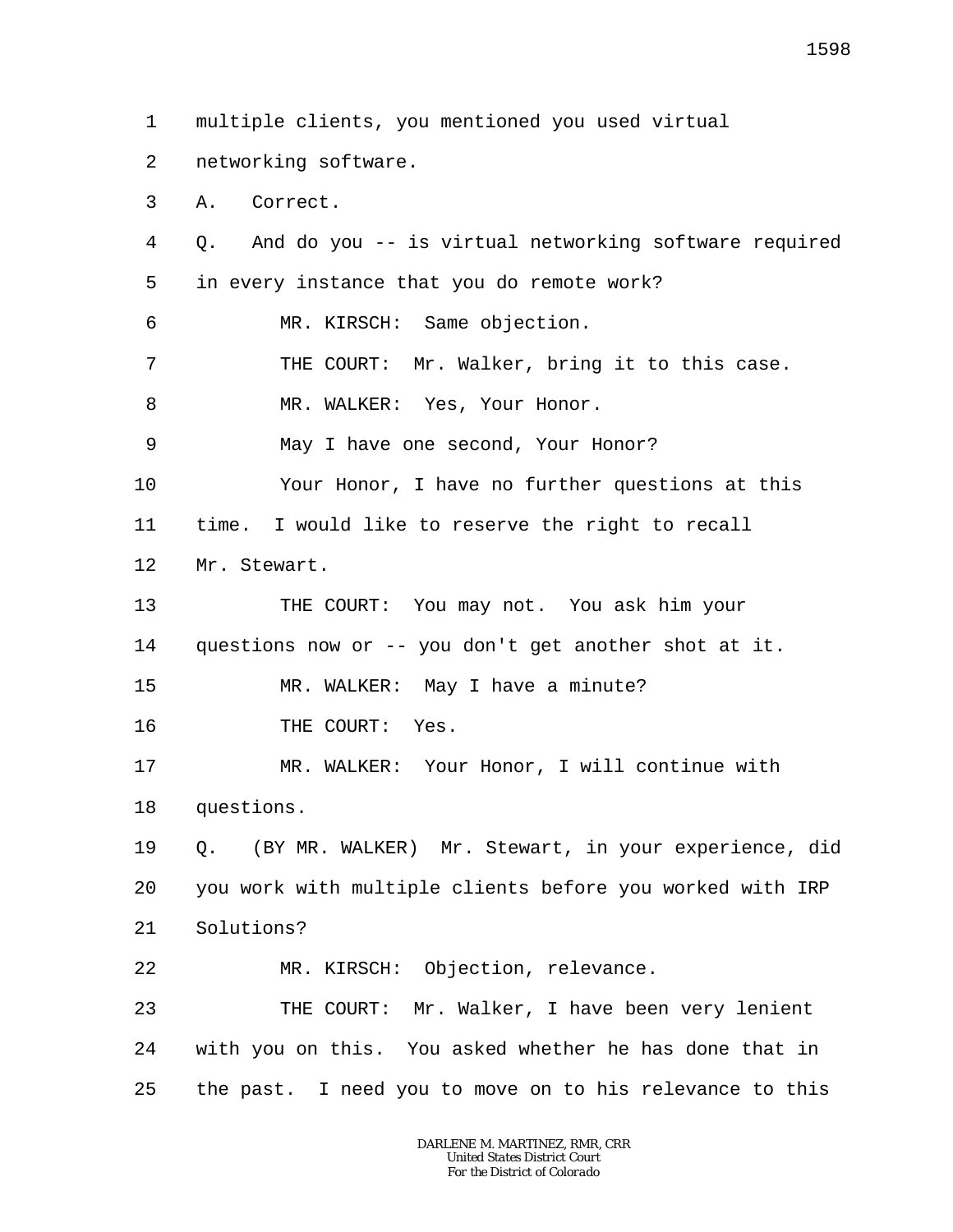1 case.

2 3 MR. WALKER: Yes, Your Honor. I have no further questions.

4 THE COURT: Mr. Barnes?

5 **DIRECT EXAMINATION**

- 6 **BY MR. BARNES**:
- 7 8 Q. Mr. Stewart, in your experience, have you ever worked with Mr. Barnes, me, on any IT contracts?
- 9 A. Yes, I have.
- 10 11 Q. Could you explain what job that was, or where that was at?
- 12 13 A. I worked with you at -- we did a project at Metro State. It was remote work.

14 15 MR. KIRSCH: Your Honor, I object to the relevance of that.

16 THE COURT: Was it with respect to IRP?

17 18 19 MR. BARNES: Not with respect to IRP, but it does with respect to his knowledge of working multiple jobs with IRP, and he can testify to that.

 $2.0$ 21 THE COURT: He can testify as to whether he worked with you with respect to matters related to this case.

22 23 MR. BARNES: By establishing the case that he may have known that I've worked jobs prior to IRP solutions,

24 that is not relevant?

25 THE COURT: That is not relevant. It is in this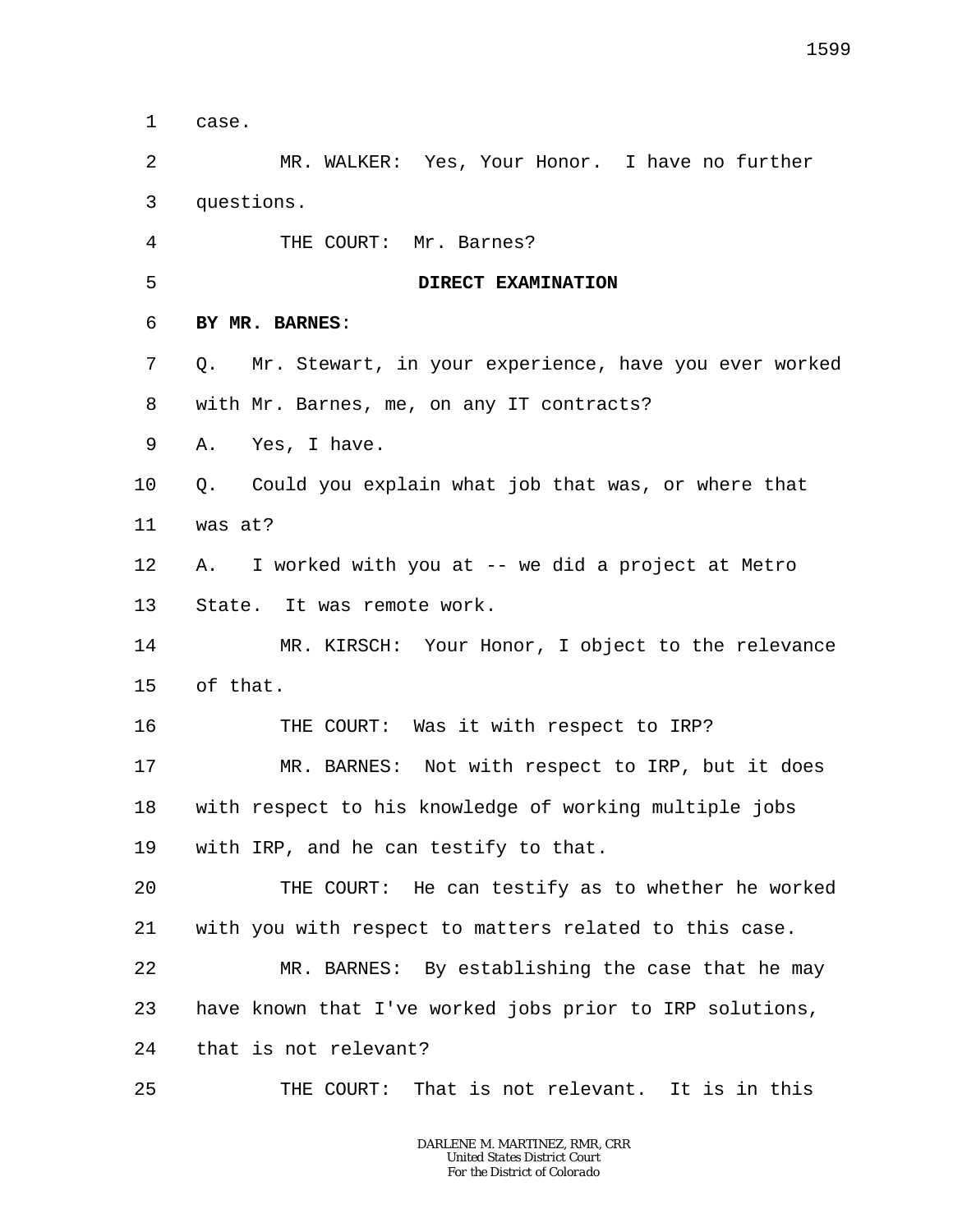1 particular case.

| 2       | MR. BARNES: No further questions.                            |
|---------|--------------------------------------------------------------|
| 3       | THE COURT: Anybody else?                                     |
| 4       | No, Your Honor.<br>MR. BANKS:                                |
| 5       | THE COURT: Mr. Kirsch, any cross-examination?                |
| 6       | MR. KIRSCH: Your Honor, I do have a few, please.             |
| 7       | <b>CROSS-EXAMINATION</b>                                     |
| 8       | BY MR. KIRSCH:                                               |
| 9       | Mr. Stewart, you did work multiple jobs at the same<br>Q.    |
| $10 \,$ | time while you were employed by IRP or DKH, didn't you?      |
| 11      | That is correct.<br>Α.                                       |
| 12      | In fact, you made over \$286,000 from different<br>Q.        |
| 13      | staffing companies while you were working for IRP or DKH,    |
| 14      | didn't you?                                                  |
| 15      | I can't recall what I made while I was working there.<br>Α.  |
| 16      | What do you think you made?<br>Q.                            |
| 17      | I can't recall. It was quite awhile ago.<br>Α.               |
| 18      | If the payroll records add up to over \$286,000, would<br>Q. |
| 19      | you have any reason to question that?                        |
| 20      | Probably not.<br>Α.                                          |
| 21      | And you worked for multiple companies. You reported<br>Q.    |
| 22      | the same hours to multiple companies multiple different      |
| 23      | times while you were working for IRP, didn't you?            |
| 24      | That's correct.<br>Α.                                        |
| 25      | And you didn't think there was anything wrong with<br>Q.     |

1600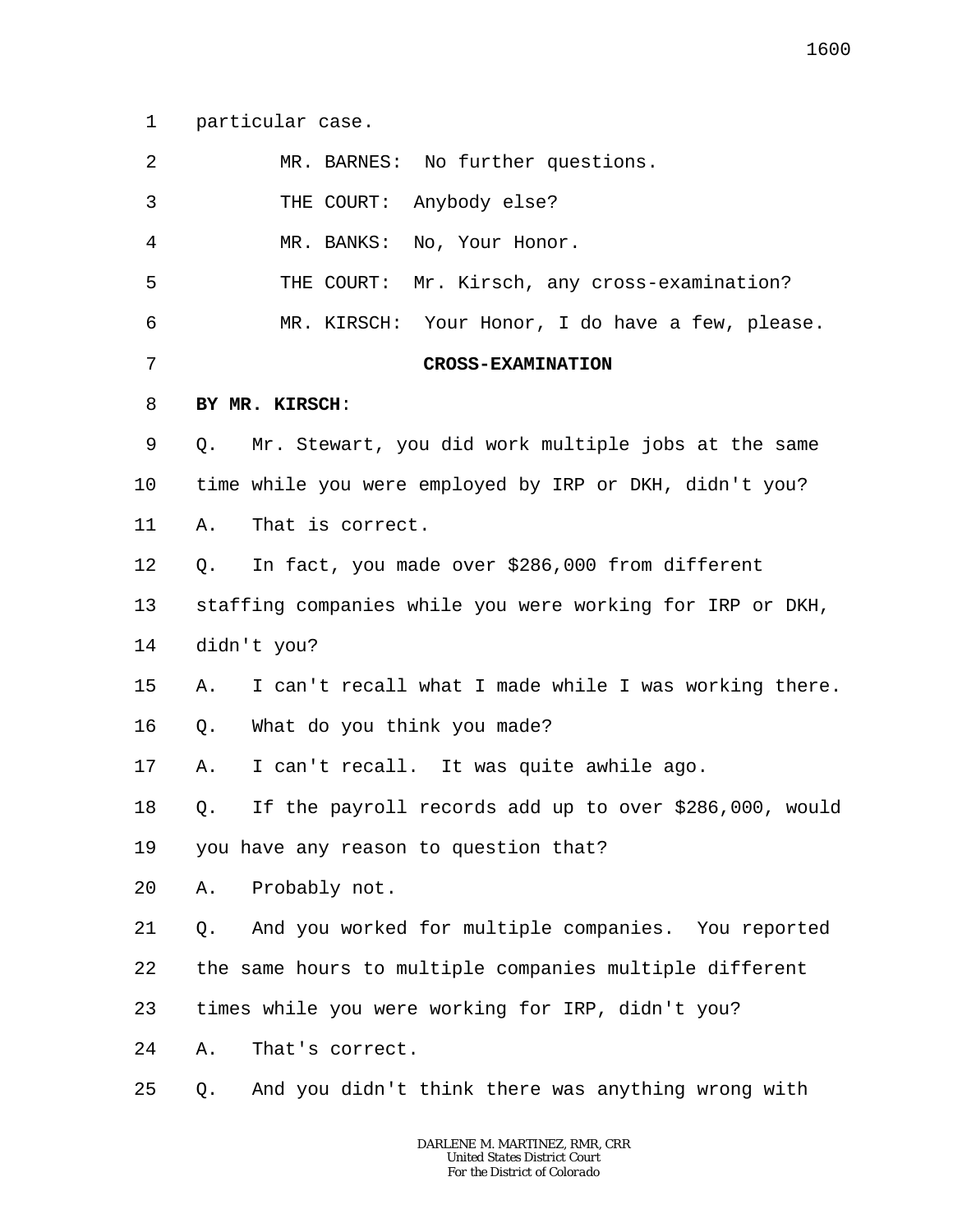1 that?

| 2  | Α.      | I thought that -- no, I have done it before. So it      |
|----|---------|---------------------------------------------------------|
| 3  |         | is a typical consulting assignment that I worked in the |
| 4  |         | same type situation before and after I was at IRP.      |
| 5  |         | MR. KIRSCH: Your Honor, could we please publish         |
| 6  | 901.97? |                                                         |
| 7  | Q.      | (BY MR. KIRSCH) Can you see that chart on the           |
| 8  |         | screen, Mr. Stewart?                                    |
| 9  | Α.      | Yes, I do see that.                                     |
| 10 | Q.      | That shows a period of time when you were reporting     |
| 11 |         | that you were working both for Today's Staffing and     |
| 12 |         | Systems Engineering Company?                            |
| 13 | Α.      | That is what I see, yes.                                |
| 14 |         | Q. How did you manage that week start of October 4th,   |
| 15 |         | when you had four hours or less to sleep every day?     |
| 16 | Α.      | I don't see where October 4th -- I don't see that on    |
| 17 | there.  |                                                         |
| 18 | Q.      | August 4th. I am sorry, I misspoke.                     |
| 19 | Α.      | So August 4th, when you say -- say that again.<br>How   |
| 20 |         | did I manage what?                                      |
| 21 | Q.      | How did you manage for that week when you had four      |
| 22 |         | hours or less to sleep each day?                        |
| 23 | Α.      | Those hours were worked simultaneously.                 |
| 24 | Q.      | Oh, you worked them at the same time?                   |
| 25 | Α.      | Right. Kind of like if you are baby-sitting and you     |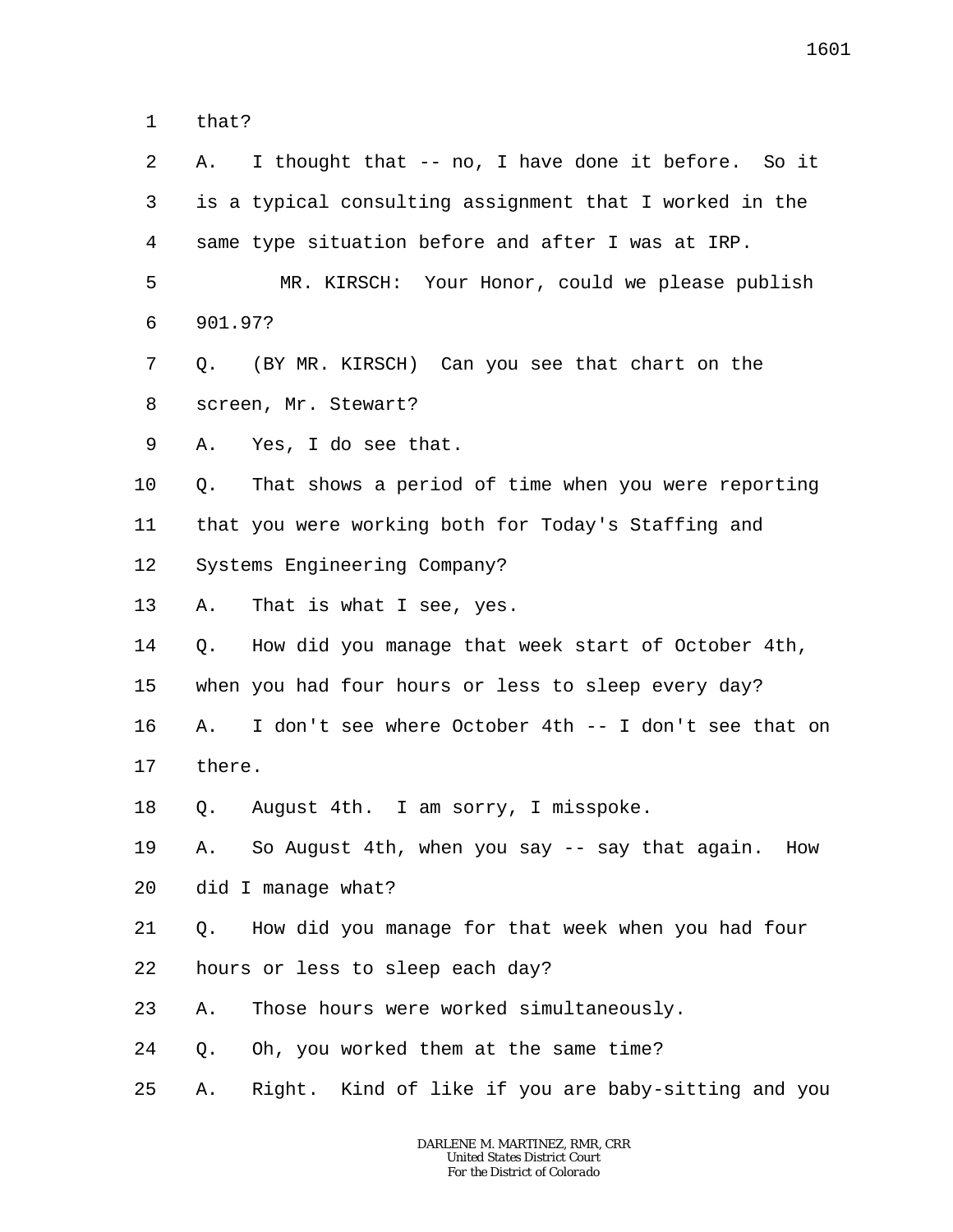1  $\overline{a}$ are watching more than one kid at the same time. You can do that.

3 4 5 6 7 8 9 10 11 12 13 14 15 16 17 18 19 20 21 22 23 24 Q. And you told Today's Staffing and Systems Engineering Services that that is what you were doing? A. Did I tell them? Q. Yeah. You told them that, didn't you? A. I don't know if I told them that. Typically, my consulting company would basically put me on an assignment. And if I am completing the client's task, then typically that is what is expected of me. Q. So you wouldn't have told them that? A. If they were to ask, I would. Q. But you wouldn't volunteer it? A. I probably wouldn't call them up and said, hey, you know, that I'm working two different -- two different positions. Q. Why not, if there is nothing wrong with it? A. It would be like you calling up and saying -- I don't know, I'm heading to lunch; telling somebody that. Or telling somebody, I'm going over to the next courtroom, and if they had no relevance or relation to your case. Q. Well, you did tell these companies when you went to lunch, right, because you recorded lunch periods on your time cards?

25 A. No, I didn't.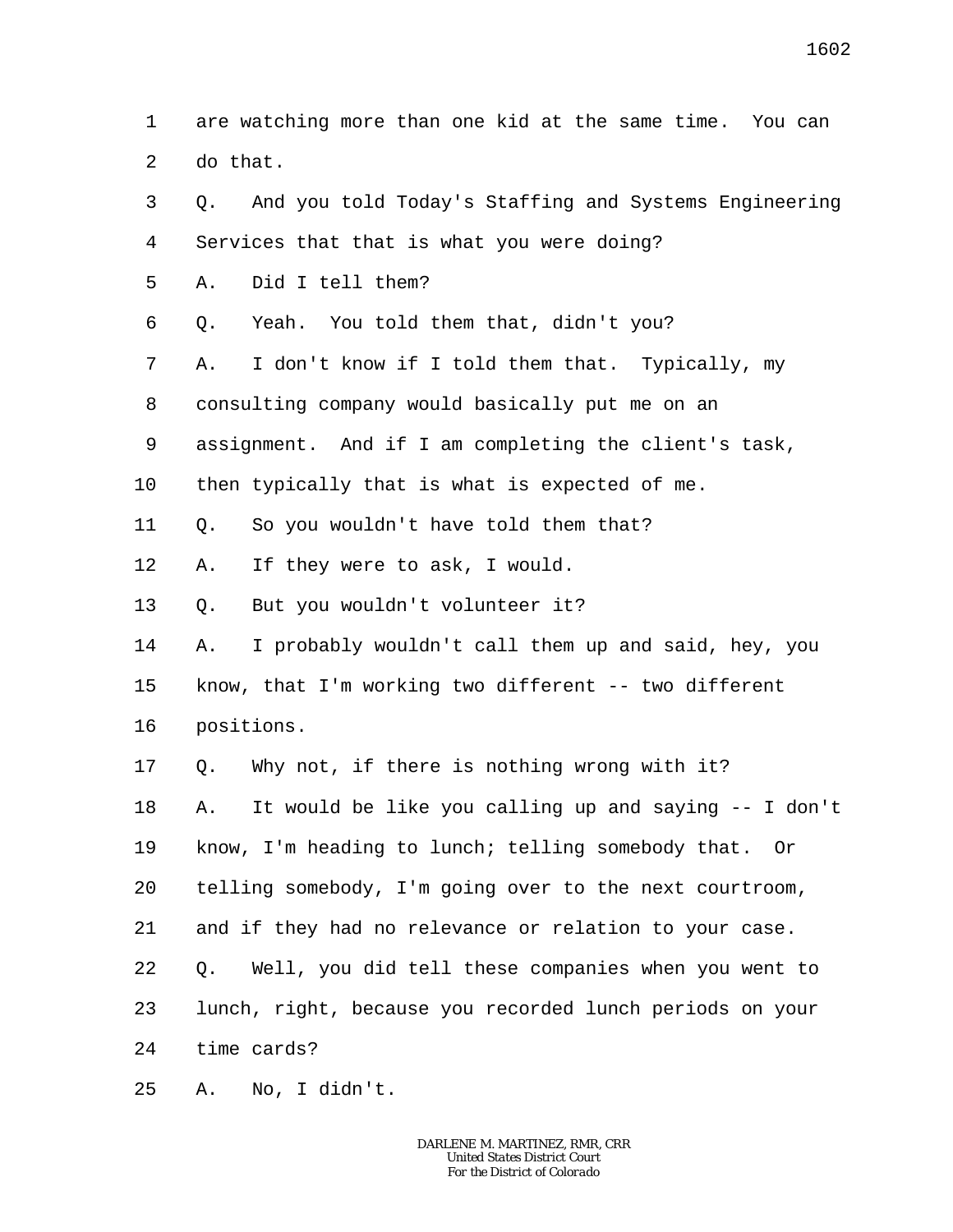1 Q. You didn't do that?

2 A. No. Typically --

3 Q. Never?

4 5 6 A. Typically, my lunch is time that I deemed to take at my leisure. I can take lunch first thing in the morning, middle of the day, or in evening if I choose to.

7 8 MR. KIRSCH: Your Honor, can I please publish Government Exhibit 141.00, page 4?

9 THE COURT: You may.

10 11 Q. (BY MR. KIRSCH) Do you see that, Mr. Stewart on the screen?

12 A. Yes, I do see that.

13 Q. That is your signature on that time card, isn't it?

14 A. That does look like my signature.

15 Q. Am I misreading that, or did you report going to

16 lunch on Monday on that time card?

17 18 19 20 21 A. Well, on Monday. But as you see, the other days of the week, it doesn't show a lunch. So it could have been something where I would leave for lunch, say, or leave at 6 o'clock and eat then, or basically not take a lunch that day.

22 23 Q. All right. That is just an outlier? That report is just an outlier?

24 A. Okay.

25 Q. Is that right?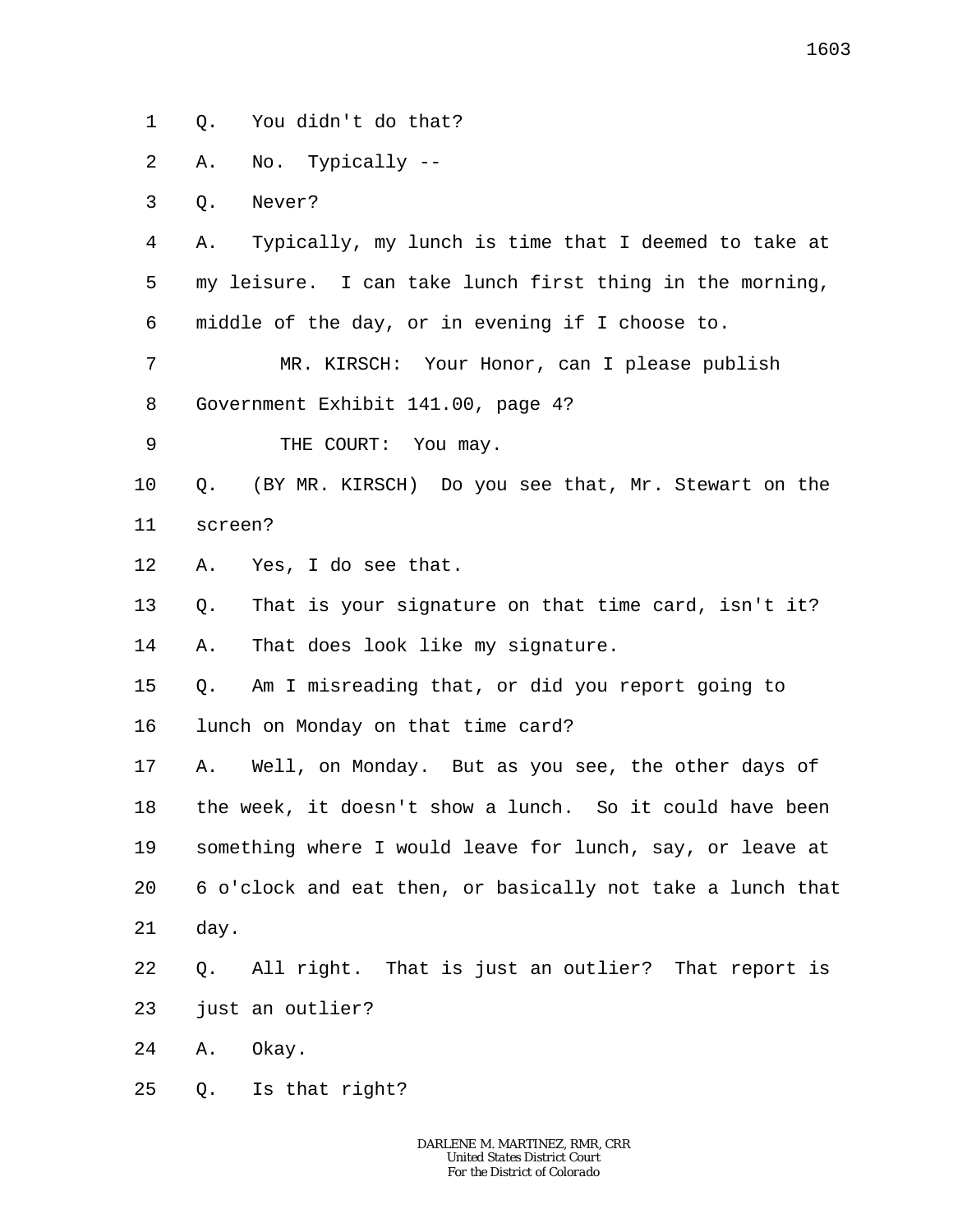2 3 4 Q. Yeah. That is an unusual event for you to have reported lunch there? A. Well, as you see, it is on one day a week.

A. I don't know. Can you rephrase that?

- 5 6 Q. My question is, was it unusual for you to report lunch?
- 7 8 A. Yeah. It shows there that I reported lunch one day during the week.
- 9 Q. Is that a yes?

1

10 A. That is a yes, based on this time sheet.

11 12 13 14 Q. Okay. Thank you. And you said that as far as you knew, the staffing companies wouldn't care if you were working at more than one staffing company at the same time?

15 16 17 18 19 20 A. As far as I knew, none of the staffing agencies I ever worked for -- and I have been doing contracting for about 15 years now -- have ever had a problem with me working more than one job at one time. And sometimes they even encourage it if I am billing for them, to go out and work more than one client at the same time.

21 22 Q. That is if you are working for more than one client at a time.

23 A. Well, if I'm billing.

24 25 Q. Right. But, in this case, when you worked at IRP, you were always working for the same client at the same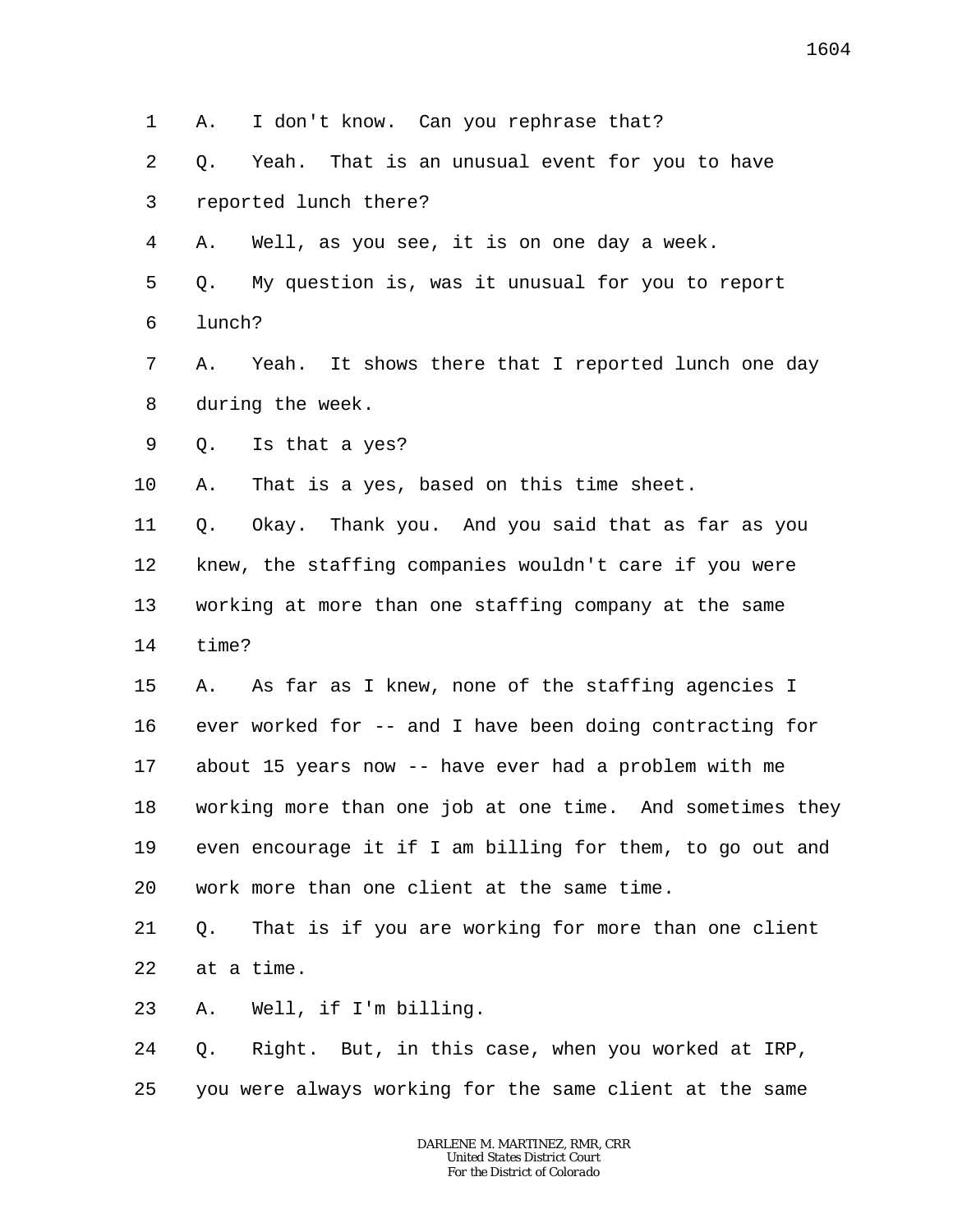1 time?

| 2  | Well, that's basically the same thing as working for<br>Α.  |
|----|-------------------------------------------------------------|
| 3  | more than one client. If you are working for more than      |
| 4  | one company, then that client is particular to that         |
| 5  | company. So, in that case, you would say, I'm working for   |
| 6  | staffing company A at one client. I'm working for           |
| 7  | staffing company B at one client.                           |
| 8  | Okay. And the one client for staffing company A is<br>Q.    |
| 9  | IRP; right?                                                 |
| 10 | A. Right.                                                   |
| 11 | And the one client for staffing company B, that is<br>Q.    |
| 12 | also IRP?                                                   |
| 13 | That would be correct.<br>Α.                                |
| 14 | But those are different clients, according to your<br>Q.    |
| 15 | testimony?                                                  |
| 16 | Those are different clients, according to the<br>Α.         |
| 17 | staffing agencies. You know, you wouldn't say staffing      |
| 18 | agency A would say I have IRP.                              |
| 19 | Q. I am just asking about you. You are treating those       |
| 20 | as different clients.                                       |
| 21 | No. I am saying the staffing company would assign<br>Α.     |
| 22 | me -- one staffing company would assign me to a client.     |
| 23 | Another staffing company would assign me to a client.<br>Ιf |
| 24 | they happened to be the same client in name, the staffing   |
| 25 | companies would not say, okay, our client is your client.   |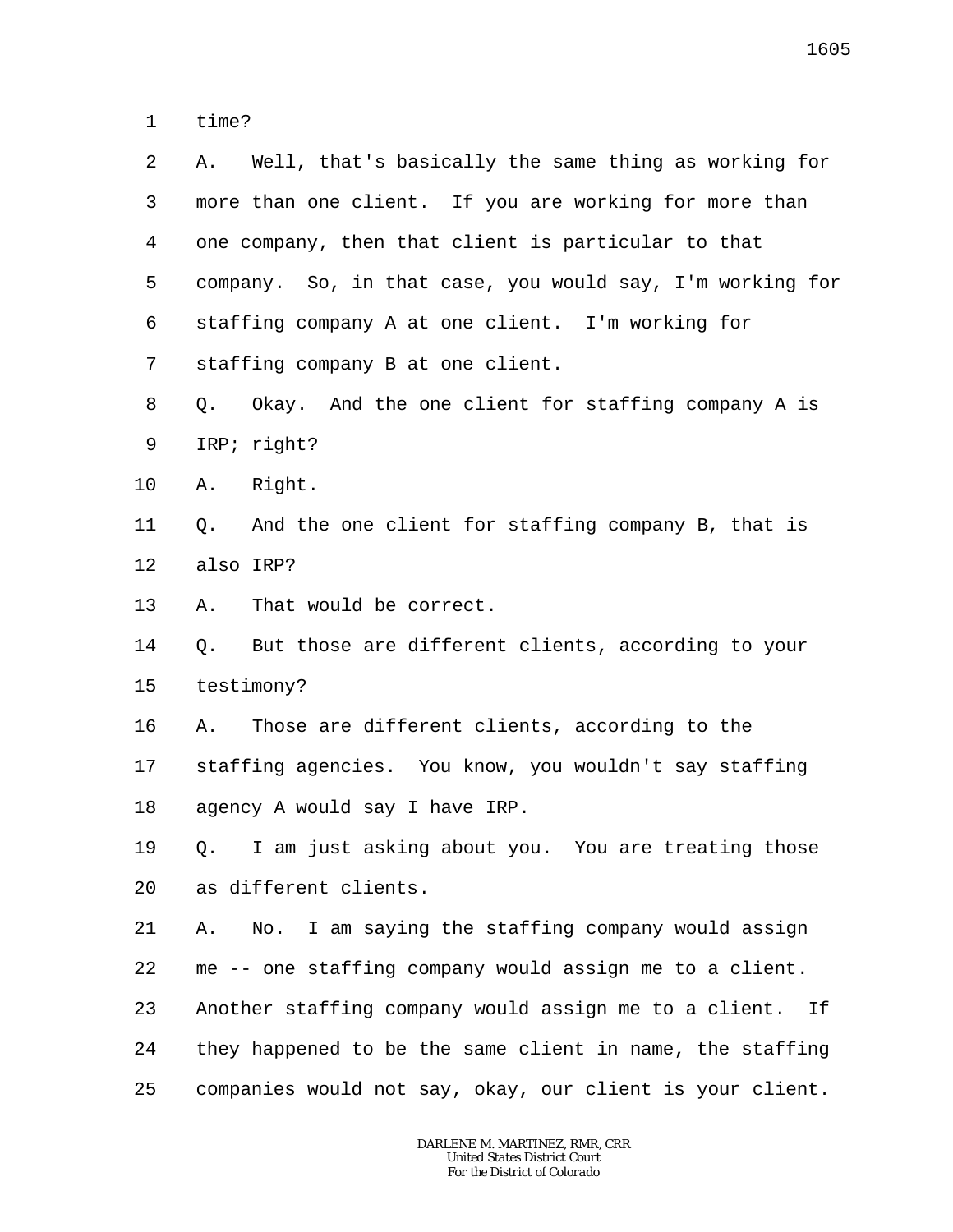1 They would look at it differently.

2 Q. Okay.

3 4 5 A. Just like if you have a kid, you say, okay, my kid has this teacher, and somebody else's kid has the same teacher.

6 7 8 Q. And when you were working for multiple staffing companies at IRP, all of the time that was reported in your name, you worked all of that time; right?

9 A. That's correct.

10 11 12 13 Q. Okay. And you never knew anything about anybody reporting time getting worked under the wrong name; right? You never knew that time was reported under one name but actually worked by somebody else?

14 15 A. Are you asking me if I reported time under my name? Q. No. You already answered that question, I think.

16 A. Right.

17 18 Q. I think you said every hour that was reported under your name you worked?

19 A. That's correct.

20 21 22 Q. Whether it was 20 hours a day, 21 hours a day, 19 hours, whatever, you worked every one of those hours? A. Right.

23 24 25 Q. I am asking you now whether you ever knew that anybody -- whether anybody at IRP was reporting hours under a different name; a name other than his or her own?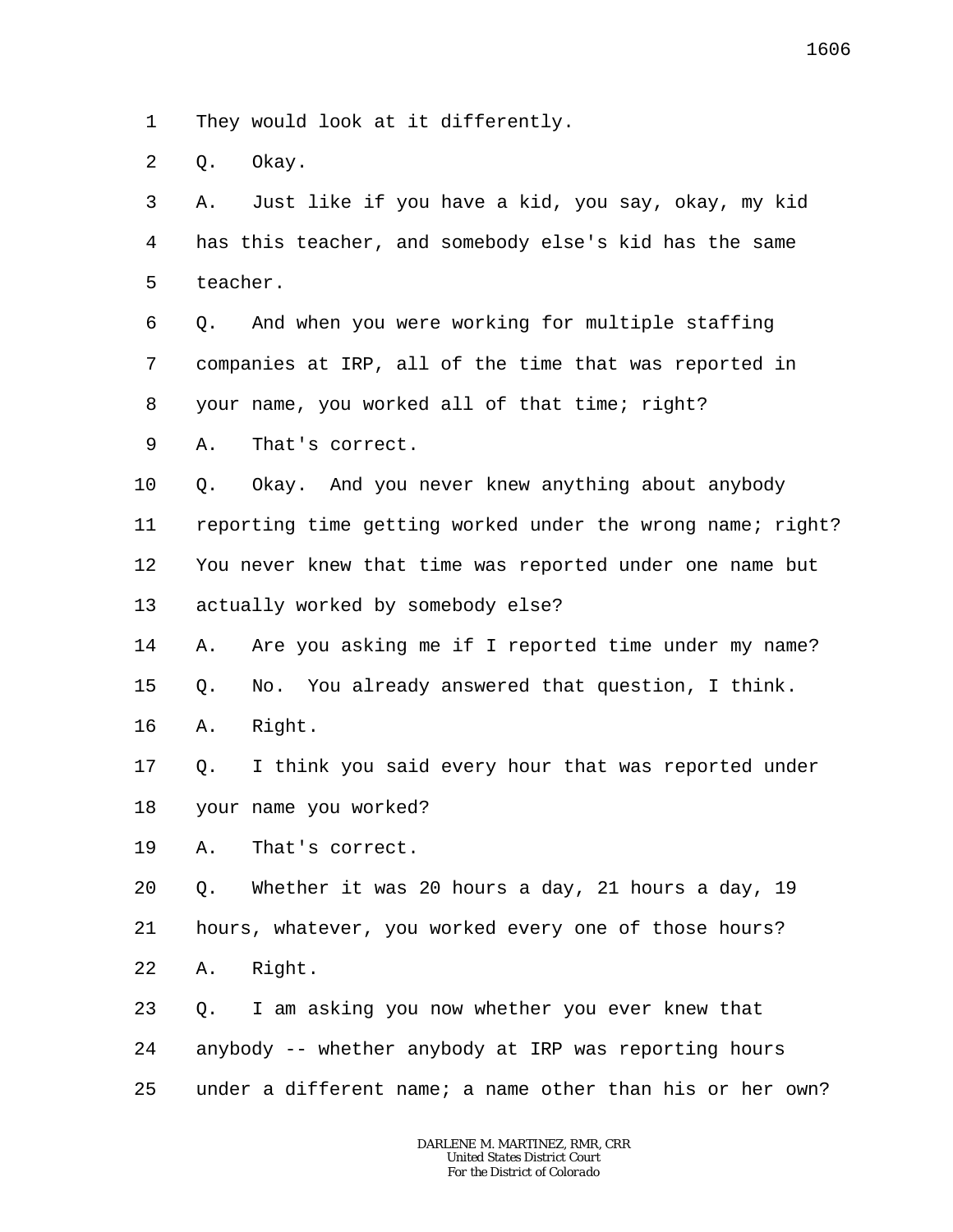1 2 3 4 5 6 7 8 9 10 11 12 13 14 15 16 17 18 19 20 21 22 23 24 25 A. That wouldn't be relevant to me. I would be speculating if I tried to answer that question. MR. KIRSCH: Your Honor, can, I please publish Government Exhibit 608.22? THE COURT: You may. MR. KIRSCH: Can you expand the top half of that for us, please, Special Agent Smith. Q. (BY MR. KIRSCH) This is your name -- you got this e-mail, didn't you, Mr. Stewart? A. That looks like I probably received that e-mail, yes. Q. Cliff Ja Stewart is you; right? A. Yes, that is me. Q. Why is it that your brother's name was in parentheses behind Rico Howard's name under AdvectA there? A. Why is my brother's name in parentheses? Q. Yeah. A. It is not laid out here. I wouldn't know that. I would be making something up if I tried to answer that question. Q. Okay. I don't want you to do that, that's for sure. When you would work for the multiple staffing companies at IRP, would you tell them that you had previously worked for different staffing companies at IRP? A. I wouldn't typically do that as a consultant. I work at several -- like, I will take an example where I work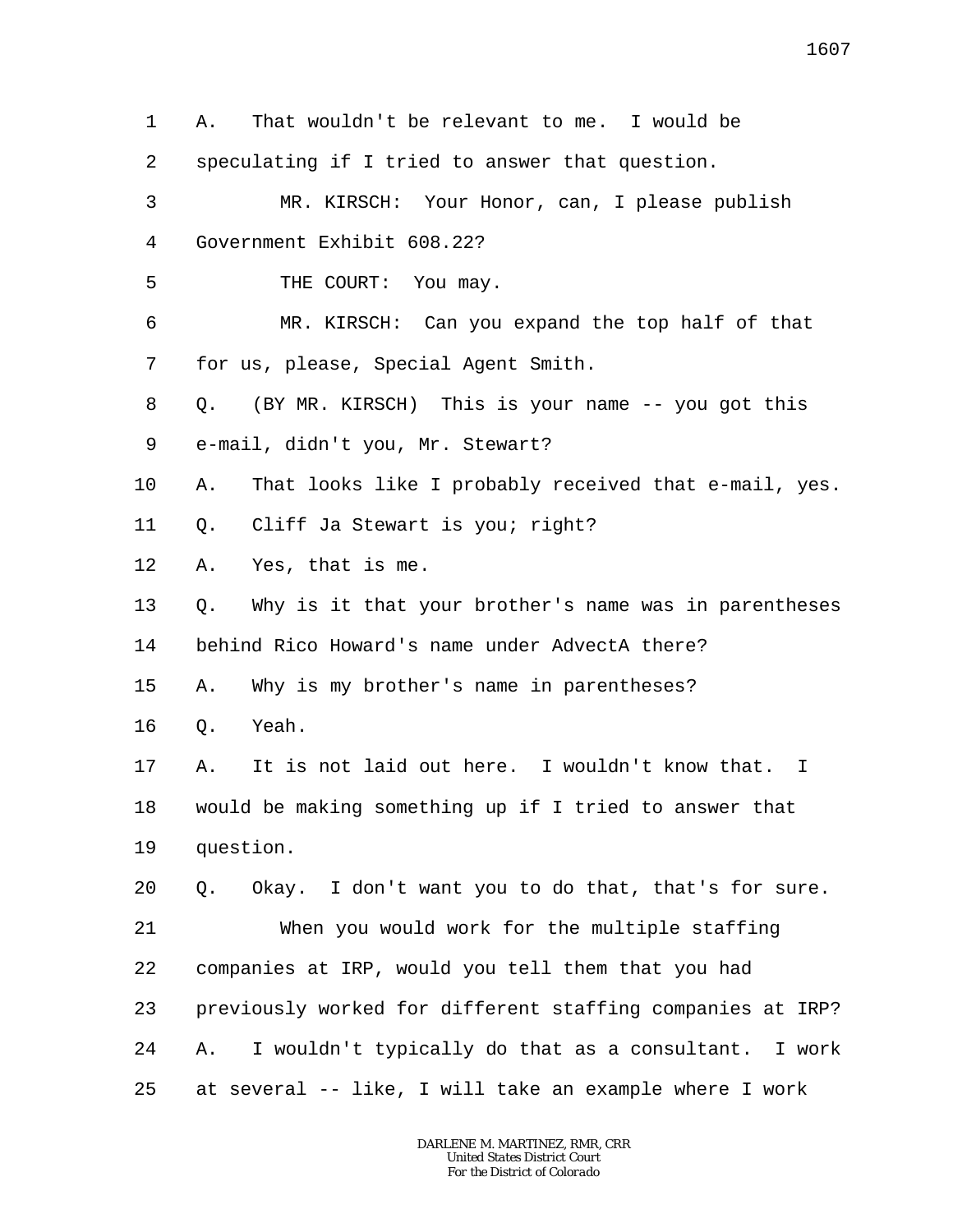1 2 3 4 5 6 7 8 9 10 11 12 13 14 15 16 17 18 19 20 21 22 23 24 25 now. I have been there under three different consulting agencies now at the same position. Q. You wouldn't give them that information? A. I wouldn't tell them that, no. At that point, it's basically, they have let me go as a contractor. They don't have any ties to me, and I don't have any responsibility to them at that point. Q. In fact, you would take steps to hide from new staffing companies while you were at IRP that you had previously worked at IRP, wouldn't you? A. I wouldn't -- again, I wouldn't go out and tell them, hey, you guys have let me go here, and now I'm here in a different capacity. Q. That is not my question. My question is, you would, in fact, take affirmative steps to hide your previous associations with IRP from new staffing companies, wouldn't you? A. I, as a contractor, would, in whatever capacity I was working as a contractor -- if I were going into a same client company, under a different capacity -- say I am working -- say I was working there and I was a software engineer, and I would go back in and I was a database developer, then, yes, I would go all of the way from, okay here is a resume that I presented as a software engineer, here is another resume that I presented as a database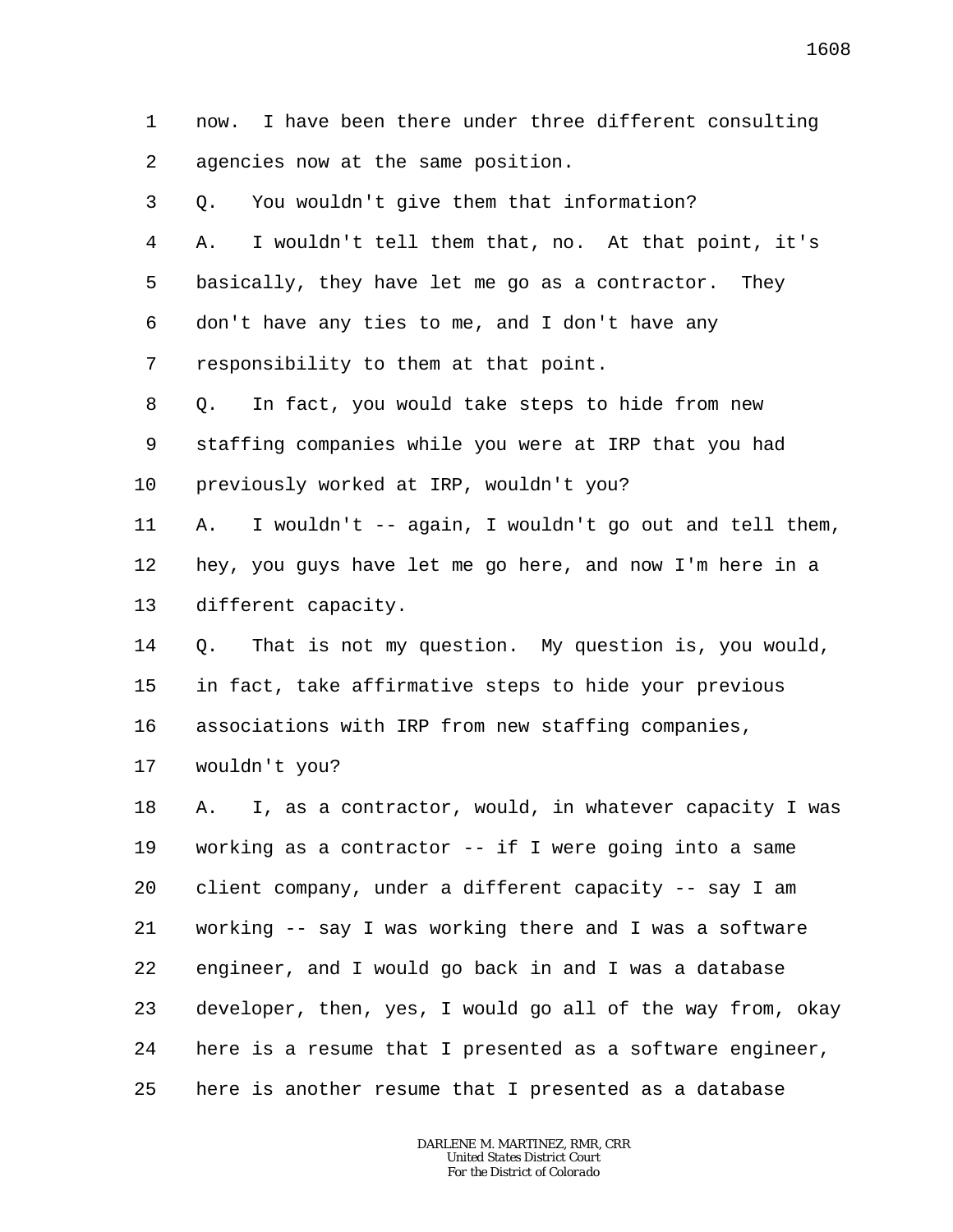1 developer, based off of that skill set that I have.

2 3 And I do that to this day. It all depends on what I go in as.

4 Q. Let me try my question one more time, Mr. Stewart.

5 A. Okay.

6 7 8 9 10 Q. You, in fact, would take affirmative steps, when you were going to be hired by a new company through IRP or DKH, you would take affirmative steps to prevent that new company from learning that you had already worked at IRP for another staffing company, wouldn't you?

11 12 13 14 15 A. I would not tell one new staffing company that I'm with that I worked here before under a different capacity. Q. That is not my question, Mr. Stewart. My question is, wouldn't you take affirmative steps to conceal the previous --

16 17 18 A. Can you explain what you would be describing as an affirmative step? I made the example that I would deliver a different resume.

19 20 Q. I will give you an example. You would turn around the name plate outside your door.

21 22 23 24 25 A. Right. If I was working under one capacity as - like, say, because there were times at IRP that I did volunteer work. There was time that I worked as a contractor. And so I would say, okay, under this capacity, under a contractor, I'm not working under the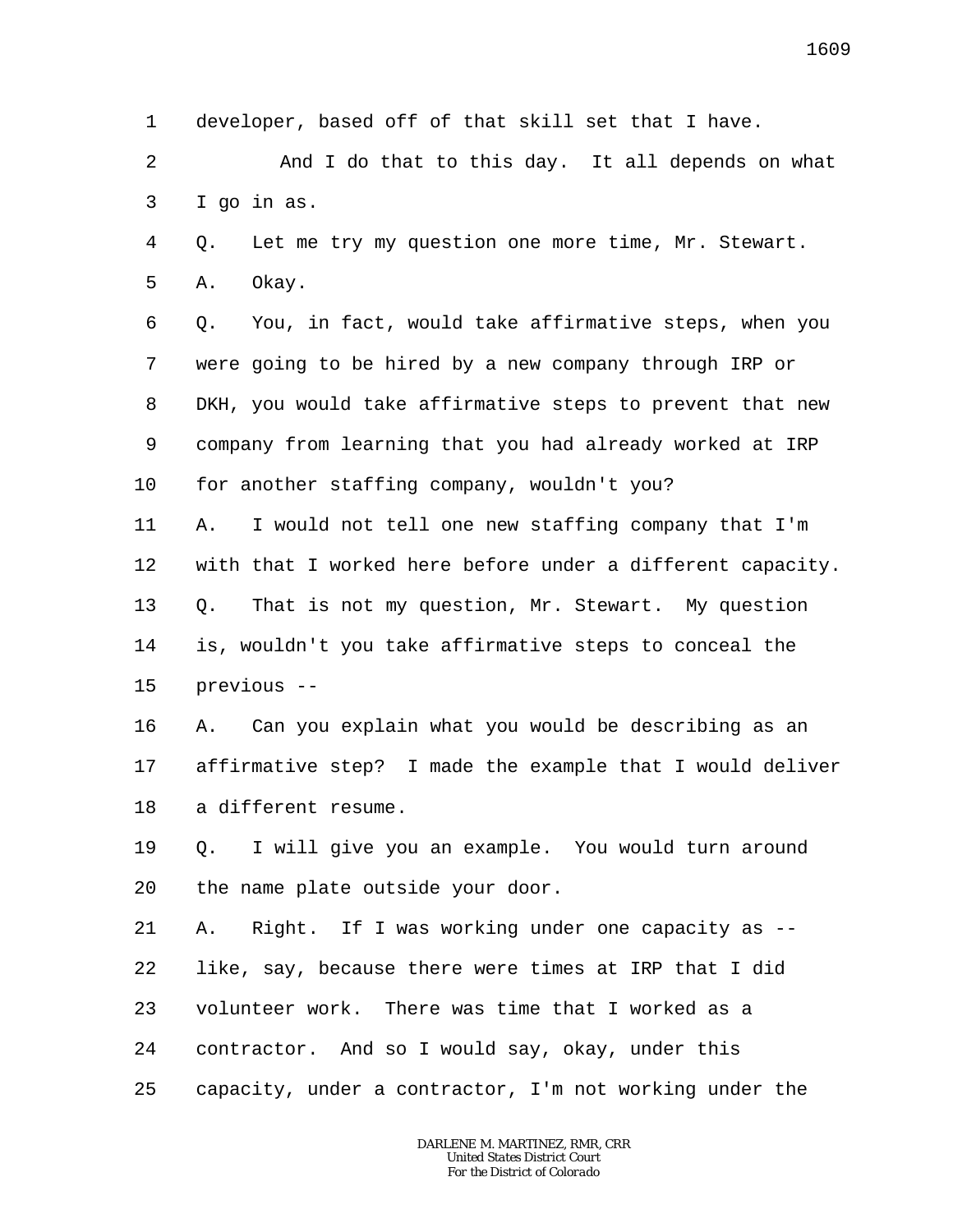1 2 3 4 5 6 7 8 9 10 11 12 13 14 15 16 17 18 19 20 21 22 23 24 25 volunteer capacity. And, so, yes, I would remove my title, because it doesn't apply in that situation. Q. You got a title when you were there as a volunteer? A. That is correct. Q. And not only would you turn around your name plate, you would even go so far as to sign into the guest book without -- even though you had an access badge; right? A. If I was coming in as a contractor, my access badge would be disabled. And at that point I am a visitor. Q. So you needed to sign in when you did that? A. As a visitor, yes, I would have to sign in. MR. KIRSCH: Thank you, Mr. Stewart. Those are all of my questions. THE COURT: Any redirect? MR. BANKS: Yes, Your Honor. **REDIRECT EXAMINATION BY MR. BANKS**: Q. Mr. Stewart, in defining the definition of client, is it your experience that client and projects are sometimes interchangeable? A. That is correct. Q. So if a company was working on separate projects, say, for company -- we'll speak in the terms of IRP. Say the Department of Homeland Security was the project engagement, as well as the NYPD. Would you consider those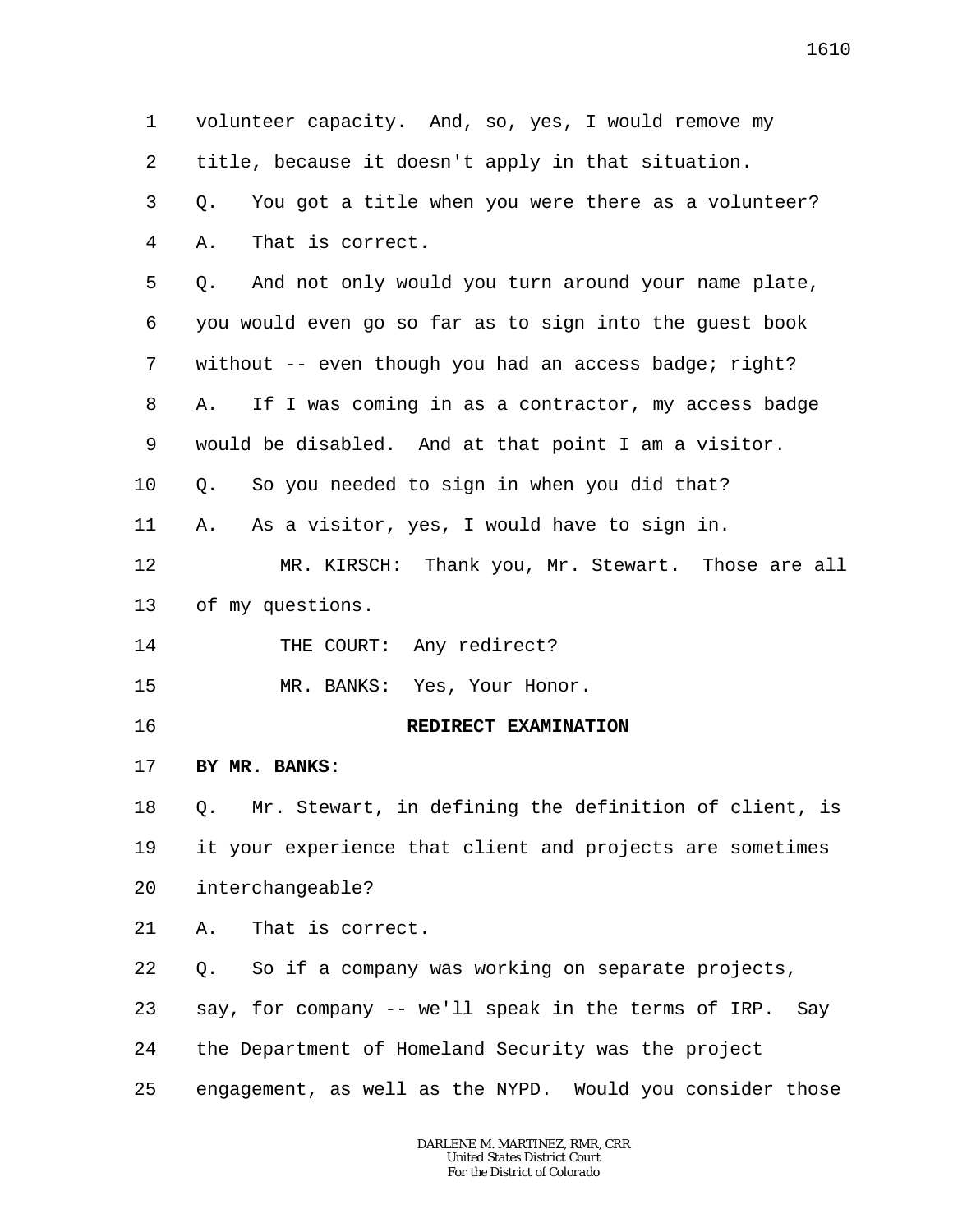1 separate projects and separate initiatives?

2 A. That is correct.

| 3  | And in your work at IRP, did you have separate<br>О.       |
|----|------------------------------------------------------------|
| 4  | responsibilities on those various projects?                |
| 5  | Yes. And I would bring that to parallel in the<br>Α.       |
| 6  | project I am on now. I work at a company called --         |
| 7  | MR. KIRSCH: Objection to the relevance.                    |
| 8  | THE COURT: Sustained. Beyond the scope of the              |
| 9  | question.                                                  |
| 10 | THE WITNESS: Okay. So the answer would be, yes,            |
| 11 | for different projects I would work in different           |
| 12 | capacities.                                                |
| 13 | (BY MR. BANKS) And you used the term "capacity."<br>Q.     |
| 14 | Uh-huh.<br>Α.                                              |
| 15 | I want to reiterate, you mentioned a minute ago that<br>Q. |
| 16 | you were in a volunteer capacity at IRP at times; correct? |
| 17 | Yes, that's correct.<br>А.                                 |
| 18 | You were in another official capacity at times when<br>Q.  |
| 19 | you were actually a contractor; correct?                   |
| 20 | That's correct.<br>А.                                      |
| 21 | And to reiterate, it was the policy of IRP, when you<br>Q. |
| 22 | were not in an official capacity and issued a badge, for   |
| 23 | your access to be terminated; correct?                     |
| 24 | That is correct.<br>Α.                                     |
| 25 | MR. BANKS: Thank you, Mr. Stewart.                         |
|    |                                                            |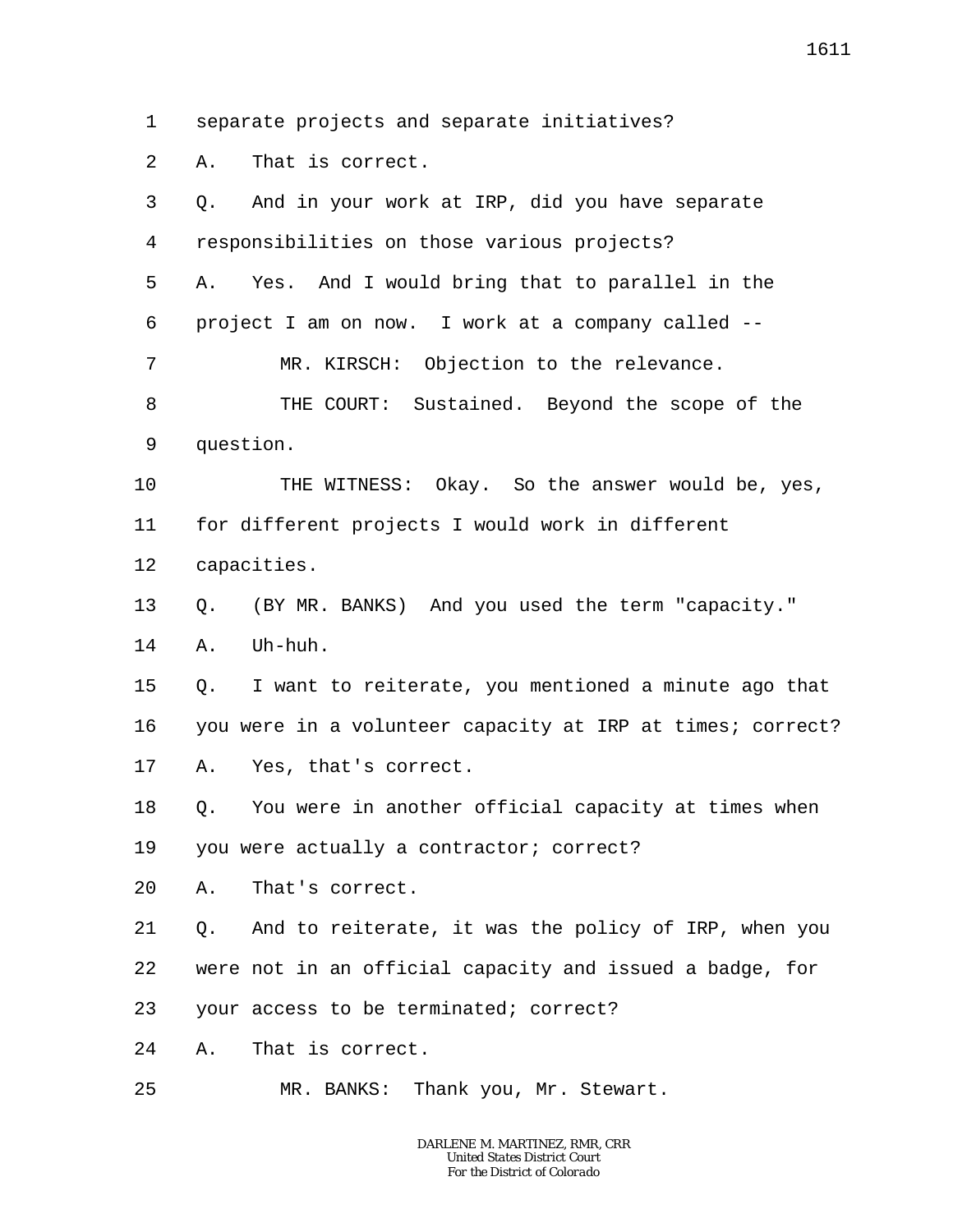1 2 3 4 5 6 7 8 9 10 11 12 13 14 15 16 17 18 19 20 21 22 23 24 25 THE COURT: Anything else? May this witness be excused? MR. BANKS: Yes, he may, Your Honor. THE WITNESS: Your Honor, may I stay in the courtroom? THE COURT: Yes. You are not anticipated to testify any further. THE WITNESS: Thank you. THE COURT: All right. The defense may call its next witness. MR. WALKER: Your Honor, we have no further witnesses for today. THE COURT: All right. Ladies and gentlemen, we finished a little bit early day. You will be able to enjoy your afternoon. So you are going to be excused. Please be back -- I have an 8:15, right? COURTROOM DEPUTY: Yes, Your Honor. THE COURT: Please be back, and we will be ready to go at 9 o'clock tomorrow morning. Remember, do not discuss this case with one another or with anyone else. Do not do any independent research on this case, just go home and enjoy your afternoon. The jury is excused, the parties will remain. (The following is had in open court, outside the hearing and presence of the jury.)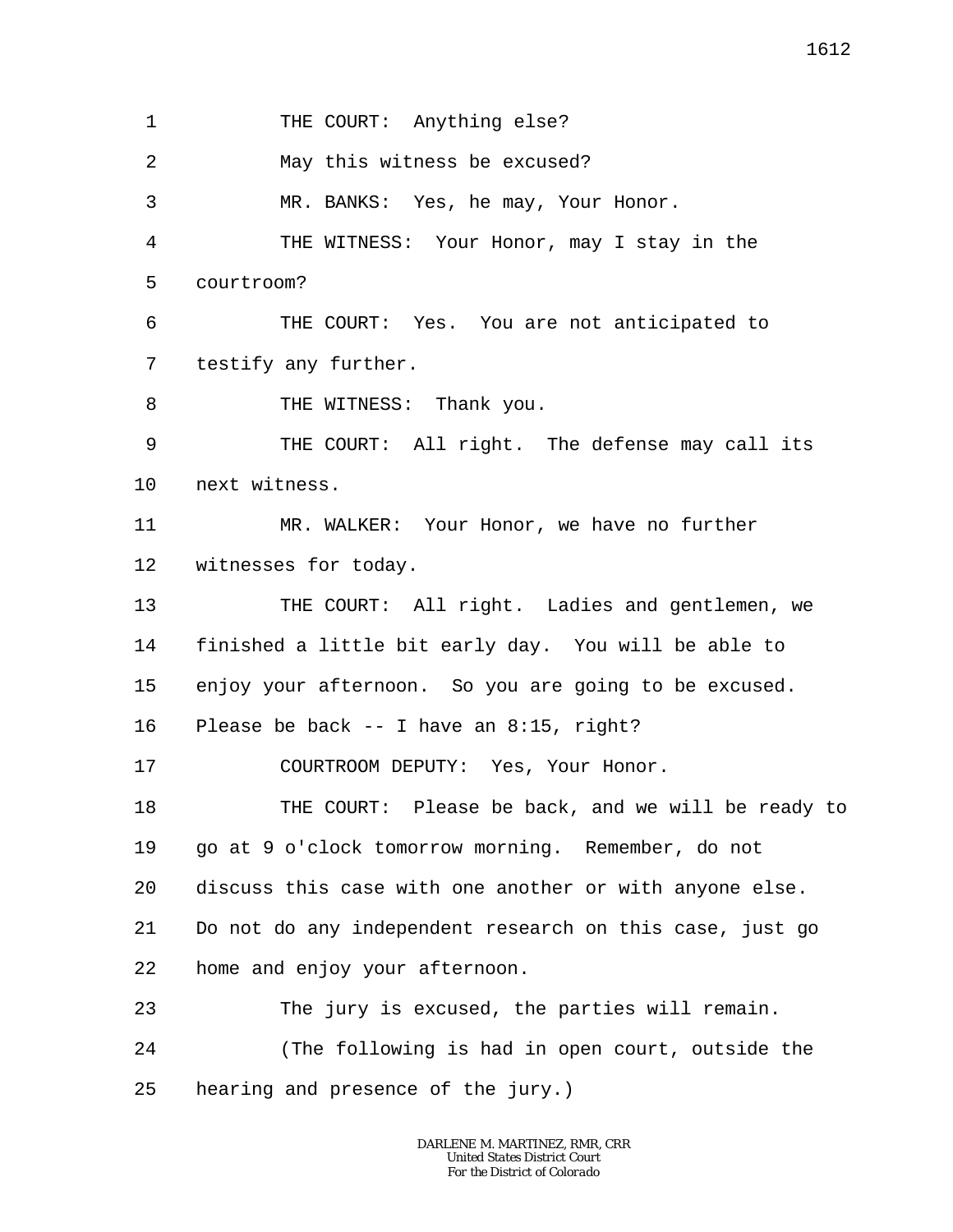1 2 3 4 5 6 7 8 9 10 11 12 13 14 15 16 17 18 19 20 21 22 23 24 25 THE COURT: All right. You may be seated. At this time I will let whichever of the defendants wants to make the record on -- for purposes of the witnesses that I excluded from testifying, which, as I understand, those that were going to be proffered was Mr. Andrew Albarelle, who was on the stand, Ms. Kelly Baucom; is that correct? MR. BANKS: Yes, Your Honor. THE COURT: And who was the third? MR. BANKS: Joe Thurman. THE COURT: And Joe Thurman. So, Mr. Banks, you may take the podium and lay your record for purposes of appeal. MR. BANKS: Your Honor, with regard to Rule 16, the rule states that the Government -- that the defendants must provide Rule 16 disclosure at the Government's request. The Government in this case, Your Honor, had made no formal request. They did complain about not getting a request, but they did not issue a formal request for the summary of any particular expert witnesses' testimony. THE COURT: I believe there was a Discovery Order in this case, was there not? MS. HAZRA: Yes, Your Honor. THE COURT: What did the Discovery Order provide? MS. HAZRA: Your Honor, the Government requests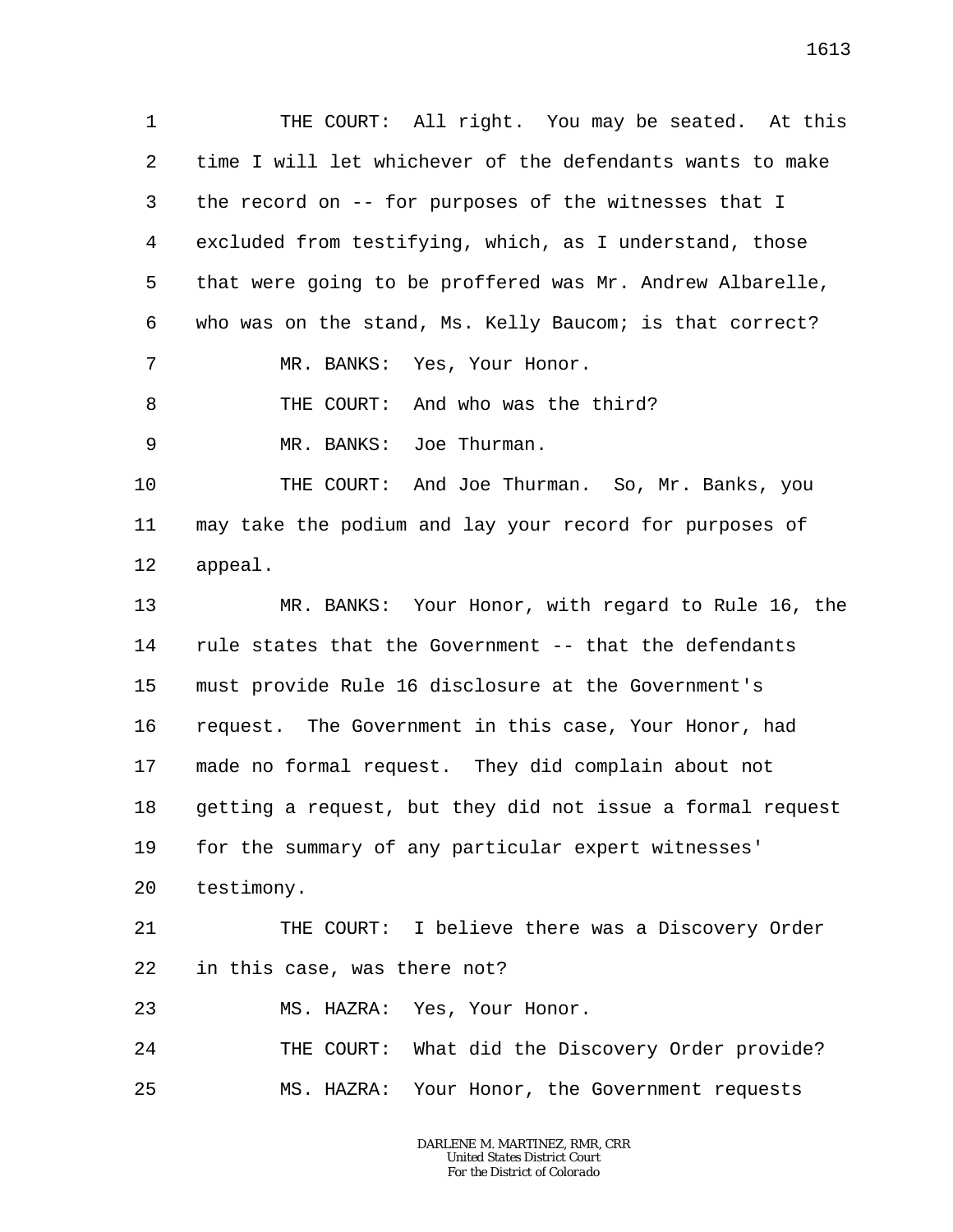1 expert notice under Rule 16 and Rule 702.

2 3 THE COURT: So that was taken care of in the Discovery Order, Mr. Banks.

4 5 MR. BANKS: Okay, Your Honor. Could I have one moment, Your Honor?

6 THE COURT: You may.

7 MR. BANKS: Nothing further, Your Honor.

8 9 10 11 12 13 14 15 16 THE COURT: Well, I'm not supposed to advise you, because you are supposed to know these rules yourselves, but what I'm trying to do is give you an opportunity - you need to tell on the record for purposes of appeal what your witnesses would have said, what they would have testified to, so that the appellate court can decide whether or not my ruling to exclude them would have been prejudicial to you. And, if I made an error, that it was not -- that it was reversible error.

17 18 So you need to put on the record what they would have testified to how that is relevant to your case.

19 20 21 22 23 24 MR. BANKS: Your Honor, Mr. Andrew Albarelle would have discussed IT consulting and IT contracting from his years of experience regarding -- as far as his company is concerned. And over his experience, it has been a standard practice for contractors to bill with multiple clients and on multiple projects.

25 Furthermore, Mr. Albarelle was going to testify to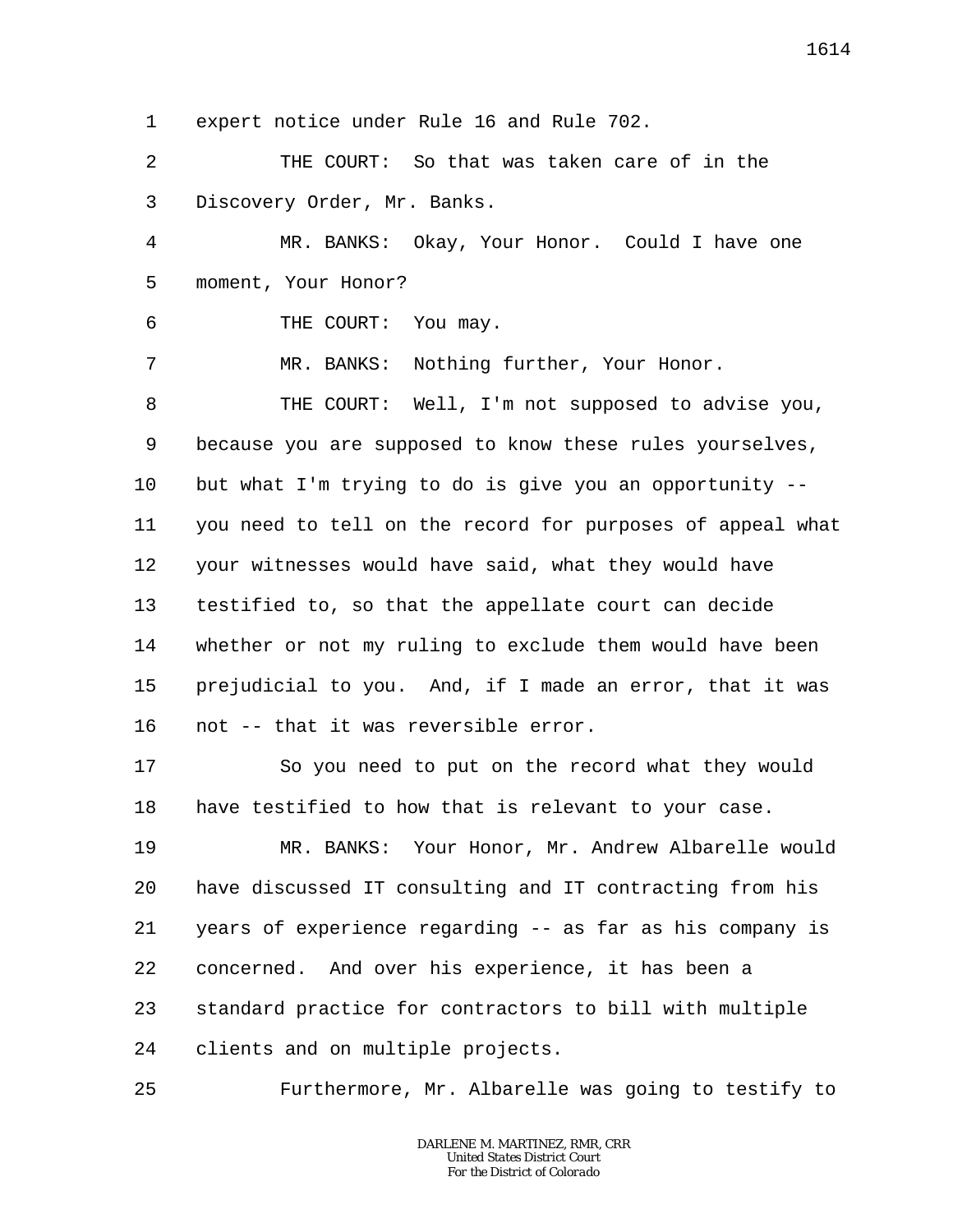1 2 3 4 5 6 7 8 9 10 11 12 13 the fact of what I told the actual jury concerning a billable consultant. Mr. Albarelle is an owner of multiple businesses, including a staffing company. And as a billable consultant in various projects -- and his company is rather large -- he bills out on multiple projects, and he would have -- he would have showed that it is a common practice, not only in consulting organizations, but also in staffing organizations, where a company like an Oracle Corporation will be billing one consultant. And, obviously, we have been a part of that sort of engagement for three, four, five, six different clients, and they billed them out at \$250 an hour each client.

14 15 16 17 18 19 20 21 Obviously, Oracle will be paying that company. He would testify that that company would be paying a certain salary or certain hourly rates, but at each of those clients, they would have agreed upon terms to whereby - they would be 40 hours with this client. To support that client, they would have agreed upon terms, 40 hours with this client, et cetera. And that money would come into Oracle, and that is how the process would work.

22 23 THE COURT: Okay. Ms. Baucom, what would she have testified to?

24 25 MR. BANKS: Ms. Baucom is a recruiter, and does account management, which is consistent with many of the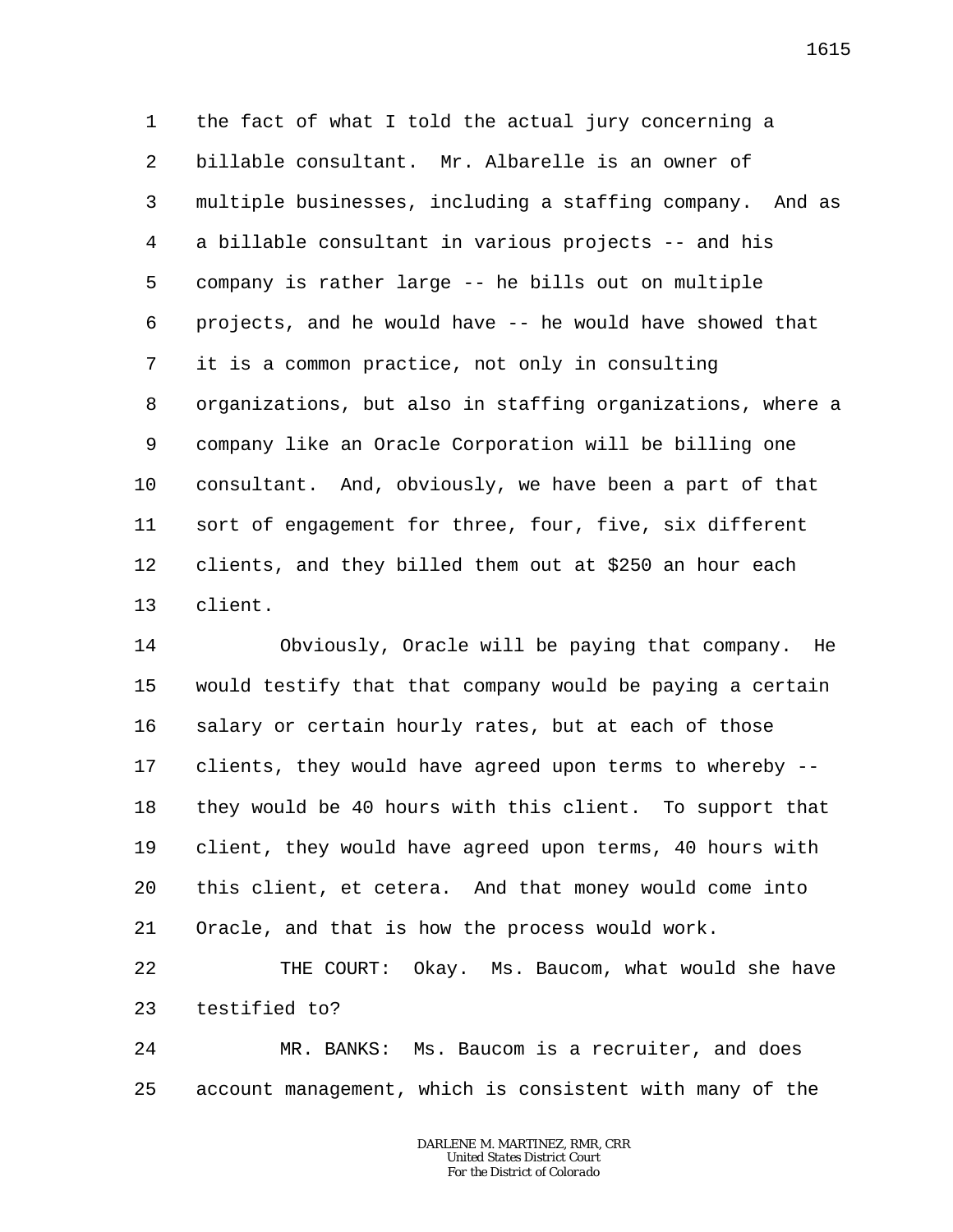1 2 3 4 5 Government witnesses that would have testified -- that have testified in this trial thus far. Ms. Baucom was going to testify to how the staffing industry worked as it relates to lines of credit; that it is typical for staffing companies.

6 7 8 9 10 11 12 13 14 She was going to testify, as well as Mr. Albarelle, with regards to the risk associated with staffing companies, and that they, on a routine basis, review - look at companies like IRP, and make a determination based on their forecast whether or not they're actually going to engage with a company at IRP, in similar fashion that somebody manages a portfolio of investments or a portfolio of business, that's how they would describe how the staffing industry is managed, as well.

15 16 17 18 19 20 So they have their big customers; the Lockheed Martins, and they would testify they also have their small customers. And that when they take the risk, that they - he would have testified that he's written off 14 companies in one year, based on the risk that he took, and she would be able to testify to some of the same types of things.

21 22 23 24 Just to the standard consulting and practices of the staffing industry that is routine, and very routine, that other staffing agencies would not have been able to really contradict at all.

25 THE COURT: All right. So she was going to testify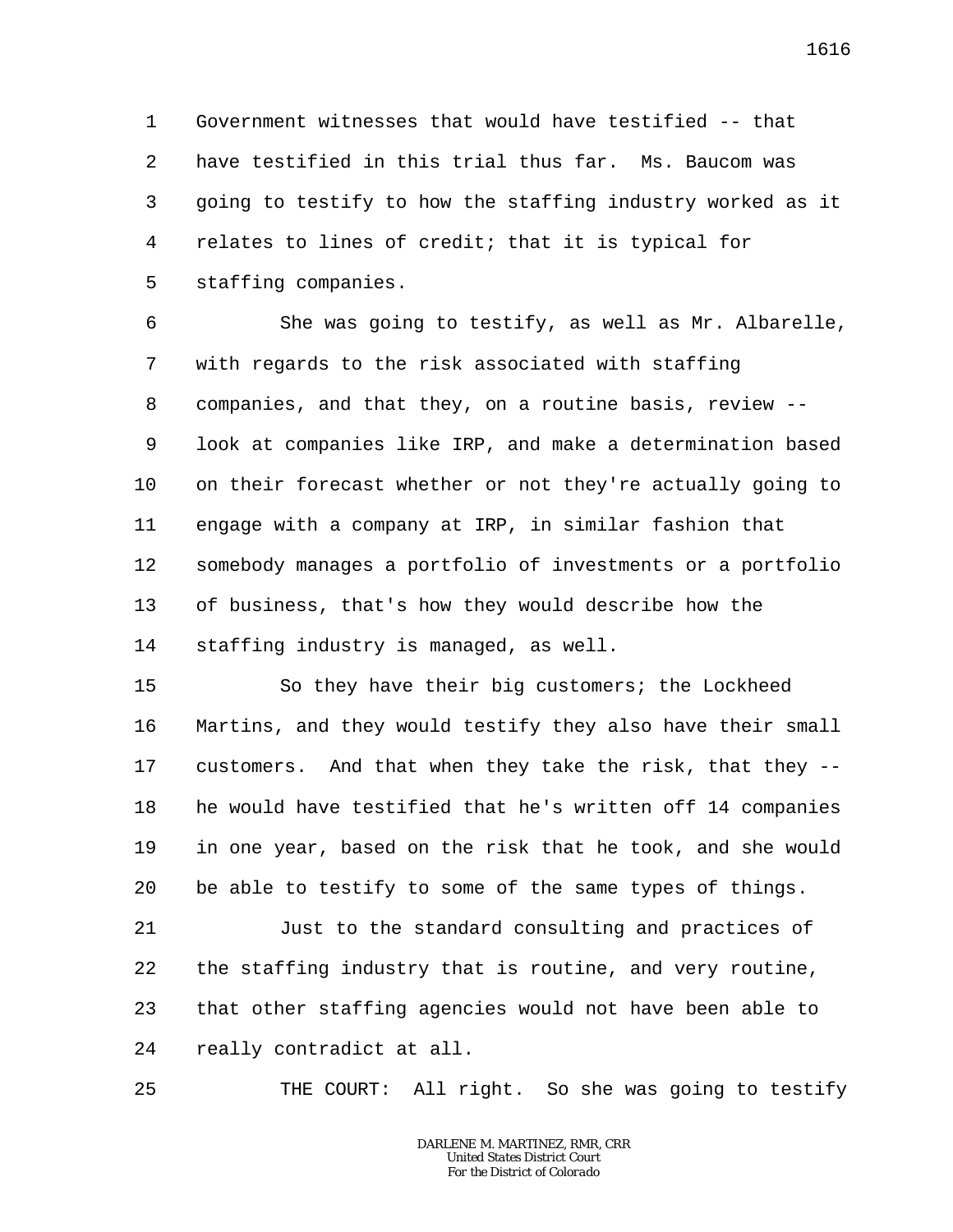1 2 3 as to the standards and practices and customs in the industry with respect -- in the staffing industry with respect to lines of credit?

4 5 6 7 8 9 10 11 12 13 14 MR. BANKS: Lines of credit. Just how the process works with consultants. She would also testify to the fact that -- she worked for multiple staffing companies, even some of the ones that testified here today. She has been with some of these big shops, and she knows how they do business and how they conducted business. She would have been able to provide relevant testimony as to how those companies did business while she was actually there, as well as the credit rating and things that companies relied on to conduct themselves in staffing operations. THE COURT: All right. Again, was there any Rule

15 16 16 disclosure made of Ms. Baucom to testify in this capacity?

17 18 19 20 21 22 MR. BANKS: Only disclosure that the Government received, Your Honor, as we stated, were the letters that they sent with regards to adequacy about how the staffing industry works. That was the only disclosure that was provided to the Government with regards to them coming to testify.

23 24 THE COURT: All right. And your third witness, Mr. Thurman?

25 MR. BANKS: Mr. Thurman is another account manager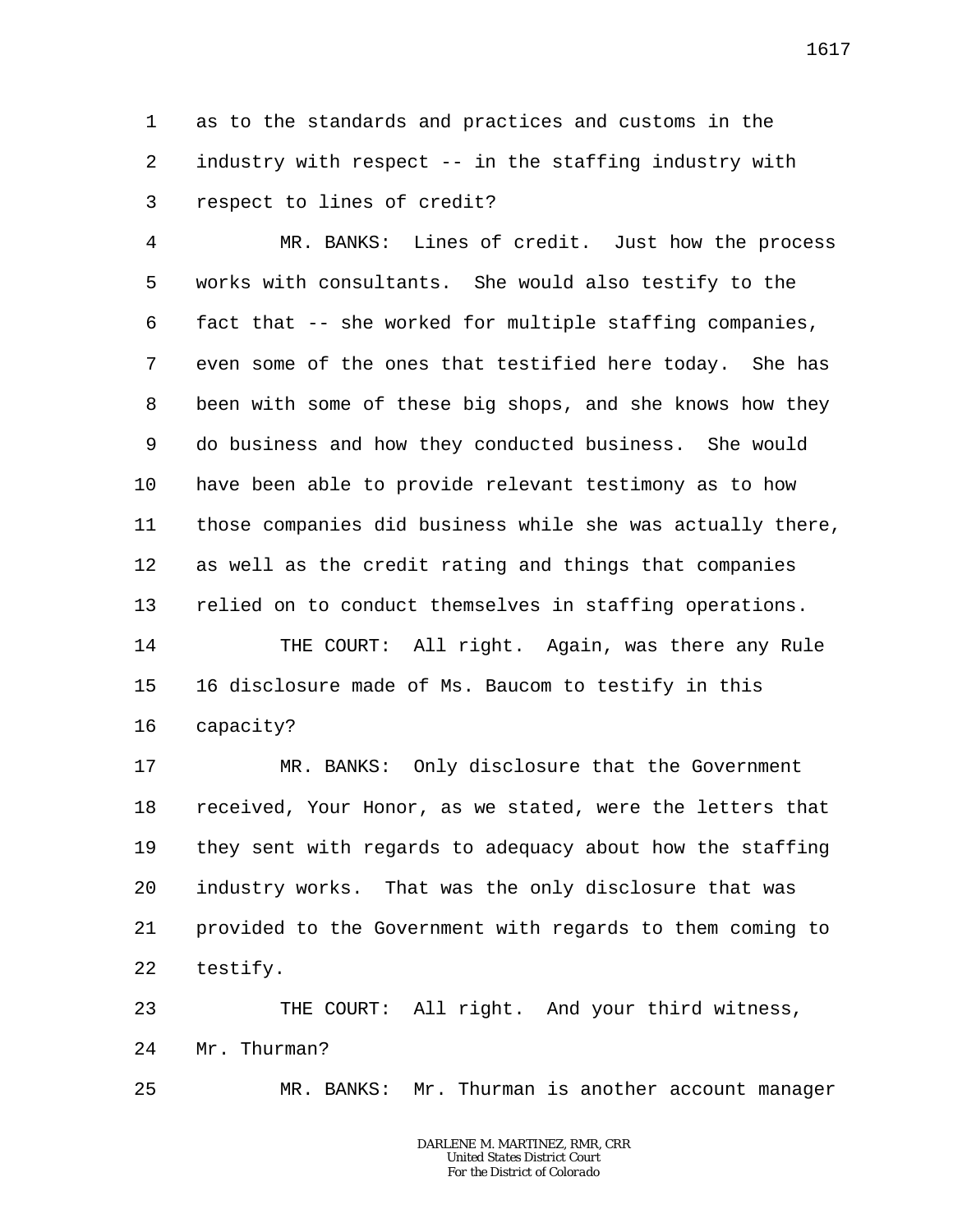1 2 3 4 5 6 7 in the staffing industry; has probably 10-plus years of experience in this industry. He currently manages multi-million dollar accounts with Century Link, National Renewable Energy Laboratories here in Denver, and various other large clients in the State of Colorado, which he has multi-million dollar responsibility managing those accounts, and tons of consultants that actually work.

8 9 10 11 12 13 14 15 16 And he would also would have brought to bear actual real world examples of staffing companies -- of individuals that they have -- that they have used, and requested that they work multiple contracts so they can see if it balances out, as well as the motivations of the staffing industry and how multiple contracts and multiple billing benefits them, from a profit margin perspective, as long as the consultant can handle and balance that work.

17 18 19 20 21 22 23 24 And he would have also testified that with regard to the fact that when it comes to payrolling employees, a routine practice in that payrolling process, is they don't care who the consultant is. They don't care if he is working multiple contracts. But he would have testified to the fact that as long as my work is done for my client, I don't care what is going on with that consultant. That is the type of testimony, and that is the type

25 of routine practice that he would have testified to that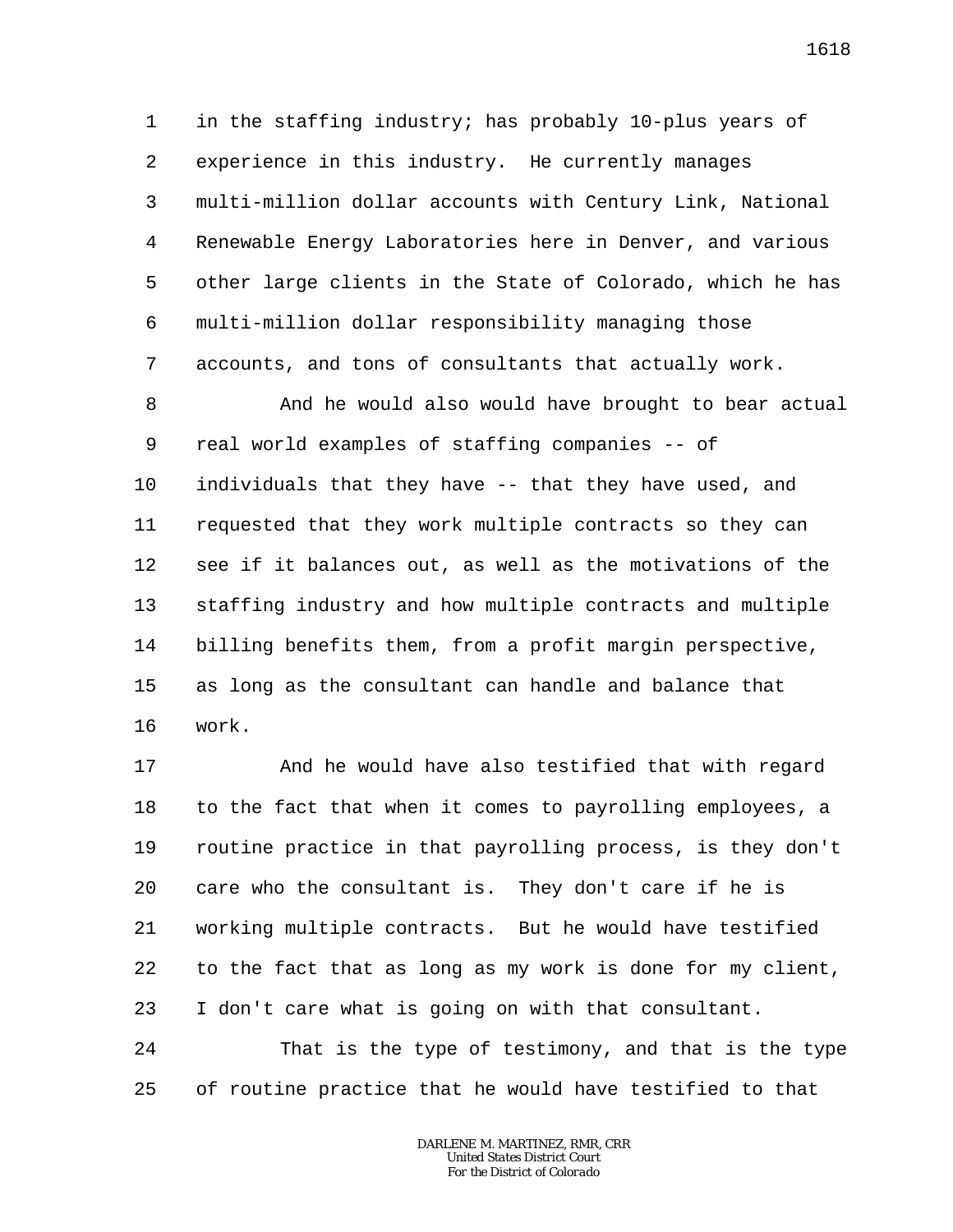1  $\overline{a}$ goes on in the staffing industry on a very, very routine basis.

3 4 5 6 7 8 9 10 11 12 13 14 15 16 17 18 19 20 21 22 23 24 25 THE COURT: All right. And, again, what disclosure was made to the Government with respect to this witness? MR. BANKS: Mr. Thurman provided some sort of Affidavit regarding the staffing industry and how it works, and provided that to the Government. We don't have a copy of that here. As the Government said, they did have a copy of it, but that's the gist of the matter, Your Honor. THE COURT: All right. MR. WALKER: Your Honor, I have additional areas of testimony for these. THE COURT: Okay. I want to ask a few more questions. Now I can't remember. Go ahead, Mr. Walker, and I will recall what it was that I wanted to say. MR. WALKER: Thank you, Your Honor. MR. BANKS: Mr. Walker will probably answer it anyway, Your Honor. MR. WALKER: Your Honor, Ms. Baucom is also going to testify regarding best practices for due diligence in the staffing industry for risk mitigation, loss mitigation. Also, she would talk about having one client with multiple staffing companies at that client. And that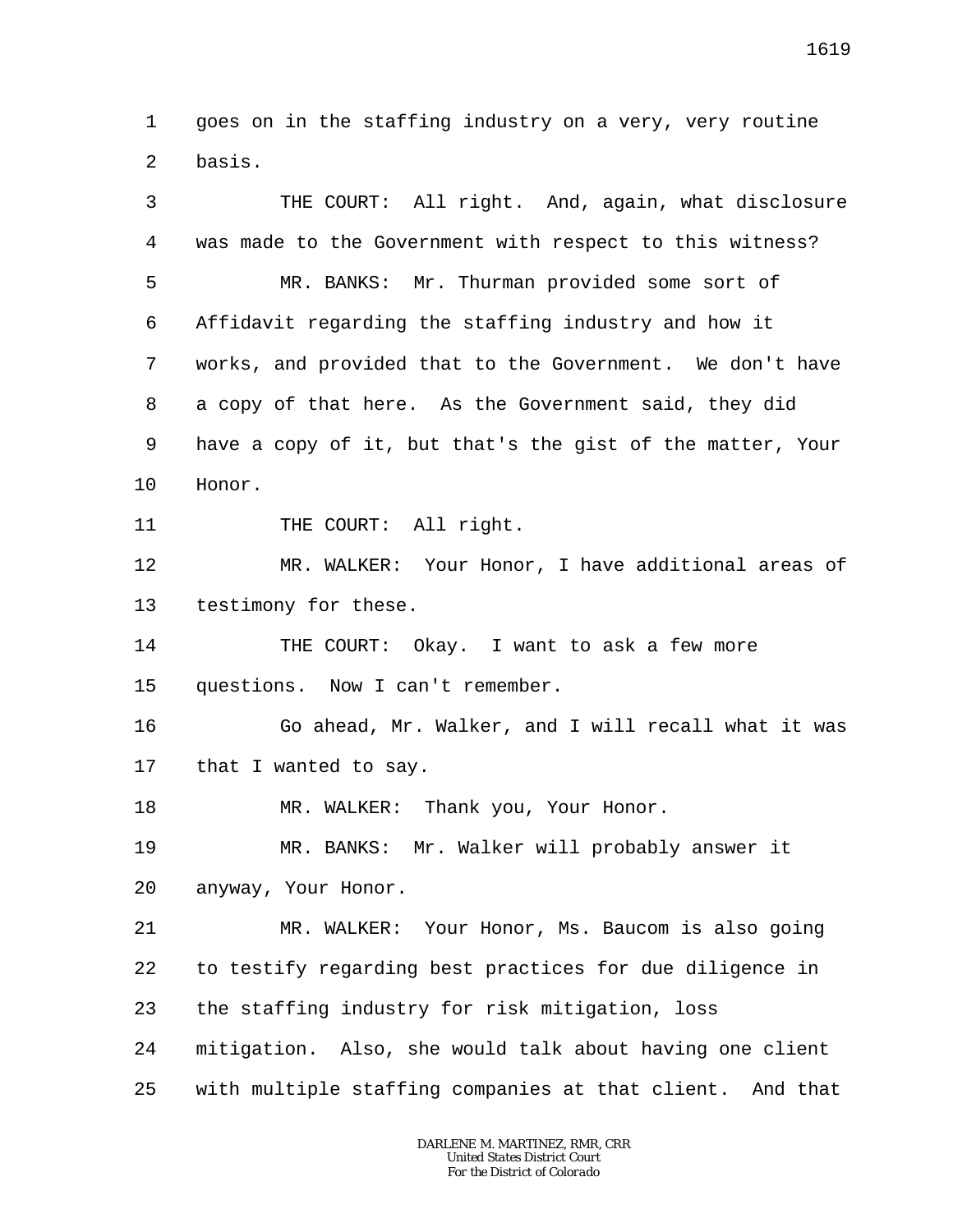1 was it.

5

2 3 4 THE COURT: All right. I still haven't remembered. So, Mr. Kirsch, the Government may go ahead and proceed -- Ms. Hazra.

6 7 8 9 10 11 12 13 MR. KIRSCH: Ms. Hazra is going to do that. THE COURT: Ms. Hazra? MS. HAZRA: Thank you, Your Honor. First, the Government did request -- the Court correctly notes, the Government did request notice under Rule 16 and 702, pursuant to the standard -- the Court's Discovery Conference Memorandum, which, without the docket sheet, I believe we would have entered into in the summer of 2009, Your Honor, in this case.

14 15 16 17 Moreover, the defendants did provide an expert notice with regards to one of their witnesses, so they did comply in terms of one, but they have not complied with any of these others.

18 19 20 21 22 23 24 25 Specifically, the three we are discussing today, Your Honor, the Government specifically objects because it did not receive notice of what the opinions that these experts would be tendering, except for, I guess, what Mr. Banks and Mr. Walker said today. Nor did we receive the reasons -- the bases for these opinions; whether or not the facts and data were relied upon to form the opinions, the methods and principles that were used to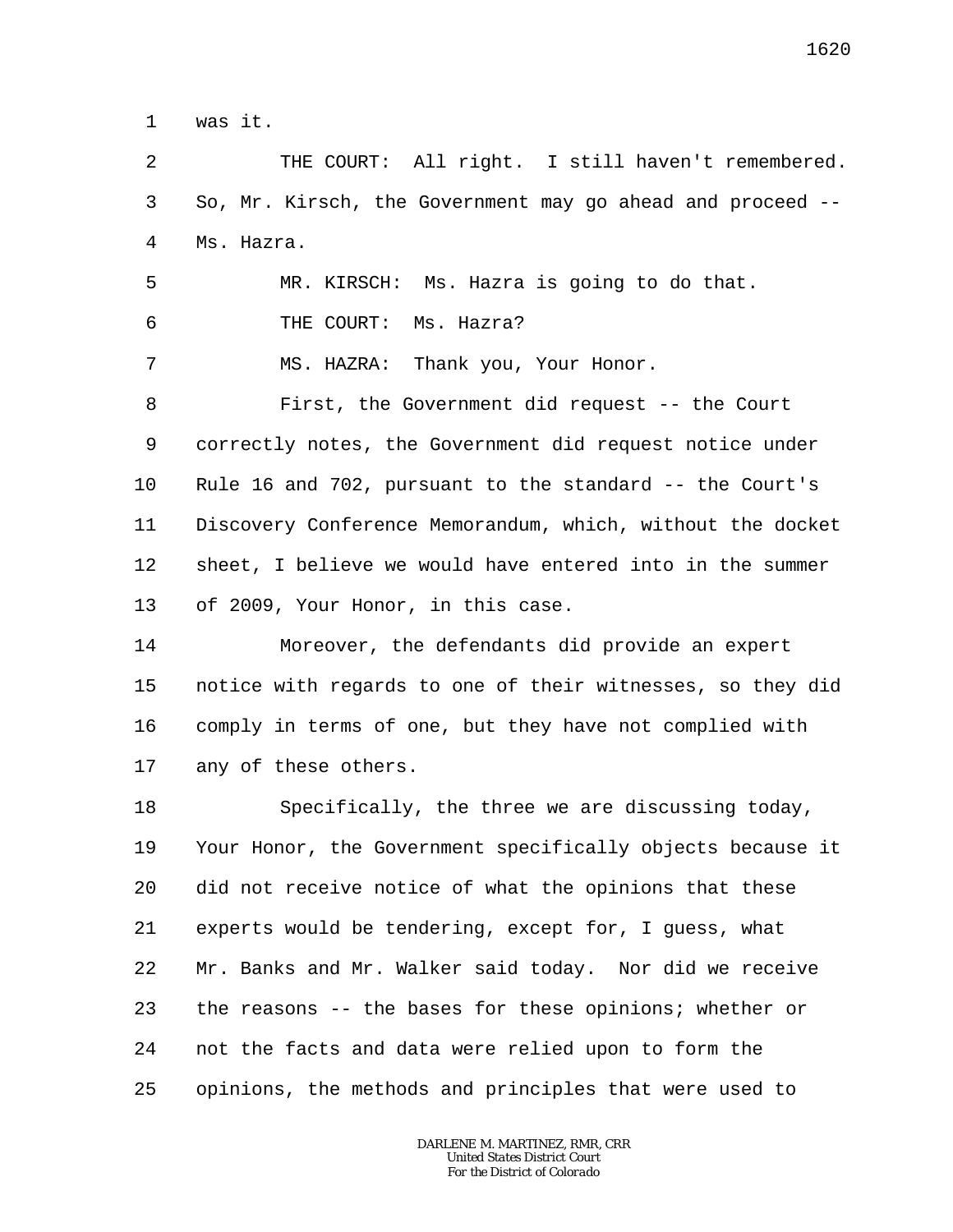1 2 3 arrive at the opinions, or how the witnesses applied those principles and methods to the fact. We didn't receive that for any of them.

4 5 6 7 8 9 10 11 12 13 14 15 16 17 18 19 20 21 22 23 24 25 In terms of what we did receive, the Court has the letter from one of the witnesses. We received another letter, addressed to the United States Attorney John Walsh, from Kelly Baucom, dated July 20, 2010. I don't know when the letter made its way down to us, but it did come to -- it says 2010, but if I may have a moment, Your Honor, I think it was 2011 that it came to us. Even though it says 2010, it only came a couple months ago. And it, again, does not lay out Ms. Baucom's opinion in any manner or any of the reasons or bases for her opinions or how she arrived there. And I am happy to mark -- THE COURT: I would like to have that marked for identification so it clears the matter for the record. So, Ms. Barnes, if you could mark that. If you could present it, Ms. Hazra. MS. HAZRA: Certainly. Thank you, Your Honor. THE COURT: So even though -- as I understand, that letter is dated 2010? MS. HAZRA: But we received it July 2011. So I believe the year is wrong on the letter. We also received from Mr. Thurman, it is entitled an expert report on staffing industry standards and best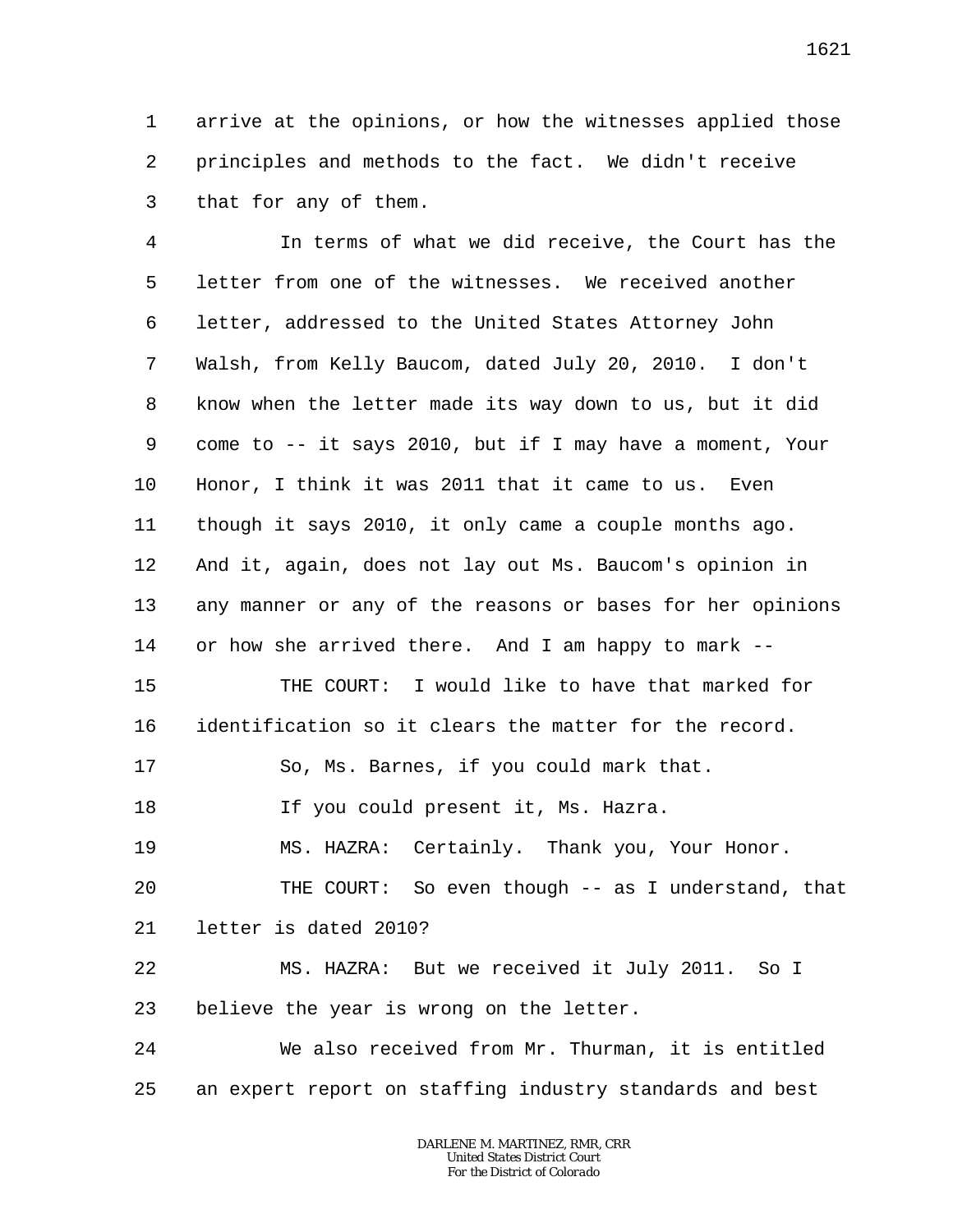1 2 3 4 5 practices. However, it, once again, does not contain Mr. Thurman's opinion in the form that is required under the rules, nor does it contain the principles and methods of how he arrived at it, the facts and data upon which he is basing his opinion.

6 7 8 And from none of these three experts did we receive a curriculum vitae or anything else that would denote what their qualifications were to be an expert.

9 10 11 THE COURT: Now, you said there was one expert that you did receive notice of; you got the proper notice for an opinion.

12 13 14 15 MS. HAZRA: We did, Your Honor, and we filed a motion to exclude that witness. It is their software expert, whose name I am currently -- Donald Vilfer, Your Honor. And we did file a motion to exclude.

16 THE COURT: There was a motion. I recall that.

17 MS. HAZRA: And Mr. Thurman --

18 19 20 THE COURT: So you all did know that for experts you had a particular process that you had to go through; is that correct?

21 22 23 MR. WALKER: Your Honor, that was done when we previously had retained counsel. We weren't involved in that process.

24 25 THE COURT: All right. But you knew that they had done that on your behalf?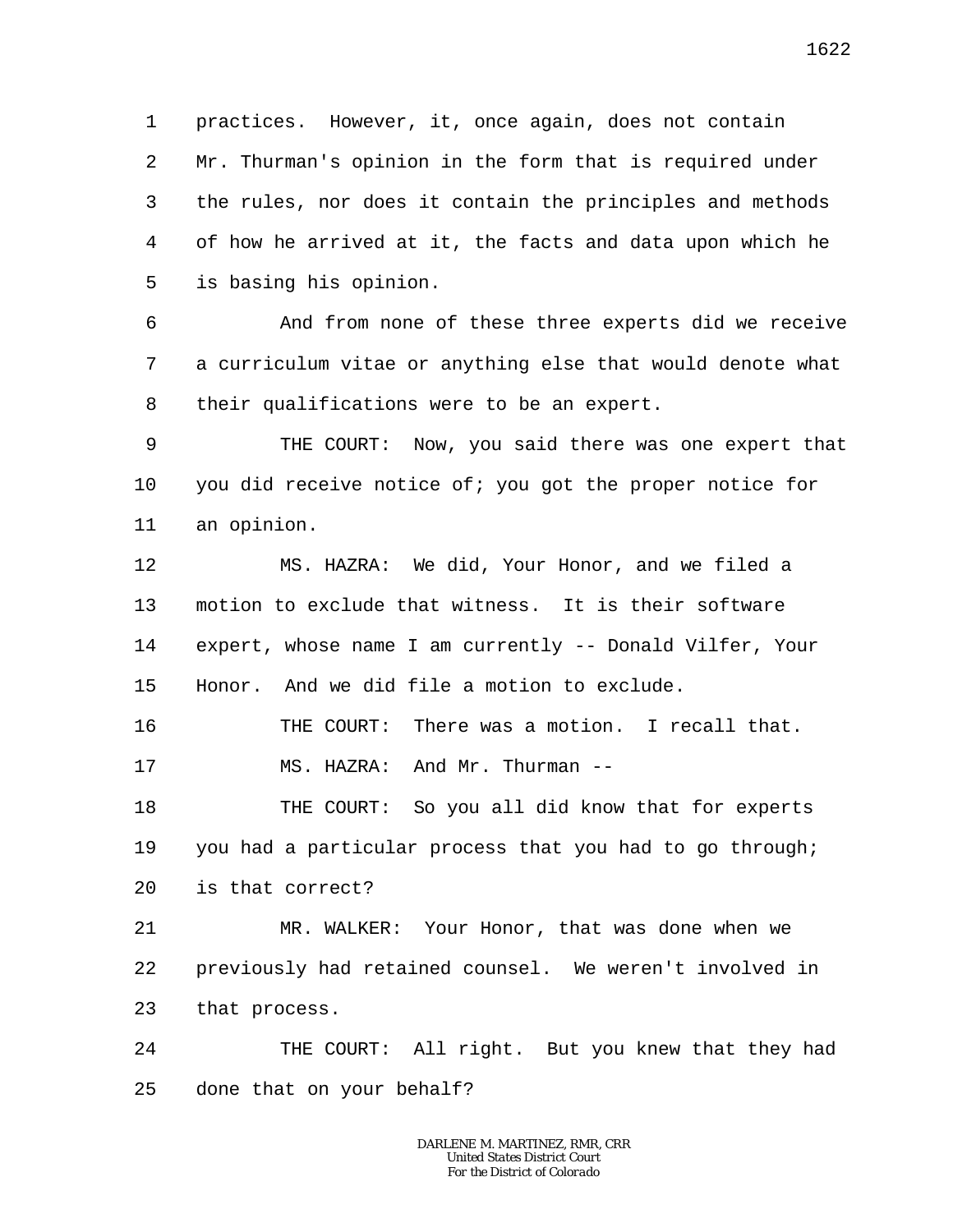1 2 3 4 5 MR. WALKER: Well, Your Honor, we had limited knowledge what went on. We know they had obtained an expert for evaluating computer systems. And we didn't know any of the processes or procedures that were undertaken to get him to that point.

6 7 8 9 THE COURT: That is the question I was going to ask. In our conference up at the bench, you all indicated that you had been advised that this was the procedure you should use. Who advised you?

10 11 12 13 14 15 16 17 MR. WALKER: Your Honor, we talked to several different lawyers about what we need to do in certain circumstances. And several of them have given us advice on different things. We have gone on the web. We have called different hotlines that provide that type of advice. So different people. Some of them, I don't even remember their names, provided us different types of advice.

18 THE COURT: And they are all lawyers?

19 MR. WALKER: Yes, Your Honor.

20 21 22 23 24 25 MR. BANKS: And, Your Honor, I think what ended up happening, some of them wasn't necessarily experienced in the federal courts. And, occasionally, we would get false information or bad information, until we researched it ourselves, with regards to -- well, that deals in civil matters, or that may deal in state court. So, I guess the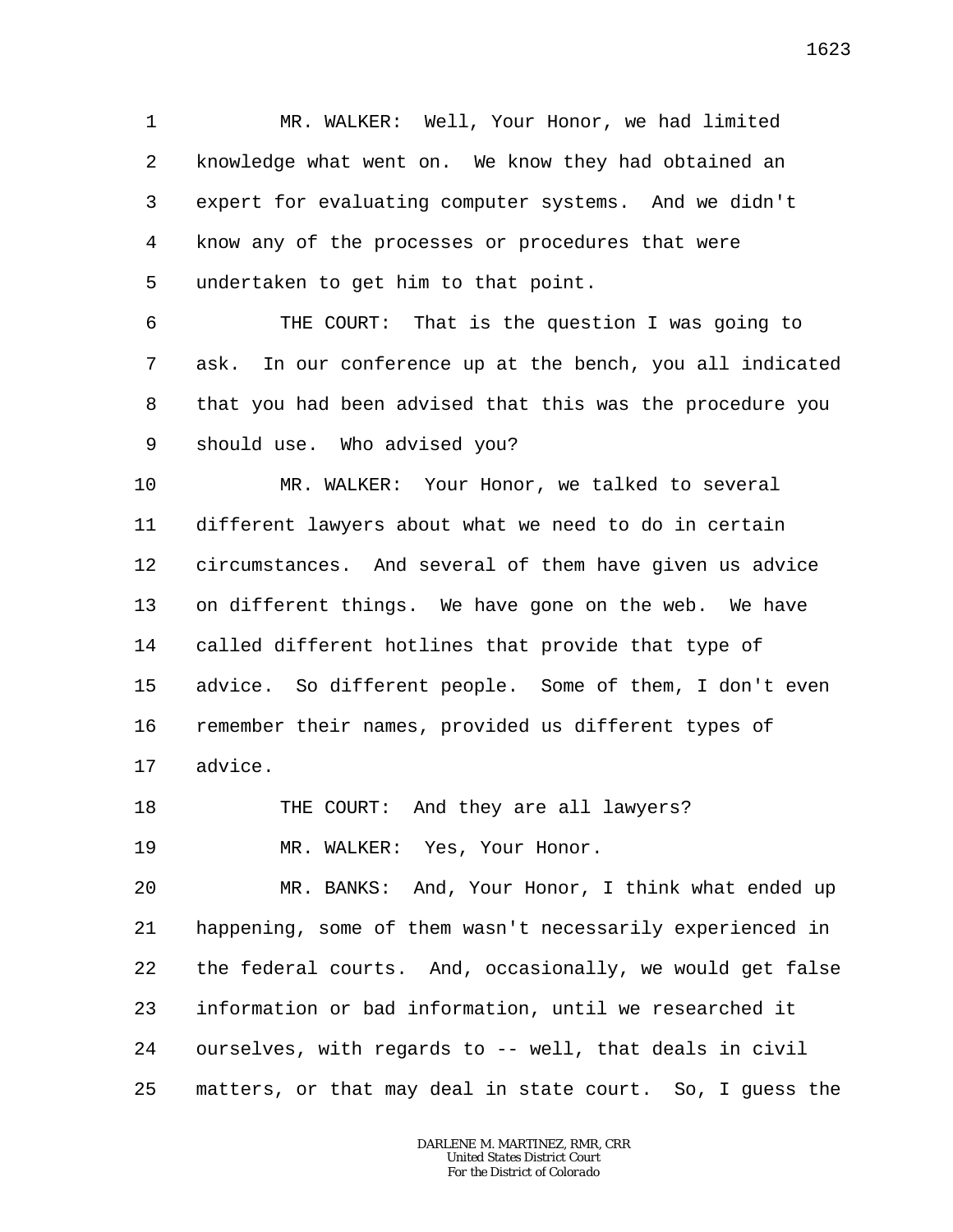1 2 lack of federal expertise, probably cost us a little bit with regard to that.

3 4 5 6 THE COURT: Well, in that regard, as I recall, I offered you the appointment of advisory counsel, and you rejected that, because you didn't want anybody paid for by the Government.

7 8 9 10 11 12 MR. BANKS: Well, there was issues with the Government -- with our current counsel not being informed about all of the facts in this case. So we had a lot of issues, which, obviously, if -- they were just not being effective for us, as far as counsel was concerned. Because one day they would tell us certain facts. We then

13 would say, ask us certain facts --

14 15 16 17 18 19 THE COURT: But that aside, I did allow them -- you to essentially allow them to withdraw. But I remember in particular at a hearing, I asked you, and I told you, I could appoint advisory counsel for you. And you specifically told me you did not want me to appoint advisory counsel.

20 21 22 23 24 MR. BANKS: And the reason was, based on our experience with counsel, we had had so many negative experiences with counsel, we decided to move in a different direction. And you did, as you stated, in your hearing, provide that option to us.

25 And that is where we are at this particular point,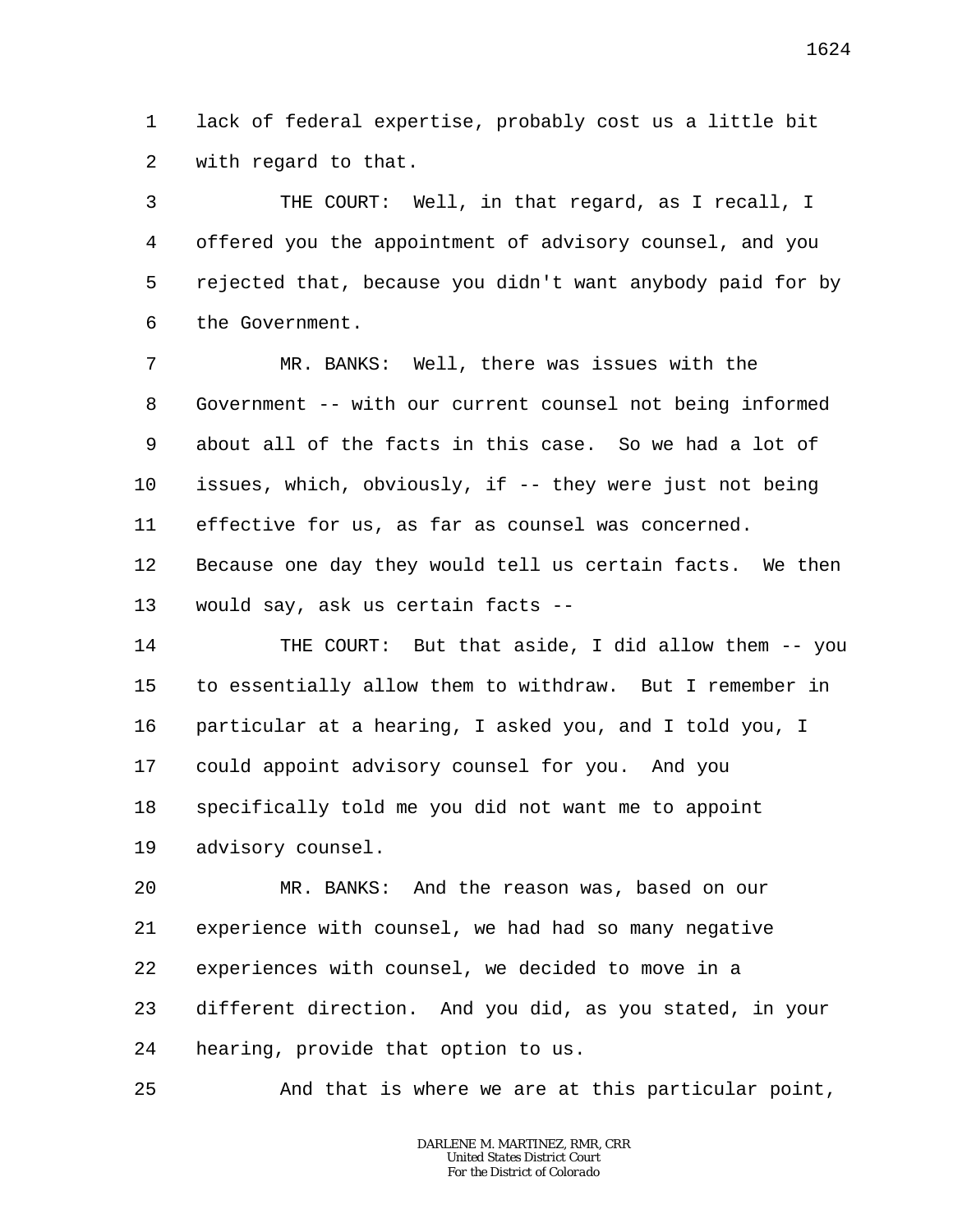1 Your Honor.

5

 $\overline{a}$ 3 4 THE COURT: All right. I am sorry, Ms. Hazra, I didn't mean to interrupt your argument. But I remembered the question I wanted to ask.

MS. HAZRA: Well, I am glad, Your Honor.

6 7 8 9 10 11 12 I just am not sure, again, without the docket sheet in front of me. But I believe the defendants filed a response to our motion to strike their expert while they were pro se. So even though the notice may originally have been filed while they were represented, I believe they have since been on notice that we objected, and were able to respond while pro se.

13 14 15 16 17 I would also like to say, Your Honor, that at pretrial conference which was held on September 21st, the Government raised this issue that we believed that they had witnesses on their witness list that constituted experts and we did not receive any disclosure.

18 19 20 21 22 23 24 25 And then on the first day of openings -- on the openings of the first witness, Your Honor, we were at the bench. It might have been the second day, I don't exactly remember, but we raised it again. They had alluded to experts in their opening statements, and we've received no disclosure under Rule 16 or Rule 702. And so the Government has raised this issue several times, Your Honor, and this is not the first time.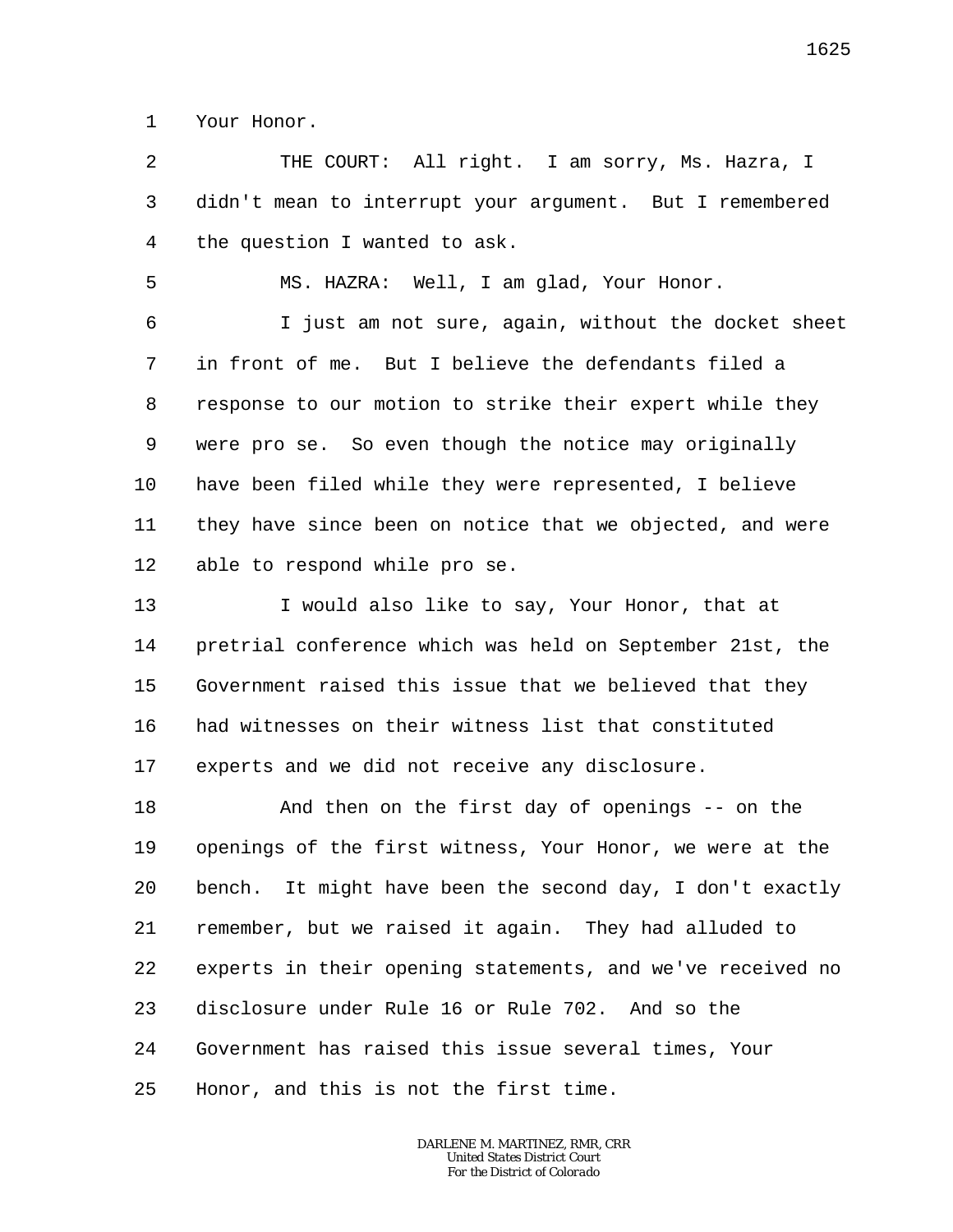1 2 3 4 5 6 7 8 When it comes to Mr. Thurman, I am not sure when we got this report, but defense provided us several proffers, that are multiple pages. But it is my understanding that this was included in one of those that we got approximately a month ago, or a little bit less. And it wasn't specifically pulled out or noted, I don't think. It was just part of a big lump package we received from the defendants.

9 10 11 12 13 14 15 16 17 On that note, Your Honor, in that sort of -- I believe this is defense Exhibit 400, is this next thing I am going to refer to, it is a big amount of paper that the Government received, I want to say approximately a month ago, as well, but Mr. Kirsch can correct me. It contains in it affidavits of a Michele Harris and a Willie Williams; potentially two witnesses that the defense may try to call as experts, and we would object to those, as well. It is tab R, Your Honor.

18 19 20 21 22 And we didn't receive anything other than tab R in this proffer. So I would move to exclude those witnesses or, frankly, any other witnesses that the defendants intend to call as experts whom they have not provided us notice of.

23 24 25 MR. BANKS: Your Honor, I can speak to that. THE COURT: All right. Mr. Banks, you may. Let me just ask you, are there any other experts' testimony that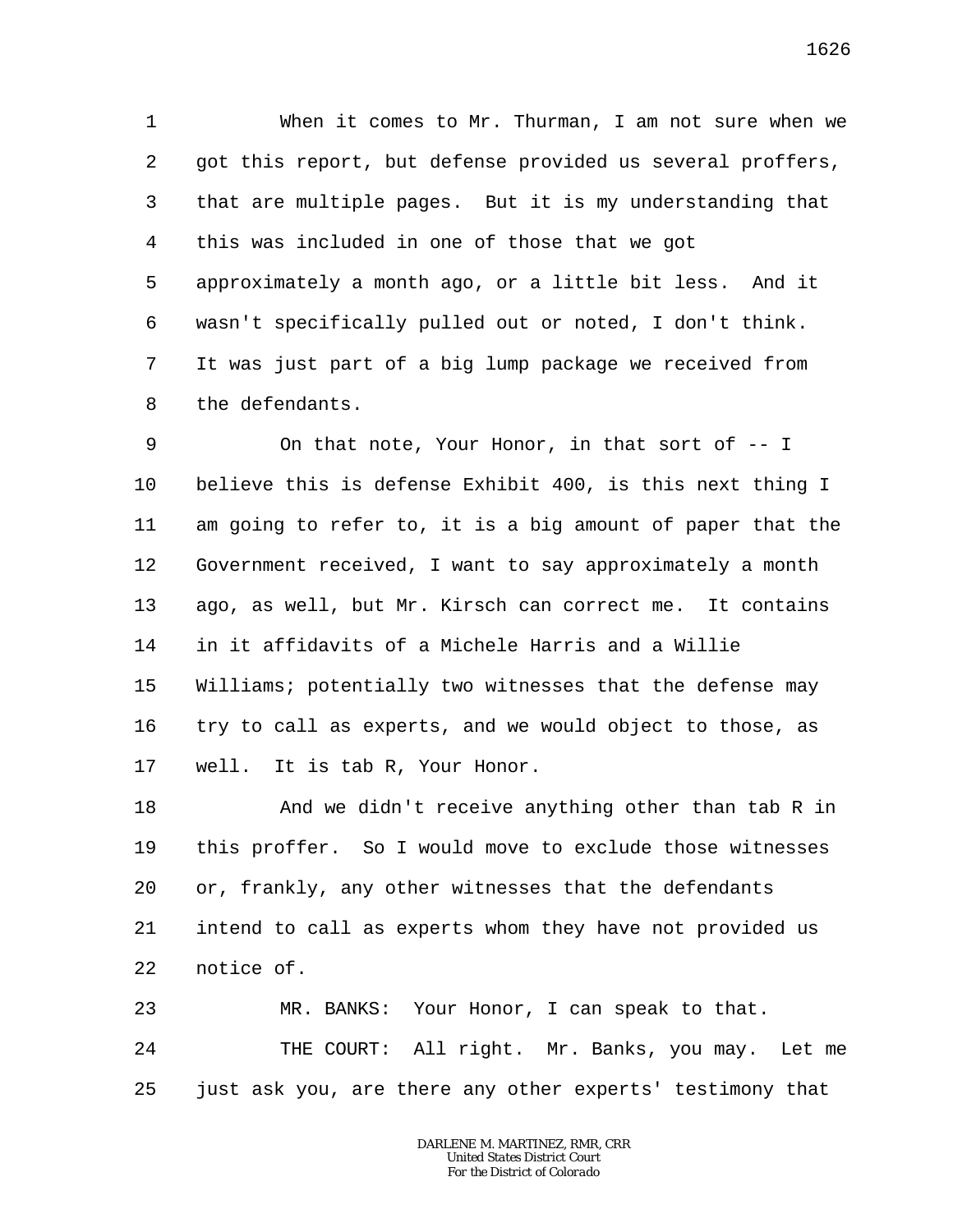1 2 3 4 5 6 7 8 9 10 11 12 13 14 15 16 you intend to introduce, other than for the one expert for which we did have reports, and which I have already ruled. MR. BANKS: No, Your Honor. With regards to Michele Harris and Willie Williams, both of them served as contractors at IRP and/or Leading Team. I can't recall without refreshing my recollection. THE COURT: With respect to the staffing companies that are involved in this case? MR. BANKS: That's correct, Your Honor. THE COURT: So did they submit time sheets? MR. BANKS: Yes, Your Honor. THE COURT: I don't recall those names, but if that's the case -- MS. HAZRA: Your Honor, it is my understanding that is not what the affidavits that are contained in tab R of defense Exhibit 400 --

17 18 19 20 21 22 23 24 25 THE COURT: I don't need to get into that. If they were actually workers and paid by these companies, and have testimony that is relevant to the issues in this case -- the charges in this case, they would be factual witnesses. But they're not going to give testimony in the guise of factual witnesses, which is actually expert testimony, which is customs and standards in the industry. MR. BANKS: No, it wouldn't be standards. This is their actual work that they performed, not only at IRP,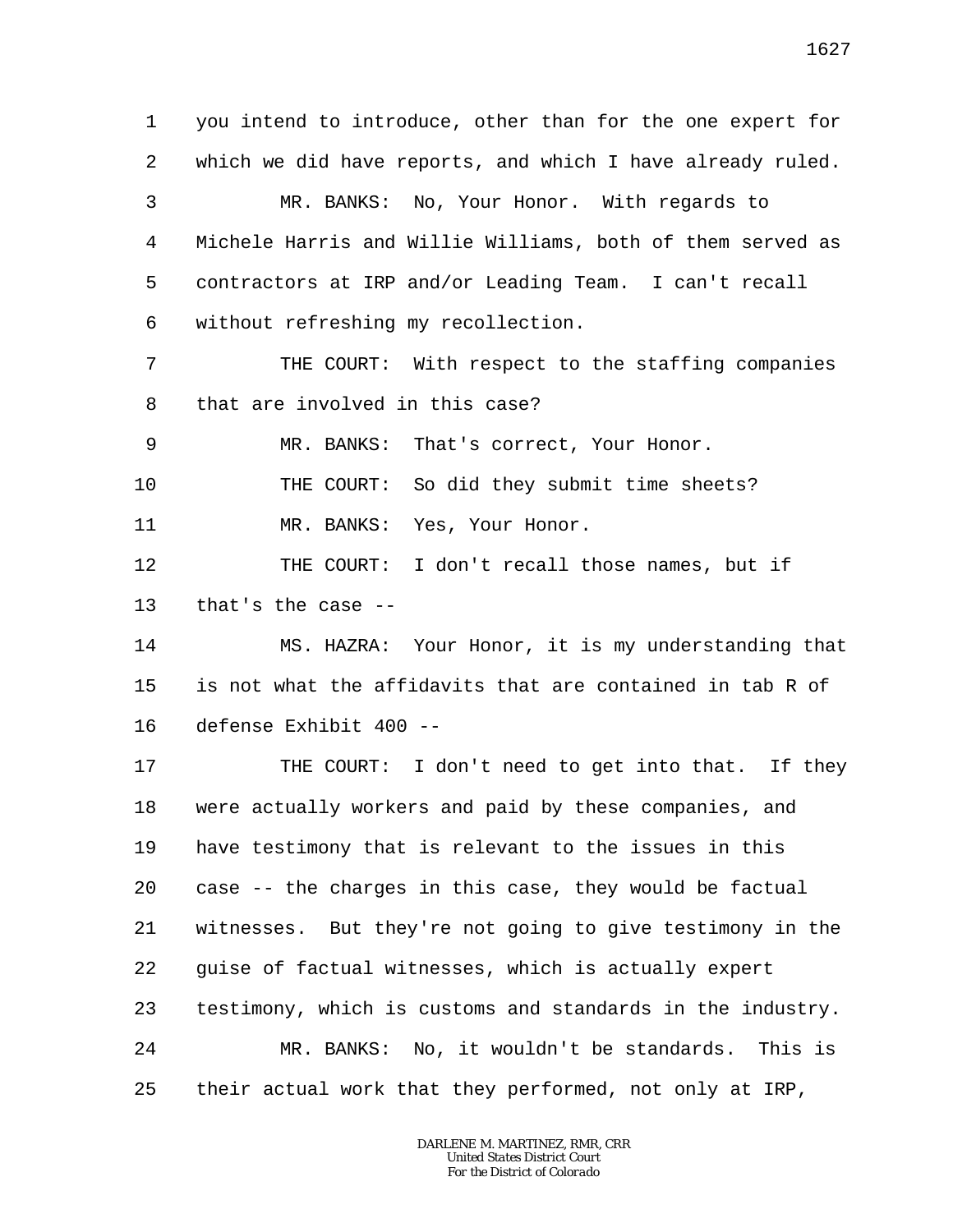1 but outside of IRP.

2 3 4 THE COURT: Well, but that is what I am talking about. What is relevant to this case is what they did for IRP and billed to the staffing companies.

5 6 MR. WALKER: Your Honor, their testimony would be similar to Mr. Stewart's.

7 8 9 10 11 THE COURT: All right. To the extent -- I will tell you, I gave you a lot of leeway with Mr. Stewart, all right. I gave you more leeway than I should have, because his testimony should have been limited to what he did in this case, not what he has done in other cases.

12 13 14 15 16 So I'm not going to give you as much leeway with other witnesses. They are either factual or they are experts. If they are not experts, then they are talking about the facts that are relevant to this particular case. Okay.

17 18 MR. BANKS: Your Honor, I would like to make another statement.

19 20 21 22 23 THE COURT: Well, let Hazra finish her argument. MS. HAZRA: Your Honor, I just wanted to mark, for the record, what we got from Mr. Thurman. And then I don't think I have anything further, unless the Court has a specific question.

24 25 THE COURT: No, I don't. And my ruling will still stand.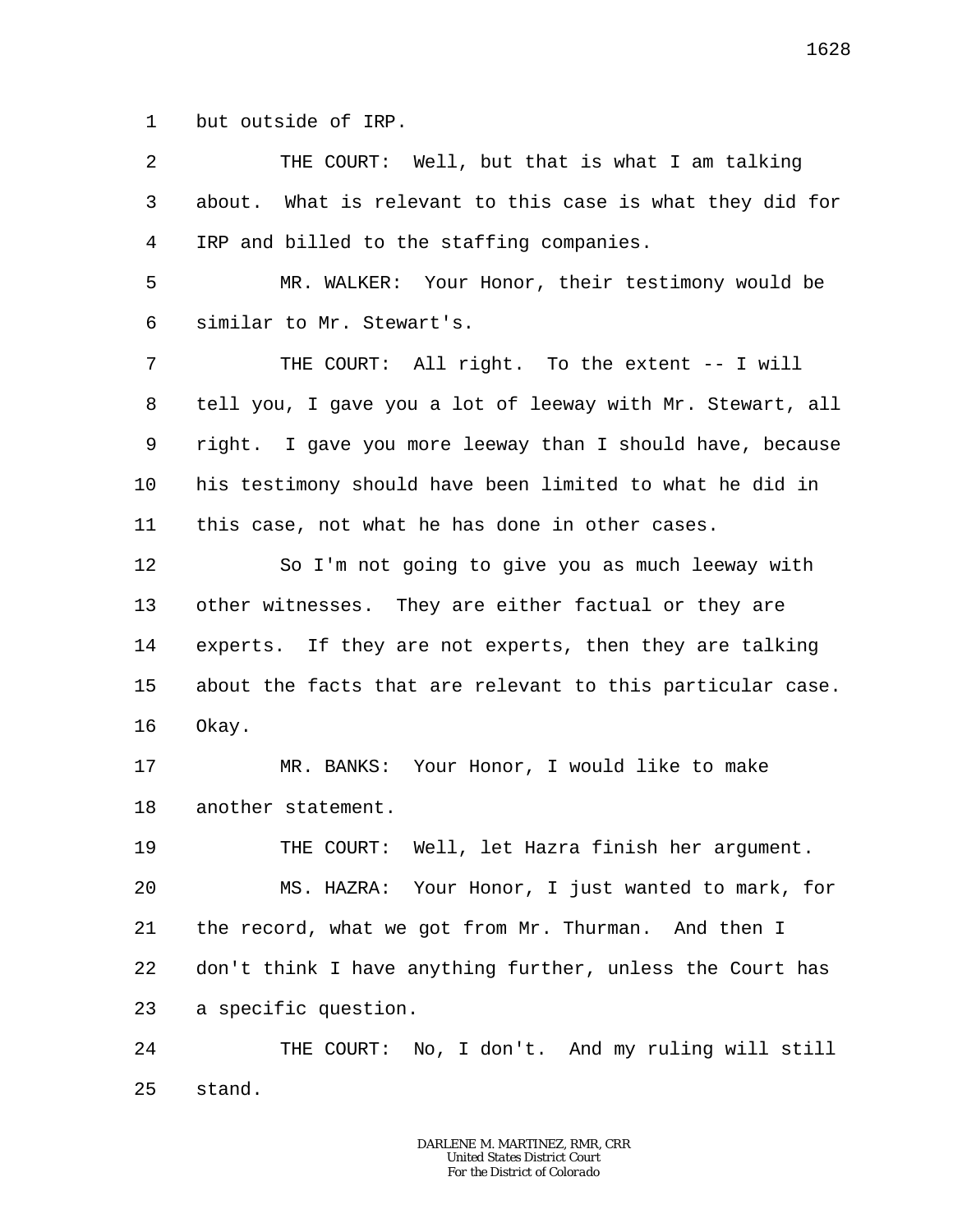1

4

MS. HAZRA: Thank you.

2 3 THE COURT: So if you can give that to Ms. Barnes, she will mark that for identification.

All right. Now, Mr. Banks.

5 6 7 8 9 10 11 MR. BANKS: Your Honor, I just would like, for the record, to say that the process overall in this case has not been perfect, I would say on our side as well as the Government's side. The Government -- one issue we had with the Government was they provided us with an exhibit list that stated that they had certificates of authenticity. When we got to the actual exhibit --

12 13 14 15 THE COURT: We have already dealt with all of that. The certificates of authenticity, we dealt with that at the time of the final trial prep conference. They never even really had to rely on those, because they had the

16 actual witnesses here.

17 18 19 20 21 22 MR. BANKS: They did exclude some witnesses after that ruling, though, Your Honor. My only point would be that the Government hasn't been perfect in providing what they were supposed to provide in this case, and scurried up around at the last minute to provide that, and they were allowed to do that.

23 24 25 THE COURT: But there is a big difference between a certificate of authenticity with respect to documents that were produced to you a year and a half ago, and your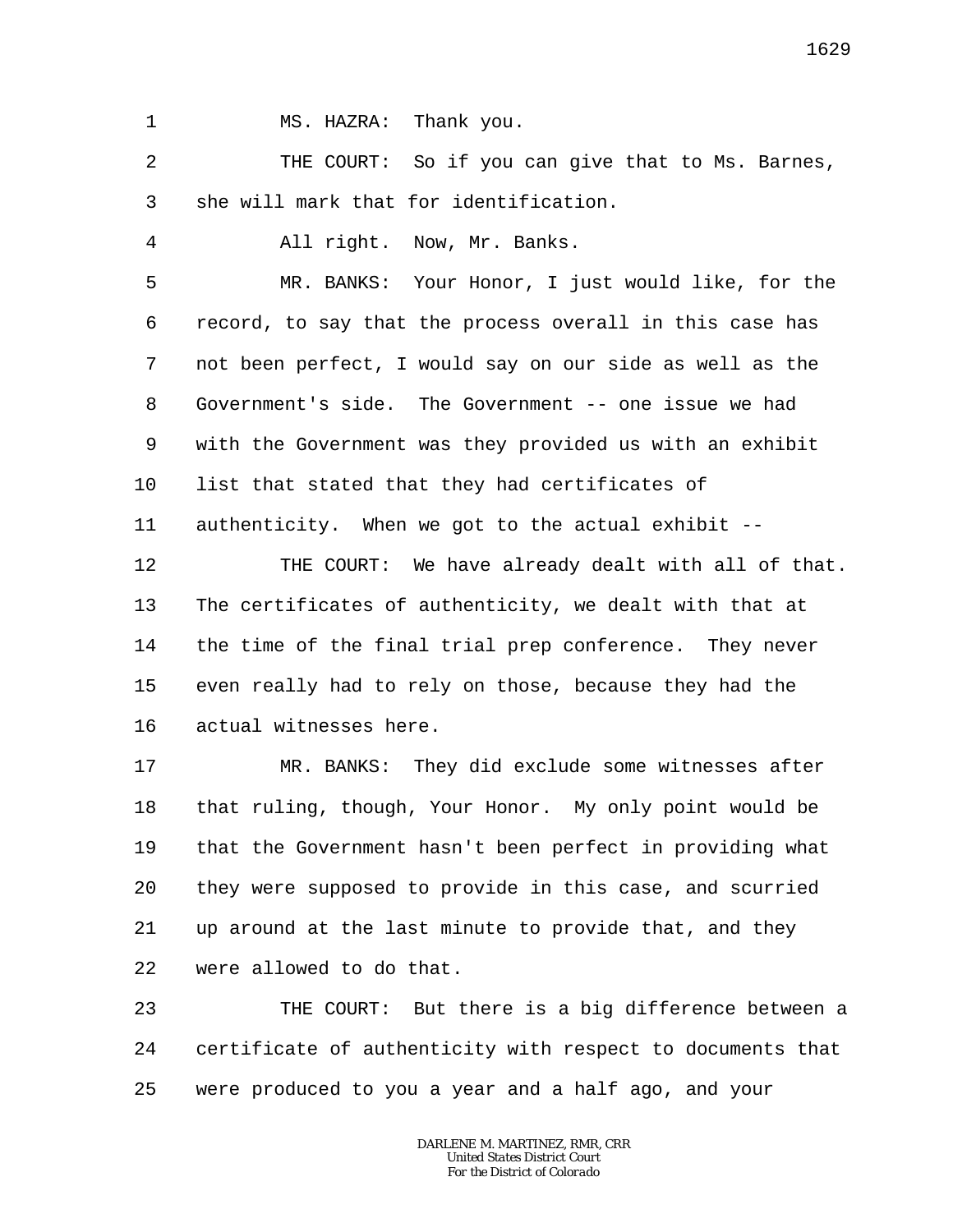1 2 3 4 5 6 putting a witness on the stand without having given any notice to the Government that it is going to be expert testimony that you are eliciting. There is a real big difference between that type of non-compliance and what you are talking about with respect to the Government.

MR. BANKS: Okay.

7 8 9 10 11 12 13 THE COURT: You were given the documents. If they hadn't given you the documents and they tried to come in here a month before trial with a stack of documents like this saying these are all originals, you would have a point. But that is not what they did. They gave you the documents. This was merely to lay the foundation and to get them into evidence.

14 15 MR. BANKS: Okay. That's the point I wanted to make for the record, Your Honor.

16 17 18 19 THE COURT: All right. Anything further? MR. WALKER: Nothing further, Your Honor. THE COURT: I hope you all understand, your testimony from your witnesses is going to be limited to

20 what is relevant to the charges in this case. All right?

21 MR. WALKER: Understand.

22 23 THE COURT: So make sure that that is what you are planning with the witnesses.

24 MR. WALKER: Yes, Your Honor.

25 THE COURT: All right. If there is nothing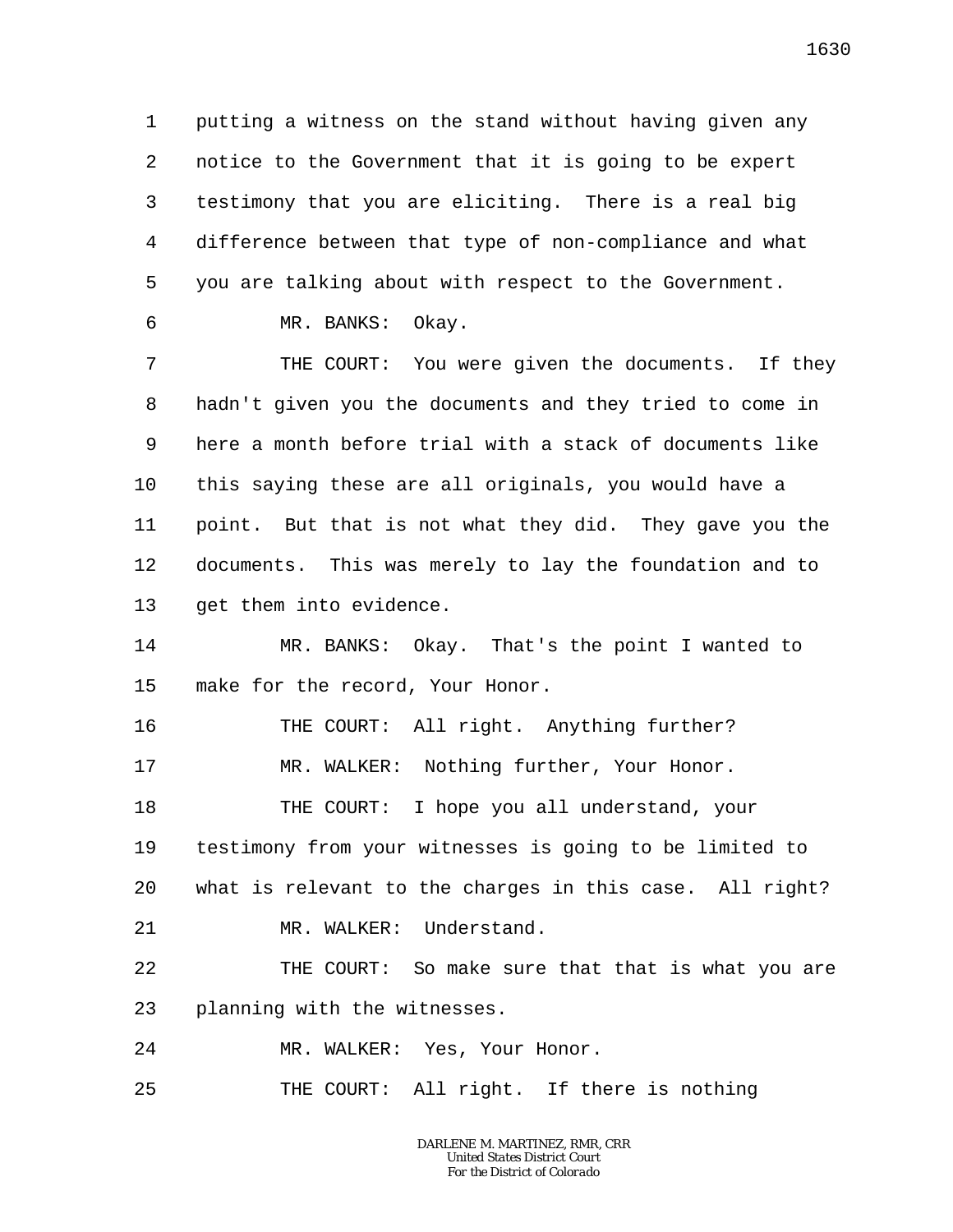1  $\overline{a}$ further, then Court will be in recess until -- I am sorry, Mr. Banks?

3 4 5 6 7 8 9 10 11 12 13 14 MR. BANKS: Your Honor, did you rule on -- did you get a chance to review Mr. Thurman's information that he provided to the Government, and to evaluate whether or not it would be sufficient for him to testify. THE COURT: I will take a look at it this afternoon after we recess. I will take a look at all three of those, actually, this afternoon, to make sure that my ruling is appropriate. MR. BANKS: Thank you, Your Honor. MR. KIRSCH: Your Honor, again, I just want to put the Court on notice, another issue that may come up. Before the trial, we filed a motion in limine with respect

15 to testimony about the quality of the defendants'

16 17 18 19 software. And I just wanted the Court to know that is the Government's position that we have not opened the door with respect to the quality of the software, even during this time period.

20 21 22 23 24 25 The only testimony that the Government has elicited about that has been the testimony from Mr. Tran that the software didn't pass the compatibility test with other software from the Department of Homeland Security. So we do intend to object on relevance grounds to other testimony about that, as well. I am not asking the Court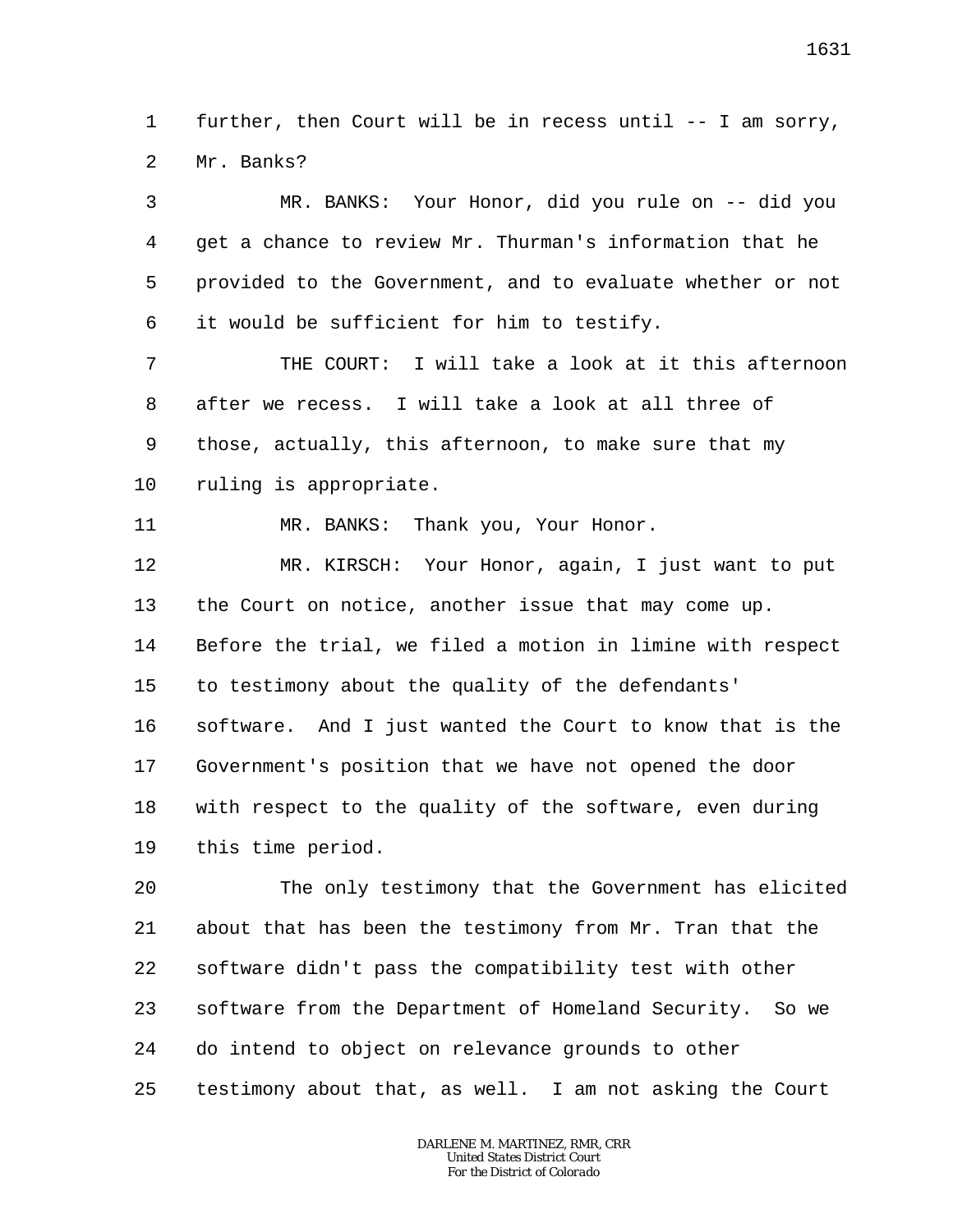1 2 to rule, I just wanted the Court to be aware that that is going to be the Government's position.

3 4 5 6 7 8 9 10 11 12 13 14 15 16 17 18 19 20 21 22 23 24 MR. BANKS: Okay. Your Honor, we disagree with the Government, of course. They did open the door. THE COURT: Well, then you need to be prepared to argue to me tomorrow, or whenever you offer this, as to how they opened the door. MR. BANKS: Thank you, Your Honor. THE COURT: I am not going to make any rulings until you offer it. I won't have a context in which to rule. They are giving you fair notice so that you are prepared to respond. Anything further? MR. KIRSCH: No, thank you, Your Honor. MR. BANKS: Nothing else. THE COURT: So I will expect everybody back, ready to go promptly at 9 o'clock tomorrow morning. Court will be in recess. (Court is in recess at 1:37 p.m.)

25